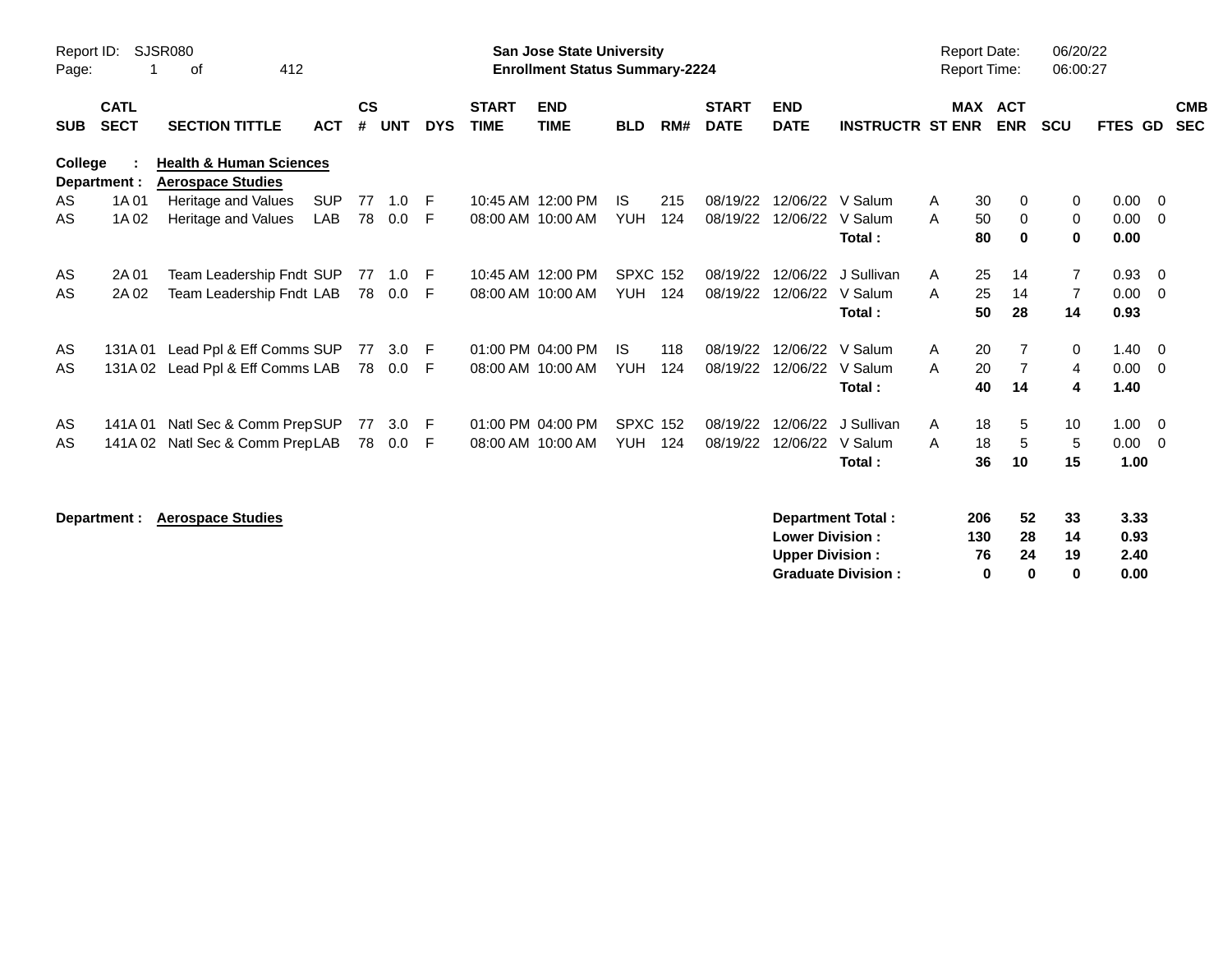| Report ID:<br>Page: |                            | SJSR080<br>2<br>412<br>οf                        |            |                |            |            |                             | <b>San Jose State University</b><br><b>Enrollment Status Summary-2224</b> |            |      |                             |                           |                           | <b>Report Date:</b><br><b>Report Time:</b> |                          | 06/20/22<br>06:00:27 |             |                          |                          |
|---------------------|----------------------------|--------------------------------------------------|------------|----------------|------------|------------|-----------------------------|---------------------------------------------------------------------------|------------|------|-----------------------------|---------------------------|---------------------------|--------------------------------------------|--------------------------|----------------------|-------------|--------------------------|--------------------------|
| <b>SUB</b>          | <b>CATL</b><br><b>SECT</b> | <b>SECTION TITTLE</b>                            | <b>ACT</b> | <b>CS</b><br># | <b>UNT</b> | <b>DYS</b> | <b>START</b><br><b>TIME</b> | <b>END</b><br>TIME                                                        | <b>BLD</b> | RM#  | <b>START</b><br><b>DATE</b> | <b>END</b><br><b>DATE</b> | <b>INSTRUCTR ST ENR</b>   | MAX                                        | <b>ACT</b><br><b>ENR</b> | <b>SCU</b>           | <b>FTES</b> | GD.                      | <b>CMB</b><br><b>SEC</b> |
| College             |                            | <b>Health &amp; Human Sciences</b>               |            |                |            |            |                             |                                                                           |            |      |                             |                           |                           |                                            |                          |                      |             |                          |                          |
|                     | Department :               | <b>Health &amp; Human Sciences - All College</b> |            |                |            |            |                             |                                                                           |            |      |                             |                           |                           |                                            |                          |                      |             |                          |                          |
|                     |                            | CHHS 198ITL 80Int'l Exper Seminar                | <b>SEM</b> | 05             | 1.0        | TBA        |                             |                                                                           | <b>ON</b>  | LINE | 08/19/22                    | 12/06/22                  | D Singamsett A            | 30                                         | 0                        | 0                    | 0.00        | $\overline{\phantom{0}}$ |                          |
|                     |                            | CHHS 198ITL 81 Int'l Exper Seminar               | <b>SEM</b> | 05             | 1.0        | TBA        |                             |                                                                           | ON         | LINE | 08/19/22                    | 12/06/22                  | D Singamsett A            | 30                                         | 0                        | $\mathbf{0}$         | 0.00        | $\overline{\mathbf{0}}$  |                          |
|                     |                            | CHHS 198ITL 82Int'l Exper Seminar                | <b>SEM</b> | 05             | 1.0        | TBA        |                             |                                                                           | <b>ON</b>  | LINE | 08/19/22                    | 12/06/22                  | D Singamsett A            | 30                                         | 0                        | $\mathbf{0}$         | 0.00        | $\overline{\mathbf{0}}$  |                          |
|                     |                            | CHHS 198ITL 83Int'l Exper Seminar                | <b>SEM</b> | 05             | 1.0        | TBA        |                             |                                                                           | ON         | LINE | 08/19/22                    | 12/06/22                  | D Singamsett A            | 30                                         | 0                        | 0                    | 0.00        | $\overline{\phantom{0}}$ |                          |
|                     |                            |                                                  |            |                |            |            |                             |                                                                           |            |      |                             |                           | Total :                   | 120                                        | 0                        | 0                    | 0.00        |                          |                          |
|                     | Department :               | Health & Human Sciences - All College            |            |                |            |            |                             |                                                                           |            |      |                             |                           | Department Total:         | 120                                        | 0                        | 0                    | 0.00        |                          |                          |
|                     |                            |                                                  |            |                |            |            |                             |                                                                           |            |      |                             | <b>Lower Division:</b>    |                           | 0                                          | $\bf{0}$                 | 0                    | 0.00        |                          |                          |
|                     |                            |                                                  |            |                |            |            |                             |                                                                           |            |      |                             | <b>Upper Division:</b>    |                           | 120                                        | $\bf{0}$                 | $\bf{0}$             | 0.00        |                          |                          |
|                     |                            |                                                  |            |                |            |            |                             |                                                                           |            |      |                             |                           | <b>Graduate Division:</b> | 0                                          | 0                        | 0                    | 0.00        |                          |                          |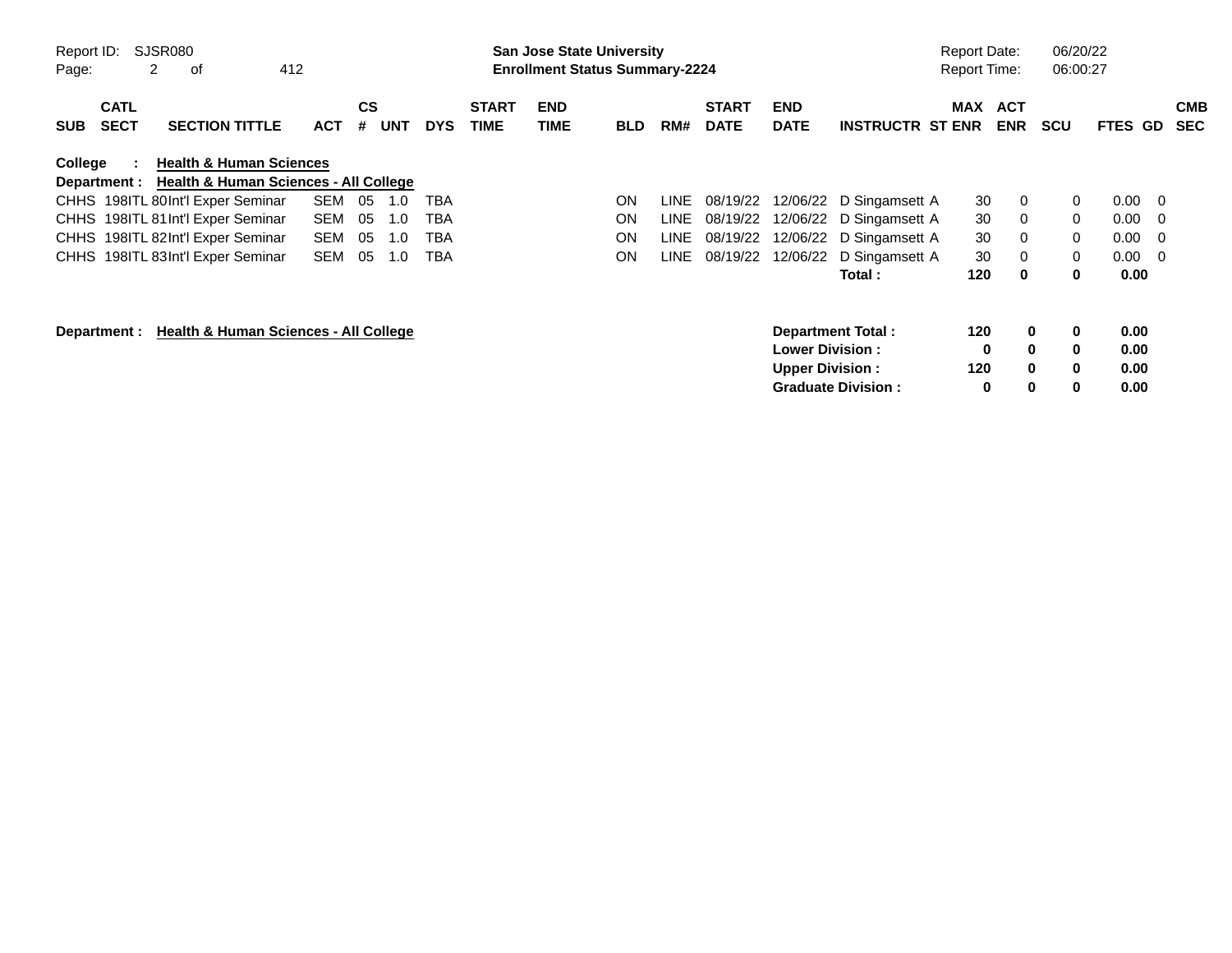| Report ID:<br>Page: |                            | <b>SJSR080</b><br>412<br>3<br>of               |              |                |            |            |                             | San Jose State University<br><b>Enrollment Status Summary-2224</b> |            |             |                             |                                |                                                                             | <b>Report Date:</b><br><b>Report Time:</b> |                       | 06/20/22<br>06:00:27 |                |                          |  |
|---------------------|----------------------------|------------------------------------------------|--------------|----------------|------------|------------|-----------------------------|--------------------------------------------------------------------|------------|-------------|-----------------------------|--------------------------------|-----------------------------------------------------------------------------|--------------------------------------------|-----------------------|----------------------|----------------|--------------------------|--|
| <b>SUB</b>          | <b>CATL</b><br><b>SECT</b> | <b>SECTION TITTLE</b>                          | <b>ACT</b>   | <b>CS</b><br># | <b>UNT</b> | <b>DYS</b> | <b>START</b><br><b>TIME</b> | <b>END</b><br><b>TIME</b>                                          | <b>BLD</b> | RM#         | <b>START</b><br><b>DATE</b> | <b>END</b><br><b>DATE</b>      | <b>INSTRUCTR ST ENR</b>                                                     |                                            | MAX ACT<br><b>ENR</b> | <b>SCU</b>           | FTES GD        | <b>CMB</b><br><b>SEC</b> |  |
| <b>College</b>      |                            | <b>Health &amp; Human Sciences</b>             |              |                |            |            |                             |                                                                    |            |             |                             |                                |                                                                             |                                            |                       |                      |                |                          |  |
|                     | Department :               | <b>Nutrition, Food Science &amp; Packaging</b> |              |                |            |            |                             |                                                                    |            |             |                             |                                |                                                                             |                                            |                       |                      |                |                          |  |
| <b>NUFS</b>         | 1A 80                      | Physical Science of                            | SEM          |                | 04 3.0     | F          | 09:00 AM 11:45 AM           |                                                                    | <b>ON</b>  | LINE        | 08/19/22 12/06/22           |                                | G Swamy                                                                     | A                                          | 45<br>11              | 33                   | 2.20           | - 0                      |  |
| <b>NUFS</b>         | 1A81                       | Physical Science of                            | <b>SEM</b>   | 04             | 3.0        | МW         |                             | 09:00 AM 10:15 AM                                                  | <b>ON</b>  |             | LINE 08/19/22 12/06/22      | LINE 08/19/22 12/06/22 I Vanek | I Vanek                                                                     | A                                          | 10<br>45<br>23        | 30                   | 2.00           | $\mathbf 0$              |  |
| <b>NUFS</b>         | 1A82                       | Physical Science of                            | <b>SEM</b>   | 04             | 3.0        | MW         | 10:30 AM 11:45 AM           |                                                                    | <b>ON</b>  |             |                             |                                | Total:                                                                      | A<br>135                                   | 45<br>44              | 69<br>132            | 4.60<br>8.80   | $\overline{0}$           |  |
| <b>NUFS</b>         | 801                        | Nutr Health Prof                               | <b>LEC</b>   | 01             | 3.0        | TR         |                             | 01:30 PM 02:45 PM                                                  | CL         | 310         |                             | 08/19/22 12/06/22              | M Hall                                                                      | A                                          | 15<br>45              | 45                   | 3.00           | - 0                      |  |
| <b>NUFS</b>         | 802                        | Nutr Health Prof                               | LEC          | 01             | 3.0        | <b>MW</b>  |                             | 12:00 PM 01:15 PM                                                  | CL         | 302         | 08/19/22                    | 12/06/22                       | S Chen                                                                      | A                                          | 45<br>35              | 105                  | 7.00           | $\overline{0}$           |  |
| <b>NUFS</b>         | 880                        | Nutr Health Prof                               | LEC          | 01             | 3.0        | <b>TBA</b> |                             |                                                                    | ΟN         | LINE        |                             | 08/19/22 12/06/22              | K Knoblaugh A                                                               |                                            | 22<br>45              | 66                   | 4.40           | 0                        |  |
| <b>NUFS</b>         | 881                        | Nutr Health Prof                               | <b>LEC</b>   | 01             | 3.0        | <b>TBA</b> |                             |                                                                    | ΟN         |             |                             |                                | LINE 08/19/22 12/06/22 A Whitson                                            | A                                          | 45<br>45              | 135                  | 9.00           | - 0                      |  |
|                     |                            |                                                |              |                |            |            |                             |                                                                    |            |             |                             |                                | Total:                                                                      | 180                                        | 117                   | 351                  | 23.40          |                          |  |
| <b>NUFS</b>         | 980                        | Intro Human Nutr                               | <b>LEC</b>   | 01             | 3.0        | <b>TR</b>  |                             | 09:00 AM 10:15 AM                                                  | ON.        | LINE        |                             | 08/19/22 12/06/22              | L Chaudoin                                                                  | $\mathsf{A}$                               | 45<br>9               | 27                   | 1.80           | - 0                      |  |
| <b>NUFS</b>         | 981                        | Intro Human Nutr                               | LEC          | 01             | 3.0        | <b>TR</b>  |                             | 09:00 AM 10:15 AM                                                  | ON         | <b>LINE</b> | 08/19/22                    | 12/06/22                       | T Toledo                                                                    | A                                          | $\overline{4}$<br>45  | 12                   | 0.80           | 0                        |  |
| <b>NUFS</b>         | 982                        | Intro Human Nutr                               | LEC          | 01             | 3.0        | <b>TBA</b> |                             |                                                                    | <b>ON</b>  | <b>LINE</b> | 08/19/22 12/06/22           |                                | K Knoblaugh A                                                               |                                            | 10<br>45              | 30                   | 2.00           | 0                        |  |
| <b>NUFS</b>         | 984                        | Intro Human Nutr                               | LEC          | 01             | 3.0        | <b>TBA</b> |                             |                                                                    | ΟN         | <b>LINE</b> | 08/19/22 12/06/22           |                                | A Whitson                                                                   | A                                          | 11<br>45              | 33                   | 2.20           | 0                        |  |
| <b>NUFS</b>         | 999                        | Intro Human Nutr                               | <b>LEC</b>   | 01             | 3.0        | <b>TBA</b> |                             |                                                                    | ΟN         |             |                             |                                | LINE 08/19/22 12/06/22 A Whitson                                            | A                                          | $\, 8$<br>45          | 24                   | 1.60           | - 0                      |  |
|                     |                            |                                                |              |                |            |            |                             |                                                                    |            |             |                             |                                | Total:                                                                      | 225                                        | 42                    | 126                  | 8.40           |                          |  |
| <b>NUFS</b>         | 10 01                      | <b>Basic Life Skills</b>                       | <b>LEC</b>   | 02             | 3.0        | м          |                             | 12:00 PM 01:40 PM                                                  | <b>CCB</b> | 122         | 08/19/22                    | 12/06/22                       | J Kubota                                                                    | A                                          | 30<br>23              | 46                   | 4.60           | 0                        |  |
|                     | NUFS 1002                  | <b>Basic Life Skills</b>                       | <b>ACT</b>   | 13             | 0.0        | M          |                             | 01:45 PM 03:30 PM                                                  | <b>CCB</b> | 122         |                             | 08/19/22 12/06/22              | J Kubota                                                                    | Α                                          | 23<br>30              | 23                   | 0.00           | $\overline{0}$           |  |
|                     |                            |                                                |              |                |            |            |                             |                                                                    |            |             |                             |                                | Total:                                                                      |                                            | 46<br>60              | 69                   | 4.60           |                          |  |
| <b>NUFS</b>         | 1680                       | Sci, Physio, Nutr                              | <b>LEC</b>   | 02             | 3.0        | TR         |                             | 10:30 AM 11:45 AM                                                  | ON.        | LINE        | 08/19/22                    | 12/06/22                       |                                                                             | A                                          | 17<br>45              | 51                   | 3.40           | - 0                      |  |
| <b>NUFS</b>         | 1681                       | Sci, Physio, Nutr                              | <b>LEC</b>   | 02             | 3.0        | <b>MW</b>  |                             | 01:30 PM 02:45 PM                                                  | <b>ON</b>  | <b>LINE</b> | 08/19/22                    | 12/06/22                       | I Vanek                                                                     | A                                          | 45<br>35              | 105                  | 7.00           | 0                        |  |
| <b>NUFS</b>         | 1682                       | Sci, Physio, Nutr                              | <b>LEC</b>   | 02             | 3.0        | MW         |                             | 03:00 PM 04:15 PM                                                  | <b>ON</b>  |             |                             | LINE 08/19/22 12/06/22 M Hall  |                                                                             | Α                                          | 45<br>10              | 30                   | 2.00           | 0                        |  |
| <b>NUFS</b>         | 1683                       | Sci, Physio, Nutr                              | LEC          |                | 3.0        |            |                             |                                                                    |            |             |                             |                                |                                                                             | Χ                                          | $\mathbf 0$<br>0      | $\mathbf 0$          | 0.00           | 0                        |  |
| <b>NUFS</b>         | 1684                       | Sci, Physio, Nutr                              | <b>LEC</b>   | 02             | 3.0        | TR         |                             | 01:30 PM 02:45 PM                                                  | <b>ON</b>  |             | LINE 08/19/22 12/06/22      |                                | I Chou<br>Total:                                                            | A<br>180                                   | 45<br>45<br>107       | 135<br>321           | 9.00<br>21.40  | $\overline{0}$           |  |
|                     |                            | NUFS 20 80 Sanitatn & Env Iss                  |              |                |            |            |                             |                                                                    |            |             |                             |                                | SEM 04 2.0 T  03:00 PM 04:40 PM  ON  LINE  08/19/22 12/06/22 T  Engstrom  A |                                            | 35<br>8               | 16                   | 1.07 0 C       |                          |  |
|                     | HSPM 2080                  | Sanitatn & Env Iss                             | SEM 04 2.0   |                |            | $\top$     |                             | 03:00 PM 04:40 PM                                                  | <b>ON</b>  |             |                             |                                | LINE 08/19/22 12/06/22 T Engstrom A                                         |                                            | 0<br>0                | 0                    | 0.00           | 0 <sup>o</sup>           |  |
|                     | NUFS 2081                  | Sanitatn & Env Iss                             | SEM 04 2.0   |                |            | W          |                             | 03:00 PM 04:40 PM                                                  | ON.        |             |                             |                                | LINE 08/19/22 12/06/22 T Engstrom                                           | $\mathsf{A}$                               | 35<br>10              | 20                   | 1.33           | $0\,C$                   |  |
|                     | HSPM 2081                  | Sanitatn & Env Iss                             | SEM 04 2.0   |                |            | W          |                             | 03:00 PM 04:40 PM                                                  | ON         |             |                             |                                | LINE 08/19/22 12/06/22 T Engstrom A                                         |                                            | 0<br>0                | 0                    | 0.00           | 0 C                      |  |
|                     |                            |                                                |              |                |            |            |                             |                                                                    |            |             |                             |                                | Total:                                                                      |                                            | 70<br>18              | 36                   | 2.40           |                          |  |
|                     | NUFS 21 01                 | Culinary Prin & Prac                           | LEC 02 3.0   |                |            | W          |                             | 08:30 AM 10:10 AM                                                  | CCB 122    |             |                             |                                | 08/19/22 12/06/22 T Engstrom A                                              |                                            | 20<br>18              | 36                   | $3.60 \quad 0$ |                          |  |
|                     | NUFS 21 02                 | Culinary Prin & Prac                           | LAB 16 0.0 W |                |            |            |                             | 10:15 AM 01:00 PM                                                  | CCB 122    |             |                             |                                | 08/19/22 12/06/22 T Engstrom A                                              |                                            | 20<br>18              | 18                   | $0.00 \t 0$    |                          |  |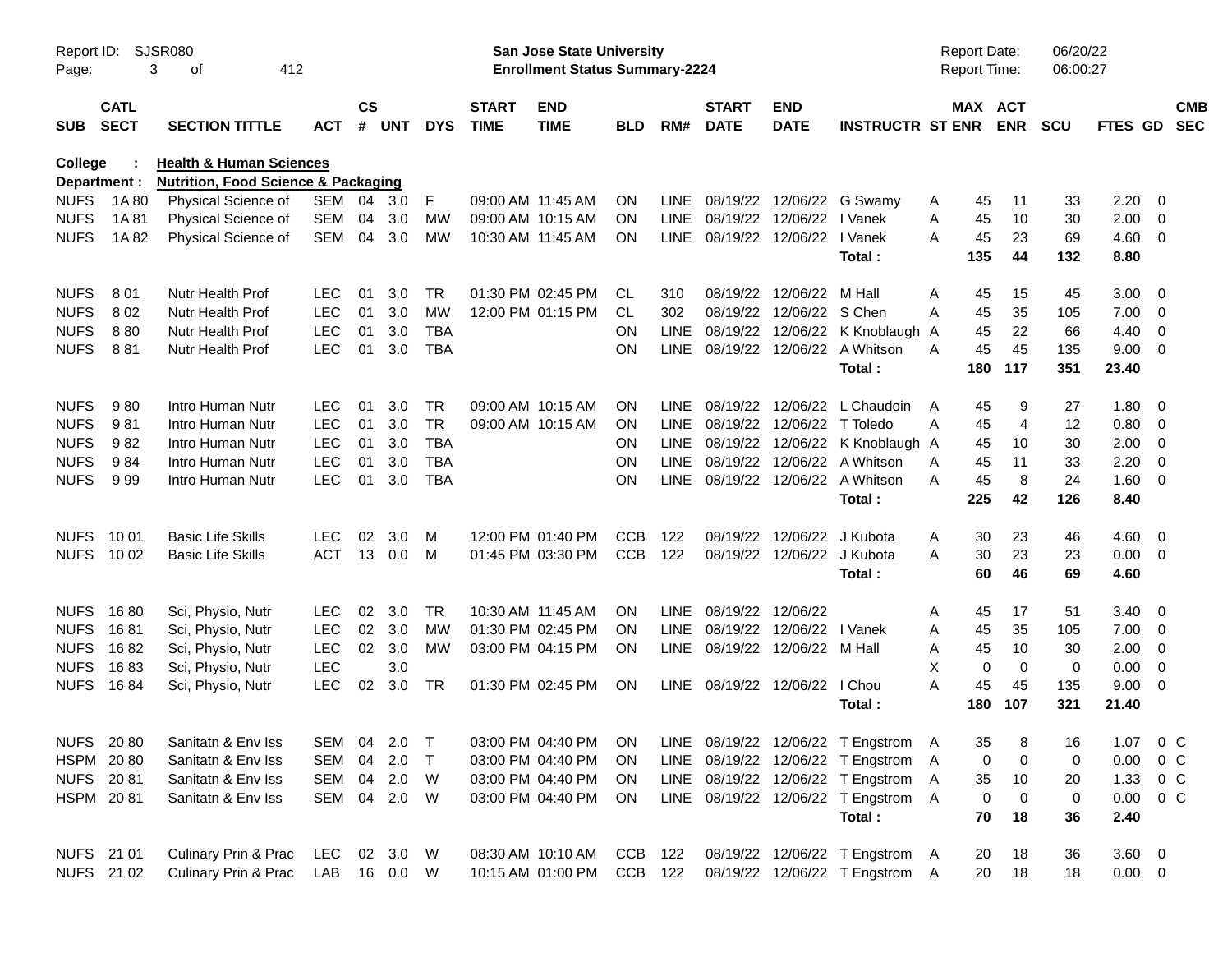| Report ID:<br>Page: | 4                          | SJSR080<br>412<br>οf           |            |                    |           |              |                             | <b>San Jose State University</b><br><b>Enrollment Status Summary-2224</b> |            |      |                                 |                           |                                  | <b>Report Date:</b><br><b>Report Time:</b> |                       | 06/20/22<br>06:00:27 |                |                           |
|---------------------|----------------------------|--------------------------------|------------|--------------------|-----------|--------------|-----------------------------|---------------------------------------------------------------------------|------------|------|---------------------------------|---------------------------|----------------------------------|--------------------------------------------|-----------------------|----------------------|----------------|---------------------------|
| <b>SUB</b>          | <b>CATL</b><br><b>SECT</b> | <b>SECTION TITTLE</b>          | ACT        | $\mathsf{cs}$<br># | UNT       | <b>DYS</b>   | <b>START</b><br><b>TIME</b> | <b>END</b><br><b>TIME</b>                                                 | <b>BLD</b> | RM#  | <b>START</b><br><b>DATE</b>     | <b>END</b><br><b>DATE</b> | <b>INSTRUCTR ST ENR</b>          |                                            | MAX ACT<br><b>ENR</b> | <b>SCU</b>           |                | <b>CMB</b><br>FTES GD SEC |
|                     |                            |                                |            |                    |           |              |                             |                                                                           |            |      |                                 |                           | Total:                           | 40                                         | 36                    | 54                   | 3.60           |                           |
| <b>NUFS</b>         | 22 01                      | Caterng & Bev Mgmt LEC         |            | 02                 | 3.0       | R            |                             | 03:00 PM 04:45 PM                                                         | <b>CCB</b> | 122  |                                 |                           | 08/19/22 12/06/22 T Engstrom     | 40<br>A                                    | 25                    | 50                   | 5.00           | 0 <sup>C</sup>            |
| HSPM 22 01          |                            | Caterng & Bev Mgmt             | LEC        | 02                 | 3.0       | R            |                             | 03:00 PM 04:45 PM                                                         | <b>CCB</b> | 122  |                                 |                           | 08/19/22 12/06/22 T Engstrom     | 0<br>A                                     | $\mathbf 0$           | 0                    | 0.00           | 0 <sup>C</sup>            |
|                     | NUFS 22 02                 | Caterng & Bev Mgmt             | LAB        | 16                 | 0.0       | R            |                             | 04:45 PM 07:30 PM                                                         | <b>CCB</b> | 125  |                                 |                           | 08/19/22 12/06/22 T Engstrom     | 20<br>A                                    | 23                    | 23                   | 0.00           | 0 <sup>C</sup>            |
|                     | HSPM 22 02                 | Caterng & Bev Mgmt             | LAB        | 16                 | 0.0       | R            |                             | 04:45 PM 07:30 PM                                                         | <b>CCB</b> | 125  |                                 |                           | 08/19/22 12/06/22 T Engstrom     | 0<br>Α                                     | $\mathbf 0$           | 0                    | 0.00           | 0 <sup>C</sup>            |
|                     | NUFS 22 03                 | Caterng & Bev Mgmt             | LAB        | 16                 | 0.0       | $\top$       |                             | 05:00 PM 07:45 PM                                                         | <b>CCB</b> | 125  |                                 |                           | 08/19/22 12/06/22 T Engstrom     | 20<br>Α                                    | 2                     | $\overline{2}$       | 0.00           | $0\,C$                    |
|                     | HSPM 22 03                 | Caterng & Bev Mgmt LAB         |            | 16                 | 0.0       | $\mathsf{T}$ |                             | 05:00 PM 07:45 PM                                                         | <b>CCB</b> | 125  |                                 |                           | 08/19/22 12/06/22 T Engstrom     | $\mathbf 0$<br>A                           | $\mathbf 0$           | $\pmb{0}$            | 0.00           | 0 <sup>C</sup>            |
|                     |                            |                                |            |                    |           |              |                             |                                                                           |            |      |                                 |                           | Total:                           | 80                                         | 50                    | 75                   | 5.00           |                           |
| <b>NUFS</b>         | 25 01                      | Intern Fdserv Mgmt             | <b>SUP</b> | 36                 | 1.0       | <b>TBA</b>   |                             |                                                                           | ΟN         | LINE |                                 | 08/19/22 12/06/22         | J Kubota                         | A<br>20                                    | 0                     | 0                    | 0.00           | $\overline{\mathbf{0}}$   |
|                     | NUFS 25 02                 | Intern Fdserv Mgmt             | <b>SUP</b> | 36                 | 2.0       | <b>TBA</b>   |                             |                                                                           | ΟN         |      | LINE 08/19/22 12/06/22 J Kubota |                           |                                  | A<br>20                                    | 0                     | 0                    | $0.00 \t 0$    |                           |
|                     |                            |                                |            |                    |           |              |                             |                                                                           |            |      |                                 |                           | Total:                           | 40                                         | $\bf{0}$              | 0                    | 0.00           |                           |
| NUFS 31 01          |                            | Prof in Nufs and Pkg           | <b>LEC</b> | 02                 | 1.0       | $\top$       |                             | 01:30 PM 02:20 PM                                                         | IS         | 230  |                                 | 08/19/22 12/06/22         | D Singamsett A                   | 35                                         | 25                    | 25                   | 1.67           | $\overline{\mathbf{0}}$   |
|                     | NUFS 31 02                 | Prof in Nufs and Pkg           | <b>LEC</b> |                    | 02 1.0    | $\top$       |                             | 02:30 PM 03:20 PM                                                         | IS         | 230  |                                 |                           | 08/19/22 12/06/22 D Singamsett A | 35                                         | 23                    | 23                   | 1.53           | $\overline{\mathbf{0}}$   |
|                     |                            |                                |            |                    |           |              |                             |                                                                           |            |      |                                 |                           | Total:                           | 70                                         | 48                    | 48                   | 3.20           |                           |
|                     |                            | NUFS 101A 01 Food Science      | <b>LEC</b> | 04                 | 4.0       | TR           |                             | 10:30 AM 11:45 AM                                                         | <b>BBC</b> | 201  |                                 | 08/19/22 12/06/22 X Feng  |                                  | 60<br>A                                    | 33                    | 99                   | 9.27           | $\overline{7}$            |
|                     |                            | NUFS 101A 02 Food Science      | LAB        | 16                 | 0.0       | $\top$       |                             | 12:00 PM 02:45 PM                                                         | <b>CCB</b> | 125  |                                 | 08/19/22 12/06/22 X Feng  |                                  | Α<br>20                                    | 15                    | 15                   | 0.00           | $\overline{4}$            |
|                     |                            | NUFS 101A 03 Food Science      | LAB        | 16                 | 0.0       | R            |                             | 12:00 PM 02:45 PM                                                         | <b>CCB</b> | 125  |                                 |                           | 08/19/22 12/06/22 G Swamy        | Α<br>20                                    | 8                     | 8                    | $0.00 \quad 3$ |                           |
|                     |                            | NUFS 101A 04 Food Science      | LAB        | 16                 | 0.0       | M            |                             | 09:00 AM 11:45 AM                                                         | <b>CCB</b> | 125  |                                 |                           | 08/19/22 12/06/22 G Swamy        | A<br>20                                    | 10                    | 10                   | $0.00 \t 0$    |                           |
|                     |                            |                                |            |                    |           |              |                             |                                                                           |            |      |                                 |                           | Total:                           | 120                                        | 66                    | 132                  | 9.27           |                           |
|                     | NUFS 103 01                | Food Proc & Pkg I              | SEM        | 02                 | 2.0       | M            |                             | 03:00 PM 04:40 PM                                                         | CL         | 310  |                                 | 08/19/22 12/06/22         | G Swamy                          | 35<br>A                                    | 15                    | 30                   | $2.00 \t 0$    |                           |
|                     | NUFS 103 02                | Food Proc & Pkg I              | SEM        |                    | 02 2.0    | R            |                             | 08:30 AM 10:10 AM                                                         | <b>CCB</b> | 102  |                                 |                           | 08/19/22 12/06/22 G Swamy        | A<br>35                                    | 23                    | 46                   | $3.10 \quad 1$ |                           |
|                     |                            |                                |            |                    |           |              |                             |                                                                           |            |      |                                 |                           | Total:                           | 70                                         | 38                    | 76                   | 5.10           |                           |
|                     | NUFS 103L01                | <b>Food Process Lab</b>        | LAB        | 16                 | 1.0       | $\top$       |                             | 07:30 AM 10:15 AM                                                         | CCB        | 216  |                                 | 08/19/22 12/06/22         | G Swamy                          | 16<br>A                                    | 5                     | 5                    | 0.33 0         |                           |
|                     |                            | NUFS 103L 02 Food Process Lab  | LAB        | 16                 | 1.0       | M            |                             | 12:00 PM 02:45 PM                                                         | <b>CCB</b> | 216  |                                 |                           | 08/19/22 12/06/22 G Swamy        | A<br>16                                    | 8                     | 8                    | 0.55           | - 1                       |
|                     |                            |                                |            |                    |           |              |                             |                                                                           |            |      |                                 |                           | Total:                           | 32                                         | 13                    | 13                   | 0.88           |                           |
|                     | NUFS 105 01                | Curr Issues in Nutr            | LEC.       | 01                 | 3.0       | TR           |                             | 01:30 PM 02:45 PM                                                         | CL.        | 302  |                                 | 08/19/22 12/06/22         |                                  | 35<br>A                                    | 26                    | 78                   | 5.20           | $0\,C$                    |
| PH.                 | 105 01                     | Curr Issues in Nutr            | <b>LEC</b> |                    | 01 3.0    | TR           |                             | 01:30 PM 02:45 PM                                                         | CL         | 302  |                                 | 08/19/22 12/06/22         |                                  | Α<br>$\pmb{0}$                             | $\overline{a}$        | 12                   | 0.80           | $0\,C$                    |
|                     |                            |                                |            |                    |           |              |                             |                                                                           |            |      |                                 |                           | Total:                           | 35                                         | 30                    | 90                   | 6.00           |                           |
|                     |                            | NUFS 106A 01 Nutr in Life Span | <b>LEC</b> |                    | 02 3.0    | МW           |                             | 01:30 PM 02:45 PM                                                         | CCB        | 102  |                                 | 08/19/22 12/06/22 E Brown |                                  | 35<br>A                                    | 14                    | 42                   | 3.004          |                           |
|                     |                            | NUFS 106A 02 Nutr in Life Span | <b>LEC</b> |                    | 02 3.0 TR |              |                             | 09:00 AM 10:15 AM                                                         | CL         | 302  | 08/19/22 12/06/22               |                           |                                  | Α<br>35                                    | 10                    | 30                   | $2.00 \t 0$    |                           |
|                     |                            |                                |            |                    |           |              |                             |                                                                           |            |      |                                 |                           | Total:                           | 70                                         | 24                    | 72                   | 5.00           |                           |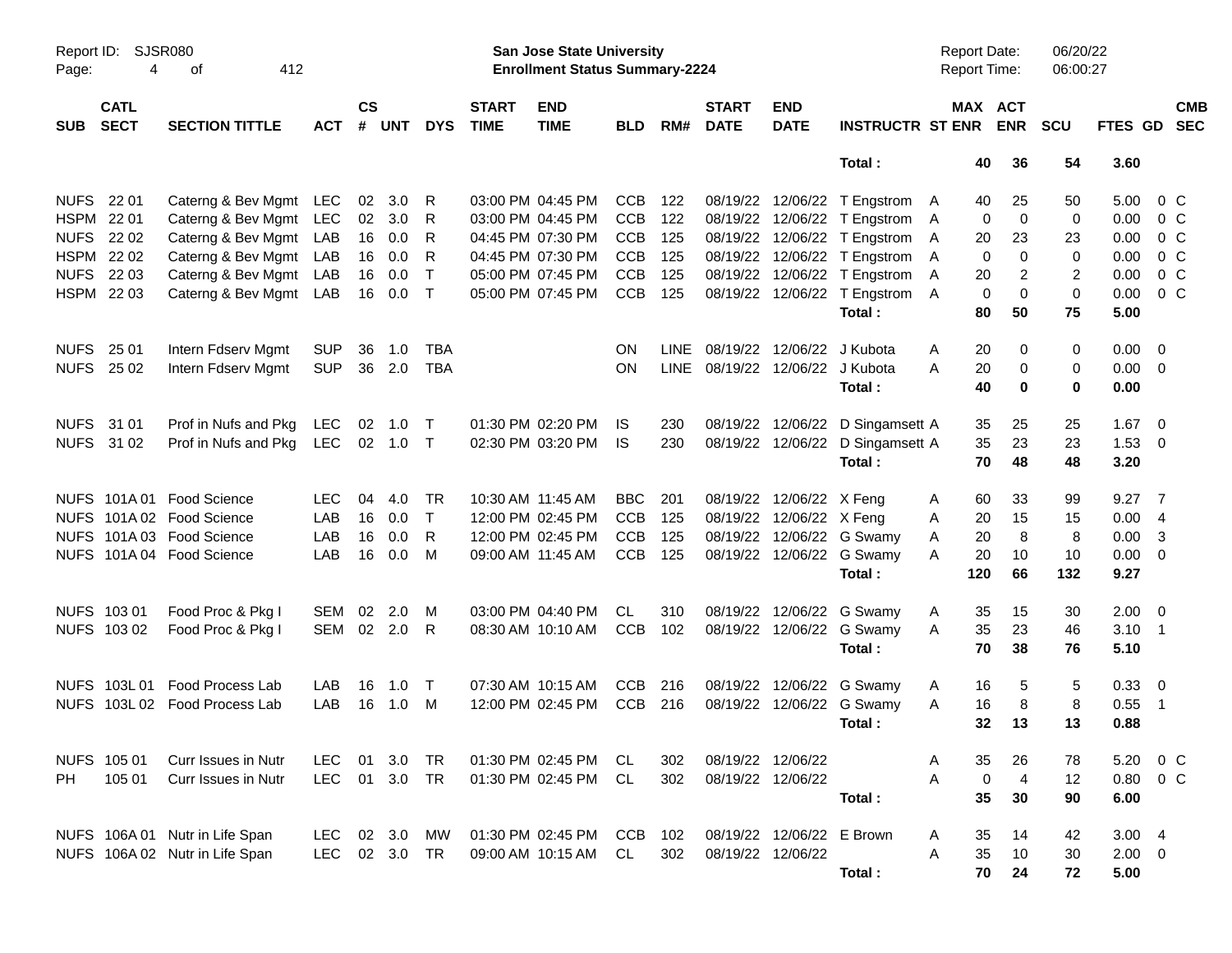| Page:      | Report ID: SJSR080<br>5                   | 412<br>οf                                                              |                          |                |                   |                            |                             | San Jose State University<br><b>Enrollment Status Summary-2224</b> |                                        |                   |                             |                                                      |                                                    | Report Date:<br><b>Report Time:</b>   |                            | 06/20/22<br>06:00:27  |                                    |                                                                               |  |
|------------|-------------------------------------------|------------------------------------------------------------------------|--------------------------|----------------|-------------------|----------------------------|-----------------------------|--------------------------------------------------------------------|----------------------------------------|-------------------|-----------------------------|------------------------------------------------------|----------------------------------------------------|---------------------------------------|----------------------------|-----------------------|------------------------------------|-------------------------------------------------------------------------------|--|
| <b>SUB</b> | <b>CATL</b><br><b>SECT</b>                | <b>SECTION TITTLE</b>                                                  | <b>ACT</b>               | <b>CS</b><br># | <b>UNT</b>        | <b>DYS</b>                 | <b>START</b><br><b>TIME</b> | <b>END</b><br><b>TIME</b>                                          | <b>BLD</b>                             | RM#               | <b>START</b><br><b>DATE</b> | <b>END</b><br><b>DATE</b>                            | <b>INSTRUCTR ST ENR ENR</b>                        |                                       | MAX ACT                    | <b>SCU</b>            | FTES GD                            | <b>CMB</b><br><b>SEC</b>                                                      |  |
|            |                                           | NUFS 106B 01 Resrch Method NufS<br>NUFS 106B 02 Resrch Method NufS     | <b>LEC</b><br>LEC        | 01<br>01       | 3.0<br>3.0        | TR<br><b>TR</b>            |                             | 01:30 PM 02:45 PM<br>12:00 PM 01:15 PM                             | <b>CCB</b><br>CL                       | 102<br>302        | 08/19/22                    | 12/06/22<br>08/19/22 12/06/22                        | Total:                                             | 30<br>A<br>30<br>Α<br>60              | 19<br>30<br>49             | 57<br>90<br>147       | 3.80<br>6.00<br>9.80               | $\overline{\mathbf{0}}$<br>$\overline{\mathbf{0}}$                            |  |
|            | NUFS 109 01<br>NUFS 109 02                | Adv Nutr<br>Adv Nutr                                                   | <b>LEC</b><br><b>LEC</b> | 02<br>02       | 3.0<br>3.0        | <b>TR</b><br>TR            |                             | 10:30 AM 11:45 AM<br>12:00 PM 01:15 PM                             | <b>CCB</b><br><b>CCB</b>               | 102<br>102        | 08/19/22<br>08/19/22        | 12/06/22 S Gieng<br>12/06/22 S Gieng                 | Total:                                             | 30<br>A<br>30<br>A<br>60              | 16<br>$\overline{7}$<br>23 | 48<br>21<br>69        | 3.25<br>1.50<br>4.75               | $\overline{\phantom{1}}$<br>$\overline{\phantom{0}}^2$                        |  |
|            | <b>NUFS 110A01</b>                        | <b>Med Nutrition Ther</b><br>NUFS 110A 02 Med Nutrition Ther           | SEM<br>ACT               | 04<br>13       | 3.0<br>0.0        | M<br>W                     |                             | 12:00 PM 01:40 PM<br>12:00 PM 01:45 PM                             | <b>BBC</b><br><b>BBC</b>               | 201<br>201        | 08/19/22<br>08/19/22        |                                                      | 12/06/22 K Mauldin<br>12/06/22 K Mauldin<br>Total: | Α<br>30<br>30<br>Α<br>60              | 25<br>25<br>50             | 50<br>25<br>75        | 5.30<br>0.00<br>5.30               | - 6<br>- 6                                                                    |  |
|            | NUFS 111 01<br>NUFS 111 02<br>NUFS 111 03 | <b>Fdserv Prod Mgmt</b><br>Fdserv Prod Mgmt<br><b>Fdserv Prod Mgmt</b> | <b>LEC</b><br>LAB<br>LAB | 02<br>16<br>16 | 3.0<br>0.0<br>0.0 | $\top$<br>$\top$<br>$\top$ |                             | 09:00 AM 10:40 AM<br>10:40 AM 01:25 PM<br>02:00 PM 04:45 PM        | <b>CCB</b><br><b>CCB</b><br><b>CCB</b> | 122<br>122<br>122 | 08/19/22<br>08/19/22        | 08/19/22 12/06/22 J Kubota                           | 12/06/22 J Kubota<br>12/06/22 J Kubota<br>Total:   | 40<br>Α<br>20<br>A<br>20<br>A<br>80   | 35<br>20<br>15<br>70       | 70<br>20<br>15<br>105 | 7.15<br>0.00<br>0.00<br>7.15       | $\overline{\mathbf{3}}$<br>$\overline{\mathbf{0}}$<br>$\overline{\mathbf{3}}$ |  |
|            | NUFS 113 01<br>NUFS 113 02                | FdsrSys:Mgmt&Pro<br>FdsrSys:Mgmt&Pro                                   | SEM<br>LAB               | 04<br>16       | 3.0<br>0.0        | M<br>W                     |                             | 10:00 AM 11:40 AM<br>09:00 AM 11:45 AM                             | IS<br>IS                               | 230<br>230        | 08/19/22                    | 12/06/22                                             | A Widaman<br>08/19/22 12/06/22 A Widaman<br>Total: | 30<br>$\overline{A}$<br>30<br>A<br>60 | 15<br>15<br>30             | 30<br>15<br>45        | 3.10<br>0.00<br>3.10               | $\overline{\phantom{0}}^2$<br>$\overline{\phantom{0}}^2$                      |  |
|            |                                           | NUFS 114A 01 Comm Nutrition, Majo LEC 03 3.0                           |                          |                |                   | МW                         |                             | 10:30 AM 11:45 AM                                                  | <b>CCB</b>                             | 102               |                             | 08/19/22 12/06/22 S Chen                             | Total:                                             | 45<br>A<br>45                         | 22<br>22                   | 66<br>66              | 4.45 1<br>4.45                     |                                                                               |  |
|            | NUFS 115 01<br>NUFS 115 02                | <b>Issues in Food Tox</b><br><b>Issues in Food Tox</b>                 | SEM<br>SEM 04            | 04             | 3.0<br>3.0        | TR<br>TR                   |                             | 09:00 AM 10:15 AM<br>10:30 AM 11:45 AM                             | HВ<br>НB                               | 408<br>408        | 08/19/22                    | 12/06/22<br>08/19/22 12/06/22 I Chou                 | I Chou<br>Total:                                   | A<br>30<br>30<br>Α<br>60              | 25<br>30<br>55             | 75<br>90<br>165       | 5.00<br>6.00<br>11.00              | $\overline{\phantom{0}}$<br>$\overline{\phantom{0}}$                          |  |
|            | NUFS 116 01<br>GERO 116 01                | Aging and Nutr<br>Aging and Nutr                                       | <b>LEC</b><br>LEC        | 02<br>02       | 3.0<br>3.0        | R<br>R                     |                             | 03:00 PM 05:45 PM<br>03:00 PM 05:45 PM                             | CL.<br>CL                              | 310<br>310        | 08/19/22                    | 12/06/22 C Haas<br>08/19/22 12/06/22 C Haas          | Total:                                             | 35<br>A<br>Α                          | 19<br>3<br>0<br>35 22      | 57<br>9<br>66         | 3.80<br>0.60<br>4.40               | $0\,$ C<br>0 <sup>o</sup>                                                     |  |
|            | NUFS 118 01<br>NUFS 11802                 | <b>Food Chemistry</b><br><b>Food Chemistry</b>                         | LEC 02 3.0 F<br>LAB      |                | 16  0.0  F        |                            |                             | 09:00 AM 10:40 AM<br>11:00 AM 01:45 PM                             | CCB 122<br>CCB 216                     |                   |                             | 08/19/22 12/06/22 X Feng<br>08/19/22 12/06/22 X Feng | Total:                                             | 16<br>A<br>16<br>A<br>32              | 10<br>10<br>20             | 20<br>10<br>30        | $2.00 \t 0$<br>$0.00 \t 0$<br>2.00 |                                                                               |  |
|            | NUFS 123 01                               | Nutrit for Sport                                                       | SEM 04 3.0 MW            |                |                   |                            |                             | 12:00 PM 01:15 PM CCB 102                                          |                                        |                   |                             | 08/19/22 12/06/22 E Brown                            | Total:                                             | 35<br>A<br>35                         | 28<br>28                   | 84<br>84              | 5.75 3<br>5.75                     |                                                                               |  |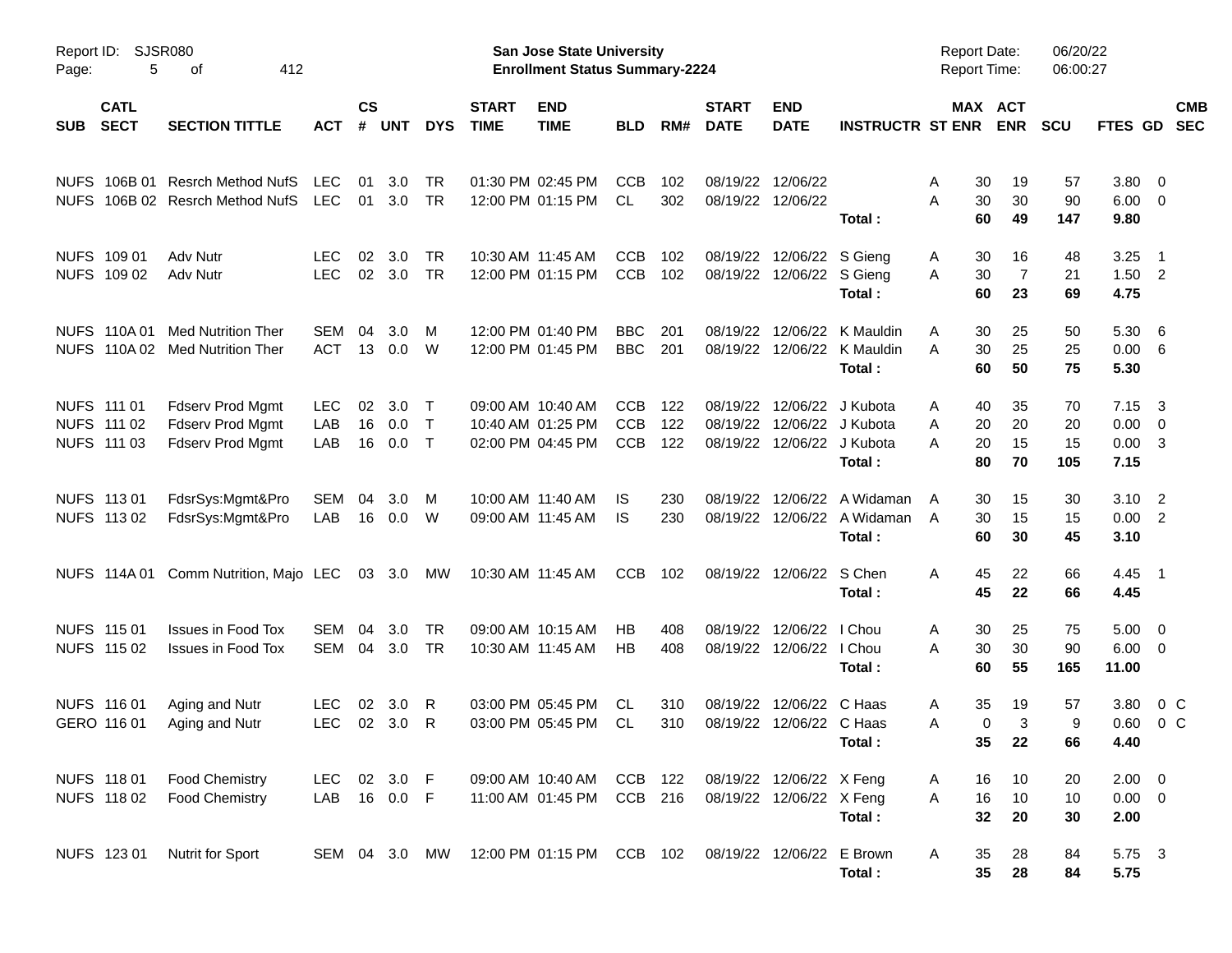| Report ID:<br>Page: | 6                          | <b>SJSR080</b><br>412<br>οf |            |                |        |              |                             | <b>San Jose State University</b><br><b>Enrollment Status Summary-2224</b> |                |             |                             |                            |                                  |   | <b>Report Date:</b><br><b>Report Time:</b> |                       | 06/20/22<br>06:00:27 |                |                          |                          |
|---------------------|----------------------------|-----------------------------|------------|----------------|--------|--------------|-----------------------------|---------------------------------------------------------------------------|----------------|-------------|-----------------------------|----------------------------|----------------------------------|---|--------------------------------------------|-----------------------|----------------------|----------------|--------------------------|--------------------------|
| <b>SUB</b>          | <b>CATL</b><br><b>SECT</b> | <b>SECTION TITTLE</b>       | <b>ACT</b> | <b>CS</b><br># | UNT    | <b>DYS</b>   | <b>START</b><br><b>TIME</b> | <b>END</b><br><b>TIME</b>                                                 | <b>BLD</b>     | RM#         | <b>START</b><br><b>DATE</b> | <b>END</b><br><b>DATE</b>  | <b>INSTRUCTR ST ENR</b>          |   |                                            | MAX ACT<br><b>ENR</b> | <b>SCU</b>           | <b>FTES GD</b> |                          | <b>CMB</b><br><b>SEC</b> |
|                     | NUFS 139 01                | Hunger & Environ Nut SEM    |            | 04             | 3.0    | MW           | 10:30 AM 11:45 AM           |                                                                           | CL             | 302         |                             | 08/19/22 12/06/22 K Cahill |                                  | A | 30                                         | 2                     | 6                    | 0.40           | - 0                      |                          |
|                     | NUFS 139 02                | Hunger & Environ Nut SEM    |            | 04             | 3.0    | <b>TR</b>    |                             | 10:30 AM 11:45 AM                                                         | CL             | 302         |                             |                            | 08/19/22 12/06/22 L Chaudoin     | A | 30                                         | 4                     | 12                   | 0.80           | 0                        |                          |
|                     | NUFS 139 03                | Hunger & Environ Nut SEM    |            |                | 3.0    |              |                             |                                                                           |                |             |                             |                            |                                  | X | 0                                          | 0                     | 0                    | 0.00           | 0                        |                          |
|                     | NUFS 139 04                | Hunger & Environ Nut SEM    |            |                | 3.0    |              |                             |                                                                           |                |             |                             |                            |                                  | X | 0                                          | $\Omega$              | 0                    | 0.00           | 0                        |                          |
|                     | NUFS 139 05                | Hunger & Environ Nut SEM    |            | 04             | 3.0    | TR           |                             | 09:00 AM 10:15 AM                                                         | IS             | 230         |                             |                            | 08/19/22 12/06/22 L Steinberg    | Α | 30                                         | 29                    | 87                   | 5.80           | 0                        |                          |
|                     | NUFS 139 80                | Hunger & Environ Nut SEM    |            | 04             | 3.0    | <b>TBA</b>   |                             |                                                                           | <b>ON</b>      | <b>LINE</b> |                             | 08/19/22 12/06/22 K Cahill |                                  | A | 40                                         | 10                    | 30                   | 2.00           | 0                        |                          |
|                     | NUFS 139 81                | Hunger & Environ Nut SEM    |            | 04             | 3.0    | TBA          |                             |                                                                           | <b>ON</b>      | <b>LINE</b> |                             |                            | 08/19/22 12/06/22 A Gossard      | A | 40                                         | 40                    | 120                  | 8.00           | 0                        |                          |
|                     | NUFS 139 82                | Hunger & Environ Nut SEM    |            | 04             | 3.0    | <b>TBA</b>   |                             |                                                                           | <b>ON</b>      | <b>LINE</b> |                             |                            | 08/19/22 12/06/22 A Gossard      | A | 40                                         | 40                    | 120                  | 8.00           | 0                        |                          |
|                     | NUFS 139 83                | Hunger & Environ Nut SEM    |            | 04             | 3.0    | <b>TBA</b>   |                             |                                                                           | <b>ON</b>      | <b>LINE</b> |                             | 08/19/22 12/06/22 K Harvey |                                  | A | 40                                         | 35                    | 105                  | 7.05           | $\overline{1}$           |                          |
|                     | NUFS 139 84                | Hunger & Environ Nut SEM    |            | 04             | 3.0    | <b>TBA</b>   |                             |                                                                           | <b>ON</b>      | <b>LINE</b> |                             |                            | 08/19/22 12/06/22 K Knoblaugh A  |   | 40                                         | 3                     | 9                    | 0.60           | - 0                      |                          |
|                     | NUFS 139 85                | Hunger & Environ Nut SEM    |            | 04             | 3.0    | TBA          |                             |                                                                           | <b>ON</b>      | <b>LINE</b> |                             | 08/19/22 12/06/22          | E MacKusick A                    |   | 40                                         | 21                    | 63                   | 4.20           | 0                        |                          |
|                     | NUFS 139 86                | Hunger & Environ Nut SEM    |            | 04             | 3.0    | <b>TBA</b>   |                             |                                                                           | <b>ON</b>      | <b>LINE</b> |                             | 08/19/22 12/06/22          | E MacKusick A                    |   | 40                                         | 3                     | 9                    | 0.60           | 0                        |                          |
|                     | NUFS 139 87                | Hunger & Environ Nut SEM    |            | 04             | 3.0    | <b>TBA</b>   |                             |                                                                           | <b>ON</b>      | <b>LINE</b> |                             | 08/19/22 12/06/22          | E MacKusick A                    |   | 40                                         | 6                     | 18                   | 1.20           | 0                        |                          |
|                     | <b>NUFS 139 88</b>         | Hunger & Environ Nut SEM    |            | 04             | 3.0    | TBA          |                             |                                                                           | <b>ON</b>      | <b>LINE</b> |                             | 08/19/22 12/06/22          | K Harvey                         | A | 40                                         | 8                     | 24                   | 1.60           | - 0                      |                          |
|                     |                            |                             |            |                |        |              |                             |                                                                           |                |             |                             |                            | Total:                           |   | 450                                        | 201                   | 603                  | 40.25          |                          |                          |
|                     |                            |                             |            |                |        |              |                             |                                                                           |                |             |                             |                            |                                  |   |                                            |                       |                      |                |                          |                          |
|                     | NUFS 144 01                | <b>Food Culture</b>         | LEC        | 02             | 3.0    | MW           |                             | 01:30 PM 02:45 PM                                                         | CL             | 302         |                             | 08/19/22 12/06/22 K Cahill |                                  | A | 30                                         | 7                     | 21                   | 1.40           | - 0                      |                          |
|                     | NUFS 144 02                | Food Culture                | <b>LEC</b> | 02             | 3.0    | <b>TR</b>    |                             | 03:00 PM 04:15 PM                                                         | CL             | 302         |                             | 08/19/22 12/06/22 M Hall   |                                  | Α | 30                                         | 4                     | 12                   | 0.80           | 0                        |                          |
|                     | NUFS 144 03                | Food Culture                | <b>LEC</b> |                | 3.0    |              |                             |                                                                           |                |             |                             |                            |                                  | X | 0                                          | 0                     | 0                    | 0.00           | 0                        |                          |
|                     | NUFS 144 04                | Food Culture                | <b>LEC</b> | 02             | 3.0    | R            |                             | 05:00 PM 07:45 PM                                                         | CL             | 302         |                             |                            | 08/19/22 12/06/22 R Ritter Spi   | A | 30                                         | 8                     | 24                   | 1.60           | 0                        |                          |
|                     | NUFS 144 05                | Food Culture                | LEC        |                | 3.0    |              |                             |                                                                           |                |             |                             |                            |                                  | X | 0                                          | $\Omega$              | 0                    | 0.00           | 0                        |                          |
|                     | NUFS 144 06                | Food Culture                | <b>LEC</b> | 02             | 3.0    | W            |                             | 05:00 PM 07:45 PM                                                         | <b>CCB</b>     | 102         |                             | 08/19/22 12/06/22 N Tsuji  |                                  | A | 30                                         | $\overline{7}$        | 21                   | 1.40           | 0                        |                          |
|                     | NUFS 144 07                | Food Culture                | <b>LEC</b> | 02             | 3.0    | <b>TR</b>    |                             | 07:30 AM 08:45 AM                                                         | CL.            | 302         |                             |                            | 08/19/22 12/06/22 A Whitson      | A | 30                                         | 3                     | 9                    | 0.60           | 0                        |                          |
|                     | NUFS 144 10                | Food Culture                | <b>LEC</b> | 02             | 3.0    | $\mathsf{T}$ |                             | 03:00 PM 05:45 PM                                                         | <b>CCB</b>     | 102         |                             | 08/19/22 12/06/22 I Vanek  |                                  | A | 30                                         | 4                     | 12                   | 0.85           | $\overline{1}$           |                          |
|                     | <b>NUFS 14411</b>          | Food Culture                | LEC        |                | 3.0    |              |                             |                                                                           |                |             |                             |                            |                                  | X | $\mathbf 0$                                | $\Omega$              | 0                    | 0.00           | 0                        |                          |
|                     | NUFS 144 12                | <b>Food Culture</b>         | <b>LEC</b> | 02             | 3.0    | TR.          |                             | 10:30 AM 11:45 AM                                                         | IS.            | 230         |                             |                            | 08/19/22 12/06/22 L Steinberg    | Α | 30                                         | 30                    | 90                   | 6.00           | 0                        |                          |
|                     | NUFS 144 80                | <b>Food Culture</b>         | <b>LEC</b> | 02             | 3.0    | <b>TBA</b>   |                             |                                                                           | <b>ON</b>      | <b>LINE</b> |                             | 08/19/22 12/06/22 K Cahill |                                  | A | 40                                         | 18                    | 54                   | 3.60           | 0                        |                          |
|                     | <b>NUFS 144 81</b>         | <b>Food Culture</b>         | <b>LEC</b> | 02             | 3.0    | TBA          |                             |                                                                           | <b>ON</b>      | <b>LINE</b> |                             | 08/19/22 12/06/22 K Harvey |                                  | A | 40                                         | 24                    | 72                   | 4.80           | 0                        |                          |
|                     | NUFS 144 82                | <b>Food Culture</b>         | <b>LEC</b> | 02             | 3.0    | <b>TBA</b>   |                             |                                                                           | <b>ON</b>      | <b>LINE</b> |                             | 08/19/22 12/06/22          | D Singamsett A                   |   | 40                                         | 40                    | 120                  | 8.00           | 0                        |                          |
|                     | NUFS 144 83                | <b>Food Culture</b>         | <b>LEC</b> | 02             | 3.0    | <b>TBA</b>   |                             |                                                                           | <b>ON</b>      | LINE        |                             |                            | 08/19/22 12/06/22 D Singamsett A |   | 40                                         | 40                    | 120                  | 8.10           | $\overline{2}$           |                          |
|                     | NUFS 144 84                | <b>Food Culture</b>         | LEC        |                | 02 3.0 | TBA          |                             |                                                                           | 0 <sub>N</sub> |             |                             |                            | LINE 08/19/22 12/06/22 S Spencer | A | 40                                         | 22                    | 66                   | 4.40           | - 0                      |                          |
|                     | NUFS 144 85                | <b>Food Culture</b>         | <b>LEC</b> |                | 02 3.0 | TBA          |                             |                                                                           | <b>ON</b>      | LINE        |                             |                            | 08/19/22 12/06/22 L Steinberg    | A | 40                                         | 40                    | 120                  | 8.00           | - 0                      |                          |
|                     | NUFS 144 86                | <b>Food Culture</b>         | <b>LEC</b> |                | 02 3.0 | TBA          |                             |                                                                           | ON             | LINE        |                             |                            | 08/19/22 12/06/22 L Steinberg    | A | 40                                         | 40                    | 120                  | 8.00           | $\overline{\phantom{0}}$ |                          |
|                     | NUFS 144 87                | <b>Food Culture</b>         | <b>LEC</b> |                | 02 3.0 | TBA          |                             |                                                                           | ON             | LINE        |                             | 08/19/22 12/06/22 L Wiley  |                                  | A | 40                                         | 40                    | 120                  | 8.00           | $\overline{\phantom{0}}$ |                          |
|                     | <b>NUFS 144 88</b>         | <b>Food Culture</b>         | <b>LEC</b> |                | 02 3.0 | TBA          |                             |                                                                           | ON             | LINE        |                             | 08/19/22 12/06/22 K Harvey |                                  | A | 40                                         | 11                    | 33                   | 2.20           | - 0                      |                          |
|                     | NUFS 144 89                | <b>Food Culture</b>         | <b>LEC</b> |                | 02 3.0 | TBA          |                             |                                                                           | ON             | LINE        |                             | 08/19/22 12/06/22 L Wiley  |                                  | Α | 40                                         | 40                    | 120                  | 8.00 0         |                          |                          |
|                     | NUFS 144 90                | <b>Food Culture</b>         | <b>LEC</b> |                |        | 02 3.0 TBA   |                             |                                                                           | ON             | LINE        |                             |                            | 08/19/22 12/06/22 K Harvey       | A | 40                                         | 7                     | 21                   | $1.40 \ 0$     |                          |                          |
|                     |                            |                             |            |                |        |              |                             |                                                                           |                |             |                             |                            | Total:                           |   | 650                                        | 385                   | 1155                 | 77.15          |                          |                          |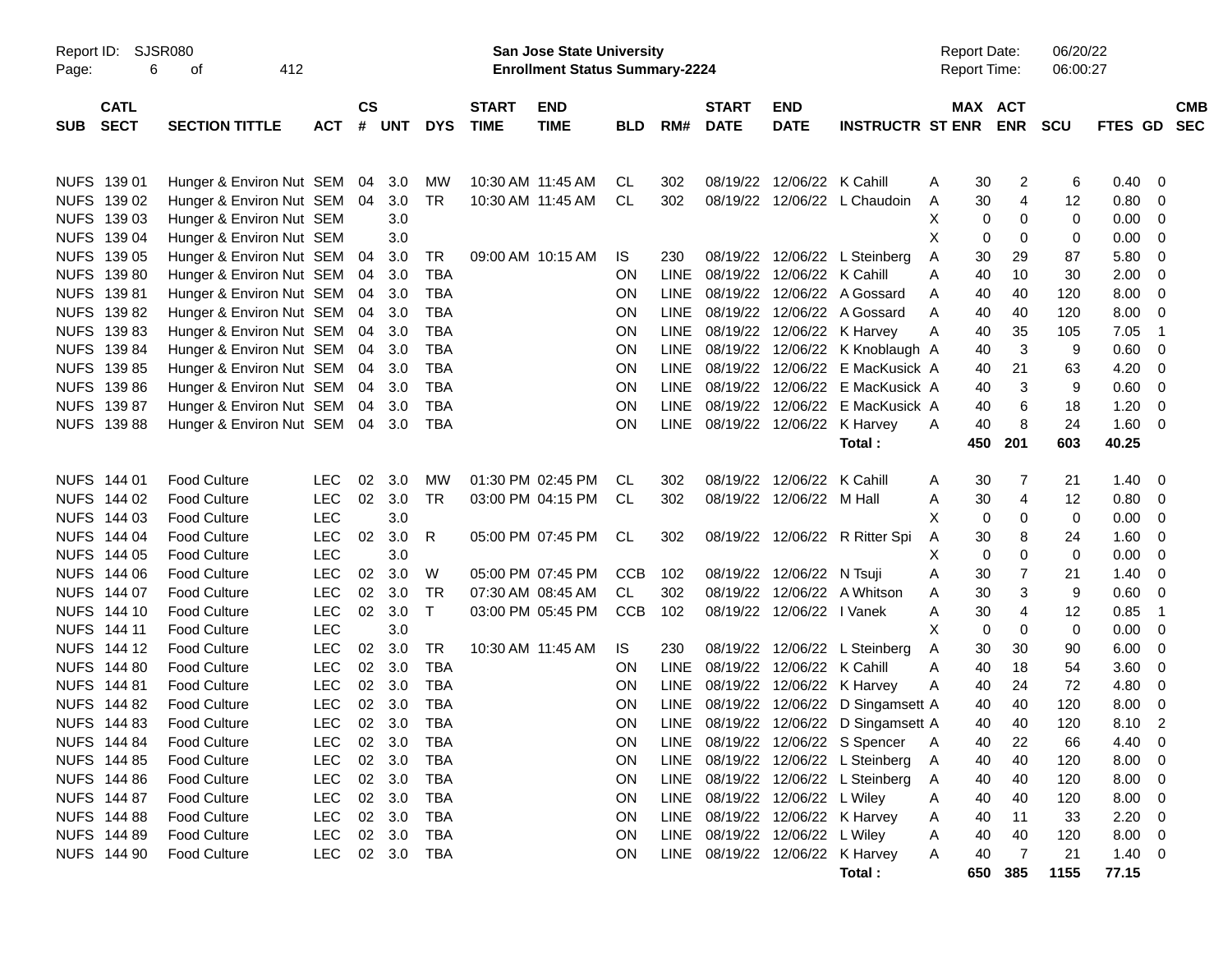| Report ID:  |                      | SJSR080                                |                          |               |            |                        |                   | San Jose State University              |            |             |                               |                              |                         | <b>Report Date:</b> |             |                | 06/20/22                 |                          |                          |
|-------------|----------------------|----------------------------------------|--------------------------|---------------|------------|------------------------|-------------------|----------------------------------------|------------|-------------|-------------------------------|------------------------------|-------------------------|---------------------|-------------|----------------|--------------------------|--------------------------|--------------------------|
| Page:       | $\overline{7}$       | 412<br>оf                              |                          |               |            |                        |                   | <b>Enrollment Status Summary-2224</b>  |            |             |                               |                              |                         | <b>Report Time:</b> |             |                | 06:00:27                 |                          |                          |
|             | <b>CATL</b>          |                                        |                          | $\mathsf{cs}$ |            |                        | <b>START</b>      | <b>END</b>                             |            |             | <b>START</b>                  | <b>END</b>                   |                         |                     | MAX ACT     |                |                          |                          | <b>CMB</b>               |
| <b>SUB</b>  | <b>SECT</b>          | <b>SECTION TITTLE</b>                  | <b>ACT</b>               | #             | UNT        | <b>DYS</b>             | <b>TIME</b>       | <b>TIME</b>                            | <b>BLD</b> | RM#         | <b>DATE</b>                   | <b>DATE</b>                  | <b>INSTRUCTR ST ENR</b> |                     | <b>ENR</b>  | <b>SCU</b>     | FTES GD                  |                          | <b>SEC</b>               |
|             |                      |                                        |                          |               |            |                        |                   |                                        |            |             |                               |                              |                         |                     |             |                |                          |                          |                          |
|             |                      |                                        |                          |               |            |                        |                   |                                        |            |             | 08/19/22                      |                              | E Brown                 |                     | 32          |                |                          |                          |                          |
| <b>KIN</b>  | NUFS 163 01<br>16301 | Phys Fit + Nutrit<br>Phys Fit + Nutrit | <b>LEC</b><br><b>LEC</b> | 02<br>02      | 3.0<br>3.0 | <b>TR</b><br><b>TR</b> |                   | 10:30 AM 11:45 AM<br>10:30 AM 11:45 AM | HB<br>HB   | 407<br>407  | 08/19/22                      | 12/06/22<br>12/06/22 E Brown |                         | A<br>Α              | $\mathbf 0$ | 8<br>11        | 24<br>1.60<br>33<br>2.20 |                          | 0 <sup>o</sup><br>$0\,C$ |
| <b>NUFS</b> | 16302                | Phys Fit + Nutrit                      | <b>LEC</b>               | 02            | 3.0        | <b>TR</b>              |                   | 10:30 AM 11:45 AM                      | CL         | 324         | 08/19/22                      | 12/06/22 E Brown             |                         |                     | 32          | $\mathbf{1}$   | 3<br>0.20                |                          | 0 <sup>o</sup>           |
| <b>KIN</b>  | 163 02               |                                        | <b>LEC</b>               | 02            | 3.0        | <b>TR</b>              |                   | 10:30 AM 11:45 AM                      | СL         | 324         | 08/19/22                      | 12/06/22 E Brown             |                         | A                   | 0           | 4              | 12<br>0.80               |                          | $0\,C$                   |
| <b>NUFS</b> | 16303                | Phys Fit + Nutrit                      | <b>LEC</b>               | 02            | 3.0        | <b>TR</b>              |                   | 12:00 PM 01:15 PM                      | НB         | 407         | 08/19/22                      |                              | 12/06/22 E Brown        | A<br>Α              | 32          | $\overline{4}$ | 12<br>0.80               |                          | $0\,C$                   |
| <b>KIN</b>  | 163 03               | Phys Fit + Nutrit                      | <b>LEC</b>               | 02            | 3.0        | <b>TR</b>              |                   | 12:00 PM 01:15 PM                      | НB         | 407         | 08/19/22                      | 12/06/22 E Brown             |                         |                     | $\mathbf 0$ | 12             | 36<br>2.40               |                          | $0\,C$                   |
| <b>NUFS</b> | 16304                | Phys Fit + Nutrit                      | <b>LEC</b>               | 02            | 3.0        | <b>TR</b>              |                   | 12:00 PM 01:15 PM                      | <b>CL</b>  |             | 08/19/22                      | 12/06/22 E Brown             |                         | A                   | 32          | $\overline{c}$ | 6<br>0.40                |                          | 0 <sup>o</sup>           |
| <b>KIN</b>  | 163 04               | Phys Fit + Nutrit                      | LEC                      | 02            | 3.0        | <b>TR</b>              |                   | 12:00 PM 01:15 PM                      | <b>CL</b>  | 324<br>324  | 08/19/22                      | 12/06/22 E Brown             |                         | A                   | 0           | $\overline{7}$ | 21<br>1.40               |                          | 0 <sup>o</sup>           |
| <b>NUFS</b> | 16305                | Phys Fit + Nutrit                      | LEC                      | 02            | 3.0        | <b>MW</b>              |                   | 09:00 AM 10:15 AM                      | <b>ON</b>  | <b>LINE</b> | 08/19/22                      | 12/06/22 A Bloom             |                         | A<br>Α              | 32          | 3              | 9<br>0.60                |                          | 0 <sup>o</sup>           |
| <b>KIN</b>  | 163 05               | Phys Fit + Nutrit<br>Phys Fit + Nutrit | <b>LEC</b>               | 02            | 3.0        | <b>MW</b>              |                   | 09:00 AM 10:15 AM                      | <b>ON</b>  | <b>LINE</b> | 08/19/22                      | 12/06/22 A Bloom             |                         | A                   | $\mathbf 0$ | 28             | 84<br>5.60               |                          | 0 <sup>o</sup>           |
| <b>NUFS</b> | 16306                | Phys Fit + Nutrit                      | <b>LEC</b>               | 02            | 3.0        | <b>MW</b>              |                   | 09:00 AM 10:15 AM                      | <b>ON</b>  | <b>LINE</b> | 08/19/22                      | 12/06/22 A Bloom             |                         | Α                   | 32          | $\overline{7}$ | 21<br>1.40               |                          | 0 <sup>o</sup>           |
| <b>KIN</b>  | 163 06               | Phys Fit + Nutrit                      | <b>LEC</b>               | 02            | 3.0        | <b>MW</b>              |                   | 09:00 AM 10:15 AM                      | <b>ON</b>  | <b>LINE</b> | 08/19/22                      | 12/06/22 A Bloom             |                         | A                   | $\mathbf 0$ | 13             | 39<br>2.60               |                          | $0\,C$                   |
| <b>NUFS</b> | 16307                | Phys Fit + Nutrit                      | LEC                      | 02            | 3.0        | <b>MW</b>              |                   | 10:30 AM 11:45 AM                      | <b>ON</b>  | <b>LINE</b> | 08/19/22                      | 12/06/22 A Bloom             |                         | Α                   | 32          | 8              | 24<br>1.60               |                          | $0\,C$                   |
| <b>KIN</b>  | 163 07               | Phys Fit + Nutrit                      | <b>LEC</b>               | 02            | 3.0        | <b>MW</b>              | 10:30 AM 11:45 AM |                                        | <b>ON</b>  | <b>LINE</b> | 08/19/22                      | 12/06/22 A Bloom             |                         | A                   | $\mathbf 0$ | 16             | 48<br>3.20               |                          | $0\,C$                   |
| <b>NUFS</b> | 16308                | Phys Fit + Nutrit                      | <b>LEC</b>               | 02            | 3.0        | <b>MW</b>              |                   | 10:30 AM 11:45 AM                      | <b>ON</b>  | <b>LINE</b> | 08/19/22                      | 12/06/22 A Bloom             |                         | Α                   | 32          | $\overline{7}$ | 1.40<br>21               |                          | 0 <sup>o</sup>           |
| KIN         | 163 08               | Phys Fit + Nutrit                      | <b>LEC</b>               | 02            | 3.0        | <b>MW</b>              | 10:30 AM 11:45 AM |                                        | <b>ON</b>  | <b>LINE</b> | 08/19/22                      | 12/06/22 A Bloom             |                         | A                   | $\mathbf 0$ | 12             | 36<br>2.40               |                          | 0 <sup>o</sup>           |
| <b>NUFS</b> | 16309                | Phys Fit + Nutrit                      | <b>LEC</b>               | 02            | 3.0        | <b>MW</b>              |                   | 12:00 PM 01:15 PM                      | <b>ON</b>  | <b>LINE</b> | 08/19/22                      | 12/06/22 A Bloom             |                         | Α                   | 32          | 6              | 18<br>1.20               |                          | $0\,C$                   |
| <b>KIN</b>  | 163 09               | Phys Fit + Nutrit                      | LEC                      | 02            | 3.0        | <b>MW</b>              |                   | 12:00 PM 01:15 PM                      | <b>ON</b>  | <b>LINE</b> | 08/19/22                      | 12/06/22 A Bloom             |                         | Α                   | $\mathbf 0$ | 25             | 75<br>5.00               |                          | 0 <sup>o</sup>           |
| <b>NUFS</b> | 163 10               | Phys Fit + Nutrit                      | <b>LEC</b>               | 02            | 3.0        | <b>MW</b>              |                   | 12:00 PM 01:15 PM                      | <b>ON</b>  | <b>LINE</b> | 08/19/22                      | 12/06/22 A Bloom             |                         | Α                   | 32          | 3              | 9<br>0.60                |                          | $0\,C$                   |
| KIN         | 163 10               | Phys Fit + Nutrit                      | <b>LEC</b>               | 02            | 3.0        | <b>MW</b>              |                   | 12:00 PM 01:15 PM                      | <b>ON</b>  | <b>LINE</b> | 08/19/22                      | 12/06/22                     | A Bloom                 | A                   | 0           | 8              | 24<br>1.60               |                          | $0\,C$                   |
| <b>NUFS</b> | 163 11               | Phys Fit + Nutrit                      | <b>LEC</b>               | 02            | 3.0        | <b>MW</b>              |                   | 01:30 PM 02:45 PM                      | <b>ON</b>  | <b>LINE</b> | 08/19/22                      | 12/06/22                     | A Bloom                 | A                   | 32          | 10             | 30<br>2.00               |                          | $0\,C$                   |
| KIN         | 163 11               | Phys Fit + Nutrit                      | <b>LEC</b>               | 02            | 3.0        | <b>MW</b>              |                   | 01:30 PM 02:45 PM                      | <b>ON</b>  | <b>LINE</b> | 08/19/22                      | 12/06/22                     | A Bloom                 | A                   | $\mathbf 0$ | 11             | 2.20<br>33               |                          | $0\,C$                   |
| <b>NUFS</b> | 163 12               | Phys Fit + Nutrit                      | <b>LEC</b>               | 02            | 3.0        | <b>MW</b>              |                   | 01:30 PM 02:45 PM                      | <b>ON</b>  | <b>LINE</b> | 08/19/22                      | 12/06/22                     | A Bloom                 | Α                   | 32          | $\overline{4}$ | 12<br>0.80               |                          | $0\,C$                   |
| KIN         | 163 12               | Phys Fit + Nutrit                      | <b>LEC</b>               | 02            | 3.0        | <b>MW</b>              |                   | 01:30 PM 02:45 PM                      | <b>ON</b>  | <b>LINE</b> | 08/19/22                      | 12/06/22                     | A Bloom                 | A                   | 0           | 15             | 45<br>3.00               |                          | 0 <sup>o</sup>           |
|             |                      |                                        |                          |               |            |                        |                   |                                        |            |             |                               |                              | Total:                  |                     | 384         | 225            | 675<br>45.00             |                          |                          |
|             |                      |                                        |                          |               |            |                        |                   |                                        |            |             |                               |                              |                         |                     |             |                |                          |                          |                          |
|             | NUFS 180 01          | <b>Individual Studies</b>              | <b>SUP</b>               | 36            | 1.0        | <b>TBA</b>             |                   |                                        | ON         | <b>LINE</b> | 08/19/22                      | 12/06/22                     | J Kubota                | A                   | 10          | 0              | 0.00<br>0                | - 0                      |                          |
|             | NUFS 180 02          | <b>Individual Studies</b>              | <b>SUP</b>               | 36            | 2.0        | <b>TBA</b>             |                   |                                        | ON         | <b>LINE</b> | 08/19/22                      |                              | 12/06/22 J Kubota       | A                   | 10          | 0              | 0.00<br>0                | - 0                      |                          |
| <b>NUFS</b> | 180 03               | <b>Individual Studies</b>              | <b>SUP</b>               | 36            | 3.0        | <b>TBA</b>             |                   |                                        | ON         | <b>LINE</b> | 08/19/22                      | 12/06/22                     | J Kubota                | A                   | 10          | 0              | 0.00<br>0                | - 0                      |                          |
|             | NUFS 180 04          | <b>Individual Studies</b>              | <b>SUP</b>               | 36            | 4.0        | <b>TBA</b>             |                   |                                        | <b>ON</b>  | <b>LINE</b> | 08/19/22                      | 12/06/22 J Kubota            |                         | A                   | 10          | $\Omega$       | $\Omega$<br>0.00         | - 0                      |                          |
|             | NUFS 180 05          | <b>Individual Studies</b>              | <b>SUP</b>               | 36            | 5.0        | TBA                    |                   |                                        | <b>ON</b>  | <b>LINE</b> |                               | 08/19/22 12/06/22 J Kubota   |                         | A                   | 10          | 0              | 0<br>0.00                | - 0                      |                          |
|             | NUFS 180 06          | <b>Individual Studies</b>              | <b>SUP</b>               | 36            | 6.0        | <b>TBA</b>             |                   |                                        | ON         | LINE        |                               | 08/19/22 12/06/22 J Kubota   |                         | Α                   | 10          | 0              | 0.00<br>0                | - 0                      |                          |
|             | NUFS 180 07          | <b>Individual Studies</b>              | <b>SUP</b>               | 36            | 1.0        | <b>TBA</b>             |                   |                                        | ON         | LINE        |                               | 08/19/22 12/06/22 S Chen     |                         | A                   | 10          | 0              | 0.00<br>0                | - 0                      |                          |
|             | NUFS 180 08          | <b>Individual Studies</b>              | <b>SUP</b>               | 36            | 2.0        | <b>TBA</b>             |                   |                                        | ON         | LINE        |                               | 08/19/22 12/06/22 S Chen     |                         | A                   | 10          | 0              | 0.00<br>0                | - 0                      |                          |
|             | NUFS 180 09          | <b>Individual Studies</b>              | <b>SUP</b>               | 36            | 1.0        | <b>TBA</b>             |                   |                                        | ON         | LINE        |                               | 08/19/22 12/06/22 S Gieng    |                         | A                   | 10          | 0              | 0.00<br>0                | - 0                      |                          |
|             | NUFS 180 10          | <b>Individual Studies</b>              | <b>SUP</b>               | 36            | 2.0        | <b>TBA</b>             |                   |                                        | ON         | LINE        | 08/19/22                      | 12/06/22 S Gieng             |                         | A                   | 10          | 0              | 0.00<br>0                | - 0                      |                          |
|             | NUFS 180 11          | <b>Individual Studies</b>              | <b>SUP</b>               | 36            | 1.0        | TBA                    |                   |                                        | ON         | LINE        |                               | 08/19/22 12/06/22 X Feng     |                         | A                   | 10          | 0              | 0.00<br>0                | $\overline{\phantom{0}}$ |                          |
|             | NUFS 180 12          | <b>Individual Studies</b>              | <b>SUP</b>               |               | 36 2.0     | <b>TBA</b>             |                   |                                        | ON         |             | LINE 08/19/22 12/06/22 X Feng |                              |                         | A                   | 10          | 0              | 0                        | $0.00 \t 0$              |                          |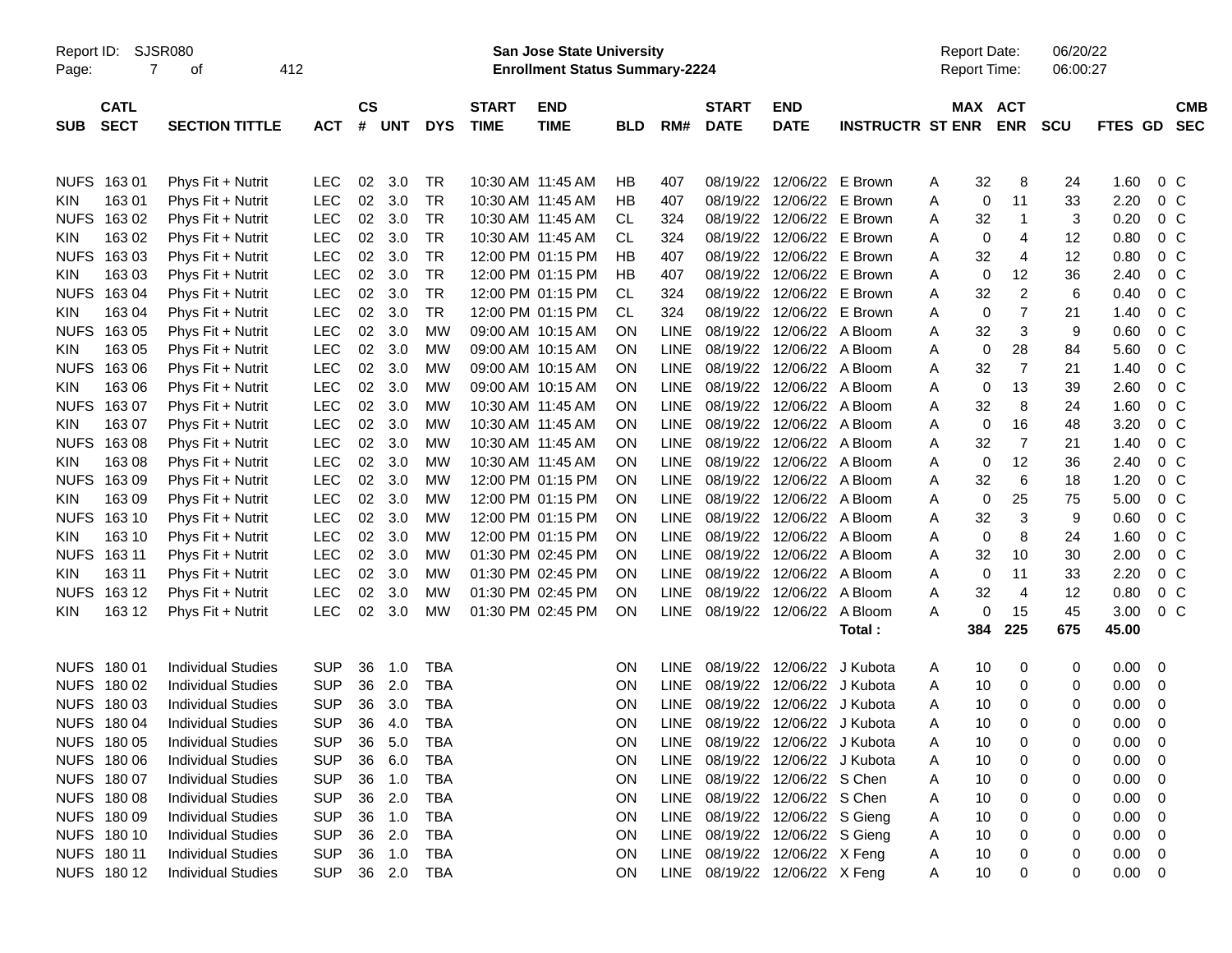| Report ID:<br>Page: | 8                          | <b>SJSR080</b><br>οf                                                                          | 412          |               |       |            |                             | <b>San Jose State University</b><br><b>Enrollment Status Summary-2224</b> |            |             |                             |                            |                                       | <b>Report Date:</b><br><b>Report Time:</b> |                                  | 06/20/22<br>06:00:27 |                |                            |                          |
|---------------------|----------------------------|-----------------------------------------------------------------------------------------------|--------------|---------------|-------|------------|-----------------------------|---------------------------------------------------------------------------|------------|-------------|-----------------------------|----------------------------|---------------------------------------|--------------------------------------------|----------------------------------|----------------------|----------------|----------------------------|--------------------------|
| <b>SUB</b>          | <b>CATL</b><br><b>SECT</b> | <b>SECTION TITTLE</b>                                                                         | <b>ACT</b>   | $\mathsf{cs}$ | # UNT | <b>DYS</b> | <b>START</b><br><b>TIME</b> | <b>END</b><br><b>TIME</b>                                                 | <b>BLD</b> | RM#         | <b>START</b><br><b>DATE</b> | <b>END</b><br><b>DATE</b>  | <b>INSTRUCTR ST ENR</b>               |                                            | MAX ACT<br><b>ENR</b>            | <b>SCU</b>           | <b>FTES GD</b> |                            | <b>CMB</b><br><b>SEC</b> |
|                     |                            |                                                                                               |              |               |       |            |                             |                                                                           |            |             |                             |                            |                                       |                                            |                                  |                      |                |                            |                          |
|                     | NUFS 180 13                | <b>Individual Studies</b>                                                                     | <b>SUP</b>   | 36            | 1.0   | <b>TBA</b> |                             |                                                                           | <b>ON</b>  | <b>LINE</b> |                             |                            | 08/19/22 12/06/22 G Pereira Pi A      |                                            | 10<br>0                          | 0                    | 0.00           | $\overline{0}$             |                          |
|                     | NUFS 180 14                | <b>Individual Studies</b>                                                                     | <b>SUP</b>   | 36            | 2.0   | <b>TBA</b> |                             |                                                                           | ON         | LINE        |                             |                            | 08/19/22 12/06/22 G Pereira Pi A      |                                            | 10<br>0                          | 0                    | 0.00           | 0                          |                          |
|                     | NUFS 180 15                | <b>Individual Studies</b>                                                                     | <b>SUP</b>   | 36            | 1.0   | <b>TBA</b> |                             |                                                                           | ON         | LINE        |                             |                            | 08/19/22 12/06/22 A Widaman           | A                                          | 36                               | 0                    | 0.07           | $\overline{0}$             |                          |
|                     | NUFS 180 16                | <b>Individual Studies</b>                                                                     | <b>SUP</b>   | 36            | 2.0   | <b>TBA</b> |                             |                                                                           | ON         | LINE        |                             |                            | 08/19/22 12/06/22 A Widaman           | A                                          | 36<br>0                          | 0                    | 0.00           | 0                          |                          |
|                     | NUFS 180 17                | <b>Individual Studies</b>                                                                     | <b>SUP</b>   | 36            | 1.0   | <b>TBA</b> |                             |                                                                           | <b>ON</b>  | <b>LINE</b> |                             |                            | 08/19/22 12/06/22 A Whitson           | A                                          | 10<br>0                          | 0                    | 0.00           | 0                          |                          |
|                     |                            |                                                                                               |              |               |       |            |                             |                                                                           |            |             |                             |                            | Total:                                | 222                                        | $\mathbf 1$                      | $\mathbf 0$          | 0.07           |                            |                          |
|                     | NUFS 190 01                | Nutr Ed & Couns                                                                               | <b>LEC</b>   | 01            | 3.0   | МW         |                             | 03:00 PM 04:15 PM                                                         | CL         | 302         |                             | 08/19/22 12/06/22          |                                       | A                                          | 35<br>19                         | 57                   | 3.85           | $\overline{\phantom{0}}$ 1 |                          |
|                     |                            |                                                                                               |              |               |       |            |                             |                                                                           |            |             |                             |                            | Total:                                |                                            | 35<br>19                         | 57                   | 3.85           |                            |                          |
|                     | NUFS 192 01                | Fld Exp NufS/Pkg                                                                              | <b>SUP</b>   | 36            | 1.0   | <b>TBA</b> |                             |                                                                           | <b>ON</b>  | LINE        |                             |                            | 08/19/22 12/06/22 L Steinberg         | A                                          | 20<br>0                          | 0                    | 0.00           | $\overline{0}$             |                          |
|                     | NUFS 192 02                | Fld Exp NufS/Pkg                                                                              | <b>SUP</b>   | 36            | 2.0   | <b>TBA</b> |                             |                                                                           | <b>ON</b>  | <b>LINE</b> |                             |                            | 08/19/22 12/06/22 L Steinberg         | A                                          | 10<br>0                          | 0                    | 0.00           | $\mathbf 0$                |                          |
|                     | NUFS 192 03                | Fld Exp NufS/Pkg                                                                              | <b>SUP</b>   | 36            | 3.0   | <b>TBA</b> |                             |                                                                           | <b>ON</b>  | LINE        |                             |                            | 08/19/22 12/06/22 L Steinberg         | A                                          | 10<br>0                          | 0                    | 0.00           | 0                          |                          |
|                     | NUFS 192 04                | Fld Exp NufS/Pkg                                                                              | <b>SUP</b>   | 36            | 4.0   | <b>TBA</b> |                             |                                                                           | ON         | LINE        |                             |                            | 08/19/22 12/06/22 L Steinberg         | A                                          | 10<br>0                          | 0                    | 0.00           | 0                          |                          |
|                     | NUFS 192 05                | Fld Exp NufS/Pkg                                                                              | <b>SUP</b>   | 36            | 5.0   | <b>TBA</b> |                             |                                                                           | ON         | LINE        |                             |                            | 08/19/22 12/06/22 L Steinberg         | A                                          | 10<br>0                          | 0                    | 0.00           | 0                          |                          |
|                     | NUFS 192 06                | Fld Exp NufS/Pkg                                                                              | <b>SUP</b>   | 36            | 6.0   | <b>TBA</b> |                             |                                                                           | ON         | <b>LINE</b> |                             |                            | 08/19/22 12/06/22 L Steinberg         | A                                          | 10<br>0                          | 0                    | 0.00           | 0                          |                          |
|                     | NUFS 192 07                | Fld Exp NufS/Pkg                                                                              | <b>SUP</b>   | 36            | 2.0   | <b>TBA</b> |                             |                                                                           | ON         | <b>LINE</b> |                             | 08/19/22 12/06/22 J Kubota |                                       | A                                          | 10<br>3                          | 0                    | 0.40           | 0                          |                          |
|                     | NUFS 192 08                | Fld Exp NufS/Pkg                                                                              | <b>SUP</b>   | 36            | 2.0   | <b>TBA</b> |                             |                                                                           | ON         | LINE        |                             | 08/19/22 12/06/22 E Brown  |                                       | Α                                          | 10<br>0                          | 0                    | 0.00           | 0                          |                          |
|                     | NUFS 192 09                | Fld Exp NufS/Pkg                                                                              | <b>SUP</b>   | 36            | 2.0   | <b>TBA</b> |                             |                                                                           | ON         | LINE        |                             | 08/19/22 12/06/22 C Haas   |                                       | Α                                          | 10                               | 0                    | 0.13           | 0                          |                          |
|                     | NUFS 192 10                | Fld Exp NufS/Pkg                                                                              | <b>SUP</b>   | 36            | 4.0   | <b>TBA</b> |                             |                                                                           | ON         | LINE        |                             |                            | 08/19/22 12/06/22 F Yambrach          | A                                          | 10<br>0                          | 0                    | 0.00           | 0                          |                          |
|                     | NUFS 192 11                | Fld Exp NufS/Pkg                                                                              | <b>SUP</b>   | 36            | 5.0   | <b>TBA</b> |                             |                                                                           | ON         | LINE        |                             |                            | 08/19/22 12/06/22 F Yambrach A        |                                            | 10<br>0                          | 0                    | 0.00           | 0                          |                          |
|                     | NUFS 192 12                | Fld Exp NufS/Pkg                                                                              | <b>SUP</b>   | 36            | 6.0   | <b>TBA</b> |                             |                                                                           | ON         | LINE        |                             |                            | 08/19/22 12/06/22 F Yambrach A        |                                            | 10<br>0                          | 0                    | 0.00           | 0                          |                          |
|                     | NUFS 192 13                | Fld Exp NufS/Pkg                                                                              | <b>SUP</b>   | 36            | 2.0   | <b>TBA</b> |                             |                                                                           | <b>ON</b>  |             |                             |                            | LINE 08/19/22 12/06/22 D Singamsett A |                                            | 10<br>0                          | 0                    | 0.00           | $\overline{0}$             |                          |
|                     |                            |                                                                                               |              |               |       |            |                             |                                                                           |            |             |                             |                            | Total:                                | 140                                        | 4                                | $\mathbf 0$          | 0.53           |                            |                          |
|                     | NUFS 201 01                | Collog Nutr/Fd/Pkg                                                                            | SEM 05       |               | 3.0   | M          |                             | 03:00 PM 05:45 PM                                                         | <b>CCB</b> | 102         |                             | 08/19/22 12/06/22          | A Widaman                             | A                                          | 13<br>18                         | 39                   | 3.25 13        |                            |                          |
|                     |                            |                                                                                               |              |               |       |            |                             |                                                                           |            |             |                             |                            | Total:                                |                                            | 18<br>13                         | 39                   | 3.25           |                            |                          |
|                     | NUFS 217 01                | <b>Issues Nutr/Fd/Pkg</b>                                                                     | SEM 05       |               | 3.0   | R          |                             | 03:00 PM 05:45 PM                                                         | CCB        | 102         |                             | 08/19/22 12/06/22          | G Pereira Pi A                        |                                            | 18<br>7                          | 21                   | $1.75$ 7       |                            |                          |
|                     |                            |                                                                                               |              |               |       |            |                             |                                                                           |            |             |                             |                            | Total:                                |                                            | $\overline{7}$<br>18             | 21                   | 1.75           |                            |                          |
|                     |                            | NUFS 219A 01 Adv Nutr and Metab                                                               | <b>SEM</b>   |               | 3.0   |            |                             |                                                                           |            |             |                             |                            |                                       | X                                          | $\overline{0}$<br>$\overline{0}$ | $\overline{0}$       | $0.00 \t 0$    |                            |                          |
|                     |                            |                                                                                               |              |               |       |            |                             |                                                                           |            |             |                             |                            | Total:                                |                                            | 0<br>0                           | 0                    | 0.00           |                            |                          |
|                     | NUFS 220A 01 Adv Mnt       |                                                                                               | SEM 05 3.0 M |               |       |            |                             | 06:00 PM 08:45 PM ON LINE 08/19/22 12/06/22 J Berta                       |            |             |                             |                            |                                       | A                                          | 18<br>11                         | 33                   | 2.75 11        |                            |                          |
|                     |                            |                                                                                               |              |               |       |            |                             |                                                                           |            |             |                             |                            | Total:                                |                                            | 18<br>11                         | 33                   | 2.75           |                            |                          |
|                     |                            | NUFS 242 01 Adv Fdsrv/Rstr Mgt SEM 05 3.0 T 06:00 PM 08:45 PM CCB 122 08/19/22 12/06/22 SChen |              |               |       |            |                             |                                                                           |            |             |                             |                            |                                       | A                                          | 18<br>12                         | 36                   | 3.00 12        |                            |                          |
|                     |                            |                                                                                               |              |               |       |            |                             |                                                                           |            |             |                             |                            | Total:                                |                                            | 18 12                            | 36                   | 3.00           |                            |                          |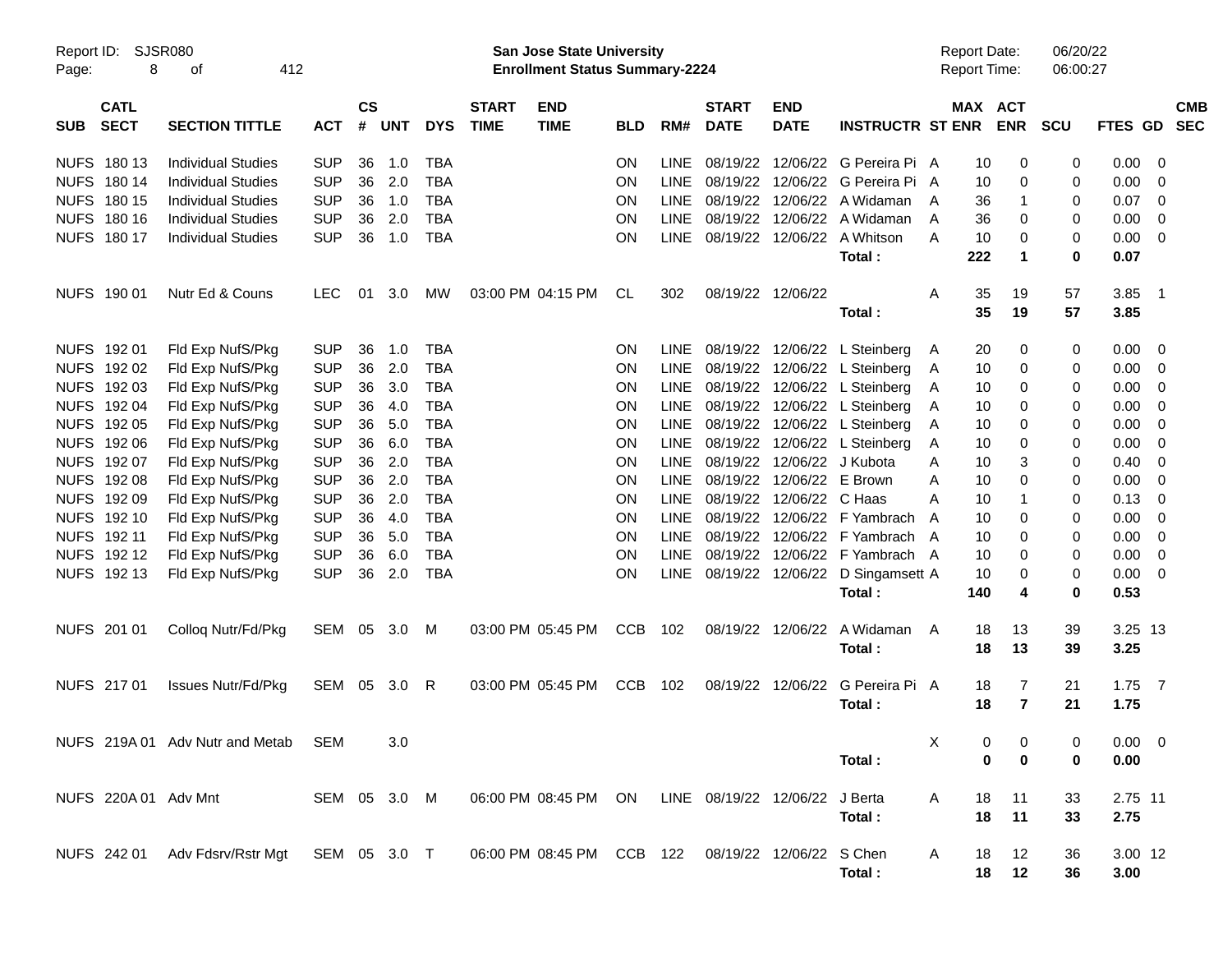| <b>CS</b><br><b>CATL</b><br><b>END</b><br><b>START</b><br><b>END</b><br>MAX ACT<br><b>START</b><br><b>CMB</b><br>#<br><b>ENR</b><br><b>SECT</b><br><b>SECTION TITTLE</b><br><b>UNT</b><br><b>DYS</b><br><b>TIME</b><br><b>TIME</b><br>RM#<br><b>DATE</b><br><b>DATE</b><br><b>INSTRUCTR ST ENR</b><br><b>SCU</b><br>FTES GD<br><b>SEC</b><br><b>SUB</b><br><b>ACT</b><br><b>BLD</b><br>Mitidis Hith Promo<br>3.0<br><b>CCB</b><br>12/06/22<br>3<br>0.75<br>3 C<br>NUFS 260 01<br><b>SEM</b><br>05<br>W<br>06:00 PM 08:45 PM<br>122<br>08/19/22<br>18<br>9<br>Α<br>HPRF 260 01<br><b>SEM</b><br>05<br>3.0<br>06:00 PM 08:45 PM<br><b>CCB</b><br>122<br>08/19/22<br>12/06/22<br>0.00<br>0 <sup>C</sup><br><b>Mitidis Hith Promo</b><br>W<br>0<br>0<br>0<br>Α<br>$\boldsymbol{2}$<br><b>SEM</b><br>3.0<br><b>CCB</b><br>122<br>08/19/22<br>12/06/22<br>0<br>6<br>0.50<br>2 C<br>GERO 260 01<br><b>Mitidis Hith Promo</b><br>05<br>W<br>06:00 PM 08:45 PM<br>Α<br>5<br>15<br>18<br>1.25<br>Total:<br>W<br>04:30 PM 05:45 PM<br>0.00<br>NUFS 280A 01<br>Dietetic Internship<br><b>SUP</b><br>25<br>1.0<br>ON<br><b>LINE</b><br>08/19/22<br>12/06/22<br>K Mauldin<br>0<br>18<br>0<br>0<br>Α<br><b>SUP</b><br>25<br>3.0<br><b>TBA</b><br>08/19/22<br>12/06/22<br>0.00<br>NUFS 280A 02 Dietetic Internship<br>ON<br><b>LINE</b><br>K Mauldin<br>10<br>0<br>0<br>0<br>Α<br><b>SUP</b><br>25<br>6.0<br><b>TBA</b><br>08/19/22<br>12/06/22<br>0.00<br>NUFS 280A 03 Dietetic Internship<br>ON<br><b>LINE</b><br>K Mauldin<br>10<br>0<br>0<br>Α<br>0<br>NUFS 280A 04 Dietetic Internship<br><b>SUP</b><br>25<br>9.0<br><b>TBA</b><br><b>LINE</b><br>08/19/22<br>12/06/22<br>0.00<br>ON<br>K Mauldin<br>10<br>0<br>0<br>A<br>0<br>NUFS 280A 05 Dietetic Internship<br><b>SUP</b><br>25 12.0<br><b>TBA</b><br><b>LINE</b><br>08/19/22<br>12/06/22<br>0.00<br>ON<br>K Mauldin<br>10<br>0<br>0<br>A<br>0<br>NUFS 280A 06 Dietetic Internship<br><b>SUP</b><br>25<br>6.0<br><b>TBA</b><br>08/19/22<br>12/06/22<br>G Pereira Pi A<br>0.00<br>ON<br><b>LINE</b><br>10<br>0<br>0<br>0<br>NUFS 280A 07 Dietetic Internship<br><b>SUP</b><br>25 12.0<br><b>TBA</b><br>08/19/22<br>12/06/22<br>0.00<br><b>ON</b><br><b>LINE</b><br>G Pereira Pi A<br>10<br>0<br>0<br>0<br>NUFS 280A 08 Dietetic Internship<br><b>SUP</b><br>25<br>6.0<br><b>TBA</b><br>LINE<br>08/19/22<br>12/06/22<br>0.00<br><b>ON</b><br>A Wagle<br>10<br>0<br>0<br>Α<br>0<br>NUFS 280A 09 Dietetic Internship<br><b>SUP</b><br>25 12.0<br><b>TBA</b><br>08/19/22<br>12/06/22<br>0.00<br><b>ON</b><br><b>LINE</b><br>10<br>0<br>0<br>A Wagle<br>Α<br>0<br>NUFS 280A 10 Dietetic Internship<br><b>SUP</b><br>6.0<br><b>TBA</b><br><b>LINE</b><br>08/19/22<br>12/06/22<br>0.00<br>25<br>ON<br>A Widaman<br>10<br>0<br>0<br>A<br>0 |
|----------------------------------------------------------------------------------------------------------------------------------------------------------------------------------------------------------------------------------------------------------------------------------------------------------------------------------------------------------------------------------------------------------------------------------------------------------------------------------------------------------------------------------------------------------------------------------------------------------------------------------------------------------------------------------------------------------------------------------------------------------------------------------------------------------------------------------------------------------------------------------------------------------------------------------------------------------------------------------------------------------------------------------------------------------------------------------------------------------------------------------------------------------------------------------------------------------------------------------------------------------------------------------------------------------------------------------------------------------------------------------------------------------------------------------------------------------------------------------------------------------------------------------------------------------------------------------------------------------------------------------------------------------------------------------------------------------------------------------------------------------------------------------------------------------------------------------------------------------------------------------------------------------------------------------------------------------------------------------------------------------------------------------------------------------------------------------------------------------------------------------------------------------------------------------------------------------------------------------------------------------------------------------------------------------------------------------------------------------------------------------------------------------------------------------------------------------------------------------------------------------------------------------------------------------------------------------------------------------------------------------------------------------------------------------------------------------------------------------------------------------------------------|
|                                                                                                                                                                                                                                                                                                                                                                                                                                                                                                                                                                                                                                                                                                                                                                                                                                                                                                                                                                                                                                                                                                                                                                                                                                                                                                                                                                                                                                                                                                                                                                                                                                                                                                                                                                                                                                                                                                                                                                                                                                                                                                                                                                                                                                                                                                                                                                                                                                                                                                                                                                                                                                                                                                                                                                            |
|                                                                                                                                                                                                                                                                                                                                                                                                                                                                                                                                                                                                                                                                                                                                                                                                                                                                                                                                                                                                                                                                                                                                                                                                                                                                                                                                                                                                                                                                                                                                                                                                                                                                                                                                                                                                                                                                                                                                                                                                                                                                                                                                                                                                                                                                                                                                                                                                                                                                                                                                                                                                                                                                                                                                                                            |
|                                                                                                                                                                                                                                                                                                                                                                                                                                                                                                                                                                                                                                                                                                                                                                                                                                                                                                                                                                                                                                                                                                                                                                                                                                                                                                                                                                                                                                                                                                                                                                                                                                                                                                                                                                                                                                                                                                                                                                                                                                                                                                                                                                                                                                                                                                                                                                                                                                                                                                                                                                                                                                                                                                                                                                            |
|                                                                                                                                                                                                                                                                                                                                                                                                                                                                                                                                                                                                                                                                                                                                                                                                                                                                                                                                                                                                                                                                                                                                                                                                                                                                                                                                                                                                                                                                                                                                                                                                                                                                                                                                                                                                                                                                                                                                                                                                                                                                                                                                                                                                                                                                                                                                                                                                                                                                                                                                                                                                                                                                                                                                                                            |
|                                                                                                                                                                                                                                                                                                                                                                                                                                                                                                                                                                                                                                                                                                                                                                                                                                                                                                                                                                                                                                                                                                                                                                                                                                                                                                                                                                                                                                                                                                                                                                                                                                                                                                                                                                                                                                                                                                                                                                                                                                                                                                                                                                                                                                                                                                                                                                                                                                                                                                                                                                                                                                                                                                                                                                            |
|                                                                                                                                                                                                                                                                                                                                                                                                                                                                                                                                                                                                                                                                                                                                                                                                                                                                                                                                                                                                                                                                                                                                                                                                                                                                                                                                                                                                                                                                                                                                                                                                                                                                                                                                                                                                                                                                                                                                                                                                                                                                                                                                                                                                                                                                                                                                                                                                                                                                                                                                                                                                                                                                                                                                                                            |
|                                                                                                                                                                                                                                                                                                                                                                                                                                                                                                                                                                                                                                                                                                                                                                                                                                                                                                                                                                                                                                                                                                                                                                                                                                                                                                                                                                                                                                                                                                                                                                                                                                                                                                                                                                                                                                                                                                                                                                                                                                                                                                                                                                                                                                                                                                                                                                                                                                                                                                                                                                                                                                                                                                                                                                            |
|                                                                                                                                                                                                                                                                                                                                                                                                                                                                                                                                                                                                                                                                                                                                                                                                                                                                                                                                                                                                                                                                                                                                                                                                                                                                                                                                                                                                                                                                                                                                                                                                                                                                                                                                                                                                                                                                                                                                                                                                                                                                                                                                                                                                                                                                                                                                                                                                                                                                                                                                                                                                                                                                                                                                                                            |
|                                                                                                                                                                                                                                                                                                                                                                                                                                                                                                                                                                                                                                                                                                                                                                                                                                                                                                                                                                                                                                                                                                                                                                                                                                                                                                                                                                                                                                                                                                                                                                                                                                                                                                                                                                                                                                                                                                                                                                                                                                                                                                                                                                                                                                                                                                                                                                                                                                                                                                                                                                                                                                                                                                                                                                            |
|                                                                                                                                                                                                                                                                                                                                                                                                                                                                                                                                                                                                                                                                                                                                                                                                                                                                                                                                                                                                                                                                                                                                                                                                                                                                                                                                                                                                                                                                                                                                                                                                                                                                                                                                                                                                                                                                                                                                                                                                                                                                                                                                                                                                                                                                                                                                                                                                                                                                                                                                                                                                                                                                                                                                                                            |
|                                                                                                                                                                                                                                                                                                                                                                                                                                                                                                                                                                                                                                                                                                                                                                                                                                                                                                                                                                                                                                                                                                                                                                                                                                                                                                                                                                                                                                                                                                                                                                                                                                                                                                                                                                                                                                                                                                                                                                                                                                                                                                                                                                                                                                                                                                                                                                                                                                                                                                                                                                                                                                                                                                                                                                            |
|                                                                                                                                                                                                                                                                                                                                                                                                                                                                                                                                                                                                                                                                                                                                                                                                                                                                                                                                                                                                                                                                                                                                                                                                                                                                                                                                                                                                                                                                                                                                                                                                                                                                                                                                                                                                                                                                                                                                                                                                                                                                                                                                                                                                                                                                                                                                                                                                                                                                                                                                                                                                                                                                                                                                                                            |
|                                                                                                                                                                                                                                                                                                                                                                                                                                                                                                                                                                                                                                                                                                                                                                                                                                                                                                                                                                                                                                                                                                                                                                                                                                                                                                                                                                                                                                                                                                                                                                                                                                                                                                                                                                                                                                                                                                                                                                                                                                                                                                                                                                                                                                                                                                                                                                                                                                                                                                                                                                                                                                                                                                                                                                            |
|                                                                                                                                                                                                                                                                                                                                                                                                                                                                                                                                                                                                                                                                                                                                                                                                                                                                                                                                                                                                                                                                                                                                                                                                                                                                                                                                                                                                                                                                                                                                                                                                                                                                                                                                                                                                                                                                                                                                                                                                                                                                                                                                                                                                                                                                                                                                                                                                                                                                                                                                                                                                                                                                                                                                                                            |
|                                                                                                                                                                                                                                                                                                                                                                                                                                                                                                                                                                                                                                                                                                                                                                                                                                                                                                                                                                                                                                                                                                                                                                                                                                                                                                                                                                                                                                                                                                                                                                                                                                                                                                                                                                                                                                                                                                                                                                                                                                                                                                                                                                                                                                                                                                                                                                                                                                                                                                                                                                                                                                                                                                                                                                            |
| NUFS 280A 11<br><b>SUP</b><br>25 12.0<br><b>TBA</b><br>LINE<br>08/19/22<br>12/06/22<br>A Widaman<br>0<br>0.00<br><b>ON</b><br>A<br>10<br>0<br>0<br>Dietetic Internship                                                                                                                                                                                                                                                                                                                                                                                                                                                                                                                                                                                                                                                                                                                                                                                                                                                                                                                                                                                                                                                                                                                                                                                                                                                                                                                                                                                                                                                                                                                                                                                                                                                                                                                                                                                                                                                                                                                                                                                                                                                                                                                                                                                                                                                                                                                                                                                                                                                                                                                                                                                                     |
| 118<br>0<br>0<br>0.00<br>Total:                                                                                                                                                                                                                                                                                                                                                                                                                                                                                                                                                                                                                                                                                                                                                                                                                                                                                                                                                                                                                                                                                                                                                                                                                                                                                                                                                                                                                                                                                                                                                                                                                                                                                                                                                                                                                                                                                                                                                                                                                                                                                                                                                                                                                                                                                                                                                                                                                                                                                                                                                                                                                                                                                                                                            |
|                                                                                                                                                                                                                                                                                                                                                                                                                                                                                                                                                                                                                                                                                                                                                                                                                                                                                                                                                                                                                                                                                                                                                                                                                                                                                                                                                                                                                                                                                                                                                                                                                                                                                                                                                                                                                                                                                                                                                                                                                                                                                                                                                                                                                                                                                                                                                                                                                                                                                                                                                                                                                                                                                                                                                                            |
| NUFS 298 01<br><b>TBA</b><br><b>Special Studies</b><br><b>SUP</b><br>25<br>1.0<br>ON<br>LINE<br>08/19/22<br>12/06/22<br>E Brown<br>0<br>0.08<br>10<br>-1<br>$\overline{1}$<br>Α                                                                                                                                                                                                                                                                                                                                                                                                                                                                                                                                                                                                                                                                                                                                                                                                                                                                                                                                                                                                                                                                                                                                                                                                                                                                                                                                                                                                                                                                                                                                                                                                                                                                                                                                                                                                                                                                                                                                                                                                                                                                                                                                                                                                                                                                                                                                                                                                                                                                                                                                                                                            |
| NUFS 298 02<br><b>SUP</b><br>25<br>2.0<br><b>TBA</b><br>08/19/22<br>12/06/22<br>0.00<br><b>Special Studies</b><br>ON<br><b>LINE</b><br>E Brown<br>10<br>0<br>0<br>Α<br>0                                                                                                                                                                                                                                                                                                                                                                                                                                                                                                                                                                                                                                                                                                                                                                                                                                                                                                                                                                                                                                                                                                                                                                                                                                                                                                                                                                                                                                                                                                                                                                                                                                                                                                                                                                                                                                                                                                                                                                                                                                                                                                                                                                                                                                                                                                                                                                                                                                                                                                                                                                                                   |
| NUFS 298 03<br><b>SUP</b><br>25<br>3.0<br><b>TBA</b><br>08/19/22<br>12/06/22<br>0.00<br><b>Special Studies</b><br>ON<br><b>LINE</b><br>E Brown<br>10<br>0<br>0<br>Α<br>0                                                                                                                                                                                                                                                                                                                                                                                                                                                                                                                                                                                                                                                                                                                                                                                                                                                                                                                                                                                                                                                                                                                                                                                                                                                                                                                                                                                                                                                                                                                                                                                                                                                                                                                                                                                                                                                                                                                                                                                                                                                                                                                                                                                                                                                                                                                                                                                                                                                                                                                                                                                                   |
| NUFS 298 04<br><b>SUP</b><br>25<br><b>TBA</b><br><b>LINE</b><br>08/19/22<br>12/06/22 S Chen<br>0.00<br><b>Special Studies</b><br>1.0<br>ON<br>10<br>0<br>0<br>Α<br>0                                                                                                                                                                                                                                                                                                                                                                                                                                                                                                                                                                                                                                                                                                                                                                                                                                                                                                                                                                                                                                                                                                                                                                                                                                                                                                                                                                                                                                                                                                                                                                                                                                                                                                                                                                                                                                                                                                                                                                                                                                                                                                                                                                                                                                                                                                                                                                                                                                                                                                                                                                                                       |
| NUFS 298 05<br><b>SUP</b><br>25<br>2.0<br><b>TBA</b><br><b>LINE</b><br>08/19/22<br>12/06/22 S Chen<br>0.00<br><b>Special Studies</b><br>ON<br>10<br>0<br>0<br>Α<br>0                                                                                                                                                                                                                                                                                                                                                                                                                                                                                                                                                                                                                                                                                                                                                                                                                                                                                                                                                                                                                                                                                                                                                                                                                                                                                                                                                                                                                                                                                                                                                                                                                                                                                                                                                                                                                                                                                                                                                                                                                                                                                                                                                                                                                                                                                                                                                                                                                                                                                                                                                                                                       |
| NUFS 298 06<br><b>SUP</b><br>25<br>3.0<br><b>TBA</b><br>08/19/22<br>12/06/22 S Chen<br>0.00<br><b>Special Studies</b><br>ON<br><b>LINE</b><br>10<br>0<br>0<br>Α<br>0                                                                                                                                                                                                                                                                                                                                                                                                                                                                                                                                                                                                                                                                                                                                                                                                                                                                                                                                                                                                                                                                                                                                                                                                                                                                                                                                                                                                                                                                                                                                                                                                                                                                                                                                                                                                                                                                                                                                                                                                                                                                                                                                                                                                                                                                                                                                                                                                                                                                                                                                                                                                       |
| NUFS 298 07<br><b>SUP</b><br>25<br><b>TBA</b><br>08/19/22<br>12/06/22 X Feng<br>3<br>0.25<br>3<br><b>Special Studies</b><br>1.0<br><b>ON</b><br>LINE<br>10<br>0<br>Α                                                                                                                                                                                                                                                                                                                                                                                                                                                                                                                                                                                                                                                                                                                                                                                                                                                                                                                                                                                                                                                                                                                                                                                                                                                                                                                                                                                                                                                                                                                                                                                                                                                                                                                                                                                                                                                                                                                                                                                                                                                                                                                                                                                                                                                                                                                                                                                                                                                                                                                                                                                                       |
| NUFS 298 08<br><b>SUP</b><br>25<br>2.0<br><b>TBA</b><br>08/19/22<br>0.00<br><b>Special Studies</b><br><b>ON</b><br>LINE<br>12/06/22 X Feng<br>10<br>0<br>0<br>0<br>Α                                                                                                                                                                                                                                                                                                                                                                                                                                                                                                                                                                                                                                                                                                                                                                                                                                                                                                                                                                                                                                                                                                                                                                                                                                                                                                                                                                                                                                                                                                                                                                                                                                                                                                                                                                                                                                                                                                                                                                                                                                                                                                                                                                                                                                                                                                                                                                                                                                                                                                                                                                                                       |
| NUFS 298 09<br><b>SUP</b><br>25<br>3.0<br><b>TBA</b><br>08/19/22<br>0.00<br><b>Special Studies</b><br><b>ON</b><br>LINE<br>12/06/22 X Feng<br>10<br>0<br>0<br>0<br>Α                                                                                                                                                                                                                                                                                                                                                                                                                                                                                                                                                                                                                                                                                                                                                                                                                                                                                                                                                                                                                                                                                                                                                                                                                                                                                                                                                                                                                                                                                                                                                                                                                                                                                                                                                                                                                                                                                                                                                                                                                                                                                                                                                                                                                                                                                                                                                                                                                                                                                                                                                                                                       |
| NUFS 298 10<br><b>SUP</b><br><b>TBA</b><br>08/19/22<br><b>Special Studies</b><br>25<br>1.0<br><b>ON</b><br>LINE<br>12/06/22 S Gieng<br>10<br>0<br>0.08<br>-1<br>-1<br>Α                                                                                                                                                                                                                                                                                                                                                                                                                                                                                                                                                                                                                                                                                                                                                                                                                                                                                                                                                                                                                                                                                                                                                                                                                                                                                                                                                                                                                                                                                                                                                                                                                                                                                                                                                                                                                                                                                                                                                                                                                                                                                                                                                                                                                                                                                                                                                                                                                                                                                                                                                                                                    |
| NUFS 298 11<br><b>SUP</b><br>25<br>2.0<br><b>TBA</b><br>08/19/22<br>0.00<br><b>Special Studies</b><br><b>ON</b><br>LINE<br>12/06/22 S Gieng<br>10<br>0<br>0<br>0<br>Α                                                                                                                                                                                                                                                                                                                                                                                                                                                                                                                                                                                                                                                                                                                                                                                                                                                                                                                                                                                                                                                                                                                                                                                                                                                                                                                                                                                                                                                                                                                                                                                                                                                                                                                                                                                                                                                                                                                                                                                                                                                                                                                                                                                                                                                                                                                                                                                                                                                                                                                                                                                                      |
| NUFS 298 12<br><b>SUP</b><br>25<br>3.0<br><b>TBA</b><br>LINE<br>08/19/22 12/06/22 S Gieng<br>10<br>$\mathbf 0$<br>0<br>0.00<br><b>Special Studies</b><br>ON<br>0<br>Α                                                                                                                                                                                                                                                                                                                                                                                                                                                                                                                                                                                                                                                                                                                                                                                                                                                                                                                                                                                                                                                                                                                                                                                                                                                                                                                                                                                                                                                                                                                                                                                                                                                                                                                                                                                                                                                                                                                                                                                                                                                                                                                                                                                                                                                                                                                                                                                                                                                                                                                                                                                                      |
| <b>SUP</b><br><b>TBA</b><br>ON<br>LINE<br>NUFS 298 13<br><b>Special Studies</b><br>25<br>1.0<br>08/19/22 12/06/22 J Kubota<br>10<br>0<br>0.00<br>$\mathbf 0$<br>Α<br>0                                                                                                                                                                                                                                                                                                                                                                                                                                                                                                                                                                                                                                                                                                                                                                                                                                                                                                                                                                                                                                                                                                                                                                                                                                                                                                                                                                                                                                                                                                                                                                                                                                                                                                                                                                                                                                                                                                                                                                                                                                                                                                                                                                                                                                                                                                                                                                                                                                                                                                                                                                                                     |
| NUFS 298 14<br><b>SUP</b><br>2.0<br><b>TBA</b><br>08/19/22 12/06/22 J Kubota<br>0.00<br><b>Special Studies</b><br>25<br>LINE<br><b>ON</b><br>10<br>0<br>0<br>Α<br>0                                                                                                                                                                                                                                                                                                                                                                                                                                                                                                                                                                                                                                                                                                                                                                                                                                                                                                                                                                                                                                                                                                                                                                                                                                                                                                                                                                                                                                                                                                                                                                                                                                                                                                                                                                                                                                                                                                                                                                                                                                                                                                                                                                                                                                                                                                                                                                                                                                                                                                                                                                                                        |
| 3.0<br>NUFS 298 15<br><b>SUP</b><br>25<br><b>TBA</b><br>08/19/22 12/06/22 J Kubota<br>0.00<br><b>Special Studies</b><br>ON<br>LINE<br>10<br>0<br>Α<br>0<br>0<br>12/06/22 K Mauldin                                                                                                                                                                                                                                                                                                                                                                                                                                                                                                                                                                                                                                                                                                                                                                                                                                                                                                                                                                                                                                                                                                                                                                                                                                                                                                                                                                                                                                                                                                                                                                                                                                                                                                                                                                                                                                                                                                                                                                                                                                                                                                                                                                                                                                                                                                                                                                                                                                                                                                                                                                                         |
| NUFS 298 16<br><b>SUP</b><br><b>TBA</b><br><b>LINE</b><br>08/19/22<br>0.08<br><b>Special Studies</b><br>25<br>1.0<br>ON<br>10<br>Α<br>0<br>-1<br>NUFS 298 17<br><b>SUP</b><br>2.0<br><b>TBA</b><br>LINE<br>08/19/22<br>12/06/22 K Mauldin<br>0.00<br>Α<br>0<br>0<br>0                                                                                                                                                                                                                                                                                                                                                                                                                                                                                                                                                                                                                                                                                                                                                                                                                                                                                                                                                                                                                                                                                                                                                                                                                                                                                                                                                                                                                                                                                                                                                                                                                                                                                                                                                                                                                                                                                                                                                                                                                                                                                                                                                                                                                                                                                                                                                                                                                                                                                                      |
| <b>Special Studies</b><br>25<br>ON<br>10<br>NUFS 298 18<br><b>SUP</b><br>3.0<br><b>TBA</b><br>LINE<br>08/19/22<br>12/06/22 K Mauldin<br>0.00<br><b>Special Studies</b><br>25<br>ON<br>Α<br>10<br>0<br>0<br>0                                                                                                                                                                                                                                                                                                                                                                                                                                                                                                                                                                                                                                                                                                                                                                                                                                                                                                                                                                                                                                                                                                                                                                                                                                                                                                                                                                                                                                                                                                                                                                                                                                                                                                                                                                                                                                                                                                                                                                                                                                                                                                                                                                                                                                                                                                                                                                                                                                                                                                                                                               |
| NUFS 298 19<br><b>SUP</b><br><b>TBA</b><br>LINE<br>08/19/22<br>12/06/22 G Pereira Pi A<br>0.08<br><b>Special Studies</b><br>25<br>1.0<br>ON<br>10<br>0<br>-1                                                                                                                                                                                                                                                                                                                                                                                                                                                                                                                                                                                                                                                                                                                                                                                                                                                                                                                                                                                                                                                                                                                                                                                                                                                                                                                                                                                                                                                                                                                                                                                                                                                                                                                                                                                                                                                                                                                                                                                                                                                                                                                                                                                                                                                                                                                                                                                                                                                                                                                                                                                                               |
| NUFS 298 20<br><b>SUP</b><br>25 2.0 TBA<br>LINE<br>08/19/22<br>12/06/22 G Pereira Pi A<br>10<br>$0.17$ 1<br><b>Special Studies</b><br>ON<br>0                                                                                                                                                                                                                                                                                                                                                                                                                                                                                                                                                                                                                                                                                                                                                                                                                                                                                                                                                                                                                                                                                                                                                                                                                                                                                                                                                                                                                                                                                                                                                                                                                                                                                                                                                                                                                                                                                                                                                                                                                                                                                                                                                                                                                                                                                                                                                                                                                                                                                                                                                                                                                              |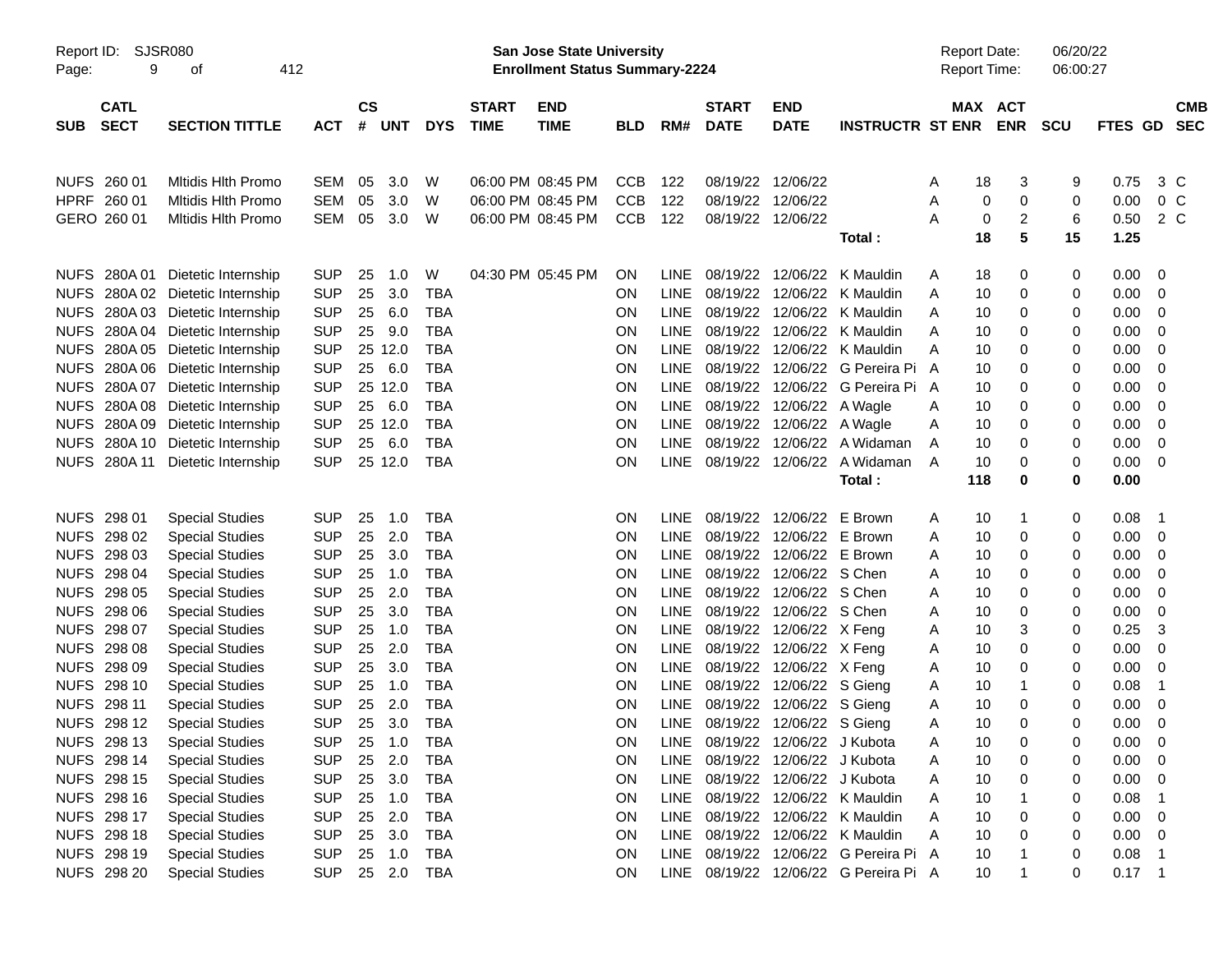| Report ID:<br>Page: | 10                         | SJSR080<br>οf          | 412        |            |           |              |            |                             | <b>San Jose State University</b><br><b>Enrollment Status Summary-2224</b> |            |             |                             |                                |                                     |   | <b>Report Date:</b><br>Report Time: |            | 06/20/22<br>06:00:27 |             |                         |                          |
|---------------------|----------------------------|------------------------|------------|------------|-----------|--------------|------------|-----------------------------|---------------------------------------------------------------------------|------------|-------------|-----------------------------|--------------------------------|-------------------------------------|---|-------------------------------------|------------|----------------------|-------------|-------------------------|--------------------------|
| <b>SUB</b>          | <b>CATL</b><br><b>SECT</b> | <b>SECTION TITTLE</b>  | <b>ACT</b> |            | <b>CS</b> | # UNT        | <b>DYS</b> | <b>START</b><br><b>TIME</b> | <b>END</b><br><b>TIME</b>                                                 | <b>BLD</b> | RM#         | <b>START</b><br><b>DATE</b> | <b>END</b><br><b>DATE</b>      | <b>INSTRUCTR ST ENR</b>             |   | MAX ACT                             | <b>ENR</b> | <b>SCU</b>           | FTES GD     |                         | <b>CMB</b><br><b>SEC</b> |
|                     | NUFS 298 21                | <b>Special Studies</b> | <b>SUP</b> |            | 25        | 3.0          | TBA        |                             |                                                                           | ΟN         | LINE.       |                             |                                | 08/19/22 12/06/22 G Pereira Pi      | A | 10                                  | 0          | 0                    | 0.00        | - 0                     |                          |
|                     | NUFS 298 22                | <b>Special Studies</b> | <b>SUP</b> |            | 25        | 1.0          | <b>TBA</b> |                             |                                                                           | ON         | <b>LINE</b> |                             | 08/19/22 12/06/22 E Tang       |                                     | A | 10                                  | 0          | 0                    | 0.00        | 0                       |                          |
|                     | NUFS 298 23                | <b>Special Studies</b> | <b>SUP</b> |            | 25        | 2.0          | <b>TBA</b> |                             |                                                                           | ΟN         | <b>LINE</b> |                             | 08/19/22 12/06/22 E Tang       |                                     | A | 10                                  | 0          | 0                    | 0.00        | 0                       |                          |
|                     | <b>NUFS 298 24</b>         | <b>Special Studies</b> | <b>SUP</b> |            | 25        | 3.0          | <b>TBA</b> |                             |                                                                           | ΟN         | <b>LINE</b> |                             | 08/19/22 12/06/22 E Tang       |                                     | A | 10                                  | 0          | 0                    | 0.00        | 0                       |                          |
|                     | <b>NUFS 298 25</b>         | <b>Special Studies</b> | <b>SUP</b> |            | 25        | 1.0          | <b>TBA</b> |                             |                                                                           | ON         | <b>LINE</b> |                             | 08/19/22 12/06/22 A Wagle      |                                     | A | 10                                  | -1         | 0                    | 0.08        | -1                      |                          |
|                     | NUFS 298 26                | <b>Special Studies</b> | <b>SUP</b> |            | 25        | 2.0          | <b>TBA</b> |                             |                                                                           | ON         | <b>LINE</b> |                             | 08/19/22 12/06/22 A Wagle      |                                     | A | 10                                  | 0          | 0                    | 0.00        | 0                       |                          |
|                     | NUFS 298 27                | <b>Special Studies</b> | <b>SUP</b> |            | 25        | 3.0          | <b>TBA</b> |                             |                                                                           | ON         | <b>LINE</b> |                             | 08/19/22 12/06/22 A Wagle      |                                     | A | 10                                  | 0          | 0                    | 0.00        | 0                       |                          |
|                     | <b>NUFS 298 28</b>         | <b>Special Studies</b> | <b>SUP</b> |            | 25        | 1.0          | <b>TBA</b> |                             |                                                                           | ON         | <b>LINE</b> |                             |                                | 08/19/22 12/06/22 A Widaman         | A | 10                                  | -1         | 0                    | 0.08        | $\mathbf 1$             |                          |
|                     | NUFS 298 29                | <b>Special Studies</b> | <b>SUP</b> |            | 25        | 2.0          | <b>TBA</b> |                             |                                                                           | ON         | <b>LINE</b> |                             |                                | 08/19/22 12/06/22 A Widaman         | A | 10                                  | 0          | 0                    | 0.00        | 0                       |                          |
|                     | NUFS 298 30                | <b>Special Studies</b> | <b>SUP</b> |            | 25        | 3.0          | TBA        |                             |                                                                           | ON         | <b>LINE</b> |                             |                                | 08/19/22 12/06/22 A Widaman         | A | 10                                  | 0          | 0                    | 0.00        | - 0                     |                          |
|                     |                            |                        |            |            |           |              |            |                             |                                                                           |            |             |                             |                                | Total:                              |   | 300                                 | 10         | 0                    | 0.92        |                         |                          |
|                     | NUFS 299 01                | Mas Thesis or Proj     | <b>SUP</b> |            | 25        | 1.0          | <b>TBA</b> |                             |                                                                           | <b>ON</b>  | LINE        |                             | 08/19/22 12/06/22 S Chen       |                                     | A | 10                                  | 0          | 0                    | 0.00        | $\overline{0}$          |                          |
|                     | NUFS 299 02                | Mas Thesis or Proj     | <b>SUP</b> |            | 25        | 2.0          | <b>TBA</b> |                             |                                                                           | ON         | <b>LINE</b> |                             | 08/19/22 12/06/22 S Chen       |                                     | A | 10                                  | 0          | 0                    | 0.00        | 0                       |                          |
|                     | NUFS 299 03                | Mas Thesis or Proj     | <b>SUP</b> |            | 25        | 3.0          | <b>TBA</b> |                             |                                                                           | ΟN         | <b>LINE</b> |                             | 08/19/22 12/06/22 S Chen       |                                     | A | 10                                  | 0          | 0                    | 0.00        | 0                       |                          |
|                     | NUFS 299 04                | Mas Thesis or Proj     | <b>SUP</b> |            | 25        | 1.0          | <b>TBA</b> |                             |                                                                           | ΟN         | <b>LINE</b> |                             | 08/19/22 12/06/22 X Feng       |                                     | A | 10                                  | 0          | 0                    | 0.00        | 0                       |                          |
|                     | NUFS 299 05                | Mas Thesis or Proj     | <b>SUP</b> |            | 25        | 2.0          | <b>TBA</b> |                             |                                                                           | ON         | <b>LINE</b> |                             | 08/19/22 12/06/22 X Feng       |                                     | A | 10                                  | 0          | 0                    | 0.00        | 0                       |                          |
|                     | NUFS 299 06                | Mas Thesis or Proj     | <b>SUP</b> |            | 25        | 3.0          | <b>TBA</b> |                             |                                                                           | ON         | <b>LINE</b> |                             | 08/19/22 12/06/22 X Feng       |                                     | A | 10                                  | 0          | 0                    | 0.00        | 0                       |                          |
|                     | NUFS 299 07                | Mas Thesis or Proj     | <b>SUP</b> |            | 25        | 1.0          | <b>TBA</b> |                             |                                                                           | ON         | <b>LINE</b> |                             | 08/19/22 12/06/22 S Gieng      |                                     | A | 10                                  | 0          | 0                    | 0.00        | 0                       |                          |
|                     | NUFS 299 08                | Mas Thesis or Proj     | <b>SUP</b> |            | 25        | 2.0          | <b>TBA</b> |                             |                                                                           | ON         | <b>LINE</b> |                             | 08/19/22 12/06/22 S Gieng      |                                     | A | 10                                  | 0          | 0                    | 0.00        | 0                       |                          |
|                     | NUFS 299 09                | Mas Thesis or Proj     | <b>SUP</b> |            | 25        | 3.0          | <b>TBA</b> |                             |                                                                           | ON         | <b>LINE</b> |                             | 08/19/22 12/06/22 S Gieng      |                                     | A | 10                                  | 0          | 0                    | 0.00        | 0                       |                          |
|                     | NUFS 299 10                | Mas Thesis or Proj     | <b>SUP</b> |            | 25        | 1.0          | <b>TBA</b> |                             |                                                                           | ON         | <b>LINE</b> |                             |                                | 08/19/22 12/06/22 K Mauldin         | A | 10                                  | 0          | 0                    | 0.00        | 0                       |                          |
|                     | NUFS 299 11                | Mas Thesis or Proj     | <b>SUP</b> |            | 25        | 2.0          | <b>TBA</b> |                             |                                                                           | ON         | <b>LINE</b> |                             |                                | 08/19/22 12/06/22 K Mauldin         | A | 10                                  | 0          | 0                    | 0.00        | 0                       |                          |
|                     | NUFS 299 12                | Mas Thesis or Proj     | <b>SUP</b> |            | 25        | 3.0          | <b>TBA</b> |                             |                                                                           | ON         | <b>LINE</b> |                             |                                | 08/19/22 12/06/22 K Mauldin         | A | 10                                  | 0          | 0                    | 0.00        | 0                       |                          |
|                     | NUFS 299 13                | Mas Thesis or Proj     | <b>SUP</b> |            | 25        | 1.0          | <b>TBA</b> |                             |                                                                           | ON         | <b>LINE</b> |                             |                                | 08/19/22 12/06/22 G Pereira Pi      | A | 10                                  | 0          | 0                    | 0.00        | 0                       |                          |
|                     | NUFS 299 14                | Mas Thesis or Proj     | <b>SUP</b> |            | 25        | 2.0          | <b>TBA</b> |                             |                                                                           | ON         | <b>LINE</b> |                             |                                | 08/19/22 12/06/22 G Pereira Pi A    |   | 10                                  | 0          | 0                    | 0.00        | 0                       |                          |
|                     | NUFS 299 15                | Mas Thesis or Proj     | <b>SUP</b> |            | 25        | 3.0          | <b>TBA</b> |                             |                                                                           | ON         | <b>LINE</b> |                             |                                | 08/19/22 12/06/22 G Pereira Pi      | A | 10                                  | 0          | 0                    | 0.00        | 0                       |                          |
|                     | NUFS 299 16                | Mas Thesis or Proj     | <b>SUP</b> |            | 25        | 1.0          | <b>TBA</b> |                             |                                                                           | ON         | LINE        |                             | 08/19/22 12/06/22 E Tang       |                                     | A | 10                                  | 0          | 0                    | 0.00        | 0                       |                          |
|                     | NUFS 299 17                | Mas Thesis or Proj     | <b>SUP</b> |            | 25        | 2.0          | <b>TBA</b> |                             |                                                                           | ON         | LINE        |                             | 08/19/22 12/06/22 E Tang       |                                     | A | 10                                  | 0          | 0                    | 0.00        | 0                       |                          |
|                     | NUFS 299 18                | Mas Thesis or Proj     | <b>SUP</b> |            | 25        | 3.0          | <b>TBA</b> |                             |                                                                           | ΟN         | <b>LINE</b> |                             | 08/19/22 12/06/22 E Tang       |                                     | A | 10                                  | 0          | 0                    | 0.00        | 0                       |                          |
|                     | NUFS 299 19                | Mas Thesis or Proj     | <b>SUP</b> |            | 25        | 1.0          | TBA        |                             |                                                                           | ON         |             |                             | LINE 08/19/22 12/06/22 A Wagle |                                     | A | 10                                  | 0          | 0                    | 0.00        | 0                       |                          |
|                     | NUFS 299 20                | Mas Thesis or Proj     | <b>SUP</b> |            |           | 25 2.0       | TBA        |                             |                                                                           | ON         |             |                             | LINE 08/19/22 12/06/22 A Wagle |                                     | A | 10                                  | 0          | 0                    | 0.00        | $\overline{\mathbf{0}}$ |                          |
|                     | NUFS 299 21                | Mas Thesis or Proj     | <b>SUP</b> |            | 25 3.0    |              | TBA        |                             |                                                                           | <b>ON</b>  |             |                             | LINE 08/19/22 12/06/22 A Wagle |                                     | A | 10                                  | 0          | 0                    | $0.00 \t 0$ |                         |                          |
|                     | NUFS 299 22                | Mas Thesis or Proj     | <b>SUP</b> |            |           | 25 1.0       | TBA        |                             |                                                                           | ON         |             |                             |                                | LINE 08/19/22 12/06/22 A Widaman    | A | 10                                  | 0          | 0                    | $0.00 \t 0$ |                         |                          |
|                     | NUFS 299 23                | Mas Thesis or Proj     | <b>SUP</b> |            |           | 25 2.0       | <b>TBA</b> |                             |                                                                           | ON         |             |                             |                                | LINE 08/19/22 12/06/22 A Widaman    | Α | 10                                  | 0          | 0                    | $0.00 \t 0$ |                         |                          |
|                     | NUFS 299 24                | Mas Thesis or Proj     |            | SUP 25 3.0 |           |              | TBA        |                             |                                                                           | <b>ON</b>  |             |                             |                                | LINE 08/19/22 12/06/22 A Widaman    | A | 10                                  | 0          | 0                    | $0.00 \t 0$ |                         |                          |
|                     |                            |                        |            |            |           |              |            |                             |                                                                           |            |             |                             |                                | Total:                              |   | 240                                 | 0          | 0                    | 0.00        |                         |                          |
| PKG                 | 107 01                     | Prin of Packaging      |            |            |           | LEC 02 3.0 F |            |                             | 01:30 PM 04:15 PM ON                                                      |            |             |                             |                                | LINE 08/19/22 12/06/22 F Yambrach A |   | 65                                  | 37         | 111                  | $7.40 \ 0$  |                         |                          |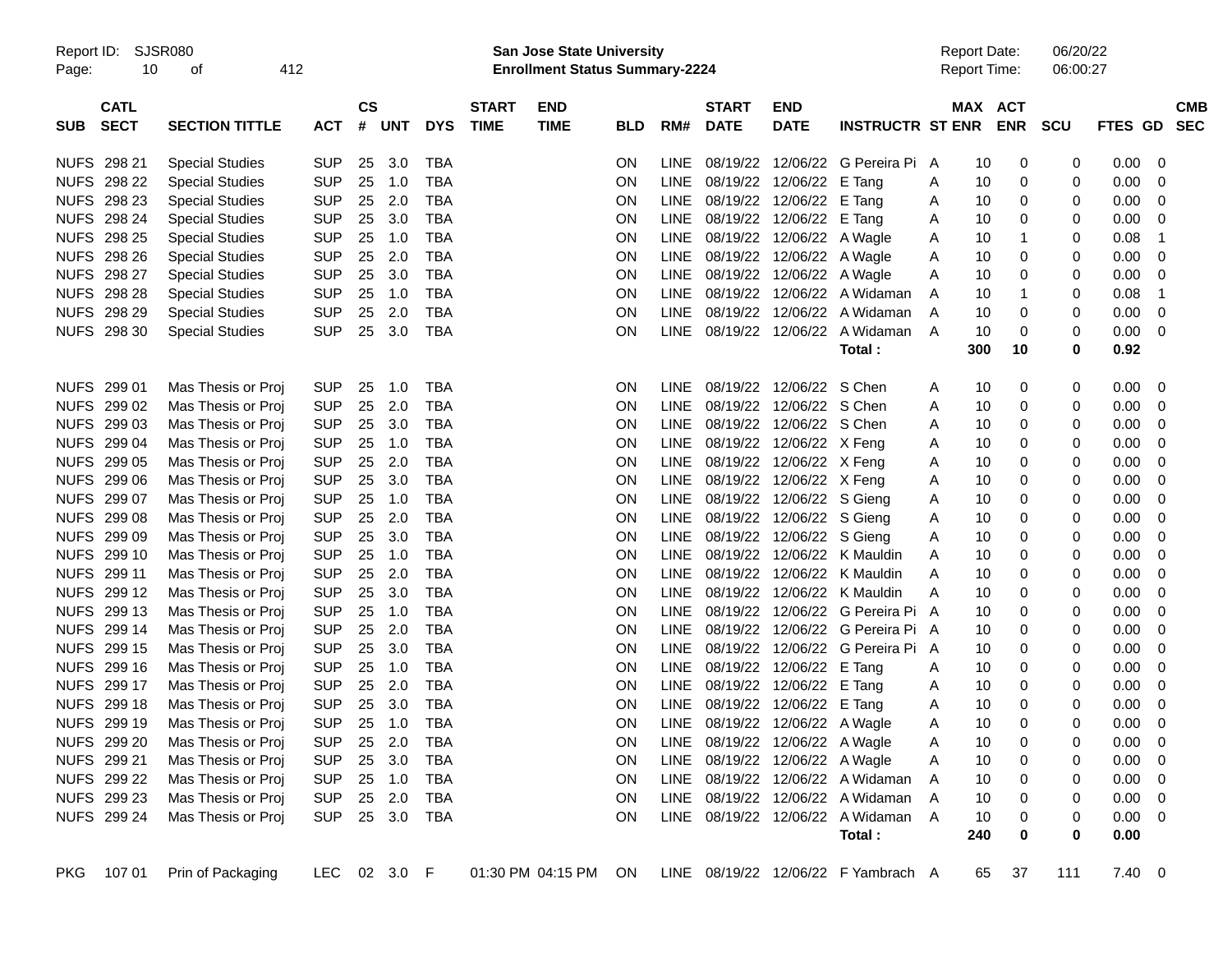| Report ID:<br>Page: | 11                         | SJSR080<br>412<br>οf      |            |           |          |              |                             | <b>San Jose State University</b><br><b>Enrollment Status Summary-2224</b> |            |             |                             |                           |                         |   | <b>Report Date:</b><br>Report Time: |            | 06/20/22<br>06:00:27 |                |                          |
|---------------------|----------------------------|---------------------------|------------|-----------|----------|--------------|-----------------------------|---------------------------------------------------------------------------|------------|-------------|-----------------------------|---------------------------|-------------------------|---|-------------------------------------|------------|----------------------|----------------|--------------------------|
| <b>SUB</b>          | <b>CATL</b><br><b>SECT</b> | <b>SECTION TITTLE</b>     | ACT        | <b>CS</b> | # UNT    | <b>DYS</b>   | <b>START</b><br><b>TIME</b> | <b>END</b><br><b>TIME</b>                                                 | <b>BLD</b> | RM#         | <b>START</b><br><b>DATE</b> | <b>END</b><br><b>DATE</b> | <b>INSTRUCTR ST ENR</b> |   | MAX ACT                             | <b>ENR</b> | SCU                  | <b>FTES GD</b> | <b>CMB</b><br><b>SEC</b> |
|                     |                            |                           |            |           |          |              |                             |                                                                           |            |             |                             |                           | Total:                  |   | 65                                  | 37         | 111                  | 7.40           |                          |
| <b>PKG</b>          | 120 01                     | Artios CAD for PKG        | SEM        | 02        | 3.0      | F            |                             | 09:30 AM 11:10 AM                                                         | HB         | 102         |                             | 08/19/22 12/06/22 E Tang  |                         | A | 15                                  | 10         | 20                   | 2.00           | 0                        |
| <b>PKG</b>          | 120 02                     | Artios CAD for PKG        | <b>ACT</b> |           | 13 0.0   | F            |                             | 11:15 AM 01:15 PM                                                         | HB         | 102         |                             | 08/19/22 12/06/22         | E Tang                  | A | 15                                  | 10         | 10                   | 0.00           | $\mathbf 0$              |
|                     |                            |                           |            |           |          |              |                             |                                                                           |            |             |                             |                           | Total:                  |   | 30                                  | 20         | 30                   | 2.00           |                          |
| <b>PKG</b>          | 141A 01                    | <b>Pkg Materials I</b>    | <b>LEC</b> | 02        | 3.0      | $\top$       |                             | 01:30 PM 03:10 PM                                                         | IS         | 115         |                             | 08/19/22 12/06/22         | E Tang                  | A | 20                                  | 8          | 16                   | 1.60           | 0                        |
| PKG                 |                            | 141A 02 Pkg Materials I   | <b>ACT</b> | 07        | 0.0      | R            |                             | 01:30 PM 03:15 PM                                                         | <b>IS</b>  | 114         |                             | 08/19/22 12/06/22 E Tang  |                         | A | 20                                  | 8          | 8                    | 0.00           | $\mathbf 0$              |
|                     |                            |                           |            |           |          |              |                             |                                                                           |            |             |                             |                           | Total:                  |   | 40                                  | 16         | 24                   | 1.60           |                          |
| <b>PKG</b>          | 146 01                     | <b>Medical Device Pkg</b> | <b>LEC</b> | 02        | 3.0      | M            |                             | 10:30 AM 12:10 PM                                                         | IS         | 115         |                             | 08/19/22 12/06/22         | E Tang                  | A | 20                                  | 13         | 26                   | 2.60           | 0                        |
| <b>PKG</b>          | 146 02                     | <b>Medical Device Pkg</b> | <b>ACT</b> | 07        | 0.0      | W            |                             | 10:30 AM 12:15 PM                                                         | <b>IS</b>  | 114         |                             | 08/19/22 12/06/22         | E Tang                  | A | 20                                  | 13         | 13                   | 0.00           | $\mathbf 0$              |
|                     |                            |                           |            |           |          |              |                             |                                                                           |            |             |                             |                           | Total:                  |   | 40                                  | 26         | 39                   | 2.60           |                          |
| <b>PKG</b>          | 156 01                     | Pkg Mchnry Systems LEC    |            |           | 02 3.0   | Т            |                             | 10:30 AM 12:10 PM                                                         | IS         | 115         |                             | 08/19/22 12/06/22         | E Tang                  | A | 20                                  | 4          | 8                    | 0.80           | 0                        |
| <b>PKG</b>          | 156 02                     | Pkg Mchnry Systems ACT    |            |           | 07 0.0 R |              |                             | 10:30 AM 12:15 PM                                                         | <b>IS</b>  | 114         |                             | 08/19/22 12/06/22         | E Tang                  | A | 20                                  | 4          | 4                    | 0.00           | $\mathbf 0$              |
|                     |                            |                           |            |           |          |              |                             |                                                                           |            |             |                             |                           | Total :                 |   | 40                                  | 8          | 12                   | 0.80           |                          |
| <b>PKG</b>          | 159 01                     | Pkg Mtrl Hndlng Dist      | LEC 02 3.0 |           |          | MW           |                             | 01:30 PM 02:45 PM                                                         | IS         | 115         |                             | 08/19/22 12/06/22         | E Tang                  | A | 20                                  | 9          | 27                   | 1.80           | $\overline{0}$           |
|                     |                            |                           |            |           |          |              |                             |                                                                           |            |             |                             |                           | Total:                  |   | 20                                  | 9          | 27                   | 1.80           |                          |
| <b>PKG</b>          | 160 01                     | Haz Mat Packaging         | <b>LEC</b> | 02        | 3.0      | $\mathsf{T}$ |                             | 05:00 PM 06:40 PM                                                         | <b>IS</b>  | 115         |                             | 08/19/22 12/06/22         | E Tang                  | Α | 20                                  | 5          | 10                   | 1.00           | $\mathbf 0$              |
| <b>PKG</b>          | 160 02                     | Haz Mat Packaging         | <b>ACT</b> | 13        | 0.0      | R.           |                             | 05:00 PM 06:45 PM                                                         | -IS        | 114         |                             | 08/19/22 12/06/22         | E Tang                  | A | 20                                  | 5          | 5                    | 0.00           | $\mathbf 0$              |
|                     |                            |                           |            |           |          |              |                             |                                                                           |            |             |                             |                           | Total:                  |   | 40                                  | 10         | 15                   | 1.00           |                          |
| <b>PKG</b>          | 180 01                     | <b>Individual Studies</b> | SUP        | 36        | 1.0      | <b>TBA</b>   |                             |                                                                           | ΟN         | LINE.       |                             | 08/19/22 12/06/22         | E Tang                  | Α | 10                                  | 0          | 0                    | 0.00           | 0                        |
| <b>PKG</b>          | 180 02                     | Individual Studies        | <b>SUP</b> | 36        | 2.0      | <b>TBA</b>   |                             |                                                                           | ON         | <b>LINE</b> |                             | 08/19/22 12/06/22         | E Tang                  | A | 10                                  | 0          | 0                    | 0.00           | 0                        |
| <b>PKG</b>          | 180 03                     | <b>Individual Studies</b> | <b>SUP</b> | 36        | 3.0      | <b>TBA</b>   |                             |                                                                           | ON         | <b>LINE</b> |                             | 08/19/22 12/06/22         | E Tang                  | Α | 10                                  | 0          | 0                    | 0.00           | $\mathbf 0$              |
| <b>PKG</b>          | 180 04                     | <b>Individual Studies</b> | <b>SUP</b> | 36        | 4.0      | <b>TBA</b>   |                             |                                                                           | ON         | LINE        |                             | 08/19/22 12/06/22 E Tang  |                         | A | 10                                  | 0          | 0                    | 0.00           | $\mathbf 0$              |
| <b>PKG</b>          | 180 05                     | <b>Individual Studies</b> | <b>SUP</b> | 36        | 5.0      | <b>TBA</b>   |                             |                                                                           | ON         | LINE        |                             | 08/19/22 12/06/22 E Tang  |                         | Α | 10                                  | 0          | 0                    | 0.00           | 0                        |
| <b>PKG</b>          | 180 06                     | <b>Individual Studies</b> | <b>SUP</b> | 36        | 6.0      | <b>TBA</b>   |                             |                                                                           | ΟN         | <b>LINE</b> |                             | 08/19/22 12/06/22 E Tang  |                         | A | 10                                  | 0          | $\mathbf 0$          | 0.00           | $\mathbf 0$              |
|                     |                            |                           |            |           |          |              |                             |                                                                           |            |             |                             |                           | Total:                  |   | 60                                  | 0          | 0                    | 0.00           |                          |

**Department : Nutrition, Food Science & Packaging** 

| Department Total:         |      | 4898 2067 5339 |          | 361.72 |
|---------------------------|------|----------------|----------|--------|
| <b>Lower Division :</b>   | 1080 |                | 508 1212 | 80.80  |
| <b>Upper Division:</b>    |      | 3070 1501 3983 |          | 268.00 |
| <b>Graduate Division:</b> | 748  | 58             | 144      | 12.92  |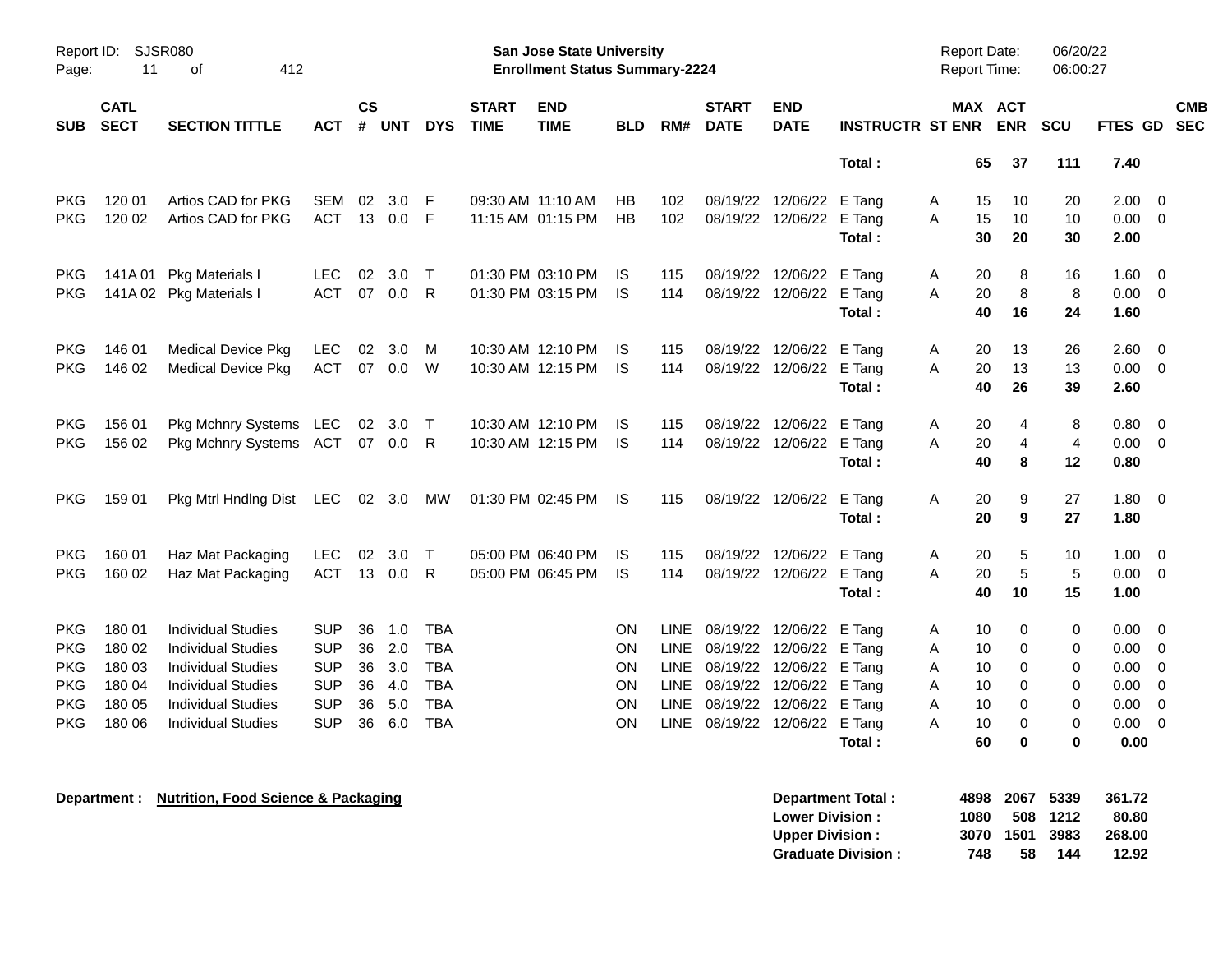| Report ID:<br>Page: | 12                         | <b>SJSR080</b><br>412<br>οf                      |                          |               |                |            |                             | <b>San Jose State University</b><br><b>Enrollment Status Summary-2224</b> |                 |             |                             |                            |                                       | <b>Report Date:</b><br><b>Report Time:</b> |          |                       | 06/20/22<br>06:00:27 |         |                         |                          |
|---------------------|----------------------------|--------------------------------------------------|--------------------------|---------------|----------------|------------|-----------------------------|---------------------------------------------------------------------------|-----------------|-------------|-----------------------------|----------------------------|---------------------------------------|--------------------------------------------|----------|-----------------------|----------------------|---------|-------------------------|--------------------------|
| <b>SUB</b>          | <b>CATL</b><br><b>SECT</b> | <b>SECTION TITTLE</b>                            | <b>ACT</b>               | $\mathsf{cs}$ | # UNT          | <b>DYS</b> | <b>START</b><br><b>TIME</b> | <b>END</b><br><b>TIME</b>                                                 | <b>BLD</b>      | RM#         | <b>START</b><br><b>DATE</b> | <b>END</b><br><b>DATE</b>  | <b>INSTRUCTR ST ENR</b>               |                                            |          | MAX ACT<br><b>ENR</b> | <b>SCU</b>           | FTES GD |                         | <b>CMB</b><br><b>SEC</b> |
| <b>College</b>      |                            | <b>Health &amp; Human Sciences</b>               |                          |               |                |            |                             |                                                                           |                 |             |                             |                            |                                       |                                            |          |                       |                      |         |                         |                          |
|                     | Department :               | <b>Public Health</b><br><b>Understand Health</b> |                          | 02            | 3.0            | МW         |                             | 09:00 AM 10:15 AM                                                         | ON              | <b>LINE</b> | 08/19/22                    |                            |                                       |                                            |          | 7                     | 21                   | 1.40    | -0                      |                          |
| PH<br>PH            | 1 0 1<br>1 0 2             | <b>Understand Health</b>                         | <b>LEC</b><br><b>LEC</b> | 02            | 3.0            | <b>MW</b>  |                             | 10:30 AM 11:45 AM                                                         | <b>ON</b>       | <b>LINE</b> | 08/19/22                    | 12/06/22<br>12/06/22       | M McCarthy A<br>M McCarthy A          |                                            | 30<br>30 | 27                    | 81                   | 5.40    | $\overline{0}$          |                          |
| PH                  | 1 0 3                      | <b>Understand Health</b>                         | <b>LEC</b>               | 02            | 3.0            | <b>MW</b>  |                             | 12:00 PM 01:15 PM                                                         | <b>ON</b>       | <b>LINE</b> | 08/19/22                    | 12/06/22                   | M McCarthy A                          |                                            | 30       | 16                    | 48                   | 3.20    | 0                       |                          |
| PH                  | 1 0 4                      | <b>Understand Health</b>                         | <b>LEC</b>               | 02            | 3.0            | <b>MW</b>  |                             | 01:30 PM 02:45 PM                                                         | <b>ON</b>       | <b>LINE</b> | 08/19/22                    | 12/06/22                   | M McCarthy A                          |                                            | 30       | 9                     | 27                   | 1.80    | 0                       |                          |
| PH                  | 1 0 5                      | <b>Understand Health</b>                         | <b>LEC</b>               | 02            | 3.0            | <b>TR</b>  | 10:30 AM 11:45 AM           |                                                                           | <b>ON</b>       | <b>LINE</b> | 08/19/22                    | 12/06/22                   | L Mai                                 | A                                          | 30       | 12                    | 36                   | 2.40    | 0                       |                          |
| PH                  | 1 0 6                      | <b>Understand Health</b>                         | <b>LEC</b>               | 02            | 3.0            | <b>TR</b>  |                             | 12:00 PM 01:15 PM                                                         | <b>ON</b>       | <b>LINE</b> | 08/19/22                    | 12/06/22                   | L Mai                                 | A                                          | 30       | 30                    | 90                   | 6.00    | - 0                     |                          |
|                     |                            |                                                  |                          |               |                |            |                             |                                                                           |                 |             |                             |                            | Total:                                |                                            | 180      | 101                   | 303                  | 20.20   |                         |                          |
| PH                  | 15 01                      | Human Life Span                                  | <b>LEC</b>               | 02            | 3.0            | <b>MW</b>  |                             | 12:00 PM 01:15 PM                                                         | CL              | 324         | 08/19/22                    | 12/06/22                   | M Bondi                               | A                                          | 30       | 10                    | 30                   | 2.00    | $0\,C$                  |                          |
| <b>RECL</b>         | 15 01                      | Human Life Span                                  | LEC                      | 02            | 3.0            | MW         |                             | 12:00 PM 01:15 PM                                                         | CL.             | 324         | 08/19/22                    | 12/06/22                   | M Bondi                               | Α                                          | 0        | 3                     | 9                    | 0.60    | 0 <sup>C</sup>          |                          |
| PH                  | 15 02                      | Human Life Span                                  | <b>LEC</b>               | 02            | 3.0            | <b>TR</b>  |                             | 10:30 AM 11:45 AM                                                         | <b>ON</b>       | <b>LINE</b> | 08/19/22                    | 12/06/22                   | J DiGiacomo A                         |                                            | 30       | 22                    | 66                   | 4.40    | 0 <sup>C</sup>          |                          |
| <b>RECL</b>         | 15 02                      | Human Life Span                                  | <b>LEC</b>               | 02            | 3.0            | <b>TR</b>  |                             | 10:30 AM 11:45 AM                                                         | <b>ON</b>       | LINE        | 08/19/22                    | 12/06/22                   | J DiGiacomo A                         |                                            | 0        | 8                     | 24                   | 1.60    | 0 <sup>C</sup>          |                          |
| PH                  | 15 03                      | Human Life Span                                  | <b>LEC</b>               | 02            | 3.0            | <b>TR</b>  |                             | 12:00 PM 01:15 PM                                                         | <b>ON</b>       | LINE        | 08/19/22                    | 12/06/22                   | J DiGiacomo A                         |                                            | 30       | 25                    | 75                   | 5.00    | 0 <sup>C</sup>          |                          |
| <b>RECL</b>         | 15 03                      | Human Life Span                                  | <b>LEC</b>               | 02            | 3.0            | <b>TR</b>  |                             | 12:00 PM 01:15 PM                                                         | <b>ON</b>       | LINE        | 08/19/22                    | 12/06/22                   | J DiGiacomo A                         |                                            | 0        | 5                     | 15                   | 1.00    | 0 <sup>C</sup>          |                          |
| <b>PH</b>           | 15 04                      | Human Life Span                                  | <b>LEC</b>               | 02            | 3.0            | <b>MW</b>  |                             | 09:00 AM 10:15 AM                                                         | <b>SH</b>       | 346         | 08/19/22                    | 12/06/22                   |                                       | Α                                          | 30       | 21                    | 63                   | 4.20    | 0 <sup>C</sup>          |                          |
| <b>RECL</b>         | 15 04                      | Human Life Span                                  | <b>LEC</b>               | 02            | 3.0            | <b>MW</b>  |                             | 09:00 AM 10:15 AM                                                         | <b>SH</b>       | 346         | 08/19/22                    | 12/06/22                   |                                       | Α                                          | 0        | 0                     | $\mathbf 0$          | 0.00    | 0 <sup>C</sup>          |                          |
| <b>PH</b>           | 15 05                      | Human Life Span                                  | <b>LEC</b>               | 02            | 3.0            | <b>MW</b>  |                             | 10:30 AM 11:45 AM                                                         | <b>SH</b>       | 346         | 08/19/22                    | 12/06/22                   | M Bondi                               | Α                                          | 30       | 8                     | 24                   | 1.60    | 0 <sup>C</sup>          |                          |
| <b>RECL</b>         | 15 05                      | Human Life Span                                  | <b>LEC</b>               | 02            | 3.0            | <b>MW</b>  |                             | 10:30 AM 11:45 AM                                                         | <b>SH</b>       | 346         | 08/19/22                    | 12/06/22                   | M Bondi                               | Α                                          | 0        | $\overline{1}$        | 3                    | 0.20    | $0\,C$                  |                          |
| PН                  | 15 06                      | Human Life Span                                  | LEC                      | 02            | 3.0            | <b>MW</b>  |                             | 04:00 PM 05:15 PM                                                         | <b>SH</b>       | 312         | 08/19/22                    | 12/06/22                   |                                       | A                                          | 30       | 19                    | 57                   | 3.80    | 0 <sup>C</sup>          |                          |
| RECL                | 15 06                      | Human Life Span                                  | <b>LEC</b>               | 02            | 3.0            | <b>MW</b>  |                             | 04:00 PM 05:15 PM                                                         | <b>SH</b>       | 312         | 08/19/22                    | 12/06/22                   |                                       | Α                                          | 0        | $\mathbf 0$           | $\mathbf 0$          | 0.00    | 0 <sup>o</sup>          |                          |
|                     |                            |                                                  |                          |               |                |            |                             |                                                                           |                 |             |                             |                            | Total:                                |                                            | 180      | 122                   | 366                  | 24.40   |                         |                          |
| PH                  | 67 01                      | Intro Health Stat                                | <b>LEC</b>               | 01            | 3.0            | <b>TR</b>  |                             | 10:30 AM 11:45 AM                                                         | МH              | 322         | 08/19/22                    | 12/06/22                   | R Knight                              | A                                          | 25       | 25                    | 75                   | 5.00    | - 0                     |                          |
| PH                  | 67 02                      | Intro Health Stat                                | <b>LEC</b>               | 01            | 3.0            | <b>TBA</b> |                             |                                                                           | ON              | <b>LINE</b> | 08/19/22                    | 12/06/22                   | R Knight                              | A                                          | 25       | 25                    | 75                   | 5.00    | 0                       |                          |
| PH                  | 6703                       | Intro Health Stat                                | <b>LEC</b>               | 01            | 3.0            | <b>TBA</b> |                             |                                                                           | ON              | <b>LINE</b> | 08/19/22                    | 12/06/22                   | R Knight                              | Α                                          | 25       | 0                     | $\mathbf 0$          | 0.00    | 0                       |                          |
| PH                  | 67 04                      | Intro Health Stat                                | LEC                      |               | 3.0            |            |                             |                                                                           |                 |             |                             |                            |                                       | X                                          | 0        | $\mathbf 0$           | $\mathbf 0$          | 0.00    | - 0                     |                          |
|                     |                            |                                                  |                          |               |                |            |                             |                                                                           |                 |             |                             |                            | Total:                                |                                            | 75       | 50                    | 150                  | 10.00   |                         |                          |
| PH                  | 99 01                      | Intro Public Health                              | LEC.                     |               | $02 \quad 3.0$ | МW         | 10:30 AM 11:45 AM           |                                                                           | CL              | 324         |                             | 08/19/22 12/06/22 F Noonis |                                       | A                                          | 40       | 7                     | 21                   | 1.40    | - 0                     |                          |
| PH                  | 99 02                      | Intro Public Health                              | LEC                      |               |                | 02 3.0 MW  |                             | 03:00 PM 04:15 PM ON                                                      |                 |             |                             |                            | LINE 08/19/22 12/06/22 K Rosenquist A |                                            | 40       | 22                    | 66                   | 4.40    | $\overline{0}$          |                          |
| PН                  | 99 03                      | Intro Public Health                              | <b>LEC</b>               | 02            | 3.0            | TR         |                             | 09:00 AM 10:15 AM                                                         | <b>ON</b>       | LINE        | 08/19/22 12/06/22 B White   |                            |                                       | Α                                          | 40       | 40                    | 120                  | 8.00    | 0                       |                          |
| PH                  | 99 04                      | Intro Public Health                              | <b>LEC</b>               |               | 02 3.0         | <b>TR</b>  |                             | 03:00 PM 04:15 PM                                                         | CL              | 324         |                             | 08/19/22 12/06/22 M Moore  |                                       | Α                                          | 40       | 11                    | 33                   | 2.20    | $\overline{\mathbf{0}}$ |                          |
|                     |                            |                                                  |                          |               |                |            |                             |                                                                           |                 |             |                             |                            | Total:                                |                                            | 160      | 80                    | 240                  | 16.00   |                         |                          |
| PH                  |                            | 100W 01 Writing Workshop                         | SEM                      | 04            | 3.0            | M          |                             | 09:00 AM 10:15 AM                                                         | <b>SPXC 152</b> |             |                             | 08/19/22 12/06/22          | N Williams                            | A                                          | 25       | 3                     | 9                    | 0.60    | $0\,$ C                 |                          |
|                     |                            | NUFS 100W 01 Writing Workshop                    | SEM                      | 04            | 3.0            | M          |                             | 09:00 AM 10:15 AM                                                         | <b>SPXC 152</b> |             | 08/19/22                    |                            | 12/06/22 N Williams                   | Α                                          | 0        | 3                     | 9                    | 0.60    | 0 C                     |                          |
| PH                  |                            | 100W 02 Writing Workshop                         | SEM 04 3.0               |               |                | M          | 10:30 AM 11:45 AM           |                                                                           | <b>SPXC 152</b> |             |                             |                            | 08/19/22 12/06/22 N Williams          | A                                          | 25       | 8                     | 24                   | 1.60    | $0\,C$                  |                          |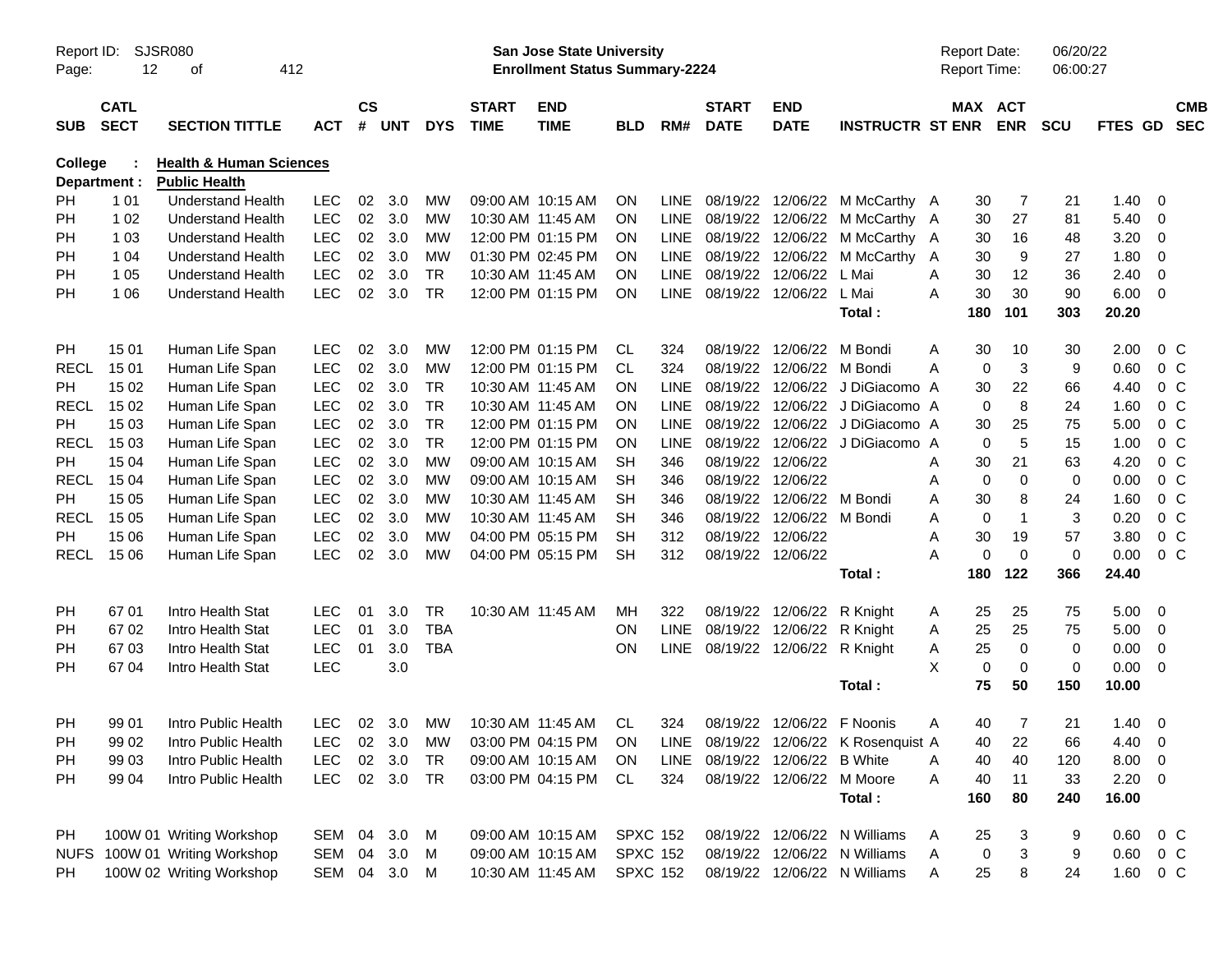| Report ID:<br>Page: | SJSR080<br>13              | 412<br>οf                   |              |                    |            |            |                             | <b>San Jose State University</b><br><b>Enrollment Status Summary-2224</b> |                 |             |                               |                           |                                  |   | <b>Report Date:</b><br><b>Report Time:</b> |                | 06/20/22<br>06:00:27 |                 |                         |                          |
|---------------------|----------------------------|-----------------------------|--------------|--------------------|------------|------------|-----------------------------|---------------------------------------------------------------------------|-----------------|-------------|-------------------------------|---------------------------|----------------------------------|---|--------------------------------------------|----------------|----------------------|-----------------|-------------------------|--------------------------|
| <b>SUB</b>          | <b>CATL</b><br><b>SECT</b> | <b>SECTION TITTLE</b>       | <b>ACT</b>   | $\mathsf{cs}$<br># | <b>UNT</b> | <b>DYS</b> | <b>START</b><br><b>TIME</b> | <b>END</b><br><b>TIME</b>                                                 | <b>BLD</b>      | RM#         | <b>START</b><br><b>DATE</b>   | <b>END</b><br><b>DATE</b> | <b>INSTRUCTR ST ENR</b>          |   | MAX ACT                                    | <b>ENR</b>     | <b>SCU</b>           | FTES GD         |                         | <b>CMB</b><br><b>SEC</b> |
| <b>NUFS</b>         |                            | 100W 02 Writing Workshop    | <b>SEM</b>   | 04                 | 3.0        | м          |                             | 10:30 AM 11:45 AM                                                         | <b>SPXC 152</b> |             | 08/19/22                      |                           | 12/06/22 N Williams              | A | 0                                          | -1             | 3                    | 0.20            | $0\,$ C                 |                          |
| <b>PH</b>           |                            | 100W 03 Writing Workshop    | <b>SEM</b>   | 04                 | 3.0        | M          |                             | 01:30 PM 02:45 PM                                                         | <b>SPXC 152</b> |             | 08/19/22                      | 12/06/22                  | N Williams                       | Α | 25                                         | $\overline{4}$ | 12                   | 0.80            | 0 <sup>o</sup>          |                          |
| <b>NUFS</b>         |                            | 100W 03 Writing Workshop    | <b>SEM</b>   | 04                 | 3.0        | м          |                             | 01:30 PM 02:45 PM                                                         | <b>SPXC 152</b> |             | 08/19/22                      | 12/06/22                  | N Williams                       | Α | $\mathbf 0$                                | $\Omega$       | 0                    | 0.00            | 0 <sup>o</sup>          |                          |
| PH.                 |                            | 100W 04 Writing Workshop    | <b>SEM</b>   | 04                 | 3.0        | м          |                             | 03:00 PM 04:15 PM                                                         | <b>SPXC 152</b> |             | 08/19/22                      | 12/06/22                  | N Williams                       | A | 25                                         | 3              | 9                    | 0.60            | 0 <sup>o</sup>          |                          |
| <b>NUFS</b>         |                            | 100W 04 Writing Workshop    | <b>SEM</b>   | 04                 | 3.0        | M          |                             | 03:00 PM 04:15 PM                                                         | <b>SPXC 152</b> |             | 08/19/22                      | 12/06/22                  | N Williams                       | A | $\mathbf 0$                                | 2              | 6                    | 0.40            | 0 <sup>o</sup>          |                          |
| PH.                 |                            | 100W 05 Writing Workshop    | <b>SEM</b>   | 04                 | 3.0        | <b>TR</b>  |                             | 09:00 AM 10:15 AM                                                         | OΝ              | <b>LINE</b> | 08/19/22                      | 12/06/22 C Jones          |                                  | A | 25                                         | 5              | 15                   | 1.00            | 0 <sup>o</sup>          |                          |
| <b>NUFS</b>         |                            | 100W 05 Writing Workshop    | <b>SEM</b>   | 04                 | 3.0        | <b>TR</b>  |                             | 09:00 AM 10:15 AM                                                         | ΟN              | <b>LINE</b> | 08/19/22                      | 12/06/22 C Jones          |                                  | A | 0                                          | $\mathbf 1$    | 3                    | 0.20            | 0 <sup>o</sup>          |                          |
| <b>PH</b>           |                            | 100W 06 Writing Workshop    | <b>SEM</b>   | 04                 | 3.0        | <b>TR</b>  |                             | 10:45 AM 12:00 PM                                                         | ΟN              | <b>LINE</b> | 08/19/22                      | 12/06/22 C Jones          |                                  | A | 25                                         | 2              | 6                    | 0.40            | 0 <sup>o</sup>          |                          |
| <b>NUFS</b>         |                            | 100W 06 Writing Workshop    | <b>SEM</b>   | 04                 | 3.0        | <b>TR</b>  |                             | 10:45 AM 12:00 PM                                                         | ΟN              | <b>LINE</b> | 08/19/22                      | 12/06/22 C Jones          |                                  | A | $\mathbf 0$                                | 3              | 9                    | 0.60            | 0 <sup>o</sup>          |                          |
| PH.                 |                            | 100W 07 Writing Workshop    | <b>SEM</b>   | 04                 | 3.0        | <b>TR</b>  |                             | 12:30 PM 01:45 PM                                                         | ΟN              | <b>LINE</b> | 08/19/22                      | 12/06/22 C Jones          |                                  | A | 25                                         | 0              | 0                    | 0.00            | 0 <sup>o</sup>          |                          |
| <b>NUFS</b>         |                            | 100W 07 Writing Workshop    | <b>SEM</b>   | 04                 | 3.0        | <b>TR</b>  |                             | 12:30 PM 01:45 PM                                                         | ΟN              | <b>LINE</b> | 08/19/22                      | 12/06/22 C Jones          |                                  | A | 0                                          | 3              | 9                    | 0.60            | 0 <sup>o</sup>          |                          |
| <b>PH</b>           |                            | 100W 08 Writing Workshop    | <b>SEM</b>   | 04                 | 3.0        | F          |                             | 09:00 AM 11:45 AM                                                         | ΟN              | <b>LINE</b> | 08/19/22                      | 12/06/22 S Rivera         |                                  | A | 25                                         | 19             | 57                   | 3.80            | 0 <sup>o</sup>          |                          |
| <b>NUFS</b>         |                            | 100W 08 Writing Workshop    | <b>SEM</b>   | 04                 | 3.0        | F          |                             | 09:00 AM 11:45 AM                                                         | ΟN              | <b>LINE</b> | 08/19/22                      | 12/06/22 S Rivera         |                                  | Α | 0                                          | 6              | 18                   | 1.20            | 0 <sup>o</sup>          |                          |
| <b>PH</b>           |                            | 100W 09 Writing Workshop    | <b>SEM</b>   | 04                 | 3.0        | <b>TBA</b> |                             |                                                                           | ΟN              | <b>LINE</b> | 08/19/22                      | 12/06/22                  | M Duphily                        | A | 25                                         | 3              | 9                    | 0.60            | 0 <sup>o</sup>          |                          |
| <b>NUFS</b>         |                            | 100W 09 Writing Workshop    | <b>SEM</b>   | 04                 | 3.0        | <b>TBA</b> |                             |                                                                           | ON              | <b>LINE</b> | 08/19/22                      | 12/06/22                  | M Duphily                        | Α | $\mathbf 0$                                | $\overline{c}$ | 6                    | 0.40            | 0 <sup>o</sup>          |                          |
| PH.                 |                            | 100W 10 Writing Workshop    | <b>SEM</b>   | 04                 | 3.0        | <b>TBA</b> |                             |                                                                           | ON              | <b>LINE</b> | 08/19/22                      | 12/06/22                  | K Roe                            | Α | 25                                         | 8              | 24                   | 1.60            | $0\,$ C                 |                          |
| <b>NUFS</b>         |                            | 100W 10 Writing Workshop    | <b>SEM</b>   | 04                 | 3.0        | <b>TBA</b> |                             |                                                                           | ON              | <b>LINE</b> |                               | 08/19/22 12/06/22         | K Roe                            | Α | $\pmb{0}$                                  | 8              | 24                   | 1.60            | $0\,C$                  |                          |
|                     |                            |                             |              |                    |            |            |                             |                                                                           |                 |             |                               |                           | Total:                           |   | 250                                        | 84             | 252                  | 16.80           |                         |                          |
|                     |                            |                             |              |                    |            |            |                             |                                                                           |                 |             |                               |                           |                                  |   |                                            |                |                      |                 |                         |                          |
| PH                  | 102 01                     | <b>Health Team Building</b> | <b>LEC</b>   | 02                 | 3.0        | M          |                             | 09:00 AM 11:45 AM                                                         | ΟN              | <b>LINE</b> | 08/19/22                      | 12/06/22                  | K Roe                            | A | 25                                         | 8              | 24                   | $1.60 \t 0$     |                         |                          |
| PH                  | 102 02                     | Health Team Building        | <b>LEC</b>   | 02                 | 3.0        | M          |                             | 12:30 PM 03:15 PM                                                         | IS.             | 215         | 08/19/22                      | 12/06/22                  | A Santiago                       | A | 25                                         | $\overline{c}$ | 6                    | 0.40            | $\overline{\mathbf{0}}$ |                          |
| PH                  | 102 03                     | Health Team Building        | <b>LEC</b>   | 02                 | 3.0        | Т          |                             | 06:00 PM 08:45 PM                                                         | ΟN              | <b>LINE</b> | 08/19/22                      | 12/06/22                  | J Jones                          | Α | 25                                         | 25             | 75                   | 5.00            | 0                       |                          |
| PH                  | 102 04                     | Health Team Building        | <b>LEC</b>   | 02                 | 3.0        | W          |                             | 09:00 AM 11:45 AM                                                         | НB              | 408         | 08/19/22                      | 12/06/22                  | S Paterson                       | A | 25                                         | 2              | 6                    | 0.40            | 0                       |                          |
| PH                  | 102 05                     | Health Team Building        | <b>LEC</b>   | 02                 | 3.0        | R          |                             | 12:30 PM 03:15 PM                                                         | ΟN              | <b>LINE</b> | 08/19/22                      | 12/06/22                  | R Rinck                          | A | 25                                         | 17             | 51                   | 3.40            | 0                       |                          |
| PH                  | 102 06                     | Health Team Building        | LEC          | 02                 | 3.0        | R          |                             | 06:00 PM 08:45 PM                                                         | ON              | <b>LINE</b> |                               | 08/19/22 12/06/22         | R Rinck                          | A | 25                                         | 21             | 63                   | 4.20            | 0                       |                          |
|                     |                            |                             |              |                    |            |            |                             |                                                                           |                 |             |                               |                           | Total:                           |   | 150                                        | 75             | 225                  | 15.00           |                         |                          |
|                     |                            |                             |              |                    |            |            |                             |                                                                           |                 |             |                               |                           |                                  |   |                                            |                |                      |                 |                         |                          |
| PH                  | 103 01                     | Intr Health Policy          | <b>LEC</b>   | 01                 | 3.0        | W          |                             | 03:00 PM 05:45 PM                                                         | MН              | 520         | 08/19/22                      | 12/06/22                  | M Moore                          | A | 73                                         | 67             | 201                  | $13.40 \quad 0$ |                         |                          |
| PH                  | 103 02                     | Intr Health Policy          | <b>LEC</b>   | 01                 | 3.0        | T          | 09:00 AM 11:45 AM           |                                                                           | <b>BBC</b>      | 204         | 08/19/22                      | 12/06/22                  | M Moore                          | A | 73                                         | 55             | 165                  | 11.00 0         |                         |                          |
|                     |                            |                             |              |                    |            |            |                             |                                                                           |                 |             |                               |                           | Total:                           |   | 146                                        | 122            | 366                  | 24.40           |                         |                          |
|                     |                            |                             |              |                    |            |            |                             |                                                                           |                 |             |                               |                           |                                  |   |                                            |                |                      |                 |                         |                          |
| PH                  | 104 01                     | Com Hlth Promo              | LEC.         | - 01               | 4.0        | МW         |                             | 12:00 PM 01:15 PM                                                         | YUH             | 124         |                               |                           | 08/19/22 12/06/22 M McClure Fu A |   | 75                                         | 35             | 140                  | 9.3300          |                         |                          |
| <b>PH</b>           | 104 02                     | Com Hith Promo              | LEC.         |                    | 01 4.0     | MW         |                             | 01:30 PM 02:45 PM                                                         | SH.             | 100         |                               |                           | 08/19/22 12/06/22 V Gomez        | A | 75                                         | 54             | 216                  | 14.40 0         |                         |                          |
|                     |                            |                             |              |                    |            |            |                             |                                                                           |                 |             |                               |                           | Total:                           |   | 150                                        | 89             | 356                  | 23.73           |                         |                          |
|                     |                            |                             |              |                    |            |            |                             |                                                                           |                 |             |                               |                           |                                  |   |                                            |                |                      |                 |                         |                          |
| PH                  | 135 01                     | <b>Hith Multiculture</b>    | <b>LEC</b>   |                    | 03 3.0 W   |            |                             | 12:00 PM 02:45 PM                                                         | <b>ON</b>       |             | LINE 08/19/22 12/06/22 N West |                           |                                  | A | 30                                         | 25             | 75                   | 5.00 0 C        |                         |                          |
|                     | NUFS 135 01                | <b>Hith Multiculture</b>    | <b>LEC</b>   |                    | 03 3.0     | W          |                             | 12:00 PM 02:45 PM                                                         | <b>ON</b>       |             | LINE 08/19/22 12/06/22 N West |                           |                                  | A | 0                                          | 3              | 9                    | $0.60 \t 0 C$   |                         |                          |
|                     | NURS 135 01                | <b>Hith Multiculture</b>    | <b>LEC</b>   |                    | 03 3.0 W   |            |                             | 12:00 PM 02:45 PM                                                         | <b>ON</b>       |             | LINE 08/19/22 12/06/22 N West |                           |                                  | A | 0                                          | 0              | 0                    | $0.00 \t 0 C$   |                         |                          |
| PH                  | 135 02                     | <b>Hith Multiculture</b>    | LEC 03 3.0 M |                    |            |            |                             | 03:00 PM 05:45 PM                                                         | ON              |             | LINE 08/19/22 12/06/22 S Umi  |                           |                                  | A | 30                                         | 21             | 63                   | 4.20 0 C        |                         |                          |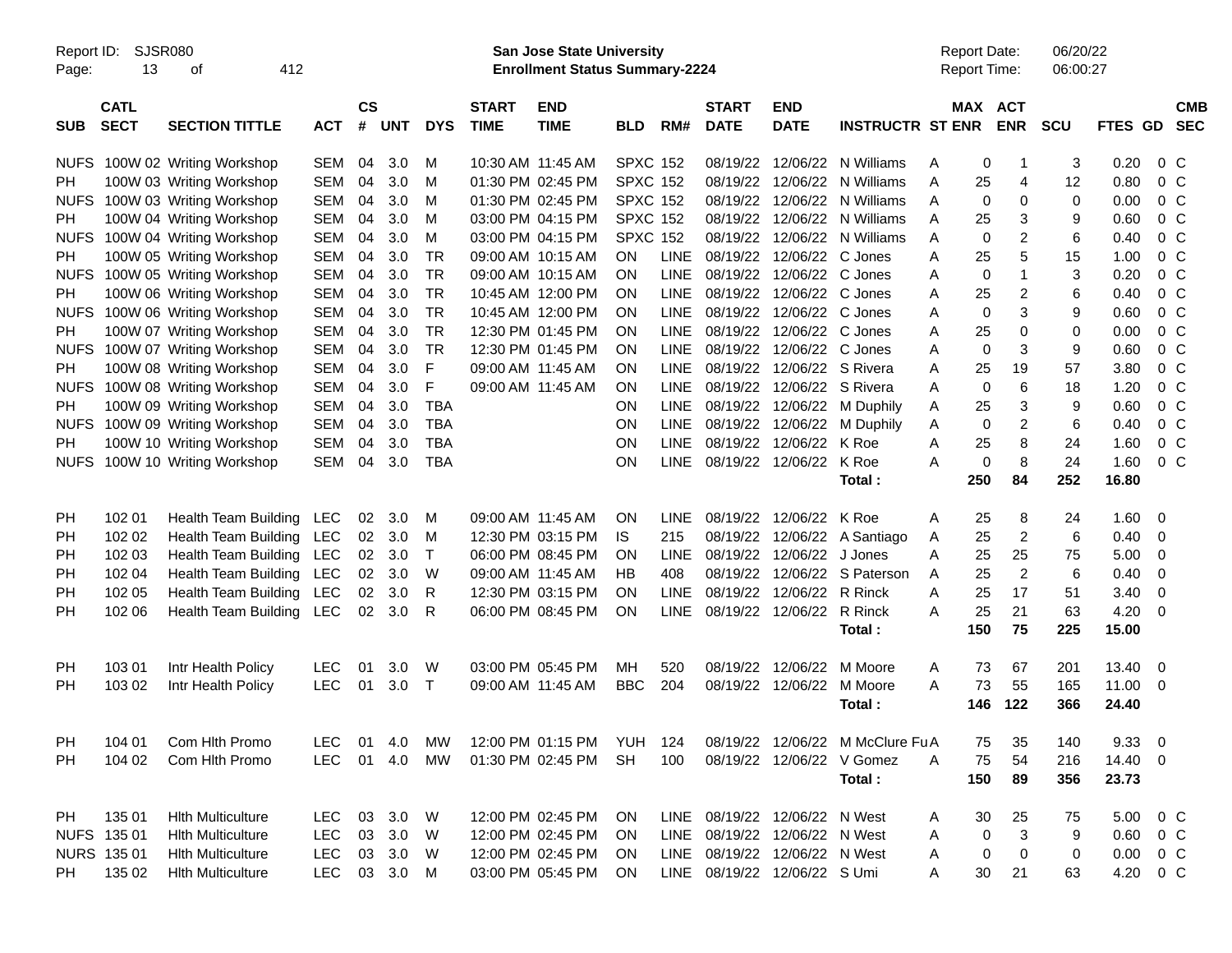| Report ID:<br>Page: | SJSR080<br>14              | 412<br>οf                |            |                    |            |            |                             | <b>San Jose State University</b><br><b>Enrollment Status Summary-2224</b> |            |             |                             |                               |                             |   | <b>Report Date:</b><br>Report Time: |            | 06/20/22<br>06:00:27 |         |                |                          |
|---------------------|----------------------------|--------------------------|------------|--------------------|------------|------------|-----------------------------|---------------------------------------------------------------------------|------------|-------------|-----------------------------|-------------------------------|-----------------------------|---|-------------------------------------|------------|----------------------|---------|----------------|--------------------------|
| <b>SUB</b>          | <b>CATL</b><br><b>SECT</b> | <b>SECTION TITTLE</b>    | <b>ACT</b> | $\mathsf{cs}$<br># | <b>UNT</b> | <b>DYS</b> | <b>START</b><br><b>TIME</b> | <b>END</b><br><b>TIME</b>                                                 | <b>BLD</b> | RM#         | <b>START</b><br><b>DATE</b> | <b>END</b><br><b>DATE</b>     | <b>INSTRUCTR ST ENR</b>     |   | MAX ACT                             | <b>ENR</b> | <b>SCU</b>           | FTES GD |                | <b>CMB</b><br><b>SEC</b> |
|                     | NUFS 135 02                | <b>Hith Multiculture</b> | <b>LEC</b> | 03                 | 3.0        | M          |                             | 03:00 PM 05:45 PM                                                         | <b>ON</b>  | <b>LINE</b> |                             | 08/19/22 12/06/22 S Umi       |                             | A | 0                                   | 2          | 6                    | 0.40    | $0\,C$         |                          |
| <b>NURS</b>         | 135 02                     | <b>Hith Multiculture</b> | <b>LEC</b> | 03                 | 3.0        | M          |                             | 03:00 PM 05:45 PM                                                         | <b>ON</b>  | <b>LINE</b> |                             | 08/19/22 12/06/22             | S Umi                       | Α | 0                                   | 0          | $\mathbf 0$          | 0.00    | $0\,C$         |                          |
| PН                  | 135 03                     | <b>Hith Multiculture</b> | <b>LEC</b> | 03                 | 3.0        | т          |                             | 06:00 PM 08:45 PM                                                         | <b>ON</b>  | <b>LINE</b> |                             | 08/19/22 12/06/22             | Q Sawyer                    | A | 30                                  | 24         | 72                   | 4.80    | $0\,C$         |                          |
| <b>NUFS</b>         | 135 03                     | Hith Multiculture        | <b>LEC</b> | 03                 | 3.0        | т          |                             | 06:00 PM 08:45 PM                                                         | ON         | <b>LINE</b> |                             | 08/19/22 12/06/22             | Q Sawyer                    | A | 0                                   | 6          | 18                   | 1.20    | $0\,C$         |                          |
| <b>NURS</b>         | 135 03                     | Hith Multiculture        | <b>LEC</b> | 03                 | 3.0        | Τ          |                             | 06:00 PM 08:45 PM                                                         | <b>ON</b>  | <b>LINE</b> |                             | 08/19/22 12/06/22             | Q Sawyer                    | Α | 0                                   | 0          | 0                    | 0.00    | $0\,C$         |                          |
| РH                  | 135 04                     | Hith Multiculture        | <b>LEC</b> | 03                 | 3.0        | W          |                             | 03:00 PM 05:45 PM                                                         | <b>ON</b>  | <b>LINE</b> |                             | 08/19/22 12/06/22             | N West                      | Α | 30                                  | 25         | 75                   | 5.00    | $0\,C$         |                          |
| <b>NUFS</b>         | 135 04                     | Hith Multiculture        | <b>LEC</b> | 03                 | 3.0        | W          |                             | 03:00 PM 05:45 PM                                                         | <b>ON</b>  | <b>LINE</b> |                             | 08/19/22 12/06/22 N West      |                             | A | 0                                   | 3          | 9                    | 0.60    | $0\,C$         |                          |
|                     | <b>NURS 135 04</b>         | Hith Multiculture        | <b>LEC</b> | 03                 | 3.0        | W          |                             | 03:00 PM 05:45 PM                                                         | <b>ON</b>  | <b>LINE</b> |                             | 08/19/22 12/06/22 N West      |                             | A | 0                                   | -1         | 3                    | 0.20    | $0\,C$         |                          |
| РH                  | 135 05                     | <b>Hith Multiculture</b> | <b>LEC</b> | 03                 | 3.0        | R          |                             | 03:00 PM 05:45 PM                                                         | <b>ON</b>  | <b>LINE</b> |                             | 08/19/22 12/06/22 A Shaw      |                             | Α | 30                                  | 9          | 27                   | 1.80    | $0\,C$         |                          |
| <b>NUFS</b>         | 135 05                     | Hith Multiculture        | <b>LEC</b> | 03                 | 3.0        | R          |                             | 03:00 PM 05:45 PM                                                         | <b>ON</b>  | <b>LINE</b> |                             | 08/19/22 12/06/22 A Shaw      |                             | A | 0                                   | -1         | 3                    | 0.20    | 0 <sup>C</sup> |                          |
| <b>NURS</b>         | 135 05                     | Hith Multiculture        | <b>LEC</b> | 03                 | 3.0        | R          |                             | 03:00 PM 05:45 PM                                                         | <b>ON</b>  | <b>LINE</b> |                             | 08/19/22 12/06/22 A Shaw      |                             | A | 0                                   | 0          | 0                    | 0.00    | $0\,C$         |                          |
| PН                  | 135 06                     | <b>Hith Multiculture</b> | <b>LEC</b> | 03                 | 3.0        | W          |                             | 06:00 PM 08:45 PM                                                         | <b>ON</b>  | <b>LINE</b> | 08/19/22 12/06/22           |                               |                             | Α | 30                                  | 0          | 0                    | 0.00    | 0 <sup>C</sup> |                          |
| <b>NUFS</b>         | 135 06                     | Hith Multiculture        | <b>LEC</b> | 03                 | 3.0        | W          |                             | 06:00 PM 08:45 PM                                                         | <b>ON</b>  | <b>LINE</b> | 08/19/22 12/06/22           |                               |                             | Α | 0                                   | 0          | 0                    | 0.00    | 0 <sup>C</sup> |                          |
|                     | <b>NURS 135 06</b>         | <b>Hith Multiculture</b> | <b>LEC</b> | 03                 | 3.0        | W          |                             | 06:00 PM 08:45 PM                                                         | <b>ON</b>  | <b>LINE</b> | 08/19/22 12/06/22           |                               |                             | А | 0                                   | 0          | $\mathbf 0$          | 0.00    | 0 <sup>o</sup> |                          |
|                     |                            |                          |            |                    |            |            |                             |                                                                           |            |             |                             |                               | Total:                      |   | 180                                 | 120        | 360                  | 24.00   |                |                          |
|                     |                            |                          |            |                    |            |            |                             |                                                                           |            |             |                             |                               |                             |   |                                     |            |                      |         |                |                          |
| PH                  | 158 01                     | <b>Hith Comm</b>         | <b>LEC</b> | 01                 | 3.0        | M          |                             | 03:00 PM 04:45 PM                                                         | <b>BBC</b> | 205         | 08/19/22 12/06/22           |                               |                             | A | 40                                  | 10         | 20                   | 2.00    | 0              |                          |
| PH                  | 158 02                     | <b>Hith Comm</b>         | <b>SEM</b> | 05                 | 0.0        | M          |                             | 05:00 PM 05:45 PM                                                         | <b>BBC</b> | 205         | 08/19/22 12/06/22           |                               |                             | Α | 40                                  | 10         | 10                   | 0.00    | 0              |                          |
| PH                  | 158 03                     | <b>Hith Comm</b>         | <b>LEC</b> | 01                 | 3.0        | R          |                             | 03:00 PM 04:45 PM                                                         | <b>ON</b>  | <b>LINE</b> |                             | 08/19/22 12/06/22             | N Zhang                     | A | 40                                  | 11         | 22                   | 2.20    | 0              |                          |
| PH                  | 158 04                     | <b>Hith Comm</b>         | <b>SEM</b> | 05                 | 0.0        | R          |                             | 05:00 PM 05:45 PM                                                         | <b>ON</b>  | <b>LINE</b> |                             | 08/19/22 12/06/22             | N Zhang                     | A | 40                                  | 11         | 11                   | 0.00    | 0              |                          |
| PH                  | 158 05                     | <b>Hith Comm</b>         | <b>LEC</b> | 01                 | 3.0        | т          |                             | 03:00 PM 04:45 PM                                                         | <b>ON</b>  | <b>LINE</b> |                             | 08/19/22 12/06/22             | N Zhang                     | A | 40                                  | 26         | 52                   | 5.20    | 0              |                          |
| PH                  | 158 06                     | <b>Hith Comm</b>         | <b>SEM</b> | 05                 | 0.0        | Τ          |                             | 05:00 PM 05:45 PM                                                         | <b>ON</b>  | <b>LINE</b> |                             | 08/19/22 12/06/22             | N Zhang                     | A | 40                                  | 26         | 26                   | 0.00    | 0              |                          |
| PH                  | 158 07                     | <b>Hith Comm</b>         | <b>LEC</b> | 01                 | 3.0        | W          |                             | 12:00 PM 01:50 PM                                                         | <b>ON</b>  | <b>LINE</b> |                             | 08/19/22 12/06/22             | A Murray                    | A | 40                                  | 22         | 44                   | 4.40    | 0              |                          |
| PH                  | 158 08                     | <b>Hlth Comm</b>         | <b>SEM</b> | 05                 | 0.0        | W          |                             | 02:00 PM 02:50 PM                                                         | ON         | LINE        | 08/19/22 12/06/22           |                               | A Murray                    | A | 40                                  | 22         | 22                   | 0.00    | 0              |                          |
|                     |                            |                          |            |                    |            |            |                             |                                                                           |            |             |                             |                               | Total:                      |   | 320                                 | 138        | 207                  | 13.80   |                |                          |
|                     |                            |                          |            |                    |            |            |                             |                                                                           |            |             |                             |                               |                             |   |                                     |            |                      |         |                |                          |
| PH                  | 161 01                     | Epidemiology             | LEC        |                    | 3.0        |            |                             |                                                                           |            |             |                             |                               |                             | Х | 0                                   | 0          | 0                    | 0.00    | 0              |                          |
| PH                  | 161 02                     | Epidemiology             | <b>SEM</b> |                    | 0.0        |            |                             |                                                                           |            |             |                             |                               |                             | X | 0                                   | 0          | 0                    | 0.00    | 0              |                          |
| PH                  | 161 03                     | Epidemiology             | <b>LEC</b> | 01                 | 3.0        | W          |                             | 03:00 PM 04:45 PM                                                         | <b>BBC</b> | 126         |                             | 08/19/22 12/06/22             | R Berkowitz                 | A | 25                                  | 5          | 10                   | 1.00    | 0              |                          |
| PH                  | 161 04                     | Epidemiology             | <b>SEM</b> | 05                 | 0.0        | W          |                             | 04:50 PM 05:45 PM                                                         | <b>BBC</b> | 126         | 08/19/22                    | 12/06/22                      | R Berkowitz                 | A | 25                                  | 5          | 5                    | 0.00    | 0              |                          |
| PH                  | 161 05                     | Epidemiology             | <b>LEC</b> | 01                 | 3.0        | Т          |                             | 03:00 PM 04:45 PM                                                         | HB         | 407         |                             | 08/19/22 12/06/22             | C Park                      | Α | 25                                  | 16         | 32                   | 3.20    | 0              |                          |
| PH                  | 161 06                     | Epidemiology             | SEM        | 05                 | 0.0        | Т          |                             | 04:50 PM 05:45 PM                                                         | HB         | 407         |                             | 08/19/22 12/06/22 C Park      |                             | A | 25                                  | 16         | 16                   | 0.00    | 0              |                          |
| PH                  | 161 07                     | Epidemiology             | <b>LEC</b> | 01                 | 3.0        | <b>TR</b>  |                             | 09:00 AM 09:50 AM                                                         | <b>ON</b>  | LINE        |                             | 08/19/22 12/06/22 L Mai       |                             | Α | 25                                  | 25         | 50                   | 5.00    | - 0            |                          |
| PH                  | 161 08                     | Epidemiology             | <b>SEM</b> |                    | 05 0.0     | <b>TR</b>  |                             | 09:55 AM 10:20 AM                                                         | <b>ON</b>  | LINE        |                             | 08/19/22 12/06/22 L Mai       |                             | Α | 25                                  | 25         | 25                   | 0.00    | 0              |                          |
| PH                  | 161 09                     | Epidemiology             | <b>LEC</b> | 01                 | 3.0        | <b>MW</b>  |                             | 10:30 AM 11:20 AM                                                         | ON         | <b>LINE</b> |                             |                               | 08/19/22 12/06/22 M Worthen | A | 25                                  | 25         | 50                   | 5.00    | 0              |                          |
| <b>PH</b>           | 161 10                     | Epidemiology             | <b>SEM</b> |                    | 05 0.0     | <b>MW</b>  |                             | 11:25 AM 11:45 AM                                                         | ON         | <b>LINE</b> |                             |                               | 08/19/22 12/06/22 M Worthen | Α | 25                                  | 25         | 25                   | 0.00    | 0              |                          |
| PH                  | 161 11                     | Epidemiology             | <b>LEC</b> | 01                 | 3.0        | M          |                             | 03:00 PM 04:45 PM                                                         | <b>BBC</b> | 126         |                             | 08/19/22 12/06/22 R Shah      |                             | Α | 25                                  | 25         | 50                   | 5.00    | $\overline{0}$ |                          |
| PH                  | 161 12                     | Epidemiology             | <b>SEM</b> | 05                 | 0.0        | M          |                             | 04:50 PM 05:45 PM                                                         | <b>BBC</b> | 126         |                             | 08/19/22 12/06/22 R Shah      |                             | Α | 25                                  | 25         | 25                   | 0.00    | $\overline{0}$ |                          |
| PH                  | 161 13                     | Epidemiology             | <b>LEC</b> |                    | 01 3.0     | M          |                             | 03:00 PM 04:45 PM                                                         | CL         |             |                             | 303A 08/19/22 12/06/22 C Park |                             | A | 25                                  | 8          | 16                   | 1.60 0  |                |                          |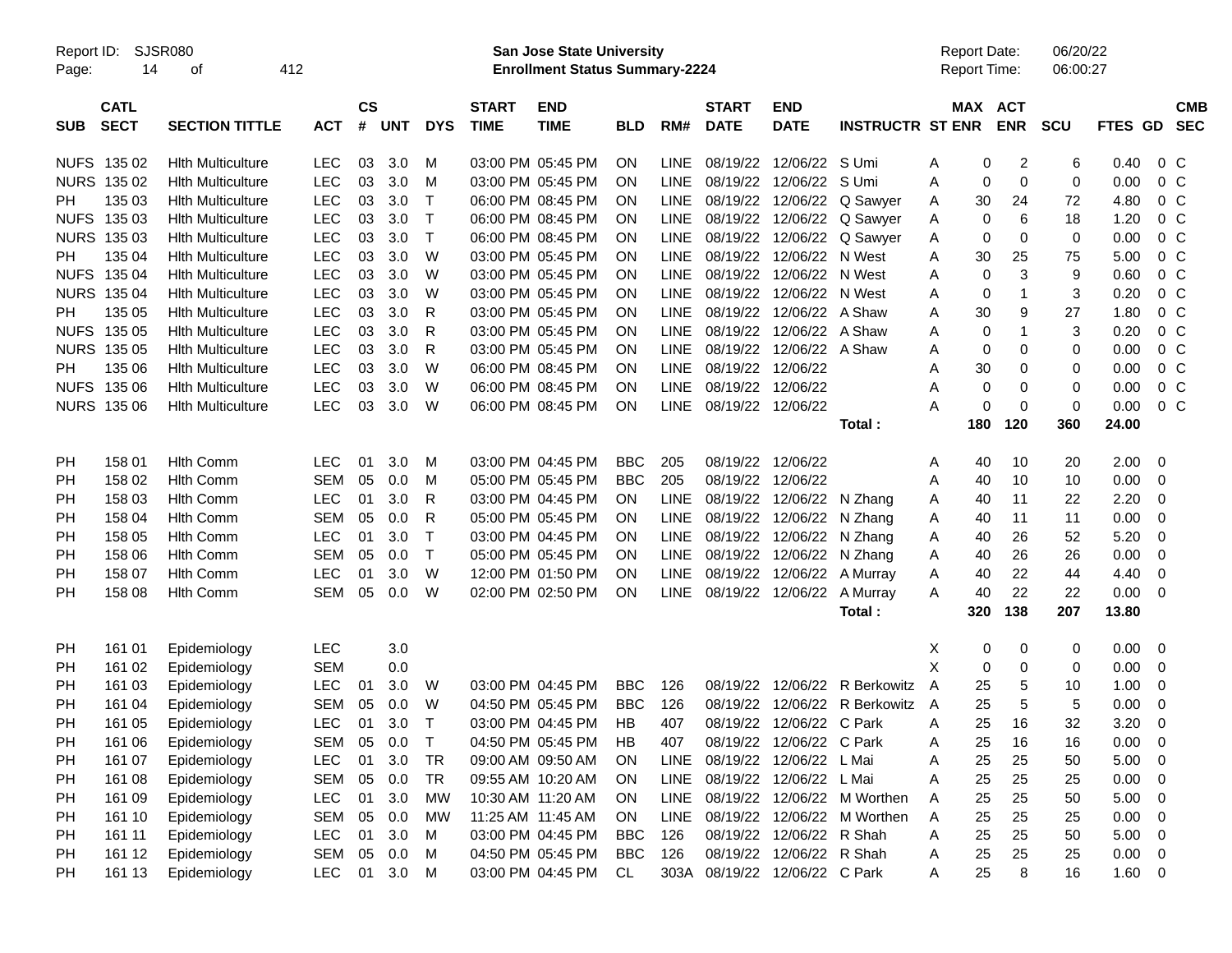| Report ID:<br>Page: | 15                         | <b>SJSR080</b><br>412<br>οf             |            |               |                |              |                             | San Jose State University<br><b>Enrollment Status Summary-2224</b> |            |      |                             |                            |                                        |   |           | <b>Report Date:</b><br><b>Report Time:</b> | 06/20/22<br>06:00:27 |                 |                         |            |
|---------------------|----------------------------|-----------------------------------------|------------|---------------|----------------|--------------|-----------------------------|--------------------------------------------------------------------|------------|------|-----------------------------|----------------------------|----------------------------------------|---|-----------|--------------------------------------------|----------------------|-----------------|-------------------------|------------|
| <b>SUB</b>          | <b>CATL</b><br><b>SECT</b> | <b>SECTION TITTLE</b>                   | <b>ACT</b> | $\mathsf{cs}$ | # UNT          | <b>DYS</b>   | <b>START</b><br><b>TIME</b> | <b>END</b><br><b>TIME</b>                                          | <b>BLD</b> | RM#  | <b>START</b><br><b>DATE</b> | <b>END</b><br><b>DATE</b>  | <b>INSTRUCTR ST ENR</b>                |   |           | MAX ACT<br><b>ENR</b>                      | <b>SCU</b>           | FTES GD SEC     |                         | <b>CMB</b> |
| PH                  | 161 14                     | Epidemiology                            | SEM        |               | 05 0.0         | M            |                             | 04:50 PM 05:45 PM                                                  | CL         |      |                             | 303A 08/19/22 12/06/22     | C Park                                 | A | 25        | 8                                          | 8                    | $0.00 \t 0$     |                         |            |
|                     |                            |                                         |            |               |                |              |                             |                                                                    |            |      |                             |                            | Total:                                 |   | 300       | 208                                        | 312                  | 20.80           |                         |            |
| PH                  | 162 01                     | Health Org & Admin                      | <b>LEC</b> | 02            | 3.0            | M            |                             | 06:00 PM 08:45 PM                                                  | WSQ 109    |      |                             | 08/19/22 12/06/22          | M Moore                                | A | 75        | 75                                         | 225                  | 15.00           | $\overline{\mathbf{0}}$ |            |
| <b>PH</b>           | 162 02                     | Health Org & Admin                      | <b>LEC</b> |               | 02 3.0         | W            |                             | 06:00 PM 08:45 PM                                                  | WSQ 109    |      |                             |                            | 08/19/22 12/06/22 A Santiago<br>Total: | A | 75<br>150 | 28<br>103                                  | 84<br>309            | 5.60 0<br>20.60 |                         |            |
| PH                  | 165A 01                    | <b>Leadership Series I</b>              | <b>LEC</b> | 02            | 1.0            | W            |                             | 12:00 PM 12:50 PM                                                  | ON         | LINE |                             |                            | 08/19/22 12/06/22 A Buckner-Ca A       |   | 35        | 35                                         | 35                   | 2.33            | $\overline{\mathbf{0}}$ |            |
| <b>PH</b>           |                            | 165A 02 Leadership Series I             | <b>LEC</b> | 02            | 1.0            | W            |                             | 12:00 PM 12:50 PM                                                  | ON         | LINE |                             | 08/19/22 12/06/22 B White  |                                        | A | 35        | 35                                         | 35                   | 2.33            | - 0                     |            |
| <b>PH</b>           |                            | 165A 03 Leadership Series I             | <b>LEC</b> | 02            | 1.0            | W            |                             | 12:00 PM 12:50 PM                                                  | <b>ON</b>  | LINE |                             | 08/19/22 12/06/22 A Shaw   |                                        | Α | 35        | 3                                          | 3                    | 0.20            | $\overline{\mathbf{0}}$ |            |
| <b>PH</b>           |                            | 165A 04 Leadership Series I             | <b>LEC</b> | 02            | 1.0            | R            |                             | 04:00 PM 04:50 PM                                                  | YUH        | 243  |                             | 08/19/22 12/06/22 F Noonis |                                        | A | 35        | 5                                          | 5                    | 0.33            | $\overline{\mathbf{0}}$ |            |
| <b>PH</b>           |                            | 165A 05 Leadership Series I             | <b>LEC</b> | 02            | 1.0            | R            |                             | 04:00 PM 04:50 PM                                                  | МH         | 322  |                             |                            | 08/19/22 12/06/22 K Larrowe            | A | 35        | 3                                          | 3                    | 0.20            | $\overline{\mathbf{0}}$ |            |
|                     |                            |                                         |            |               |                |              |                             |                                                                    |            |      |                             |                            | Total:                                 |   | 175       | 81                                         | 81                   | 5.40            |                         |            |
| PH                  |                            | 165B 01 Leadership Series II            | <b>LEC</b> | 02            | 1.0            | $\top$       |                             | 04:00 PM 04:50 PM                                                  |            |      |                             | 08/19/22 12/06/22 K Miller |                                        | A | 25        | 23                                         | 23                   | 1.53            | $\overline{\mathbf{0}}$ |            |
| PH                  |                            | 165B 02 Leadership Series II            | <b>LEC</b> | 02            | 1.0            | $\top$       |                             | 05:00 PM 05:50 PM                                                  |            |      |                             | 08/19/22 12/06/22 K Miller |                                        | Α | 25        | 6                                          | 6                    | 0.40            | $\overline{\mathbf{0}}$ |            |
| <b>PH</b>           |                            | 165B 03 Leadership Series II            | <b>LEC</b> | 02            | 1.0            | $\top$       |                             | 06:00 PM 06:50 PM                                                  |            |      |                             | 08/19/22 12/06/22 K Miller |                                        | Α | 25        | 8                                          | 8                    | 0.53            | $\mathbf 0$             |            |
| <b>PH</b>           |                            | 165B 04 Leadership Series II            | <b>LEC</b> | 02            | 1.0            | W            |                             | 04:00 PM 04:50 PM                                                  | SH         | 242  |                             | 08/19/22 12/06/22 R Rinck  |                                        | Α | 25        | 12                                         | 12                   | 0.80            | $\overline{\mathbf{0}}$ |            |
| PH                  |                            | 165B 05 Leadership Series II            | <b>LEC</b> | 02            | 1.0            | W            |                             | 05:00 PM 05:50 PM                                                  | <b>SH</b>  | 242  |                             | 08/19/22 12/06/22 R Rinck  |                                        | A | 25        | 3                                          | 3                    | 0.20            | $\overline{0}$          |            |
| PH                  |                            | 165B 06 Leadership Series II            | <b>LEC</b> | 02            | 1.0            | W            |                             | 06:00 PM 06:50 PM                                                  | <b>SH</b>  | 242  |                             | 08/19/22 12/06/22 R Rinck  |                                        | A | 25        | 5                                          | 5                    | 0.33            | $\overline{\mathbf{0}}$ |            |
|                     |                            |                                         |            |               |                |              |                             |                                                                    |            |      |                             |                            | Total:                                 |   | 150       | 57                                         | 57                   | 3.80            |                         |            |
| PH                  |                            | 165C 01 Leadership III                  | <b>FLD</b> | 02            | 2.0            | <b>TBA</b>   |                             |                                                                    |            |      |                             | 08/19/22 12/06/22 R Rinck  |                                        | A | 45        | 37                                         | 74                   | 4.93            | $\overline{\mathbf{0}}$ |            |
| <b>PH</b>           |                            | 165C 02 Leadership III                  | <b>FLD</b> | 02            | 2.0            | <b>TBA</b>   |                             |                                                                    |            |      |                             | 08/19/22 12/06/22          | J Jones                                | Α | 45        | 44                                         | 88                   | 5.87            | $\overline{\mathbf{0}}$ |            |
| <b>PH</b>           |                            | 165C 03 Leadership III                  | <b>FLD</b> | 02            | 2.0            | <b>TBA</b>   |                             |                                                                    |            |      |                             | 08/19/22 12/06/22 J Jones  |                                        | Α | 45        | 28                                         | 56                   | 3.73            | $\overline{\mathbf{0}}$ |            |
| PH                  |                            | 165C 04 Leadership III                  | <b>FLD</b> |               | 02 2.0         | <b>TBA</b>   |                             |                                                                    |            |      |                             | 08/19/22 12/06/22          |                                        | A | 45        | $\mathbf 0$                                | 0                    | 0.00            | $\overline{\mathbf{0}}$ |            |
|                     |                            |                                         |            |               |                |              |                             |                                                                    |            |      |                             |                            | Total:                                 |   | 180       | 109                                        | 218                  | 14.53           |                         |            |
| PH                  |                            | 165D 01 Leadership Series IV            | LEC        |               | $01 \quad 1.0$ | W            |                             | 04:00 PM 04:50 PM                                                  | <b>BBC</b> | 201  |                             | 08/19/22 12/06/22 K Miller |                                        | A | 25        | 25                                         | 25                   | 1.67            | $\overline{\mathbf{0}}$ |            |
| <b>PH</b>           |                            | 165D 02 Leadership Series IV            | <b>LEC</b> | 01            | 1.0            | W            |                             | 05:00 PM 05:50 PM                                                  | <b>BBC</b> | 201  |                             | 08/19/22 12/06/22 K Miller |                                        | A | 25        | $\overline{1}$                             | $\mathbf{1}$         | 0.07            | $\overline{\mathbf{0}}$ |            |
| <b>PH</b>           |                            | 165D 03 Leadership Series IV LEC        |            |               | 01 1.0         | W            |                             | 06:00 PM 06:50 PM                                                  | <b>BBC</b> | 201  |                             | 08/19/22 12/06/22 K Miller |                                        | Α | 25        | 9                                          | 9                    | 0.60            | 0                       |            |
| PH                  |                            | 165D 04 Leadership Series IV LEC 01 1.0 |            |               |                | $\mathsf{R}$ |                             | 04:00 PM 04:50 PM                                                  | ON         |      | LINE 08/19/22 12/06/22      |                            |                                        | Α |           | 25 25                                      | 25                   | 1.67            | $\overline{\mathbf{0}}$ |            |
| PH                  |                            | 165D 05 Leadership Series IV            | LEC        | 01            | 1.0            | R.           |                             | 05:00 PM 05:50 PM                                                  | <b>ON</b>  |      | LINE 08/19/22 12/06/22      |                            |                                        | Α | 25        | 17                                         | 17                   | $1.13 \ 0$      |                         |            |
| PH                  |                            | 165D 06 Leadership Series IV            | LEC 01 1.0 |               |                | - R          |                             | 06:00 PM 06:50 PM                                                  | ON         |      | LINE 08/19/22 12/06/22      |                            |                                        | Α | 25        | 18                                         | 18                   | $1.20 \t 0$     |                         |            |
|                     |                            |                                         |            |               |                |              |                             |                                                                    |            |      |                             |                            | Total:                                 |   | 150       | 95                                         | 95                   | 6.33            |                         |            |
| <b>PH</b>           | 167 01                     | <b>Biostatistics</b>                    | <b>LEC</b> |               | 3.0            |              |                             |                                                                    |            |      |                             |                            |                                        | X | 0         | 0                                          | 0                    | $0.00 \t 0$     |                         |            |
| <b>PH</b>           | 167 02                     | <b>Biostatistics</b>                    | <b>SEM</b> |               | 0.0            |              |                             |                                                                    |            |      |                             |                            |                                        | X | 0         | 0                                          | 0                    | $0.00 \t 0$     |                         |            |
| PH                  | 167 03                     | <b>Biostatistics</b>                    | SEM        | 05            | $0.0$ T        |              |                             | 02:30 PM 03:15 PM BBC 126                                          |            |      |                             | 08/19/22 12/06/22 E Houts  |                                        | Α | 30        | 30                                         | 30                   | $0.00 \t 0$     |                         |            |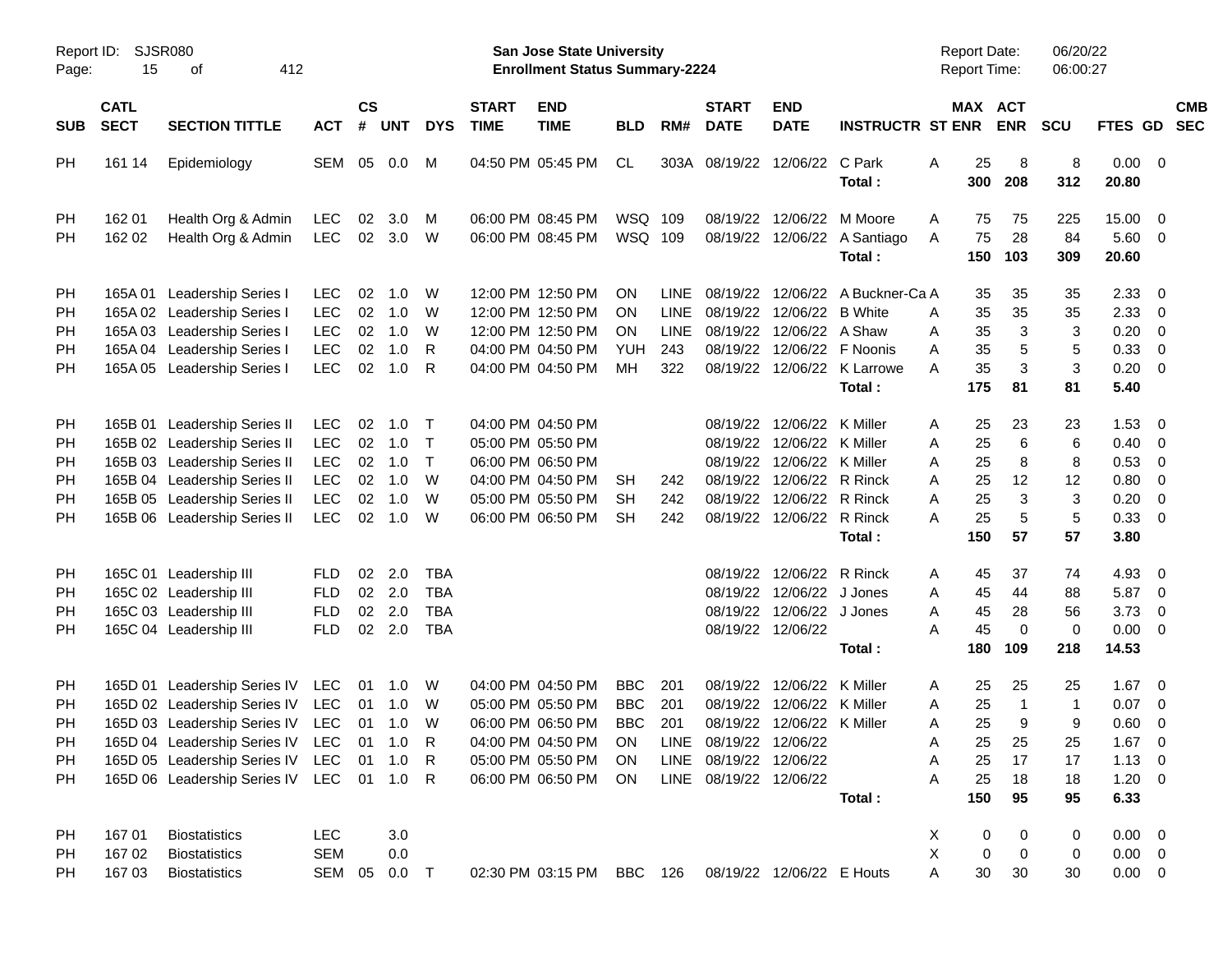| Report ID:<br>Page: | 16          | <b>SJSR080</b><br>412<br>οf |            |               |            |            |              | San Jose State University<br><b>Enrollment Status Summary-2224</b> |            |             |                        |                                 |                                       | <b>Report Date:</b><br>Report Time: |                  | 06/20/22<br>06:00:27 |             |                          |            |
|---------------------|-------------|-----------------------------|------------|---------------|------------|------------|--------------|--------------------------------------------------------------------|------------|-------------|------------------------|---------------------------------|---------------------------------------|-------------------------------------|------------------|----------------------|-------------|--------------------------|------------|
|                     | <b>CATL</b> |                             |            | $\mathsf{cs}$ |            |            | <b>START</b> | <b>END</b>                                                         |            |             | <b>START</b>           | <b>END</b>                      |                                       |                                     | MAX ACT          |                      |             |                          | <b>CMB</b> |
| <b>SUB</b>          | <b>SECT</b> | <b>SECTION TITTLE</b>       | <b>ACT</b> | #             | <b>UNT</b> | <b>DYS</b> | <b>TIME</b>  | <b>TIME</b>                                                        | <b>BLD</b> | RM#         | <b>DATE</b>            | <b>DATE</b>                     | <b>INSTRUCTR ST ENR</b>               |                                     | <b>ENR</b>       | <b>SCU</b>           | FTES GD     | <b>SEC</b>               |            |
| <b>PH</b>           | 167 04      | <b>Biostatistics</b>        | <b>SEM</b> | 05            | 0.0        | T          |              | 01:30 PM 02:15 PM                                                  | <b>BBC</b> | 126         | 08/19/22               | 12/06/22 E Houts                |                                       | A<br>30                             | 30               | 30                   | 0.00        | - 0                      |            |
| PH                  | 167 05      | <b>Biostatistics</b>        | <b>SEM</b> | 05            | 0.0        | R          |              | 02:30 PM 03:15 PM                                                  | <b>BBC</b> | 126         | 08/19/22               | 12/06/22 E Houts                |                                       | 31<br>A                             | 17               | 17                   | 0.00        | - 0                      |            |
| PH                  | 167 06      | <b>Biostatistics</b>        | <b>LEC</b> | 01            | 3.0        | <b>TR</b>  |              | 12:00 PM 12:55 PM                                                  | SH         | 100         | 08/19/22               | 12/06/22                        |                                       | 125<br>Α                            | 97               | 194                  | 19.40       | 0                        |            |
| PH                  | 167 07      | <b>Biostatistics</b>        | <b>SEM</b> | 05            | 0.0        | R          |              | 01:30 PM 02:15 PM                                                  | <b>SH</b>  | 444         |                        | 08/19/22 12/06/22               |                                       | 30<br>A                             | 20               | 20                   | 0.00        | - 0                      |            |
| PH                  | 167 13      | <b>Biostatistics</b>        | <b>LEC</b> |               | 3.0        |            |              |                                                                    |            |             |                        |                                 |                                       | X                                   | $\mathbf 0$<br>0 | 0                    | 0.00        | $\overline{0}$           |            |
| PH                  | 167 14      | <b>Biostatistics</b>        | <b>LEC</b> |               | 3.0        |            |              |                                                                    |            |             |                        |                                 |                                       | X                                   | 0<br>$\mathbf 0$ | 0                    | 0.00        | $\overline{0}$           |            |
|                     |             |                             |            |               |            |            |              |                                                                    |            |             |                        |                                 | Total:                                | 246                                 | 194              | 291                  | 19.40       |                          |            |
| PH                  | 168 01      | Theoretical Fdn CHE         | SEM 05     |               | 3.0        | $\top$     |              | 03:00 PM 05:45 PM                                                  | <b>ON</b>  |             | LINE 08/19/22 12/06/22 |                                 | E Romero                              | 25<br>A                             | 22               | 66                   | 4.40        | $\overline{0}$           |            |
|                     |             |                             |            |               |            |            |              |                                                                    |            |             |                        |                                 | Total:                                | 25                                  | 22               | 66                   | 4.40        |                          |            |
| <b>PH</b>           | 172 01      | Contemp Env Hith            | <b>LEC</b> | 02            | 3.0        | MW         |              | 09:00 AM 10:15 AM                                                  | <b>BBC</b> | 126         | 08/19/22               | 12/06/22 C Doyle                |                                       | 30<br>A                             | 9                | 27                   | 1.80        | - 0                      |            |
| <b>PH</b>           | 172 02      | Contemp Env Hith            | <b>LEC</b> | 02            | 3.0        | МW         |              | 10:30 AM 11:45 AM                                                  | <b>BBC</b> | 126         | 08/19/22               | 12/06/22 C Doyle                |                                       | 30<br>Α                             | 22               | 66                   | 4.40        | - 0                      |            |
| PH                  | 172 03      | Contemp Env Hith            | <b>LEC</b> | 02            | 3.0        | <b>MW</b>  |              | 01:30 PM 02:45 PM                                                  | <b>ON</b>  | <b>LINE</b> | 08/19/22               | 12/06/22                        |                                       | 30<br>Α                             | 16               | 48                   | 3.20        | 0                        |            |
| PH                  | 172 04      | Contemp Env Hith            | <b>LEC</b> | 02            | 3.0        | <b>TR</b>  |              | 01:30 PM 02:45 PM                                                  | <b>CL</b>  | 324         |                        | 08/19/22 12/06/22 A Shaw        |                                       | 30<br>A                             | $\overline{2}$   | 6                    | 0.40        | - 0                      |            |
| PH                  | 172 05      | Contemp Env Hith            | <b>LEC</b> | 02            | 3.0        | <b>MW</b>  |              | 01:30 PM 02:45 PM                                                  | ON         | LINE        | 08/19/22 12/06/22      |                                 |                                       | 30<br>А                             | 6                | 18                   | 1.20        | - 0                      |            |
|                     |             |                             |            |               |            |            |              |                                                                    |            |             |                        |                                 | Total:                                | 150                                 | 55               | 165                  | 11.00       |                          |            |
| <b>PH</b>           | 176 01      | <b>Global Health</b>        | <b>LEC</b> |               | 02 3.0     | W          |              | 09:00 AM 11:45 AM                                                  | <b>HB</b>  | 407         |                        | 08/19/22 12/06/22               | C Park                                | 30<br>A                             | 16               | 48                   | 3.20        | $\overline{\mathbf{0}}$  |            |
|                     |             |                             |            |               |            |            |              |                                                                    |            |             |                        |                                 | Total:                                | 30                                  | 16               | 48                   | 3.20        |                          |            |
| <b>PH</b>           | 179 01      | Pub Health Capstone SEM     |            | 05            | 3.0        | МW         |              | 01:30 PM 02:45 PM                                                  | <b>SH</b>  | 434         | 08/19/22               | 12/06/22                        | M McClure Fu A                        | 20                                  | 15               | 45                   | 3.00        | - 0                      |            |
| <b>PH</b>           | 179 02      | Pub Health Capstone SEM     |            | 05            | 3.0        | МW         |              | 01:30 PM 02:45 PM                                                  | MН         | 322         | 08/19/22               | 12/06/22 C Doyle                |                                       | 20<br>A                             | 18               | 54                   | 3.60        | 0                        |            |
| PH                  | 179 03      | Pub Health Capstone SEM     |            | 05            | 3.0        | МW         |              | 01:30 PM 02:45 PM                                                  | HB         | 407         |                        | 08/19/22 12/06/22               |                                       | 20<br>A                             | $\mathbf 0$      | 0                    | 0.00        | - 0                      |            |
| PH                  | 179 04      | Pub Health Capstone SEM     |            |               | 3.0        |            |              |                                                                    |            |             |                        |                                 |                                       | X<br>$\mathbf 0$                    | $\mathbf 0$      | 0                    | 0.00        | - 0                      |            |
| PH                  | 179 05      | Pub Health Capstone SEM     |            | 05            | 3.0        | МW         |              | 01:30 PM 02:45 PM                                                  | <b>ON</b>  | <b>LINE</b> |                        | 08/19/22 12/06/22 K Roe         |                                       | A<br>20                             | 22               | 66                   | 4.40        | 0                        |            |
| PH                  | 179 06      | Pub Health Capstone SEM     |            | 05            | 3.0        | МW         |              | 06:00 PM 07:15 PM                                                  | <b>ON</b>  |             |                        | LINE 08/19/22 12/06/22 I Garcia |                                       | 20<br>A                             | 14               | 42                   | 2.80        | $\overline{0}$           |            |
|                     |             |                             |            |               |            |            |              |                                                                    |            |             |                        |                                 | Total:                                | 100                                 | 69               | 207                  | 13.80       |                          |            |
| <b>PH</b>           | 180 01      | <b>Indiv Studies</b>        | <b>SUP</b> | 36            | 1.0        | <b>TBA</b> |              |                                                                    | ON         | <b>LINE</b> |                        |                                 | 08/19/22 12/06/22 M Dougan            | 10<br>A                             | 0                | 0                    | 0.00        | - 0                      |            |
| PH                  | 180 02      | <b>Indiv Studies</b>        | <b>SUP</b> |               | 36 2.0     | <b>TBA</b> |              |                                                                    | <b>ON</b>  |             |                        |                                 | LINE 08/19/22 12/06/22 M Dougan       | 10<br>Α                             | $\mathbf 0$      | 0                    | 0.00        | - 0                      |            |
| PH                  | 180 03      | <b>Indiv Studies</b>        | <b>SUP</b> |               |            | 36 3.0 TBA |              |                                                                    | ON         |             |                        |                                 | LINE 08/19/22 12/06/22 M Dougan       | $\overline{A}$<br>10                | 0                | 0                    | $0.00 \t 0$ |                          |            |
| PH                  | 180 04      | <b>Indiv Studies</b>        | <b>SUP</b> |               | 36 2.0     | TBA        |              |                                                                    | <b>ON</b>  |             |                        | LINE 08/19/22 12/06/22 N Zhang  |                                       | 10<br>A                             | 0                | 0                    | 0.00        | - 0                      |            |
| PH                  | 180 05      | <b>Indiv Studies</b>        | <b>SUP</b> |               | 36 1.0     | <b>TBA</b> |              |                                                                    | ON         |             |                        |                                 | LINE 08/19/22 12/06/22 A Buckner-Ca A | 10                                  | 0                | 0                    | 0.00        | - 0                      |            |
| PH                  | 180 06      | <b>Indiv Studies</b>        | <b>SUP</b> |               | 36 1.0     | <b>TBA</b> |              |                                                                    | <b>ON</b>  |             |                        |                                 | LINE 08/19/22 12/06/22 A Buckner-Ca A | 10                                  |                  | 0                    | 0.00        | - 0                      |            |
| PH                  | 180 07      | <b>Indiv Studies</b>        | <b>SUP</b> |               | 36 2.0     | <b>TBA</b> |              |                                                                    | <b>ON</b>  |             |                        |                                 | LINE 08/19/22 12/06/22 A Buckner-Ca A | 10                                  |                  | 0                    | 0.00        | - 0                      |            |
| PH                  | 180 08      | <b>Indiv Studies</b>        | <b>SUP</b> |               | 36 2.0     | <b>TBA</b> |              |                                                                    | <b>ON</b>  |             |                        |                                 | LINE 08/19/22 12/06/22 A Buckner-Ca A | 10                                  |                  | 0                    | 0.00        | $\overline{\phantom{0}}$ |            |
| PH                  | 180 09      | <b>Indiv Studies</b>        | <b>SUP</b> |               | 36 3.0     | TBA        |              |                                                                    | <b>ON</b>  |             |                        |                                 | LINE 08/19/22 12/06/22 V Gomez        | 10<br>A                             |                  | 0                    | $0.00 \t 0$ |                          |            |
|                     |             |                             |            |               |            |            |              |                                                                    |            |             |                        |                                 | Total:                                | 90                                  | 0                | 0                    | 0.00        |                          |            |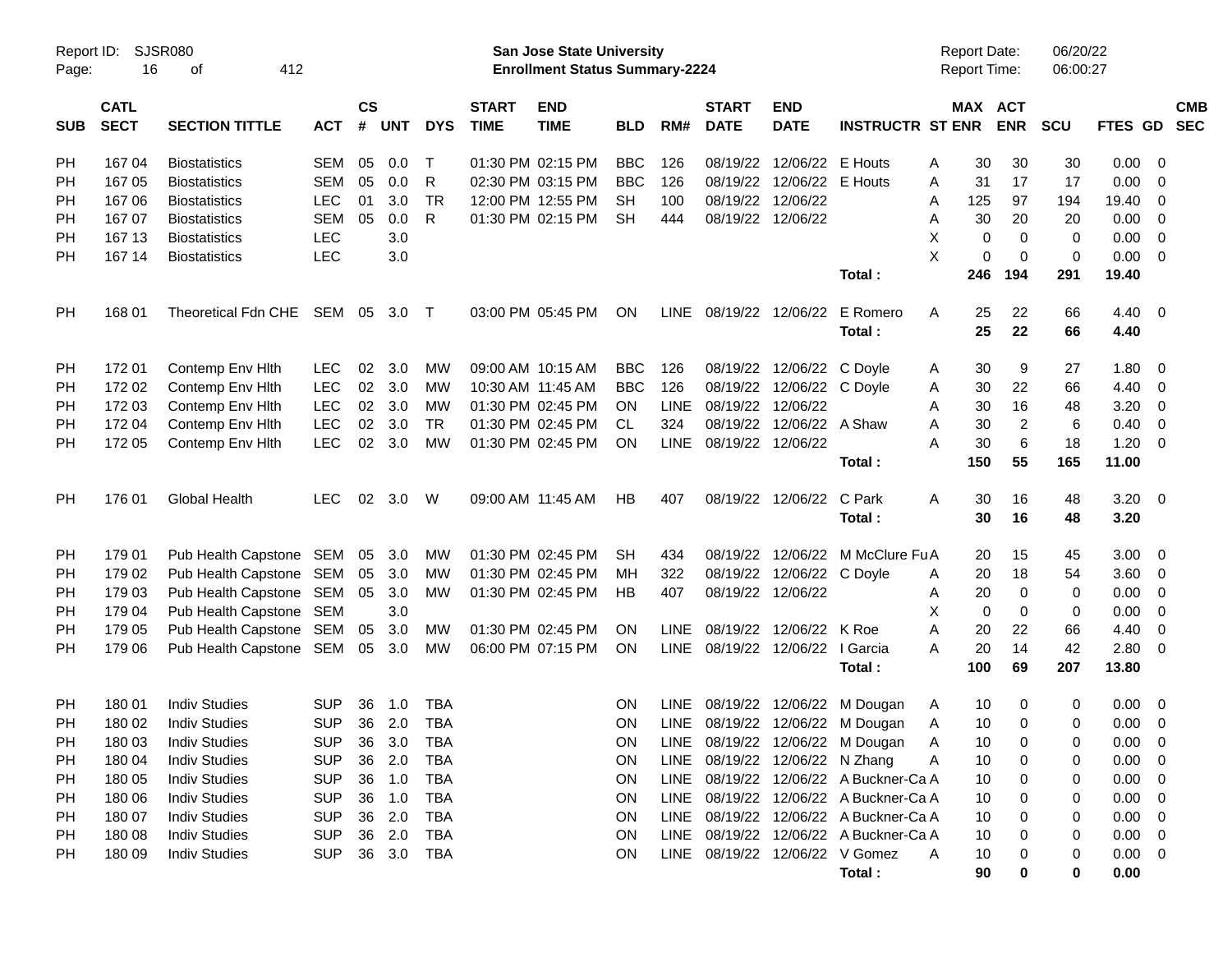| Report ID:<br>Page: | 17                         | <b>SJSR080</b><br>412<br>οf                    |                          |                    |            |            |                             | San Jose State University<br><b>Enrollment Status Summary-2224</b> |            |             |                             |                            |                                            | Report Date:<br><b>Report Time:</b> |                       | 06/20/22<br>06:00:27 |                                  |                           |
|---------------------|----------------------------|------------------------------------------------|--------------------------|--------------------|------------|------------|-----------------------------|--------------------------------------------------------------------|------------|-------------|-----------------------------|----------------------------|--------------------------------------------|-------------------------------------|-----------------------|----------------------|----------------------------------|---------------------------|
| <b>SUB</b>          | <b>CATL</b><br><b>SECT</b> | <b>SECTION TITTLE</b>                          | ACT                      | $\mathsf{cs}$<br># | <b>UNT</b> | <b>DYS</b> | <b>START</b><br><b>TIME</b> | <b>END</b><br><b>TIME</b>                                          | <b>BLD</b> | RM#         | <b>START</b><br><b>DATE</b> | <b>END</b><br><b>DATE</b>  | <b>INSTRUCTR ST ENR</b>                    | MAX ACT                             | <b>ENR</b>            | <b>SCU</b>           |                                  | <b>CMB</b><br>FTES GD SEC |
| PH                  | 18301                      | Topics Comm Hlth Ed SEM 05 3.0 T               |                          |                    |            |            |                             | 12:00 PM 02:45 PM                                                  | ON         | <b>LINE</b> | 08/19/22 12/06/22           |                            | Total:                                     | A<br>25<br>25                       | 21<br>21              | 63<br>63             | $4.20 \ 0$<br>4.20               |                           |
| <b>PH</b>           | 188 01                     | Comm Hlth AssessmenSEM 05 3.0                  |                          |                    |            | W          |                             | 03:00 PM 05:45 PM                                                  | <b>HB</b>  | 407         |                             |                            | 08/19/22 12/06/22 A Buckner-Ca A<br>Total: | 25<br>25                            | 10<br>10              | 30<br>30             | $2.00 \t 0$<br>2.00              |                           |
| <b>PH</b>           | 18901                      | CHE Capstone                                   | SEM                      | 05                 | 3.0        | W          |                             | 03:00 PM 05:45 PM                                                  | MH         | 332         |                             | 08/19/22 12/06/22 F Noonis | Total:                                     | 25<br>A<br>25                       | 7<br>$\overline{7}$   | 21<br>21             | $1.40 \quad 0$<br>1.40           |                           |
| <b>PH</b>           | 191 01                     | Applied Epidemiology LEC                       |                          |                    | 02 3.0 T   |            |                             | 03:00 PM 05:45 PM                                                  | ON         | <b>LINE</b> |                             |                            | 08/19/22 12/06/22 M Worthen<br>Total:      | 25<br>A<br>25                       | 15<br>15              | 45<br>45             | $3.00 \ 0$<br>3.00               |                           |
| <b>PH</b>           | 193 01                     | Topics Pop Data Sci                            | LEC                      | 05                 | 3.0 T      |            |                             | 12:00 PM 02:45 PM                                                  | ON         | LINE        | 08/19/22 12/06/22           |                            | Total:                                     | 25<br>A<br>25                       | 15<br>15              | 45<br>45             | $3.00 \ 0$<br>3.00               |                           |
| <b>PH</b><br>РH     | 197 01<br>197 02           | <b>Quant Analysis</b><br><b>Quant Analysis</b> | <b>LEC</b><br><b>LEC</b> | 02                 | 3.0<br>3.0 | M          |                             | 12:00 PM 02:45 PM                                                  | <b>SH</b>  | 444         |                             | 08/19/22 12/06/22          | Total:                                     | 0<br>X<br>A<br>25<br>25             | 0<br>14<br>14         | 0<br>42<br>42        | $0.00 \ 0$<br>$2.80 \ 0$<br>2.80 |                           |
| <b>PH</b>           | 199 01                     | Pop Dat Sci Capstone LEC 02 3.0 M              |                          |                    |            |            |                             | 03:00 PM 05:45 PM                                                  | МH         | 520         |                             | 08/19/22 12/06/22          | Total:                                     | A<br>25<br>25                       | 3<br>3                | 9<br>9               | $0.60 \quad 0$<br>0.60           |                           |
| <b>PH</b>           | 200 01                     | Contemporary Practic LEC 02 2.0                |                          |                    |            | M          |                             | 03:00 PM 05:45 PM                                                  | МH         | 322         |                             |                            | 08/19/22 12/06/22 A Buckner-Ca A<br>Total: | 25<br>25                            | 4<br>4                | 8<br>8               | 0.674<br>0.67                    |                           |
| <b>PH</b>           | 201 01                     | Groups                                         | <b>LEC</b>               | 02                 | 2.0        | M          |                             | 06:00 PM 08:45 PM                                                  | МH         | 322         |                             | 08/19/22 12/06/22 V Gomez  | Total:                                     | 25<br>A<br>25                       | 4<br>4                | 8<br>8               | 0.674<br>0.67                    |                           |
| РH                  |                            | 205A 01 Quant Methods I                        | <b>LEC</b>               | 02                 | 3.0        | W          |                             | 03:00 PM 05:45 PM                                                  | МH         | 322         |                             |                            | 08/19/22 12/06/22 M Dougan<br>Total:       | 30<br>A<br>30                       | 8<br>8                | 24<br>24             | 2.00 8<br>2.00                   |                           |
| PH.                 |                            | 215 01 Qualitative Method                      | LEC 01 3.0 W             |                    |            |            |                             | 03:00 PM 05:45 PM YUH 243 08/19/22 12/06/22 A Carter               |            |             |                             |                            | Total:                                     | A<br>30<br>30                       | 4<br>4                | 12<br>12             | 1.004<br>1.00                    |                           |
| PH                  | 265 01                     | Env Health                                     | LEC 01 3.0 W             |                    |            |            |                             | 06:00 PM 08:45 PM YUH 243 08/19/22 12/06/22 R Bartlett             |            |             |                             |                            | Total:                                     | Α<br>30<br>30                       | 4<br>$\boldsymbol{4}$ | 12<br>12             | 1.004<br>1.00                    |                           |
| <b>PH</b>           |                            | 271 01 Theory of Pub Hith                      | SEM 05 3.0 W             |                    |            |            |                             | 06:00 PM 08:45 PM MH                                               |            | 322         |                             | 08/19/22 12/06/22 H Agroia |                                            | 30<br>A                             | 10                    | 30                   | 2.50 10                          |                           |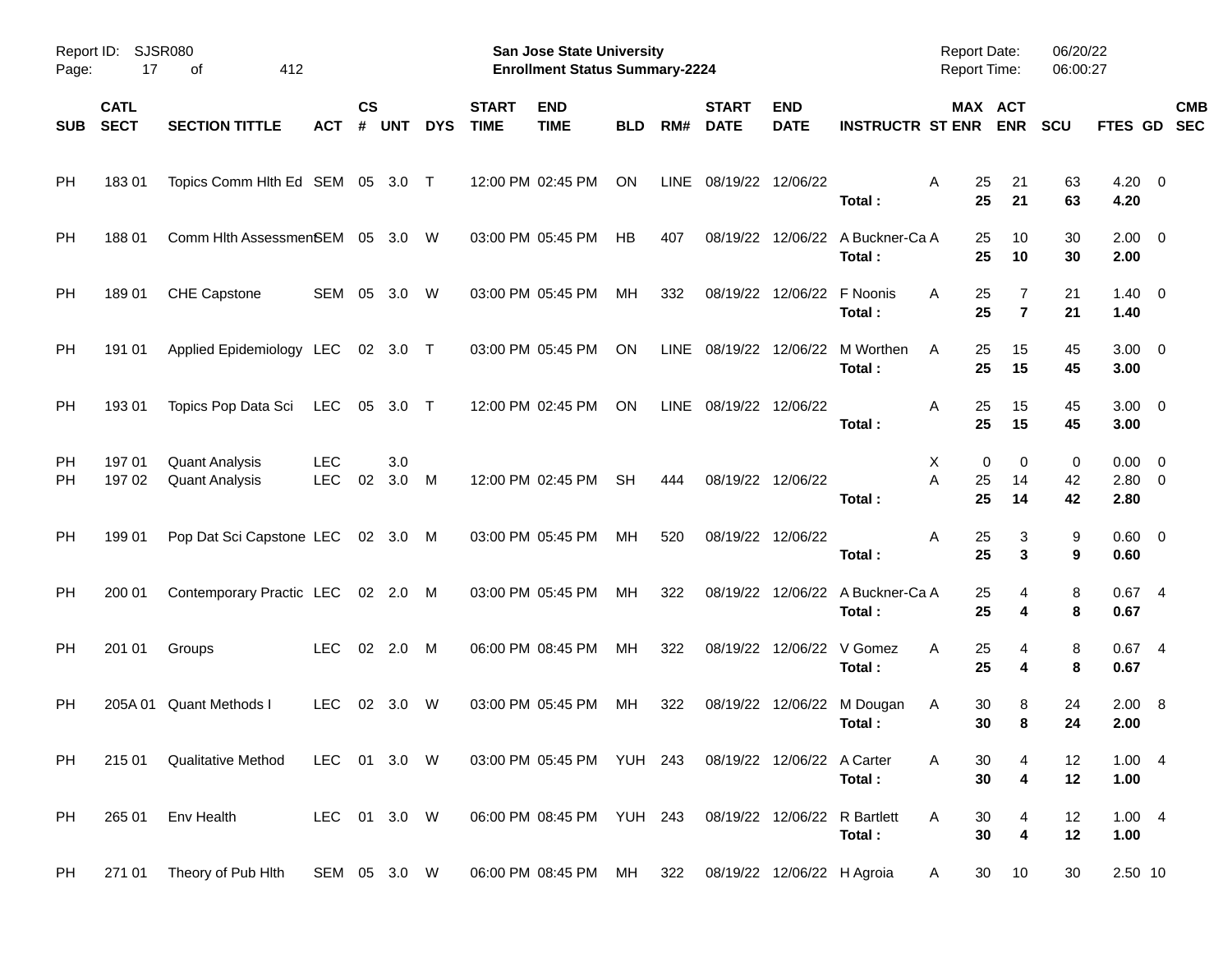| Report ID:<br>Page: | 18                         | <b>SJSR080</b><br>412<br>оf |            |                |            |            |                             | San Jose State University<br><b>Enrollment Status Summary-2224</b> |            |             |                             |                                                  |                                                       |   | <b>Report Date:</b><br><b>Report Time:</b> |                                  | 06/20/22<br>06:00:27           |                                   |                          |
|---------------------|----------------------------|-----------------------------|------------|----------------|------------|------------|-----------------------------|--------------------------------------------------------------------|------------|-------------|-----------------------------|--------------------------------------------------|-------------------------------------------------------|---|--------------------------------------------|----------------------------------|--------------------------------|-----------------------------------|--------------------------|
| <b>SUB</b>          | <b>CATL</b><br><b>SECT</b> | <b>SECTION TITTLE</b>       | <b>ACT</b> | <b>CS</b><br># | <b>UNT</b> | <b>DYS</b> | <b>START</b><br><b>TIME</b> | <b>END</b><br><b>TIME</b>                                          | <b>BLD</b> | RM#         | <b>START</b><br><b>DATE</b> | <b>END</b><br><b>DATE</b>                        | <b>INSTRUCTR ST ENR</b>                               |   | <b>MAX</b>                                 | <b>ACT</b><br><b>ENR</b>         | SCU                            | FTES GD                           | <b>CMB</b><br><b>SEC</b> |
|                     |                            |                             |            |                |            |            |                             |                                                                    |            |             |                             |                                                  | Total:                                                |   | 30                                         | 10                               | 30                             | 2.50                              |                          |
| PH.                 | 276 01                     | Com Org Health Pro          | SEM 05     |                | 3.0        | M          |                             | 06:00 PM 08:45 PM                                                  | YUH        | 243         |                             | 08/19/22 12/06/22                                | R Berkowitz A<br>Total:                               |   | 30<br>30                                   | 6<br>6                           | 18<br>18                       | $1.50\quad 6$<br>1.50             |                          |
| <b>PH</b>           |                            | 291B 01 Fieldwork           | <b>SUP</b> | 25             | 1.0        | TBA        |                             |                                                                    | ON         | <b>LINE</b> |                             | 08/19/22 12/06/22                                | R Rinck<br>Total:                                     | A | 30<br>30                                   | $\overline{2}$<br>$\mathbf{2}$   | $\overline{2}$<br>$\mathbf{2}$ | $0.17$ 2<br>0.17                  |                          |
| <b>PH</b>           | 291C 01                    | <b>Professional Skills</b>  | SEM        | 05             | 1.0        | <b>TBA</b> |                             |                                                                    |            |             | 08/19/22                    | 12/06/22                                         | V Gomez<br>Total:                                     | A | 30<br>30                                   | 3<br>3                           | 3<br>3                         | $0.25$ 3<br>0.25                  |                          |
| <b>PH</b>           |                            | 291P 01 Prof Dev            | <b>SUP</b> | 23             | 1.0        | TBA        |                             |                                                                    | ON         | <b>LINE</b> | 08/19/22                    | 12/06/22                                         | R Rinck<br>Total:                                     | A | 10<br>10                                   | $\overline{2}$<br>$\overline{2}$ | 0<br>0                         | $0.17$ 2<br>0.17                  |                          |
|                     | Department :               | <b>Public Health</b>        |            |                |            |            |                             |                                                                    |            |             |                             | <b>Lower Division:</b><br><b>Upper Division:</b> | <b>Department Total:</b><br><b>Graduate Division:</b> |   | 3982<br>595<br>3142<br>245                 | 2122<br>353<br>1726<br>43        | 5046<br>1059<br>3878<br>109    | 338.52<br>70.60<br>258.67<br>9.25 |                          |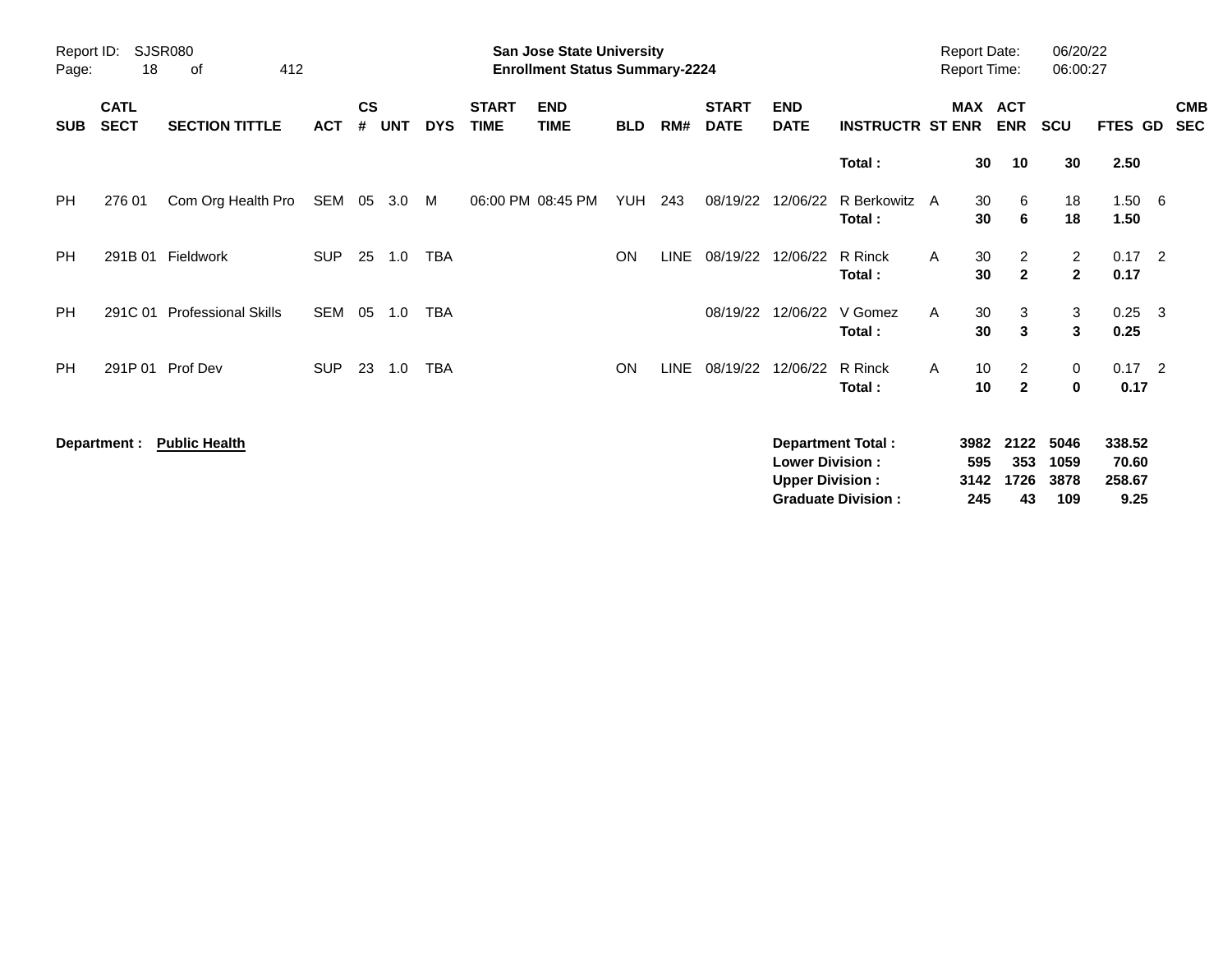| Report ID:<br>Page:        | 19                         | SJSR080<br>412<br>of                                          |                   |                |            |                           |                             | <b>San Jose State University</b><br><b>Enrollment Status Summary-2224</b> |                          |     |                                                  |                                                  |                                                                                |        | <b>Report Date:</b><br><b>Report Time:</b> |                                      | 06/20/22<br>06:00:27                         |                                       |                                                     |
|----------------------------|----------------------------|---------------------------------------------------------------|-------------------|----------------|------------|---------------------------|-----------------------------|---------------------------------------------------------------------------|--------------------------|-----|--------------------------------------------------|--------------------------------------------------|--------------------------------------------------------------------------------|--------|--------------------------------------------|--------------------------------------|----------------------------------------------|---------------------------------------|-----------------------------------------------------|
| <b>SUB</b>                 | <b>CATL</b><br><b>SECT</b> | <b>SECTION TITTLE</b>                                         | <b>ACT</b>        | <b>CS</b><br># | <b>UNT</b> | <b>DYS</b>                | <b>START</b><br><b>TIME</b> | <b>END</b><br><b>TIME</b>                                                 | <b>BLD</b>               | RM# | <b>START</b><br><b>DATE</b>                      | <b>END</b><br><b>DATE</b>                        | <b>INSTRUCTR ST ENR</b>                                                        |        | MAX ACT<br><b>ENR</b>                      |                                      | <b>SCU</b>                                   | FTES GD                               | <b>CMB</b><br><b>SEC</b>                            |
| College                    | Department :               | <b>Health &amp; Human Sciences</b><br><b>Military Science</b> |                   |                |            |                           |                             |                                                                           |                          |     |                                                  |                                                  |                                                                                |        |                                            |                                      |                                              |                                       |                                                     |
| <b>MILS</b><br><b>MILS</b> | 1A 01<br>1A 02             | Ldrshp & Pers Dev<br>Ldrshp & Pers Dev                        | <b>SUP</b><br>LAB | 77<br>78       | 2.0<br>0.0 | <b>TR</b><br>S            |                             | 08:30 AM 10:10 AM<br>07:00 AM 07:00 PM                                    | <b>OFF</b><br><b>OFF</b> |     |                                                  |                                                  | CAMP 08/19/22 12/06/22 C Sanchez<br>CAMP 08/19/22 12/06/22 C Sanchez<br>Total: | A<br>A | 20<br>20<br>40                             | 0<br>0<br>$\bf{0}$                   | 0<br>0<br>0                                  | $0.00 \quad 0$<br>$0.00 \t 0$<br>0.00 |                                                     |
| <b>MILS</b><br><b>MILS</b> | 2A 01<br>2A 02             | Inn Team Ldrshp<br>Inn Team Ldrshp                            | <b>SUP</b><br>LAB | 77<br>78       | 2.0<br>0.0 | <b>TR</b><br><sub>S</sub> |                             | 08:30 AM 10:10 AM<br>07:00 AM 07:00 PM                                    | <b>OFF</b><br><b>OFF</b> |     | CAMP 08/19/22 12/06/22                           | CAMP 08/19/22 12/06/22                           | T Newman<br>T Newman<br>Total:                                                 | A<br>A | 25<br>25<br>50                             | $\mathbf{1}$<br>$\mathbf{2}$         | $\mathbf{1}$<br>$\mathbf{1}$<br>$\mathbf{2}$ | 0.13<br>0.00<br>0.13                  | $\overline{\phantom{0}}$<br>$\overline{\mathbf{0}}$ |
| MILS<br><b>MILS</b>        |                            | 130A 01 Adap Tm Ldrshp<br>130A 02 Adap Tm Ldrshp              | <b>SUP</b><br>LAB | 77<br>78       | 4.0<br>0.0 | <b>TR</b><br><sub>S</sub> |                             | 08:30 AM 10:10 AM<br>07:00 AM 07:00 PM                                    | <b>OFF</b><br><b>OFF</b> |     |                                                  | CAMP 08/19/22 12/06/22<br>CAMP 08/19/22 12/06/22 | G Landon<br>G Landon<br>Total:                                                 | A<br>A | 25<br>25<br>50                             | 7<br>$\overline{7}$<br>14            | 21<br>$\overline{7}$<br>28                   | $1.87 \ 0$<br>0.00<br>1.87            | $\overline{\phantom{0}}$                            |
| MILS<br>MILS               |                            | 140A 04 Adap Ldrshp<br>140A 05 Adap Ldrshp                    | LAB<br><b>SUP</b> | 78<br>77       | 0.0<br>4.0 | S<br><b>TR</b>            |                             | 07:00 AM 07:00 PM<br>08:30 AM 10:10 AM                                    | <b>OFF</b><br><b>OFF</b> |     | CAMP 08/19/22 12/06/22<br>CAMP 08/19/22 12/06/22 |                                                  | T Newman<br>T Newman<br>Total:                                                 | A<br>A | 25<br>25<br>50                             | 2<br>2<br>4                          | $\overline{2}$<br>6<br>8                     | $0.00 \t 0$<br>0.53<br>0.53           | $\overline{\mathbf{0}}$                             |
| <b>MILS</b>                | 180 01                     | <b>Individual Studies</b>                                     | <b>SUP</b>        | 77             | 3.0        | <b>TR</b>                 |                             | 02:00 PM 03:40 PM                                                         | <b>OFF</b>               |     | CAMP 08/19/22 12/06/22                           |                                                  | M Morales<br>Total:                                                            | A      | 5<br>5                                     | 0<br>$\bf{0}$                        | 0<br>$\bf{0}$                                | $0.00 \t 0$<br>0.00                   |                                                     |
| <b>MILS</b>                | 199 01                     | American Military Hi                                          | <b>LEC</b>        |                | 02 3.0     | <b>TR</b>                 |                             | 10:20 AM 12:00 PM                                                         | <b>OFF</b>               |     | CAMP 08/19/22 12/06/22                           |                                                  | T Newman<br>Total:                                                             | A      | 20<br>20                                   | $\blacktriangleleft$                 | 3<br>3                                       | $0.20 \ 0$<br>0.20                    |                                                     |
|                            | Department :               | <b>Military Science</b>                                       |                   |                |            |                           |                             |                                                                           |                          |     |                                                  | <b>Lower Division:</b><br><b>Upper Division:</b> | <b>Department Total:</b><br><b>Graduate Division:</b>                          | 215    | 90<br>125<br>$\bf{0}$                      | 21<br>$\mathbf{2}$<br>19<br>$\bf{0}$ | 41<br>$\mathbf{2}$<br>39<br>$\bf{0}$         | 2.73<br>0.13<br>2.60<br>0.00          |                                                     |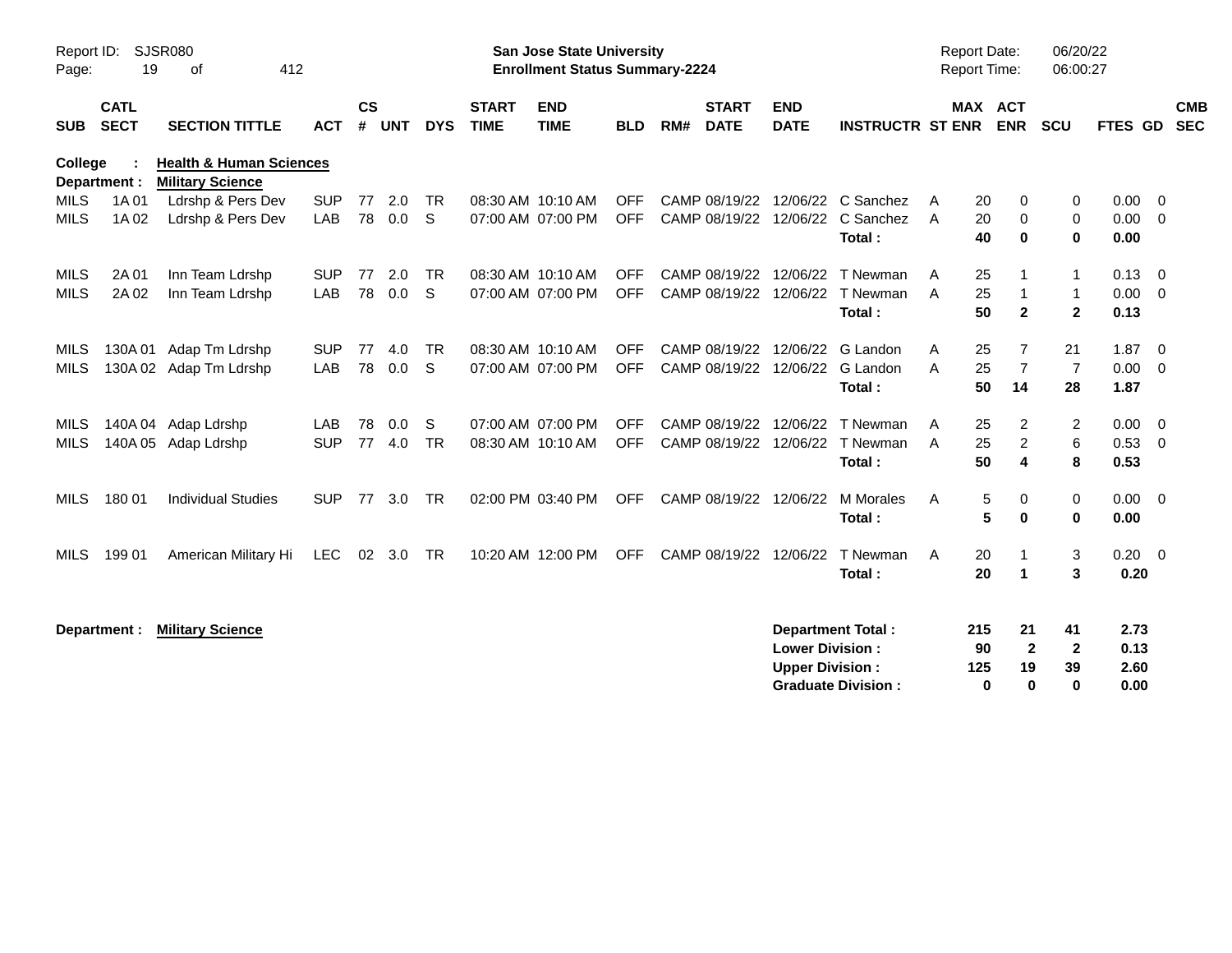| Report ID:<br>Page: | 20           | SJSR080<br>412<br>οf               |            |                    |            |            |                             | <b>San Jose State University</b><br><b>Enrollment Status Summary-2224</b> |            |     |                             |                           |                         | <b>Report Date:</b><br><b>Report Time:</b> |                       | 06/20/22<br>06:00:27 |                |                          |            |
|---------------------|--------------|------------------------------------|------------|--------------------|------------|------------|-----------------------------|---------------------------------------------------------------------------|------------|-----|-----------------------------|---------------------------|-------------------------|--------------------------------------------|-----------------------|----------------------|----------------|--------------------------|------------|
| SUB SECT            | <b>CATL</b>  | <b>SECTION TITTLE</b>              | ACT        | $\mathsf{cs}$<br># | <b>UNT</b> | <b>DYS</b> | <b>START</b><br><b>TIME</b> | <b>END</b><br><b>TIME</b>                                                 | <b>BLD</b> | RM# | <b>START</b><br><b>DATE</b> | <b>END</b><br><b>DATE</b> | <b>INSTRUCTR ST ENR</b> |                                            | MAX ACT<br><b>ENR</b> | <b>SCU</b>           | FTES GD SEC    |                          | <b>CMB</b> |
| College             |              | <b>Health &amp; Human Sciences</b> |            |                    |            |            |                             |                                                                           |            |     |                             |                           |                         |                                            |                       |                      |                |                          |            |
|                     | Department : | <b>Nursing</b>                     |            |                    |            |            |                             |                                                                           |            |     |                             |                           |                         |                                            |                       |                      |                |                          |            |
| <b>NURS 1001</b>    |              | Leadership I                       | <b>LEC</b> | 02                 | 2.0        | W          |                             | 05:00 PM 06:50 PM                                                         | HВ         | 408 | 08/19/22 12/06/22           |                           |                         | 30<br>A                                    | 16                    | 32                   | 2.13           | - 0                      |            |
|                     | NURS 1002    | Leadership I                       | <b>LEC</b> |                    | 02 2.0     | W          |                             | 05:00 PM 06:50 PM                                                         | HВ         | 106 | 08/19/22 12/06/22           |                           |                         | A<br>30                                    | 11                    | 22                   | $1.47 \quad 0$ |                          |            |
|                     |              |                                    |            |                    |            |            |                             |                                                                           |            |     |                             |                           | Total :                 | 60                                         | 27                    | 54                   | 3.60           |                          |            |
| NURS 11 01          |              | Intro Pharmacology                 | LEC        |                    | 01 2.0 T   |            |                             | 01:30 PM 03:20 PM                                                         | HB         | 106 | 08/19/22 12/06/22           |                           |                         | A<br>60                                    | 23                    | 46                   | $3.07 \quad 0$ |                          |            |
|                     |              |                                    |            |                    |            |            |                             |                                                                           |            |     |                             |                           | Total:                  | 60                                         | 23                    | 46                   | 3.07           |                          |            |
|                     |              |                                    |            |                    |            |            |                             |                                                                           |            |     |                             |                           |                         |                                            |                       |                      |                |                          |            |
| NURS 1201           |              | Hith Assmnt/Skills                 | <b>LEC</b> | 02                 | 3.0        | TBA        |                             |                                                                           |            |     |                             | 08/19/22 12/06/22         |                         | A<br>60                                    | 30                    | 30                   | 6.00           | - 0                      |            |
| NURS 1202           |              | <b>Hith Assmnt/Skills I</b>        | LAB        | 16                 | 0.0        | WF         |                             | 08:00 AM 10:50 AM                                                         | HB         | 311 | 08/19/22 12/06/22           |                           |                         | A<br>20                                    | 3                     | 6                    | 0.00           | $\overline{\mathbf{0}}$  |            |
| NURS 1203           |              | <b>Hith Assmnt/Skills I</b>        | LAB        | 16                 | 0.0        | WF         |                             | 11:00 AM 01:50 PM                                                         | HВ         | 311 | 08/19/22                    | 12/06/22                  |                         | Α<br>20                                    | 20                    | 40                   | 0.00           | $\overline{0}$           |            |
| <b>NURS 1204</b>    |              | <b>Hith Assmnt/Skills I</b>        | LAB        | 16                 | 0.0        | WF         |                             | 02:00 PM 04:50 PM                                                         | HВ         | 311 | 08/19/22 12/06/22           |                           |                         | А<br>20                                    | 7                     | 14                   | $0.00 \t 0$    |                          |            |
|                     |              |                                    |            |                    |            |            |                             |                                                                           |            |     |                             |                           | Total :                 | 120                                        | 60                    | 90                   | 6.00           |                          |            |
|                     |              |                                    |            |                    |            |            |                             |                                                                           |            |     |                             |                           |                         |                                            |                       |                      |                |                          |            |
|                     | NURS 13A01   | Gero Nursing Theory LEC 01 2.0 T   |            |                    |            |            |                             | 10:00 AM 11:50 AM                                                         | CL.        | 310 | 08/19/22 12/06/22           |                           |                         | 60<br>A                                    | 24                    | 48                   | $3.20 \ 0$     |                          |            |
|                     |              |                                    |            |                    |            |            |                             |                                                                           |            |     |                             |                           | Total:                  | 60                                         | 24                    | 48                   | 3.20           |                          |            |
|                     |              |                                    |            |                    |            |            |                             |                                                                           |            |     |                             |                           |                         |                                            |                       |                      |                |                          |            |
| <b>NURS</b>         | 13B 01       | <b>Gero Nurs Practicm</b>          | LAB        | 17                 | 1.0        | <b>TBA</b> |                             |                                                                           | <b>OFF</b> |     | CAMP 08/19/22               | 12/06/22                  |                         | 10<br>A                                    | 6                     | 6                    | $0.40 \quad 0$ |                          |            |
| <b>NURS</b>         | 13B 02       | <b>Gero Nurs Practicm</b>          | LAB        | 17                 | 1.0        | TBA        |                             |                                                                           | <b>OFF</b> |     | CAMP 08/19/22               | 12/06/22                  |                         | A<br>10                                    | 3                     | 3                    | 0.20           | - 0                      |            |
| <b>NURS</b>         | 13B 03       | <b>Gero Nurs Practicm</b>          | LAB        | 17                 | 1.0        | TBA        |                             |                                                                           | <b>OFF</b> |     | CAMP 08/19/22               | 12/06/22                  |                         | A<br>10                                    | -1                    | 1                    | 0.07           | - 0                      |            |
| <b>NURS</b>         | 13B 04       | <b>Gero Nurs Practicm</b>          | LAB        | 17                 | 1.0        | <b>TBA</b> |                             |                                                                           | <b>OFF</b> |     | CAMP 08/19/22               | 12/06/22                  |                         | 10<br>A                                    | 2                     | 2                    | 0.13           | - 0                      |            |
| <b>NURS</b>         | 13B 05       | <b>Gero Nurs Practicm</b>          | LAB        | 17                 | 1.0        | <b>TBA</b> |                             |                                                                           | <b>OFF</b> |     | CAMP 08/19/22               | 12/06/22                  |                         | 10<br>A                                    | 8                     | 8                    | 0.53           | - 0                      |            |
| <b>NURS</b>         | 13B 06       | <b>Gero Nurs Practicm</b>          | LAB        | 17                 | 1.0        | <b>TBA</b> |                             |                                                                           | <b>OFF</b> |     | CAMP 08/19/22 12/06/22      |                           |                         | 10<br>A                                    | 0                     | 0                    | 0.00           | $\overline{0}$           |            |
| <b>NURS</b>         | 13B 07       | <b>Gero Nurs Practicm</b>          | LAB        | 17                 | 1.0        | <b>TBA</b> |                             |                                                                           | <b>OFF</b> |     | CAMP 08/19/22 12/06/22      |                           |                         | А<br>10                                    | 8                     | 8                    | 0.53           | $\overline{\phantom{0}}$ |            |
|                     |              |                                    |            |                    |            |            |                             |                                                                           |            |     |                             |                           | Total :                 | 70                                         | 28                    | 28                   | 1.87           |                          |            |
|                     | NURS 20A 01  | Adult Care Mgmt I                  | LEC        | 01                 | 4.0        | TF         |                             | 09:00 AM 10:50 AM                                                         | HB         | 106 | 08/19/22 12/06/22           |                           |                         | A<br>60                                    | 58                    | 232                  | 15.47 0        |                          |            |
|                     |              |                                    |            |                    |            |            |                             |                                                                           |            |     |                             |                           | Total:                  | 60                                         | 58                    | 232                  | 15.47          |                          |            |
|                     |              |                                    |            |                    |            |            |                             |                                                                           |            |     |                             |                           |                         |                                            |                       |                      |                |                          |            |
|                     |              | NURS 20B 01 Adult Care Pract 1     | CLN 17 3.0 |                    |            | TBA        |                             |                                                                           | <b>OFF</b> |     | CAMP 08/19/22 12/06/22      |                           |                         | 10<br>A                                    | 0                     | 0                    | $0.00 \t 0$    |                          |            |
|                     |              | NURS 20B 02 Adult Care Pract I     | CLN 17 3.0 |                    |            | <b>TBA</b> |                             |                                                                           |            |     | OFF CAMP 08/19/22 12/06/22  |                           |                         | 10 <sup>°</sup><br>Α                       | $\mathbf 0$           | 0                    | $0.00 \t 0$    |                          |            |
|                     | NURS 20B 03  | Adult Care Pract I                 | <b>CLN</b> | 17 3.0             |            | <b>TBA</b> |                             |                                                                           | <b>OFF</b> |     | CAMP 08/19/22 12/06/22      |                           |                         | A<br>10                                    |                       | 3                    | 0.20           | - 0                      |            |
|                     |              | NURS 20B 04 Adult Care Pract I     | CLN        | 17 3.0             |            | TBA        |                             |                                                                           | <b>OFF</b> |     | CAMP 08/19/22 12/06/22      |                           |                         | 10<br>Α                                    | 2                     | 6                    | 0.40           | $\overline{\mathbf{0}}$  |            |
|                     |              | NURS 20B 05 Adult Care Pract I     | CLN 17 3.0 |                    |            | TBA        |                             |                                                                           | <b>OFF</b> |     | CAMP 08/19/22 12/06/22      |                           |                         | 10<br>Α                                    | 0                     | 0                    | 0.00           | $\overline{0}$           |            |
|                     |              | NURS 20B 06 Adult Care Pract I     | CLN        | 17 3.0             |            | TBA        |                             |                                                                           | <b>OFF</b> |     | CAMP 08/19/22 12/06/22      |                           |                         | 10<br>Α                                    | 0                     | 0                    | 0.00           | - 0                      |            |
|                     |              | NURS 20B 07 Adult Care Pract I     | CLN        | 17 3.0             |            | TBA        |                             |                                                                           | <b>OFF</b> |     | CAMP 08/19/22 12/06/22      |                           |                         | 10<br>Α                                    | 2                     | 6                    | 0.40           | - 0                      |            |
|                     |              | NURS 20B 08 Adult Care Pract I     | CLN 17 3.0 |                    |            | TBA        |                             |                                                                           | <b>OFF</b> |     | CAMP 08/19/22 12/06/22      |                           |                         | 10<br>Α                                    | 0                     | 0                    | $0.00 \t 0$    |                          |            |
|                     |              | NURS 20B 09 Adult Care Pract I     | CLN 17 3.0 |                    |            | TBA        |                             |                                                                           | <b>OFF</b> |     | CAMP 08/19/22 12/06/22      |                           |                         | 10<br>Α                                    | 0                     | 0                    | $0.00 \t 0$    |                          |            |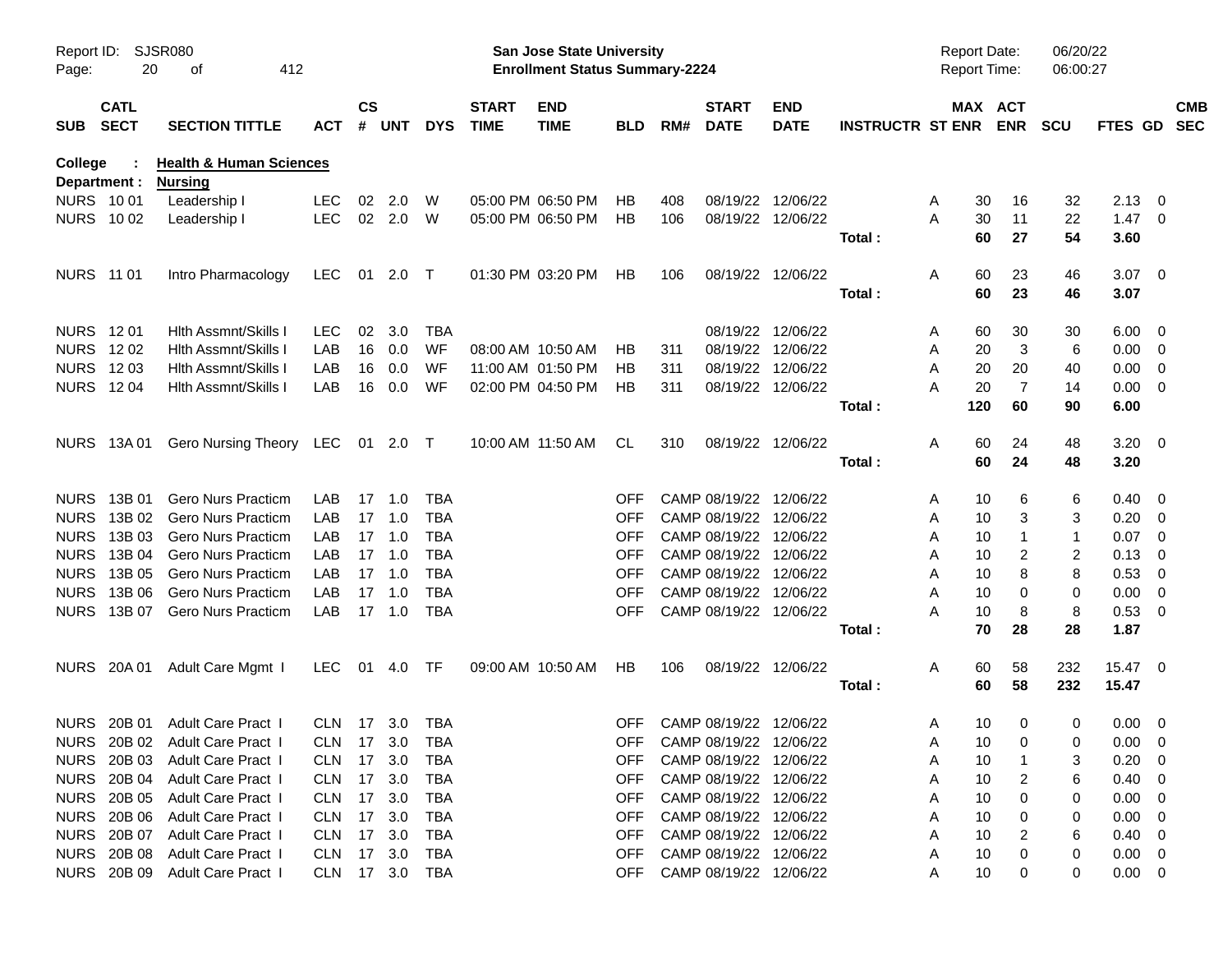| Report ID:<br>Page: | 21                         | <b>SJSR080</b><br>412<br>οf           |            |                    |            |              |                             | <b>San Jose State University</b><br><b>Enrollment Status Summary-2224</b> |            |             |                             |                           |                         | <b>Report Date:</b><br>Report Time: |                       | 06/20/22<br>06:00:27 |                |                         |                          |
|---------------------|----------------------------|---------------------------------------|------------|--------------------|------------|--------------|-----------------------------|---------------------------------------------------------------------------|------------|-------------|-----------------------------|---------------------------|-------------------------|-------------------------------------|-----------------------|----------------------|----------------|-------------------------|--------------------------|
| <b>SUB</b>          | <b>CATL</b><br><b>SECT</b> | <b>SECTION TITTLE</b>                 | <b>ACT</b> | $\mathsf{cs}$<br># | <b>UNT</b> | <b>DYS</b>   | <b>START</b><br><b>TIME</b> | <b>END</b><br><b>TIME</b>                                                 | <b>BLD</b> | RM#         | <b>START</b><br><b>DATE</b> | <b>END</b><br><b>DATE</b> | <b>INSTRUCTR ST ENR</b> |                                     | MAX ACT<br><b>ENR</b> | <b>SCU</b>           | <b>FTES GD</b> |                         | <b>CMB</b><br><b>SEC</b> |
|                     |                            |                                       |            |                    |            |              |                             |                                                                           |            |             |                             |                           | Total:                  | 90                                  | 5                     | 15                   | 1.00           |                         |                          |
| <b>NURS</b> 22 01   |                            | <b>Hith Assmnt Skill II</b>           | <b>LEC</b> | 02                 | 2.0        | <b>TBA</b>   |                             |                                                                           | ON         | <b>LINE</b> | 08/19/22                    | 12/06/22                  |                         | 60<br>A                             | 59                    | 59                   | 7.87           | - 0                     |                          |
| <b>NURS 2202</b>    |                            | <b>Hith Assmnt Skill II</b>           | LAB        | 16                 | 0.0        | R            |                             | 08:00 AM 10:50 AM                                                         | НB         | 311         | 08/19/22                    | 12/06/22                  |                         | 20<br>A                             | 20                    | 20                   | 0.00           | - 0                     |                          |
| <b>NURS 2203</b>    |                            | Hith Assmnt Skill II                  | LAB        | 16                 | 0.0        | R            |                             | 11:00 AM 01:50 PM                                                         | HB         | 311         | 08/19/22                    | 12/06/22                  |                         | A<br>20                             | 20                    | 20                   | 0.00           | $\overline{0}$          |                          |
|                     | <b>NURS 2204</b>           | <b>Hith Assmnt Skill II</b>           | LAB        | 16                 | 0.0        | R            |                             | 02:00 PM 04:50 PM                                                         | НB         | 311         |                             | 08/19/22 12/06/22         |                         | 20<br>A                             | 19                    | 19                   | 0.00           | - 0                     |                          |
|                     |                            |                                       |            |                    |            |              |                             |                                                                           |            |             |                             |                           | Total:                  | 120                                 | 118                   | 118                  | 7.87           |                         |                          |
| <b>NURS</b>         | 32 01                      | HA & Skills III                       | <b>LEC</b> | 06                 | 1.0        | M            |                             | 08:00 AM 10:00 AM                                                         | HB         | 311         | 08/19/22                    | 12/06/22                  |                         | 20<br>A                             | 19                    | 19                   | 1.27           | - 0                     |                          |
|                     | NURS 32 02                 | HA & Skills III                       | <b>LEC</b> | 06                 | 1.0        | M            |                             | 10:30 AM 12:30 PM                                                         | HB         | 311         | 08/19/22                    | 12/06/22                  |                         | 20<br>Α                             | 20                    | 20                   | 1.33           | - 0                     |                          |
|                     | NURS 32 03                 | HA & Skills III                       | <b>LEC</b> | 06                 | 1.0        | M            |                             | 01:30 PM 03:30 PM                                                         | HB         | 311         |                             | 08/19/22 12/06/22         |                         | A<br>20                             | 15                    | 15                   | 1.00           | $\overline{0}$          |                          |
|                     |                            |                                       |            |                    |            |              |                             |                                                                           |            |             |                             |                           | Total:                  | 60                                  | 54                    | 54                   | 3.60           |                         |                          |
|                     |                            | NURS 100WE 01EBP Writing Wkshp        | <b>LEC</b> | 02                 | 3.0        | R            |                             | 03:00 PM 05:50 PM                                                         |            |             | 08/19/22                    | 12/06/22                  |                         | A<br>20                             | 18                    | 54                   | 3.60           | - 0                     |                          |
|                     |                            | NURS 100WE 02EBP Writing Wkshp        | <b>LEC</b> | 02                 | 3.0        | R            |                             | 03:00 PM 05:50 PM                                                         |            |             | 08/19/22                    | 12/06/22                  |                         | 20<br>A                             | 3                     | 9                    | 0.60           | - 0                     |                          |
|                     |                            | NURS 100WE 03EBP Writing Wkshp        | <b>LEC</b> | 02                 | 3.0        | R            |                             | 03:00 PM 05:50 PM                                                         |            |             | 08/19/22                    | 12/06/22                  |                         | Α<br>20                             | $\overline{c}$        | 6                    | 0.40           | - 0                     |                          |
|                     |                            | NURS 100WE 06EBP Writing Wkshp        | <b>LEC</b> | 02                 | 3.0        | $\mathsf{T}$ |                             | 03:30 PM 06:20 PM                                                         |            |             | 08/19/22                    | 12/06/22                  |                         | A<br>40                             | $\boldsymbol{2}$      | 6                    | 0.40           | 0                       |                          |
|                     |                            | NURS 100WE 80EBP Writing Wkshp        | <b>LEC</b> | 02                 | 3.0        | R            |                             | 03:30 PM 06:20 PM                                                         | ON         |             | LINE 08/19/22               | 12/06/22                  |                         | 30<br>А                             | $\sqrt{5}$            | 15                   | 1.00           | - 0                     |                          |
|                     |                            |                                       |            |                    |            |              |                             |                                                                           |            |             |                             |                           | Total:                  | 130                                 | 30                    | 90                   | 6.00           |                         |                          |
|                     | NURS 112 01                | Prof Prac Suc I                       | <b>LEC</b> | 02                 | 3.0        | R            | 09:00 AM 11:15 AM           |                                                                           |            |             | 08/19/22                    | 12/06/22                  |                         | 40<br>A                             | 0                     | 0                    | 0.00           | $\overline{\mathbf{0}}$ |                          |
|                     | <b>NURS 112 80</b>         | Prof Prac Suc I                       | <b>LEC</b> |                    | 3.0        |              |                             |                                                                           |            |             |                             |                           |                         | X<br>0                              | 0                     | 0                    | 0.00           | $\overline{0}$          |                          |
|                     | <b>NURS 112 81</b>         | Prof Prac Suc I                       | <b>LEC</b> | 02                 | 3.0        | $\top$       |                             | 04:30 PM 07:20 PM                                                         | ON         |             | LINE 08/19/22 12/06/22      |                           |                         | A<br>30                             | 19                    | 57                   | 3.80           | - 0                     |                          |
|                     |                            |                                       |            |                    |            |              |                             |                                                                           |            |             |                             |                           | Total:                  | 70                                  | 19                    | 57                   | 3.80           |                         |                          |
|                     | <b>NURS 11301</b>          | Prof Prac Suc II                      | <b>LEC</b> |                    | 02 3.0 F   |              |                             | 01:00 PM 03:50 PM                                                         |            |             |                             | 08/19/22 12/06/22         |                         | Α<br>35                             | 16                    | 48                   | $3.20 \ 0$     |                         |                          |
|                     |                            |                                       |            |                    |            |              |                             |                                                                           |            |             |                             |                           | Total:                  | 35                                  | 16                    | 48                   | 3.20           |                         |                          |
|                     |                            | NURS 123A 01 Mental Health Theory LEC |            |                    | 3.0        |              |                             |                                                                           |            |             |                             |                           |                         | X<br>0                              | 0                     | 0                    | 0.00           | - 0                     |                          |
|                     |                            | NURS 123A 02 Mental Health Theory LEC |            | 01                 | 3.0        | -F           |                             | 11:30 AM 02:20 PM                                                         | HB         | 106         |                             | 08/19/22 12/06/22         |                         | A<br>60                             | 59                    | 177                  | 11.80          | - 0                     |                          |
|                     |                            |                                       |            |                    |            |              |                             |                                                                           |            |             |                             |                           | Total:                  | 60                                  | 59                    | 177                  | 11.80          |                         |                          |
|                     |                            | NURS 123B 01 Mental H Practicum       | CLN.       |                    | 17 2.0     | TBA          |                             |                                                                           | <b>OFF</b> |             | CAMP 08/19/22 12/06/22      |                           |                         | 12<br>A                             | 0                     | 0                    | 0.00           | - 0                     |                          |
|                     |                            | NURS 123B 02 Mental H Practicum       | <b>CLN</b> | 17                 | 2.0        | <b>TBA</b>   |                             |                                                                           | <b>OFF</b> |             | CAMP 08/19/22 12/06/22      |                           |                         | 12<br>A                             | 0                     | 0                    | 0.00           | 0                       |                          |
|                     |                            | NURS 123B 03 Mental H Practicum       | <b>CLN</b> |                    | 17 2.0     | <b>TBA</b>   |                             |                                                                           | <b>OFF</b> |             | CAMP 08/19/22 12/06/22      |                           |                         | 12<br>A                             | -1                    | 2                    | 0.13           | - 0                     |                          |
|                     |                            | NURS 123B 04 Mental H Practicum       | <b>CLN</b> |                    | 17 2.0     | TBA          |                             |                                                                           | <b>OFF</b> |             | CAMP 08/19/22 12/06/22      |                           |                         | 12<br>Α                             | $\overline{c}$        | 4                    | 0.27           | - 0                     |                          |
|                     |                            | NURS 123B 05 Mental H Practicum       | <b>CLN</b> |                    | 17 2.0     | TBA          |                             |                                                                           | <b>OFF</b> |             | CAMP 08/19/22 12/06/22      |                           |                         | 12<br>Α                             | 0                     | 0                    | 0.00           | - 0                     |                          |
|                     |                            | NURS 123B 06 Mental H Practicum       | <b>CLN</b> | 17                 | 2.0        | TBA          |                             |                                                                           | <b>OFF</b> |             | CAMP 08/19/22               | 12/06/22                  |                         | 12<br>Α                             | 0                     | 0                    | 0.00           | - 0                     |                          |
|                     |                            | NURS 123B 07 Mental H Practicum       | <b>CLN</b> |                    | 17 2.0     | TBA          |                             |                                                                           | <b>OFF</b> |             | CAMP 08/19/22               | 12/06/22                  |                         | 12<br>A                             | 2                     | 4                    | $0.27 \t 0$    |                         |                          |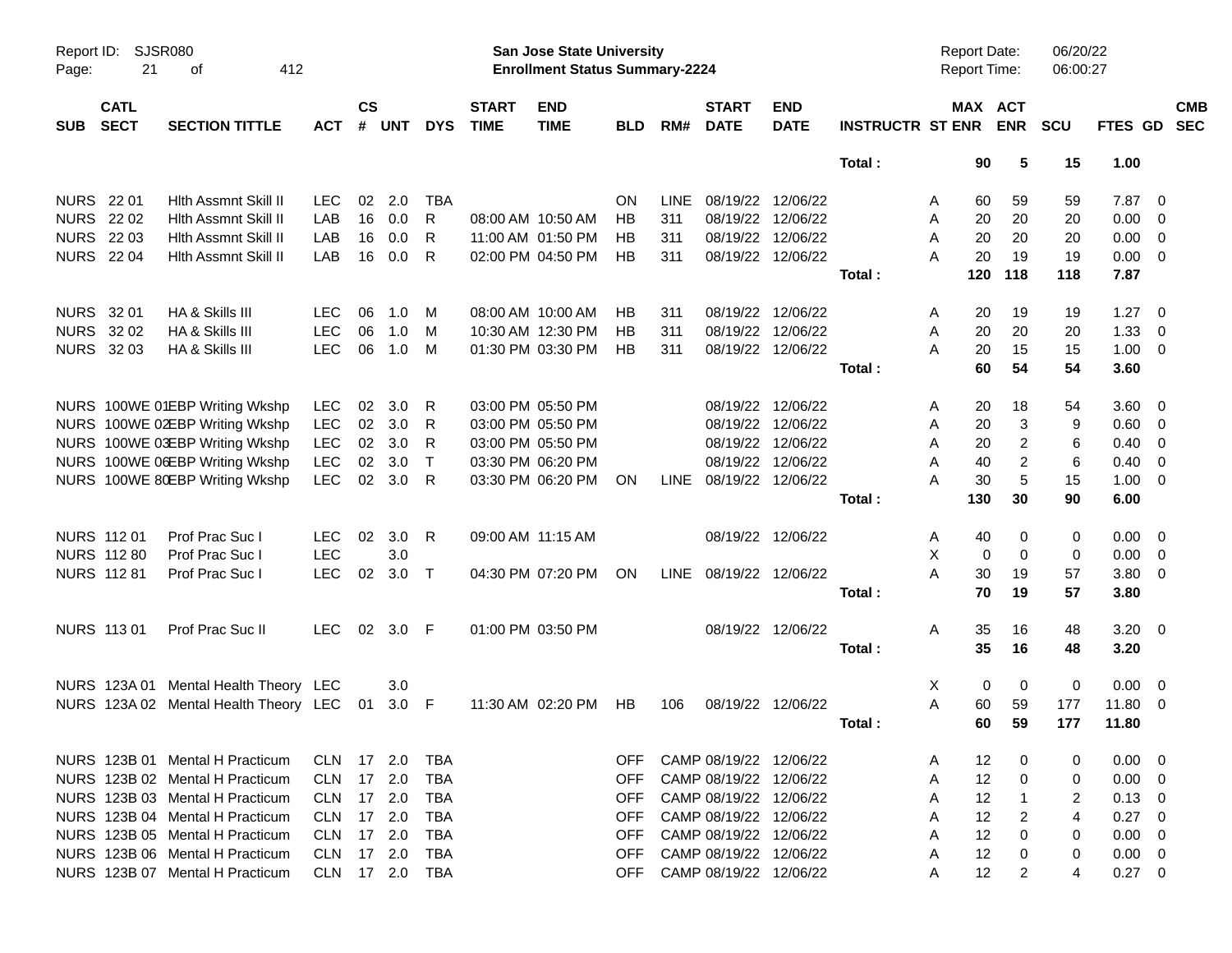| Report ID:<br>Page: | 22                         | SJSR080<br>412<br>оf                        |                |                    |            |            |                             | <b>San Jose State University</b><br><b>Enrollment Status Summary-2224</b> |            |     |                             |                           |                         | <b>Report Date:</b><br>Report Time: |     |                          | 06/20/22<br>06:00:27 |                |                          |
|---------------------|----------------------------|---------------------------------------------|----------------|--------------------|------------|------------|-----------------------------|---------------------------------------------------------------------------|------------|-----|-----------------------------|---------------------------|-------------------------|-------------------------------------|-----|--------------------------|----------------------|----------------|--------------------------|
| <b>SUB</b>          | <b>CATL</b><br><b>SECT</b> | <b>SECTION TITTLE</b>                       | <b>ACT</b>     | $\mathsf{cs}$<br># | <b>UNT</b> | <b>DYS</b> | <b>START</b><br><b>TIME</b> | <b>END</b><br><b>TIME</b>                                                 | <b>BLD</b> | RM# | <b>START</b><br><b>DATE</b> | <b>END</b><br><b>DATE</b> | <b>INSTRUCTR ST ENR</b> | MAX                                 |     | <b>ACT</b><br><b>ENR</b> | <b>SCU</b>           | <b>FTES GD</b> | <b>CMB</b><br><b>SEC</b> |
|                     |                            | NURS 123B 08 Mental H Practicum             | <b>CLN</b>     | 17                 | 2.0        | <b>TBA</b> |                             |                                                                           | <b>OFF</b> |     | CAMP 08/19/22               | 12/06/22                  |                         | A                                   | 12  | 0                        | 0                    | 0.00           | 0                        |
|                     |                            | NURS 123B 09 Mental H Practicum             | <b>CLN</b>     | 17                 | 2.0        | <b>TBA</b> |                             |                                                                           | <b>OFF</b> |     | CAMP 08/19/22               | 12/06/22                  |                         | Α                                   | 12  | 0                        | 0                    | 0.00           | 0                        |
|                     |                            | NURS 123B 10 Mental H Practicum             | <b>CLN</b>     | 17                 | 2.0        | <b>TBA</b> |                             |                                                                           | <b>OFF</b> |     | CAMP 08/19/22 12/06/22      |                           |                         | Α                                   | 12  | 0                        | 0                    | 0.00           | 0                        |
|                     |                            |                                             |                |                    |            |            |                             |                                                                           |            |     |                             |                           | Total:                  |                                     | 120 | 5                        | 10                   | 0.67           |                          |
|                     | NURS 161 01                | Leadership II                               | LEC            | 02                 | 2.0        | R.         |                             | 04:00 PM 05:50 PM                                                         | HB         | 407 | 08/19/22                    | 12/06/22                  |                         | A                                   | 30  | 26                       | 52                   | 3.47           | 0                        |
|                     | NURS 161 02                | Leadership II                               | <b>LEC</b>     | 02                 | 2.0        | R          |                             | 04:00 PM 05:50 PM                                                         | HB         | 408 |                             | 08/19/22 12/06/22         |                         | A                                   | 30  | 28                       | 56                   | 3.73           | 0                        |
|                     |                            |                                             |                |                    |            |            |                             |                                                                           |            |     |                             |                           | Total:                  |                                     | 60  | 54                       | 108                  | 7.20           |                          |
|                     |                            | NURS 164A 01 Community HIth Theor LEC       |                |                    | 3.0        |            |                             |                                                                           |            |     |                             |                           |                         | Χ                                   | 0   | 0                        | 0                    | 0.00           | $\overline{\mathbf{0}}$  |
|                     |                            |                                             |                |                    |            |            |                             |                                                                           |            |     |                             |                           | Total:                  |                                     | 0   | 0                        | 0                    | 0.00           |                          |
|                     |                            | NURS 164AR 01 Community HIth Theor LEC      |                |                    | 3.0        |            |                             |                                                                           |            |     |                             |                           |                         | X                                   | 0   | 0                        | 0                    | 0.00           | 0                        |
|                     |                            | NURS 164AR 02Community HIth Theor LEC       |                |                    | 3.0        |            |                             |                                                                           |            |     |                             |                           |                         | Х                                   | 0   | 0                        | 0                    | 0.00           | 0                        |
|                     |                            | NURS 164AR 03Community Hlth Theor LEC       |                | 01                 | 3.0        | R.         |                             | 12:30 PM 03:20 PM                                                         | HB         | 106 | 08/19/22                    | 12/06/22                  |                         | Α                                   | 30  | 27                       | 81                   | 5.40           | 0                        |
|                     |                            | NURS 164AR 04 Community HIth Theor LEC      |                | 01                 | 3.0        | R          |                             | 12:30 PM 03:20 PM                                                         | МH         | 322 |                             | 08/19/22 12/06/22         |                         | A                                   | 30  | 27                       | 81                   | 5.40           | 0                        |
|                     |                            |                                             |                |                    |            |            |                             |                                                                           |            |     |                             |                           | Total:                  |                                     | 60  | 54                       | 162                  | 10.80          |                          |
|                     |                            | NURS 164B 01 Comm Hith Practicum CLN        |                | 17                 | - 3.0      | TBA        |                             |                                                                           | <b>OFF</b> |     | CAMP 08/19/22               | 12/06/22                  |                         | A                                   | 12  | 1                        | 3                    | 0.20           | 0                        |
|                     |                            | NURS 164B 02 Comm Hith Practicum CLN        |                | 17                 | -3.0       | TBA        |                             |                                                                           | <b>OFF</b> |     | CAMP 08/19/22               | 12/06/22                  |                         | A                                   | 12  | 0                        | 0                    | 0.00           | 0                        |
| <b>NURS</b>         |                            | 164B 03 Comm Hith Practicum CLN             |                | 17                 | -3.0       | TBA        |                             |                                                                           | <b>OFF</b> |     | CAMP 08/19/22               | 12/06/22                  |                         | A                                   | 12  | 5                        | 15                   | 1.00           | 0                        |
| <b>NURS</b>         |                            | 164B 04 Comm Hith Practicum CLN             |                | 17                 | -3.0       | <b>TBA</b> |                             |                                                                           | <b>OFF</b> |     | CAMP 08/19/22               | 12/06/22                  |                         | A                                   | 13  | 1                        | 3                    | 0.20           | 0                        |
| <b>NURS</b>         |                            | 164B 05 Comm Hith Practicum CLN             |                | 17                 | -3.0       | TBA        |                             |                                                                           | <b>OFF</b> |     | CAMP 08/19/22               | 12/06/22                  |                         | A                                   | 13  | 1                        | 3                    | 0.20           | 0                        |
| <b>NURS</b>         |                            | 164B 06 Comm Hith Practicum CLN             |                | 17                 | -3.0       | TBA        |                             |                                                                           | <b>OFF</b> |     | CAMP 08/19/22               | 12/06/22                  |                         | A                                   | 13  | 0                        | 0                    | 0.00           | 0                        |
| <b>NURS</b>         |                            | 164B 07 Comm Hith Practicum CLN             |                | 17                 | 3.0        | <b>TBA</b> |                             |                                                                           | <b>OFF</b> |     | CAMP 08/19/22               | 12/06/22                  |                         | A                                   | 12  | 1                        | 3                    | 0.20           | 0                        |
|                     |                            | NURS 164B 08 Comm Hith Practicum CLN 17 3.0 |                |                    |            | <b>TBA</b> |                             |                                                                           | <b>OFF</b> |     | CAMP 08/19/22 12/06/22      |                           |                         | A                                   | 12  | 0                        | 0                    | 0.00           | 0                        |
|                     |                            |                                             |                |                    |            |            |                             |                                                                           |            |     |                             |                           | Total:                  |                                     | 99  | 9                        | 27                   | 1.80           |                          |
|                     |                            | NURS 165A 01 Child Health Theory            | LEC            | 01                 | 3.0        | R          |                             | 09:00 AM 11:50 AM                                                         | HB         | 106 | 08/19/22                    | 12/06/22                  |                         | Α                                   | 60  | 53                       | 159                  | 10.60          | $\overline{\mathbf{0}}$  |
|                     |                            |                                             |                |                    |            |            |                             |                                                                           |            |     |                             |                           | Total:                  |                                     | 60  | 53                       | 159                  | 10.60          |                          |
|                     |                            | NURS 165B 01 Child Hlth Pract               | CLN 17 2.0 TBA |                    |            |            |                             |                                                                           |            |     | OFF CAMP 08/19/22 12/06/22  |                           |                         | Α                                   | 10  | $\overline{2}$           | 4                    | $0.27 \ 0$     |                          |
|                     |                            | NURS 165B 02 Child Hith Pract               | CLN 17 2.0     |                    |            | TBA        |                             |                                                                           | OFF        |     | CAMP 08/19/22 12/06/22      |                           |                         | Α                                   | 10  |                          | 2                    | 0.13           | 0                        |
|                     |                            | NURS 165B 03 Child Hith Pract               | CLN 17 2.0     |                    |            | TBA        |                             |                                                                           | <b>OFF</b> |     | CAMP 08/19/22 12/06/22      |                           |                         | Α                                   | 10  | 3                        | 6                    | 0.40           | 0                        |
|                     |                            | NURS 165B 04 Child Hith Pract               | CLN 17 2.0     |                    |            | TBA        |                             |                                                                           | <b>OFF</b> |     | CAMP 08/19/22 12/06/22      |                           |                         | Α                                   | 10  |                          | 2                    | 0.13           | 0                        |
|                     |                            | NURS 165B 05 Child Hlth Pract               | CLN 17 2.0     |                    |            | TBA        |                             |                                                                           | <b>OFF</b> |     | CAMP 08/19/22 12/06/22      |                           |                         | Α                                   | 10  | 0                        | 0                    | 0.00           | 0                        |
|                     |                            | NURS 165B 06 Child Hlth Pract               | CLN 17 2.0     |                    |            | TBA        |                             |                                                                           | <b>OFF</b> |     | CAMP 08/19/22 12/06/22      |                           |                         | Α                                   | 10  |                          | 0                    | 0.00           | 0                        |
|                     |                            | NURS 165B 07 Child Hlth Pract               | CLN 17 2.0     |                    |            | TBA        |                             |                                                                           | <b>OFF</b> |     | CAMP 08/19/22 12/06/22      |                           |                         | Α                                   | 10  | 3                        | 6                    | 0.40           | 0                        |
|                     |                            | NURS 165B 08 Child Hlth Pract               | CLN 17 2.0     |                    |            | TBA        |                             |                                                                           | <b>OFF</b> |     | CAMP 08/19/22 12/06/22      |                           |                         | Α                                   | 10  | 0                        | 0                    | $0.00 \t 0$    |                          |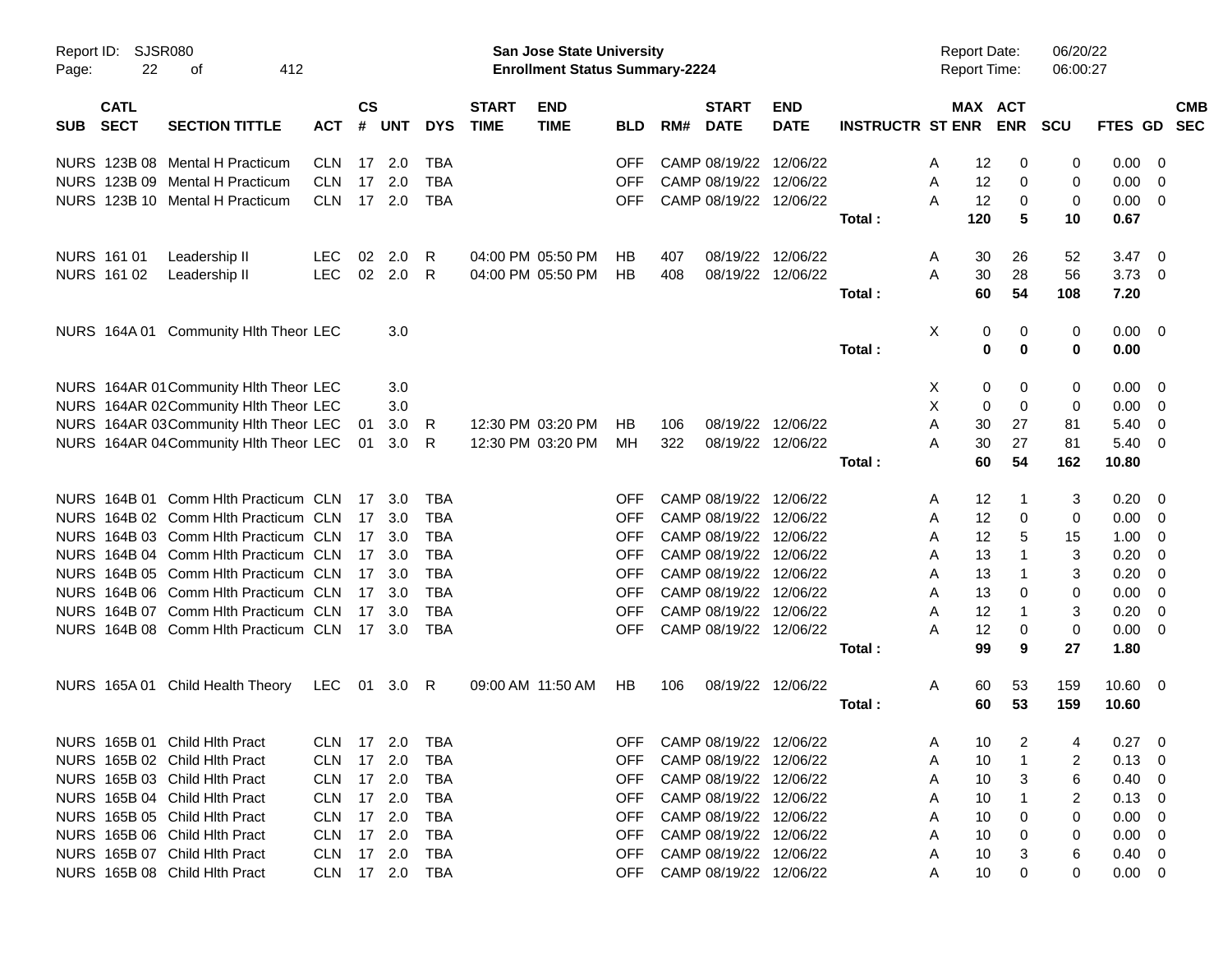| Report ID:<br>Page:                      | <b>SJSR080</b><br>23 | 412<br>οf                                                                                                |                                        |                 |                      |                                 |                             | <b>San Jose State University</b><br><b>Enrollment Status Summary-2224</b> |                          |     |                                                                   |                           |                         | <b>Report Date:</b><br><b>Report Time:</b> |                                            | 06/20/22<br>06:00:27 |                                              |            |
|------------------------------------------|----------------------|----------------------------------------------------------------------------------------------------------|----------------------------------------|-----------------|----------------------|---------------------------------|-----------------------------|---------------------------------------------------------------------------|--------------------------|-----|-------------------------------------------------------------------|---------------------------|-------------------------|--------------------------------------------|--------------------------------------------|----------------------|----------------------------------------------|------------|
| <b>CATL</b><br><b>SECT</b><br><b>SUB</b> |                      | <b>SECTION TITTLE</b>                                                                                    | ACT                                    | <b>CS</b><br>#  | UNT                  | <b>DYS</b>                      | <b>START</b><br><b>TIME</b> | <b>END</b><br><b>TIME</b>                                                 | <b>BLD</b>               | RM# | <b>START</b><br><b>DATE</b>                                       | <b>END</b><br><b>DATE</b> | <b>INSTRUCTR ST ENR</b> |                                            | MAX ACT<br><b>ENR</b>                      | <b>SCU</b>           | FTES GD SEC                                  | <b>CMB</b> |
|                                          |                      |                                                                                                          |                                        |                 |                      |                                 |                             |                                                                           |                          |     |                                                                   |                           | Total:                  |                                            | 80<br>10                                   | 20                   | 1.33                                         |            |
| NURS 166 01                              |                      | Simulation I                                                                                             | LAB                                    | 16              | 1.0 M                |                                 |                             | 02:30 PM 03:20 PM                                                         | HB                       | 301 |                                                                   | 08/19/22 12/06/22         | Total:                  | A                                          | 60<br>51<br>60<br>51                       | 51<br>51             | $3.40 \ 0$<br>3.40                           |            |
|                                          |                      | NURS 167A 01 Adult Care Mgmt II                                                                          | LEC.                                   |                 | 01  4.0  M           |                                 |                             | 10:00 AM 01:50 PM                                                         | HB                       | 106 |                                                                   | 08/19/22 12/06/22         | Total:                  | A                                          | 60<br>51<br>60<br>51                       | 204<br>204           | 13.60 0<br>13.60                             |            |
|                                          |                      | NURS 167B 01 Adult Care Pract II<br>NURS 167B 02 Adult Care Pract II<br>NURS 167B 03 Adult Care Pract II | <b>CLN</b><br><b>CLN</b><br><b>CLN</b> | 17<br>17        | 3.0<br>3.0<br>17 3.0 | TBA<br><b>TBA</b><br><b>TBA</b> |                             |                                                                           | OFF<br>OFF<br><b>OFF</b> |     | CAMP 08/19/22 12/06/22<br>CAMP 08/19/22<br>CAMP 08/19/22 12/06/22 | 12/06/22                  |                         | A<br>A                                     | 10<br>0<br>10<br>0<br>10<br>0              | 0<br>0               | $0.00 \quad 0$<br>$0.00 \t 0$<br>$0.00 \t 0$ |            |
|                                          |                      | NURS 167B 04 Adult Care Pract II<br>NURS 167B 05 Adult Care Pract II                                     | <b>CLN</b><br><b>CLN</b>               | 17<br>17        | 3.0<br>3.0           | <b>TBA</b><br><b>TBA</b>        |                             |                                                                           | <b>OFF</b><br><b>OFF</b> |     | CAMP 08/19/22 12/06/22<br>CAMP 08/19/22 12/06/22                  |                           |                         | A<br>A<br>A                                | 10<br>10                                   | 0<br>3<br>3          | $0.20 \ 0$<br>$0.20 \ 0$                     |            |
|                                          |                      | NURS 167B 06 Adult Care Pract II<br>NURS 167B 07 Adult Care Pract II                                     | <b>CLN</b><br><b>CLN</b>               | 17              | 3.0<br>17 3.0        | <b>TBA</b><br><b>TBA</b>        |                             |                                                                           | <b>OFF</b><br><b>OFF</b> |     | CAMP 08/19/22 12/06/22<br>CAMP 08/19/22 12/06/22                  |                           | Total:                  | Α<br>Α                                     | 2<br>10<br>10<br>$\overline{2}$<br>70<br>6 | 6<br>6<br>18         | $0.40 \quad 0$<br>$0.40 \quad 0$<br>1.20     |            |
|                                          |                      | NURS 168A 01 Mat Newborn Theory LEC 01 3.0 T                                                             |                                        |                 |                      |                                 |                             | 03:00 PM 05:50 PM                                                         | CL                       | 310 | 08/19/22 12/06/22                                                 |                           | Total:                  | A                                          | 60<br>51<br>60<br>51                       | 153<br>153           | $10.20 \t 0$<br>10.20                        |            |
|                                          |                      | NURS 168B 01 Mat Newborn Pract                                                                           | <b>CLN</b>                             |                 | $17$ 2.0             | TBA                             |                             |                                                                           | OFF                      |     | CAMP 08/19/22 12/06/22                                            |                           |                         | A                                          | 10<br>0                                    | 0                    | $0.00 \quad 0$                               |            |
|                                          |                      | NURS 168B 02 Mat Newborn Pract<br>NURS 168B 03 Mat Newborn Pract                                         | <b>CLN</b><br><b>CLN</b>               |                 | 17 2.0<br>17 2.0     | <b>TBA</b><br><b>TBA</b>        |                             |                                                                           | OFF<br><b>OFF</b>        |     | CAMP 08/19/22<br>CAMP 08/19/22 12/06/22                           | 12/06/22                  |                         | A<br>A                                     | 10<br>0<br>10<br>0                         | 0<br>0               | $0.00 \t 0$<br>$0.00 \t 0$                   |            |
|                                          |                      | NURS 168B 04 Mat Newborn Pract<br>NURS 168B 05 Mat Newborn Pract                                         | <b>CLN</b><br><b>CLN</b>               |                 | 17 2.0<br>17 2.0     | <b>TBA</b><br><b>TBA</b>        |                             |                                                                           | <b>OFF</b><br><b>OFF</b> |     | CAMP 08/19/22 12/06/22<br>CAMP 08/19/22 12/06/22                  |                           |                         | A<br>A                                     | 10<br>10<br>1                              | 2<br>2               | $0.13 \ 0$<br>$0.13 \ 0$                     |            |
|                                          |                      | NURS 168B 06 Mat Newborn Pract<br>NURS 168B 07 Mat Newborn Pract                                         | <b>CLN</b><br><b>CLN</b>               | 17 <sup>2</sup> | 17 2.0<br>2.0        | <b>TBA</b><br><b>TBA</b>        |                             |                                                                           | <b>OFF</b><br><b>OFF</b> |     | CAMP 08/19/22 12/06/22<br>CAMP 08/19/22 12/06/22                  |                           |                         | A<br>A                                     | 2<br>10<br>$\overline{2}$<br>10            | 4<br>4               | $0.27$ 0<br>$0.27 \t 0$                      |            |
|                                          |                      | NURS 168B 08 Mat Newborn Pract                                                                           | <b>CLN</b>                             |                 | 17 2.0               | <b>TBA</b>                      |                             |                                                                           | <b>OFF</b>               |     | CAMP 08/19/22 12/06/22                                            |                           | Total :                 | Α                                          | 10<br>0<br>80<br>6                         | 0<br>12              | $0.00 \t 0$<br>0.80                          |            |
| NURS 171 01                              |                      | Nursing Theory                                                                                           | LEC 01 3.0 R                           |                 |                      |                                 |                             | 12:30 PM 03:20 PM                                                         |                          |     |                                                                   | 08/19/22 12/06/22         | Total :                 | Α                                          | 30<br>0<br>30<br>$\mathbf 0$               | 0<br>$\mathbf 0$     | $0.00 \quad 0$<br>0.00                       |            |
| NURS 172 01                              |                      | Community Hlth Theor LEC 01 3.0 F                                                                        |                                        |                 |                      |                                 |                             | 09:30 AM 12:15 PM                                                         |                          |     |                                                                   | 08/19/22 12/06/22         | Total:                  | A                                          | 30<br>15<br>30<br>15                       | 45<br>45             | $3.00 \ 0$<br>3.00                           |            |
| <b>NURS 17301</b>                        |                      | Community Hlth Pract CLN 17 3.0                                                                          |                                        |                 |                      | TBA                             |                             |                                                                           | OFF.                     |     | CAMP 08/19/22 12/06/22                                            |                           |                         | A                                          | 12<br>4                                    | 12                   | $0.80 \ 0$                                   |            |
| NURS 173 02<br><b>NURS 17303</b>         |                      | Community Hlth Pract CLN 17 3.0<br>Community Hlth Pract CLN 17 3.0 TBA                                   |                                        |                 |                      | TBA                             |                             |                                                                           | <b>OFF</b><br>OFF.       |     | CAMP 08/19/22 12/06/22<br>CAMP 08/19/22 12/06/22                  |                           |                         | A<br>Α                                     | 12<br>6<br>12<br>$\pmb{0}$                 | 18<br>0              | $1.20 \t 0$<br>$0.00 \t 0$                   |            |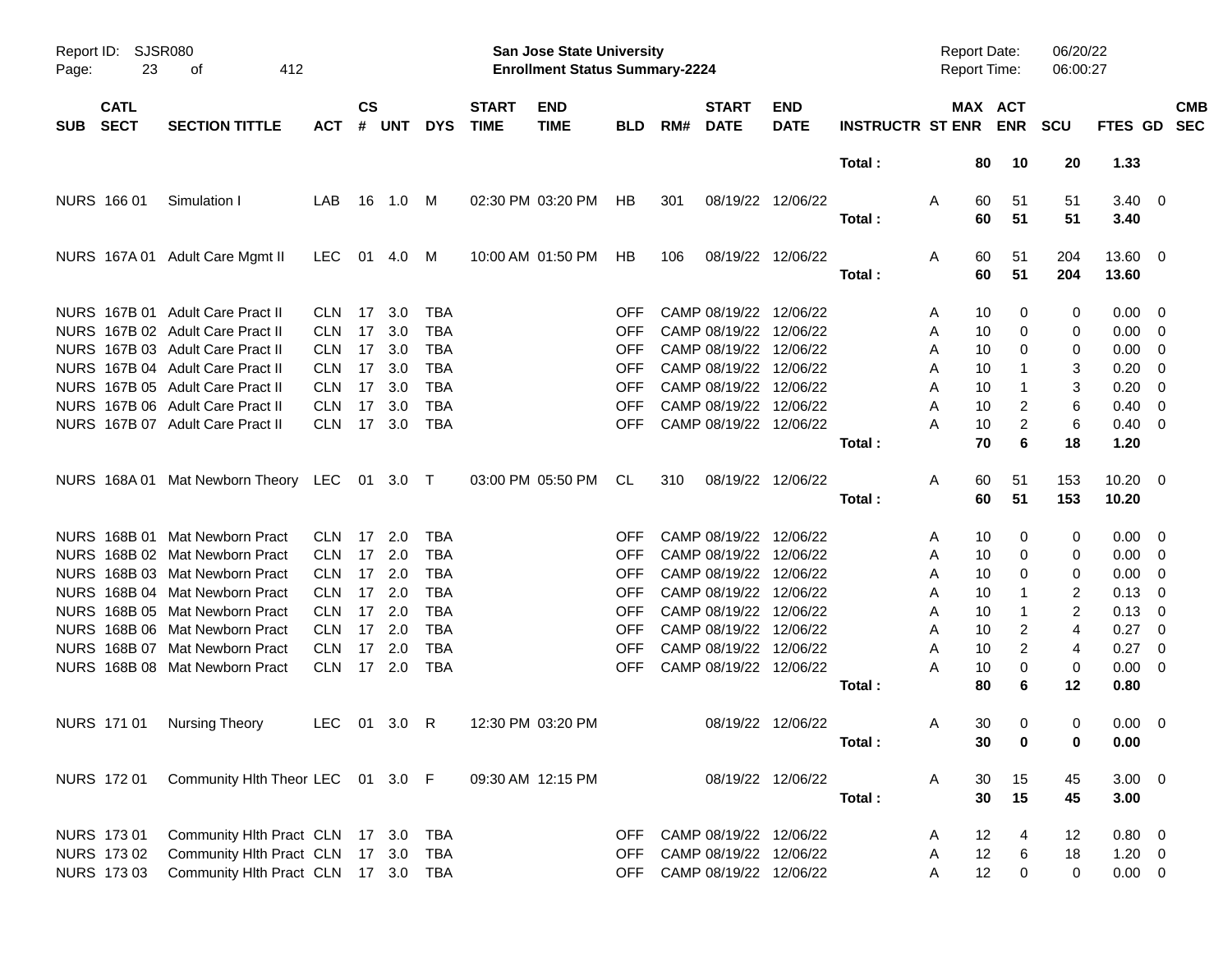| Report ID:<br>24<br>Page:                | <b>SJSR080</b><br>412<br>οf       |            |                    |            |            |                             | <b>San Jose State University</b><br><b>Enrollment Status Summary-2224</b> |            |             |                             |                                                  |                         |   | <b>Report Date:</b><br><b>Report Time:</b> |                       | 06/20/22<br>06:00:27 |                           |                          |
|------------------------------------------|-----------------------------------|------------|--------------------|------------|------------|-----------------------------|---------------------------------------------------------------------------|------------|-------------|-----------------------------|--------------------------------------------------|-------------------------|---|--------------------------------------------|-----------------------|----------------------|---------------------------|--------------------------|
| <b>CATL</b><br><b>SECT</b><br><b>SUB</b> | <b>SECTION TITTLE</b>             | <b>ACT</b> | $\mathsf{cs}$<br># | <b>UNT</b> | <b>DYS</b> | <b>START</b><br><b>TIME</b> | <b>END</b><br><b>TIME</b>                                                 | <b>BLD</b> | RM#         | <b>START</b><br><b>DATE</b> | <b>END</b><br><b>DATE</b>                        | <b>INSTRUCTR ST ENR</b> |   |                                            | MAX ACT<br><b>ENR</b> | <b>SCU</b>           | FTES GD                   | <b>CMB</b><br><b>SEC</b> |
|                                          |                                   |            |                    |            |            |                             |                                                                           |            |             |                             |                                                  | Total:                  |   | 36                                         | 10                    | 30                   | 2.00                      |                          |
|                                          | NURS 177A 01 Senior Preceptorship | <b>CLN</b> | 17                 | 3.0        | <b>TBA</b> |                             |                                                                           | <b>OFF</b> |             | CAMP 08/19/22               | 12/06/22                                         |                         | A | 60                                         | 8                     | 24                   | 1.60                      | 0                        |
|                                          | NURS 177A 02 Senior Preceptorship | <b>CLN</b> | 17                 | 3.0        | <b>TBA</b> |                             |                                                                           | <b>OFF</b> |             | CAMP 08/19/22               | 12/06/22                                         |                         | A | 25                                         | $\mathbf 1$           | 3                    | 0.20                      | 0                        |
|                                          | NURS 177A 03 Senior Preceptorship | <b>CLN</b> | 17                 | 3.0        | <b>TBA</b> |                             |                                                                           | <b>OFF</b> |             | CAMP 08/19/22               | 12/06/22                                         |                         | Α | 25                                         | 0                     | 0                    | 0.00                      | 0                        |
|                                          | NURS 177A 04 Senior Preceptorship | <b>CLN</b> | 17                 | 3.0        | <b>TBA</b> |                             |                                                                           | <b>OFF</b> |             | CAMP 08/19/22               | 12/06/22                                         |                         | A | 25                                         | 0                     | 0                    | 0.00                      | 0                        |
|                                          | NURS 177A 05 Senior Preceptorship | <b>CLN</b> | 17                 | 3.0        | <b>TBA</b> |                             |                                                                           | <b>OFF</b> |             | CAMP 08/19/22               | 12/06/22                                         |                         | A | 25                                         | $\overline{c}$        | 6                    | 0.40                      | 0                        |
|                                          | NURS 177A 06 Senior Preceptorship | <b>CLN</b> | 17                 | 3.0        | <b>TBA</b> |                             |                                                                           | <b>OFF</b> |             | CAMP 08/19/22               | 12/06/22                                         |                         | A | 25                                         | 0                     | $\Omega$             | 0.00                      | $\Omega$                 |
|                                          | NURS 177A 07 Senior Preceptorship | <b>CLN</b> | 17                 | 3.0        | <b>TBA</b> |                             |                                                                           | <b>OFF</b> |             | CAMP 08/19/22               | 12/06/22                                         |                         | A | 25                                         | 0                     | 0                    | 0.00                      | 0                        |
|                                          | NURS 177A 08 Senior Preceptorship | <b>CLN</b> | 17                 | 3.0        | <b>TBA</b> |                             |                                                                           | <b>OFF</b> |             | CAMP 08/19/22 12/06/22      |                                                  |                         | А | 25                                         | $\overline{4}$        | 12                   | 0.80                      | 0                        |
|                                          |                                   |            |                    |            |            |                             |                                                                           |            |             |                             |                                                  | Total:                  |   | 235                                        | 15                    | 45                   | 3.00                      |                          |
| <b>NURS 17801</b>                        | Leadership III                    | <b>LEC</b> | 02                 | 3.0        | F          |                             | 09:00 AM 11:50 AM                                                         | <b>HB</b>  | 408         |                             | 08/19/22 12/06/22                                |                         | A | 30                                         | 30                    | 90                   | 6.00                      | $\overline{0}$           |
| NURS 178 02                              | Leadership III                    | <b>LEC</b> | 02                 | 3.0        | F          |                             | 09:00 AM 11:50 AM                                                         | <b>CL</b>  | 310         |                             | 08/19/22 12/06/22                                |                         | A | 31                                         | 24                    | 72                   | 4.80                      | 0                        |
|                                          |                                   |            |                    |            |            |                             |                                                                           |            |             |                             |                                                  | Total:                  |   | 61                                         | 54                    | 162                  | 10.80                     |                          |
| NURS 178A 01 Leadership                  |                                   | <b>LEC</b> | 02                 | 3.0        | -F         |                             | 09:00 AM 11:50 AM                                                         |            |             |                             | 08/19/22 12/06/22                                |                         | Α | 30                                         | 6                     | 18                   | 1.20                      | $\overline{0}$           |
|                                          |                                   |            |                    |            |            |                             |                                                                           |            |             |                             |                                                  | Total:                  |   | 30                                         | 6                     | 18                   | 1.20                      |                          |
| NURS 180 01                              | <b>Indivi Stdies</b>              | <b>SUP</b> | 36                 | 1.0        | <b>TBA</b> |                             |                                                                           | <b>ON</b>  | <b>LINE</b> | 08/19/22                    | 12/06/22                                         |                         | A | 40                                         | 0                     | 0                    | 0.00                      | 0                        |
| NURS 180 02                              | <b>Indivi Stdies</b>              | <b>SUP</b> | 36                 | 2.0        | <b>TBA</b> |                             |                                                                           | ON         | <b>LINE</b> | 08/19/22                    | 12/06/22                                         |                         | Α | 40                                         | 0                     | 0                    | 0.00                      | 0                        |
| NURS 180 03                              | <b>Indivi Stdies</b>              | <b>SUP</b> | 36                 | 3.0        | <b>TBA</b> |                             |                                                                           | ON         | <b>LINE</b> | 08/19/22                    | 12/06/22                                         |                         | A | 40                                         | 0                     | 0                    | 0.00                      | 0                        |
| <b>NURS 180 04</b>                       | <b>Indivi Stdies</b>              | <b>SUP</b> | 36                 | 4.0        | <b>TBA</b> |                             |                                                                           | <b>ON</b>  | LINE        | 08/19/22 12/06/22           |                                                  |                         | Α | 40                                         | 0                     | 0                    | 0.00                      | $\overline{0}$           |
|                                          |                                   |            |                    |            |            |                             |                                                                           |            |             |                             |                                                  | Total:                  |   | 160                                        | $\bf{0}$              | 0                    | 0.00                      |                          |
| Department :                             | <b>Nursing</b>                    |            |                    |            |            |                             |                                                                           |            |             |                             | <b>Lower Division:</b><br><b>Upper Division:</b> | Department Total:       |   | 2386<br>700<br>1686                        | 971<br>397<br>574     | 2281<br>685<br>1596  | 152.07<br>45.67<br>106.40 |                          |

**Graduate Division : 0 0 0 0.00**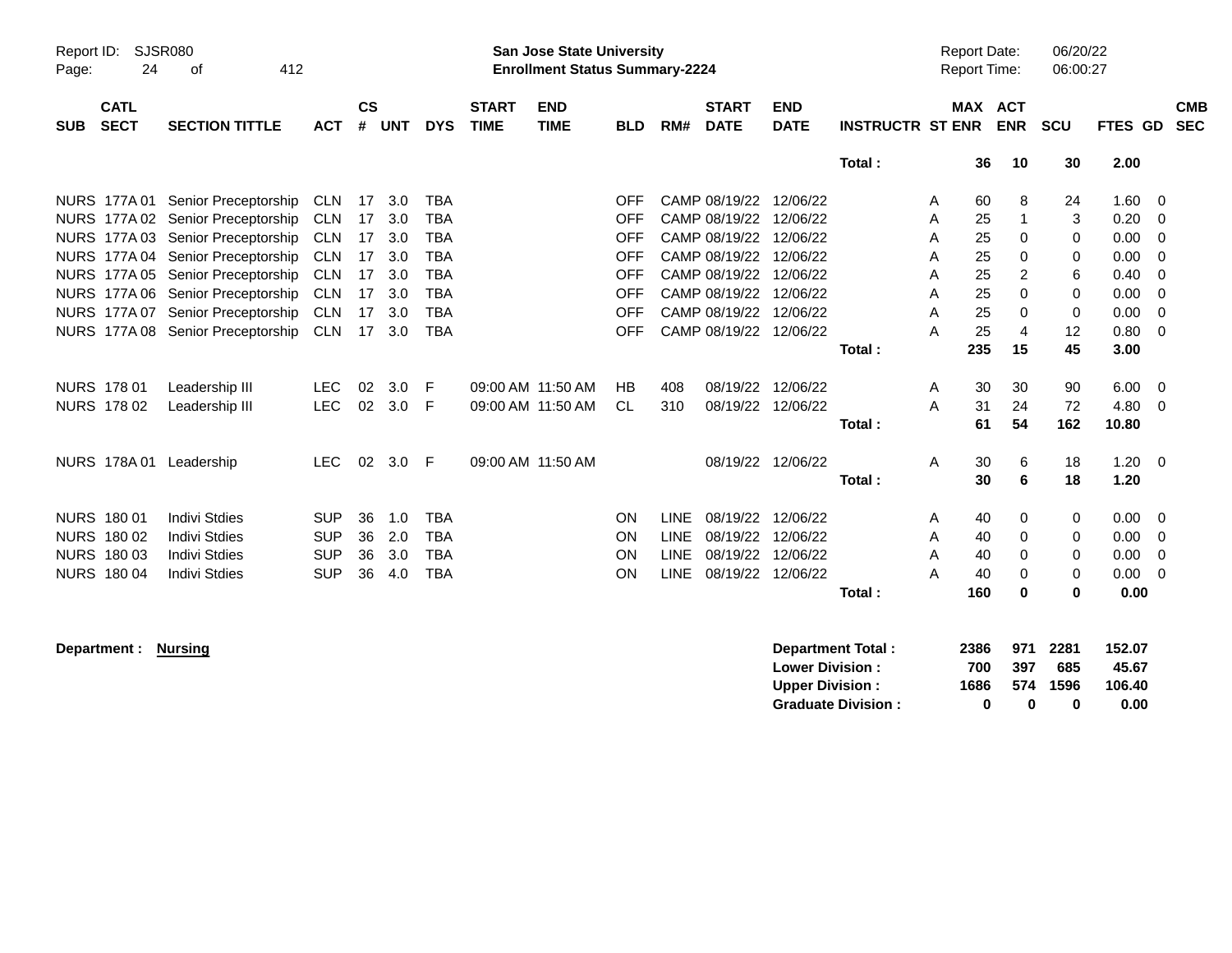| Report ID:<br>25<br>Page:                | SJSR080<br>412<br>οf                                                    |                          |                |            |                          |                             | <b>San Jose State University</b><br><b>Enrollment Status Summary-2224</b> |                        |                            |                             |                           |                           | <b>Report Date:</b><br>Report Time: |                                          | 06/20/22<br>06:00:27 |                     |                          |
|------------------------------------------|-------------------------------------------------------------------------|--------------------------|----------------|------------|--------------------------|-----------------------------|---------------------------------------------------------------------------|------------------------|----------------------------|-----------------------------|---------------------------|---------------------------|-------------------------------------|------------------------------------------|----------------------|---------------------|--------------------------|
| <b>CATL</b><br><b>SECT</b><br><b>SUB</b> | <b>SECTION TITTLE</b>                                                   | <b>ACT</b>               | <b>CS</b><br># | <b>UNT</b> | <b>DYS</b>               | <b>START</b><br><b>TIME</b> | <b>END</b><br><b>TIME</b>                                                 | <b>BLD</b>             | RM#                        | <b>START</b><br><b>DATE</b> | <b>END</b><br><b>DATE</b> | <b>INSTRUCTR ST ENR</b>   |                                     | MAX ACT                                  | ENR SCU              | <b>FTES GD</b>      | <b>CMB</b><br><b>SEC</b> |
| College<br>Department :                  | <b>Health &amp; Human Sciences</b><br><b>Doctor of Nursing Practice</b> |                          |                |            |                          |                             |                                                                           |                        |                            |                             |                           |                           |                                     |                                          |                      |                     |                          |
| <b>NURS 574 80</b>                       | Div & Social Issues                                                     | SEM                      |                | 05 2.0     | TBA                      |                             |                                                                           | <b>ON</b>              |                            | LINE 08/19/22 12/06/22      |                           | Total:                    | A                                   | 30<br>4<br>$\overline{\mathbf{4}}$<br>30 | 8<br>8               | 0.53 0<br>0.53      |                          |
| <b>NURS 575 80</b>                       | Theories-Adv Nursing SEM 05 2.0                                         |                          |                |            | TBA                      |                             |                                                                           | <b>ON</b>              |                            | LINE 08/19/22 12/06/22      |                           | Total:                    | A                                   | 30<br>4<br>30<br>4                       | 8<br>8               | 0.53 0<br>0.53      |                          |
| NURS 580 01                              | <b>DNP Practicum</b>                                                    | PRA 48 6.0               |                |            | TBA                      |                             |                                                                           | <b>ON</b>              |                            | LINE 08/19/22 12/06/22      |                           |                           | Α                                   | 30<br>5                                  | 30                   | $2.00 \t 0$         |                          |
| <b>NURS 583 80</b>                       | Prof Resp HC Systems SEM 05 2.0                                         |                          |                |            | TBA                      |                             |                                                                           | <b>ON</b>              |                            | LINE 08/19/22 12/06/22      |                           | Total:                    | A                                   | 30<br>5<br>30<br>4                       | 30<br>8              | 2.00<br>0.53 0      |                          |
|                                          |                                                                         |                          |                |            |                          |                             |                                                                           |                        |                            |                             |                           | Total:                    |                                     | 30<br>$\overline{\mathbf{4}}$            | 8                    | 0.53                |                          |
| NURS 591 80                              | Instr Dsgn & Curr De SEM 05 3.0                                         |                          |                |            | TBA                      |                             |                                                                           | <b>ON</b>              |                            | LINE 08/19/22 12/06/22      |                           | Total:                    | A                                   | 30<br>5<br>$5\phantom{1}$<br>30          | 15<br>15             | $1.00 \t 0$<br>1.00 |                          |
| NURS 592 80                              | Outcomes Ed/Pr                                                          | SEM 05 3.0               |                |            | TBA                      |                             |                                                                           | <b>ON</b>              |                            | LINE 08/19/22 12/06/22      |                           | Total:                    | A                                   | 30<br>5<br>$5\phantom{1}$<br>30          | 15<br>15             | $1.00 \t 0$<br>1.00 |                          |
|                                          | NURS 595B 01 Reflective Practice                                        | <b>SUP</b>               | 48             | 2.0        | <b>TBA</b>               |                             |                                                                           | <b>ON</b>              |                            | LINE 08/19/22               | 12/06/22                  |                           | A                                   | 10<br>0                                  | 0                    | 0.00                | $\overline{\phantom{0}}$ |
|                                          | NURS 595B 02 Reflective Practice<br>NURS 595B 03 Reflective Practice    | <b>SUP</b><br><b>SUP</b> | 48<br>48       | 2.0<br>2.0 | <b>TBA</b><br><b>TBA</b> |                             |                                                                           | <b>ON</b><br><b>ON</b> | <b>LINE</b><br><b>LINE</b> | 08/19/22<br>08/19/22        | 12/06/22<br>12/06/22      |                           | A<br>A                              | 10<br>0<br>10<br>0                       | 0<br>0               | 0.00<br>0.00        | - 0<br>0                 |
|                                          | NURS 595B 04 Reflective Practice                                        | <b>SUP</b>               | 48             | 2.0        | <b>TBA</b>               |                             |                                                                           | ON                     | <b>LINE</b>                | 08/19/22                    | 12/06/22                  |                           | A                                   | 10<br>0                                  | 0                    | 0.00                | 0                        |
|                                          | NURS 595B 05 Reflective Practice                                        | <b>SUP</b>               | 48             | 2.0        | <b>TBA</b>               |                             |                                                                           | ON                     | <b>LINE</b>                | 08/19/22                    | 12/06/22                  |                           | A                                   | 10<br>0                                  | 0                    | 0.00                | 0                        |
|                                          | NURS 595B 06 Reflective Practice                                        | <b>SUP</b>               | 48             | 2.0        | <b>TBA</b>               |                             |                                                                           | ON                     | <b>LINE</b>                | 08/19/22                    | 12/06/22                  |                           | A                                   | 10<br>0                                  | 0                    | 0.00                | -0                       |
|                                          | NURS 595B 07 Reflective Practice                                        | <b>SUP</b>               | 48             | 2.0        | <b>TBA</b>               |                             |                                                                           | ON                     | LINE                       | 08/19/22                    | 12/06/22                  |                           | A                                   | 10<br>0                                  | 0                    | 0.00                | -0                       |
|                                          | NURS 595B 08 Reflective Practice                                        | <b>SUP</b>               | 48             | 2.0        | <b>TBA</b>               |                             |                                                                           | ON                     | LINE                       | 08/19/22                    | 12/06/22                  |                           | A                                   | 10<br>0                                  | 0                    | 0.00                | -0                       |
|                                          | NURS 595B 09 Reflective Practice                                        | <b>SUP</b>               | 48             | 2.0        | <b>TBA</b>               |                             |                                                                           | ON                     | LINE                       | 08/19/22                    | 12/06/22                  |                           | A                                   | 10<br>0                                  | 0                    | 0.00                | 0                        |
|                                          | NURS 595B 10 Reflective Practice                                        | <b>SUP</b>               | 48             | 2.0        | <b>TBA</b>               |                             |                                                                           | ON                     | LINE                       | 08/19/22                    | 12/06/22                  |                           | A                                   | 10<br>0                                  | 0                    | 0.00                | 0                        |
|                                          | NURS 595B 11 Reflective Practice                                        | <b>SUP</b>               | 48             | 2.0        | <b>TBA</b>               |                             |                                                                           | <b>ON</b>              |                            | LINE 08/19/22 12/06/22      |                           |                           | A                                   | 10<br>$\Omega$                           | 0                    | 0.00                | - 0                      |
|                                          | NURS 595B 80 Reflective Practice                                        | SUP 48 2.0 TBA           |                |            |                          |                             |                                                                           | ON                     |                            | LINE 08/19/22 12/06/22      |                           | Total:                    | A<br>158                            | 48<br>0<br>0                             | 0<br>0               | $0.00 \t 0$<br>0.00 |                          |
|                                          |                                                                         |                          |                |            |                          |                             |                                                                           |                        |                            |                             |                           |                           |                                     |                                          |                      |                     |                          |
| Department :                             | <b>Doctor of Nursing Practice</b>                                       |                          |                |            |                          |                             |                                                                           |                        |                            |                             |                           | Department Total :        | 338                                 |                                          | 84<br>27             | 5.60                |                          |
|                                          |                                                                         |                          |                |            |                          |                             |                                                                           |                        |                            |                             | <b>Lower Division:</b>    |                           |                                     | 0                                        | 0<br>0               | 0.00                |                          |
|                                          |                                                                         |                          |                |            |                          |                             |                                                                           |                        |                            |                             | <b>Upper Division:</b>    |                           |                                     | 0                                        | 0<br>0               | 0.00                |                          |
|                                          |                                                                         |                          |                |            |                          |                             |                                                                           |                        |                            |                             |                           | <b>Graduate Division:</b> | 338                                 |                                          | 27<br>84             | 5.60                |                          |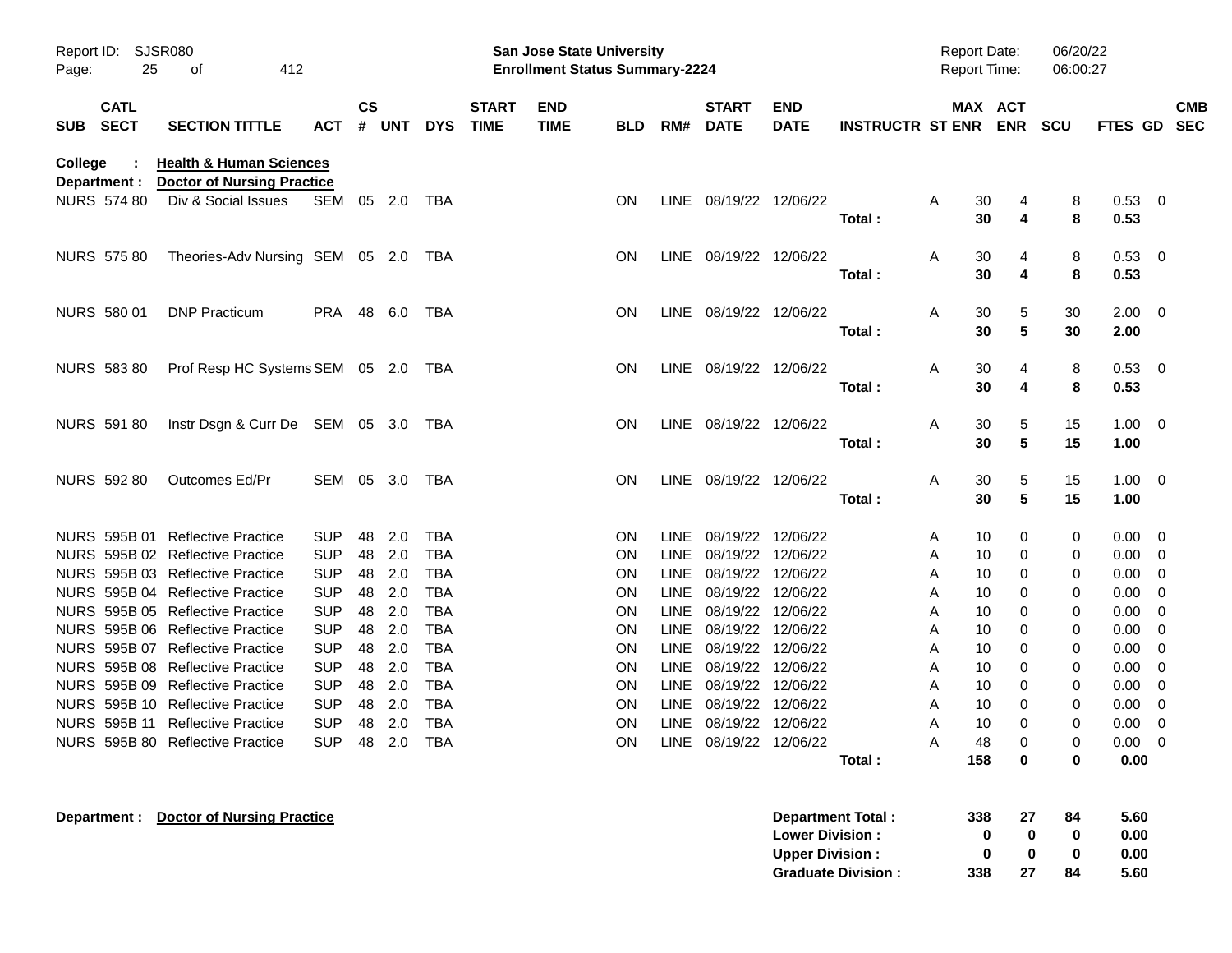| Report ID:<br>Page: | 26                         | <b>SJSR080</b><br>412<br>оf                                       |            |                    |            |              |                             | San Jose State University<br><b>Enrollment Status Summary-2224</b> |            |      |                             |                            |                                  | Report Date:<br><b>Report Time:</b> |                       |                         | 06/20/22<br>06:00:27 |                     |                          |                          |
|---------------------|----------------------------|-------------------------------------------------------------------|------------|--------------------|------------|--------------|-----------------------------|--------------------------------------------------------------------|------------|------|-----------------------------|----------------------------|----------------------------------|-------------------------------------|-----------------------|-------------------------|----------------------|---------------------|--------------------------|--------------------------|
| <b>SUB</b>          | <b>CATL</b><br><b>SECT</b> | <b>SECTION TITTLE</b>                                             | ACT        | $\mathsf{cs}$<br># | <b>UNT</b> | <b>DYS</b>   | <b>START</b><br><b>TIME</b> | <b>END</b><br><b>TIME</b>                                          | <b>BLD</b> | RM#  | <b>START</b><br><b>DATE</b> | <b>END</b><br><b>DATE</b>  | <b>INSTRUCTR ST ENR</b>          |                                     | MAX ACT<br><b>ENR</b> | <b>SCU</b>              |                      | <b>FTES GD</b>      |                          | <b>CMB</b><br><b>SEC</b> |
| College             | Department :               | <b>Health &amp; Human Sciences</b><br><b>Occupational Therapy</b> |            |                    |            |              |                             |                                                                    |            |      |                             |                            |                                  |                                     |                       |                         |                      |                     |                          |                          |
|                     |                            | OCTH 201A 01 Field Work Exper                                     | <b>SUP</b> |                    | 25 6.0     | TBA          |                             |                                                                    | ON         | LINE |                             | 08/19/22 12/06/22 C Arada  | Total:                           | Α                                   | 15<br>15              | 0<br>0                  | 0<br>0               | $0.00 \t 0$<br>0.00 |                          |                          |
|                     |                            | OCTH 201B 01 Adv Field Wrk Exp                                    | <b>SUP</b> | 25                 | 6.0        | TBA          |                             |                                                                    | <b>ON</b>  |      | LINE 08/19/22 12/06/22      |                            | C Arada<br>Total:                | Α                                   | 80<br>80              | 13<br>13                | 39<br>39             | 6.50 13<br>6.50     |                          |                          |
|                     | OCTH 210 01                | Sem in Occup Therapy LEC                                          |            |                    | 02 2.0     | M            |                             | 05:00 PM 06:45 PM                                                  | ON         | LINE | 08/19/22 12/06/22           |                            | R McLaughlin A<br>Total:         |                                     | 38<br>38              | 9<br>9                  | 18<br>18             | $1.50$ 9<br>1.50    |                          |                          |
|                     | OCTH 211 01                | Hist Theory OT                                                    | <b>LEC</b> | 02                 | 3.0        | М            |                             | 01:30 PM 04:15 PM                                                  | <b>CCB</b> | 101  |                             |                            | 08/19/22 12/06/22 D Bolding      | A                                   | 28                    |                         | 3                    | 0.25                | - 1                      |                          |
|                     | OCTH 211 02                | Hist Theory OT                                                    | <b>LEC</b> | 02                 | 3.0        | W            |                             | 09:00 AM 11:45 AM                                                  | <b>CCB</b> | 115  |                             | 08/19/22 12/06/22 L Paige  |                                  | Α                                   | 28                    | 1                       | 3                    | 0.25                | $\overline{\phantom{1}}$ |                          |
|                     | OCTH 211 03                | Hist Theory OT                                                    | <b>LEC</b> | 02                 | 3.0        | W            |                             | 01:30 PM 04:15 PM                                                  | <b>CCB</b> | 115  |                             | 08/19/22 12/06/22 C Fang   |                                  | A                                   | 28                    | 0                       | 0                    | $0.00 \t 0$         |                          |                          |
|                     |                            |                                                                   |            |                    |            |              |                             |                                                                    |            |      |                             |                            | Total:                           |                                     | 84                    | $\mathbf{2}$            | 6                    | 0.50                |                          |                          |
|                     | OCTH 212 01                | Lifespan occupat                                                  | <b>LEC</b> | 02                 | 3.0        | M            |                             | 09:00 AM 11:45 AM                                                  | <b>CCB</b> | 115  |                             |                            | 08/19/22 12/06/22 A Brownstone A |                                     | 28                    |                         | 3                    | 0.25                | $\overline{\phantom{1}}$ |                          |
|                     | OCTH 212 02                | Lifespan occupat                                                  | <b>LEC</b> | 02                 | 3.0        | M            |                             | 01:30 PM 04:15 PM                                                  | <b>CCB</b> | 115  |                             | 08/19/22 12/06/22 M Kaye   |                                  | A                                   | 28                    | 1                       | 3                    | 0.25                | $\overline{\phantom{1}}$ |                          |
|                     | OCTH 212 03                | Lifespan occupat                                                  | <b>LEC</b> | 02                 | 3.0        | R            |                             | 09:00 AM 11:45 AM                                                  | <b>CCB</b> | 101  |                             |                            | 08/19/22 12/06/22 C Boitano      | A                                   | 28                    | 0                       | 0                    | $0.00 \t 0$         |                          |                          |
|                     |                            |                                                                   |            |                    |            |              |                             |                                                                    |            |      |                             |                            | Total:                           |                                     | 84                    | $\mathbf{2}$            | 6                    | 0.50                |                          |                          |
|                     | OCTH 213 01                | Prof Develop I                                                    | <b>LEC</b> | 02                 | 3.0        | $\top$       | 09:00 AM 11:45 AM           |                                                                    | <b>CCB</b> | 101  |                             |                            | 08/19/22 12/06/22 C Boitano      | A                                   | 28                    | 0                       | 0                    | $0.00 \t 0$         |                          |                          |
|                     | OCTH 213 02                | Prof Develop I                                                    | <b>LEC</b> | 02                 | 3.0        | $\mathsf{T}$ |                             | 01:30 PM 04:15 PM                                                  | <b>CCB</b> | 101  |                             | 08/19/22 12/06/22 K Long   |                                  | Α                                   | 28                    | 1                       | 3                    | 0.25                | $\overline{1}$           |                          |
|                     | OCTH 213 03                | Prof Develop I                                                    | <b>LEC</b> | 02                 | 3.0        | W            |                             | 01:30 PM 04:15 PM                                                  | HB         | 106  |                             |                            | 08/19/22 12/06/22 M Chang        | A                                   | 28                    | 1                       | 3                    | 0.25                | - 1                      |                          |
|                     |                            |                                                                   |            |                    |            |              |                             |                                                                    |            |      |                             |                            | Total:                           |                                     | 84                    | $\mathbf{2}$            | 6                    | 0.50                |                          |                          |
|                     | OCTH 221 01                | OccupatAnalysis                                                   | <b>SEM</b> |                    | 3.0        |              |                             |                                                                    |            |      |                             |                            |                                  | X                                   | 0                     | 0                       | 0                    | $0.00 \t 0$         |                          |                          |
|                     | OCTH 221 02                | OccupatAnalysis                                                   | <b>SEM</b> | 06                 | 3.0        | M            |                             | 01:30 PM 04:15 PM                                                  | CCB        | 210  |                             | 08/19/22 12/06/22 K Long   |                                  | Α                                   | 21                    | 0                       | 0                    | $0.00 \t 0$         |                          |                          |
|                     | OCTH 221 03                | OccupatAnalysis                                                   | <b>SEM</b> | 06                 | 3.0        | W            |                             | 09:00 AM 11:45 AM                                                  | <b>CCB</b> | 210  |                             |                            | 08/19/22 12/06/22 L Andonian     | A                                   | 21                    |                         | 3                    | 0.25                | $\overline{1}$           |                          |
|                     | OCTH 221 04                | OccupatAnalysis                                                   | <b>SEM</b> | 06                 | 3.0        | F            |                             | 09:00 AM 11:45 AM                                                  | <b>CCB</b> | 210  |                             | 08/19/22 12/06/22 P Bailey |                                  | Α                                   | 21                    | 0                       | 0                    | 0.00                | $\overline{\phantom{0}}$ |                          |
|                     | OCTH 221 05                | OccupatAnalysis                                                   | <b>SEM</b> | 06                 | 3.0        | $\mathsf T$  |                             | 01:30 PM 04:15 PM                                                  | <b>CCB</b> | 210  |                             | 08/19/22 12/06/22 C Fang   |                                  | Α                                   | 21                    | 1                       | 3                    | 0.25                | $\overline{1}$           |                          |
|                     |                            |                                                                   |            |                    |            |              |                             |                                                                    |            |      |                             |                            | Total:                           |                                     | 84                    | $\mathbf 2$             | 6                    | 0.50                |                          |                          |
|                     | OCTH 222 01                | <b>Funct Kinesiology</b>                                          | SEM 06     |                    | 3.0        | TR           |                             | 09:00 AM 10:15 AM                                                  | CCB        | 209  |                             |                            | 08/19/22 12/06/22 A George       | A                                   | 21                    | 0                       | 0                    | $0.00 \t 0$         |                          |                          |
|                     | OCTH 222 02                | <b>Funct Kinesiology</b>                                          | SEM 06 3.0 |                    |            | TR           |                             | 10:30 AM 11:45 AM                                                  | CCB        | 209  |                             |                            | 08/19/22 12/06/22 A George       | Α                                   | 21                    | $\overline{\mathbf{c}}$ | 6                    | $0.50$ 2            |                          |                          |
|                     |                            |                                                                   |            |                    |            |              |                             |                                                                    |            |      |                             |                            | Total:                           |                                     | 42                    | $\mathbf{2}$            | 6                    | 0.50                |                          |                          |
|                     | OCTH 226 01                | OT with Children                                                  | <b>SEM</b> |                    | 3.0        |              |                             |                                                                    |            |      |                             |                            |                                  | X                                   | 0                     | 0                       | 0                    | $0.00 \t 0$         |                          |                          |
|                     | OCTH 226 02                | OT with Children                                                  | SEM        | 05                 | 3.0 F      |              |                             | 09:00 AM 11:45 AM                                                  | CCB 209    |      |                             | 08/19/22 12/06/22 H Khatri |                                  | A                                   | 21                    | 16                      | 48                   | 4.00 16             |                          |                          |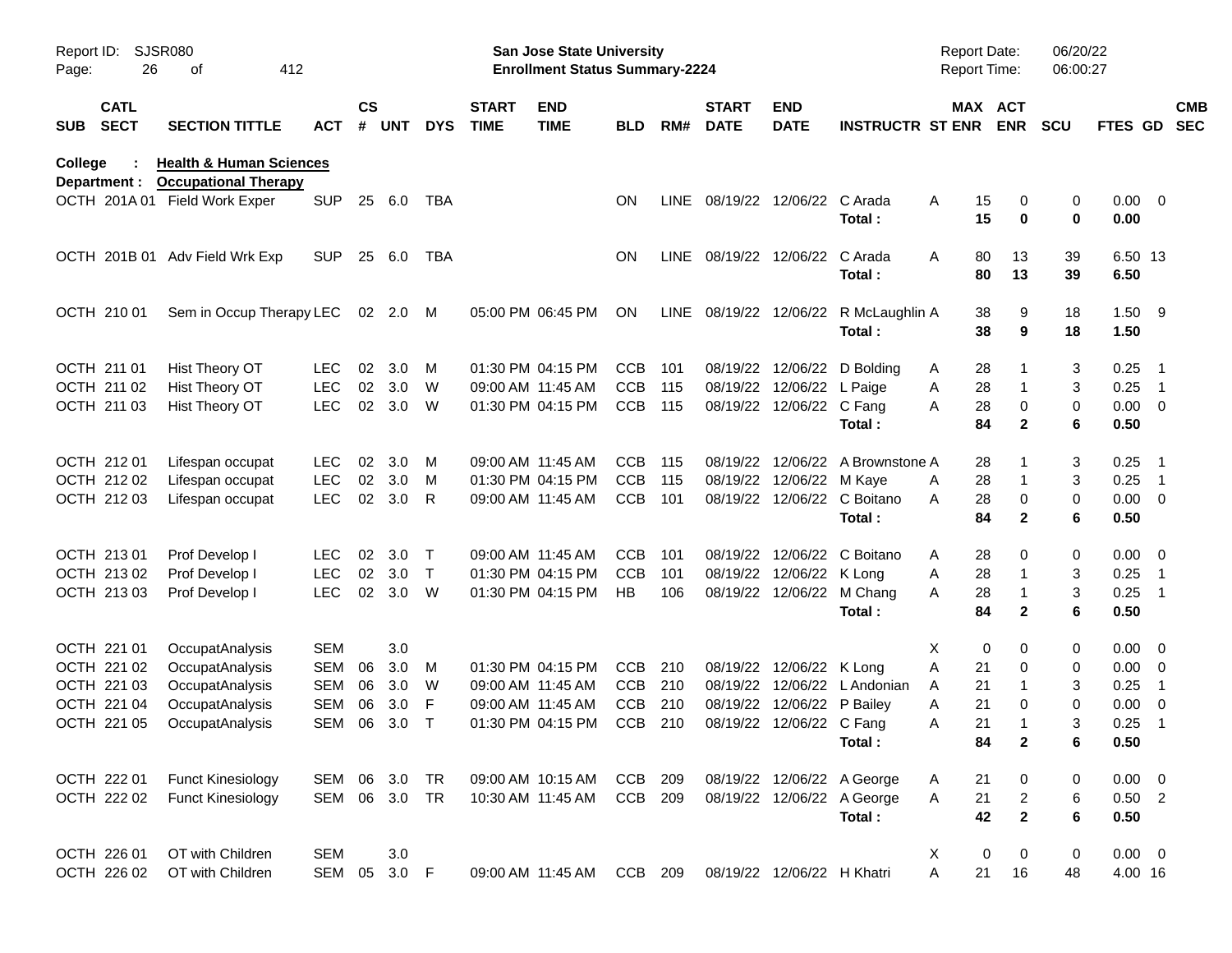| Report ID: SJSR080<br>27<br>Page:        | 412<br>οf                      |                |                       |            |            |                             | San Jose State University<br><b>Enrollment Status Summary-2224</b>          |            |     |                               |                            |                             | <b>Report Date:</b><br><b>Report Time:</b> |                            | 06/20/22<br>06:00:27 |                 |                          |
|------------------------------------------|--------------------------------|----------------|-----------------------|------------|------------|-----------------------------|-----------------------------------------------------------------------------|------------|-----|-------------------------------|----------------------------|-----------------------------|--------------------------------------------|----------------------------|----------------------|-----------------|--------------------------|
| <b>CATL</b><br><b>SECT</b><br><b>SUB</b> | <b>SECTION TITTLE</b>          | <b>ACT</b>     | $\mathsf{cs}$<br>$\#$ | <b>UNT</b> | <b>DYS</b> | <b>START</b><br><b>TIME</b> | <b>END</b><br><b>TIME</b>                                                   | <b>BLD</b> | RM# | <b>START</b><br><b>DATE</b>   | <b>END</b><br><b>DATE</b>  | <b>INSTRUCTR ST ENR</b>     |                                            | MAX ACT<br><b>ENR</b>      | <b>SCU</b>           | FTES GD         | <b>CMB</b><br><b>SEC</b> |
| OCTH 226 03                              | OT with Children               | SEM 05         |                       | 3.0        | W          |                             | 01:30 PM 04:15 PM                                                           | <b>CCB</b> | 210 |                               | 08/19/22 12/06/22          | M Kaye<br>Total :           | 21<br>Α                                    | 16<br>42<br>32             | 48<br>96             | 4.00 16<br>8.00 |                          |
| OCTH 233 01                              | Prof Develop II                | <b>LEC</b>     | 02                    | 3.0        | M          |                             | 09:00 AM 11:45 AM                                                           | <b>CCB</b> | 101 |                               | 08/19/22 12/06/22          | C Haworth                   | A                                          | 21<br>28                   | 63                   | 5.25 21         |                          |
| OCTH 233 02                              | Prof Develop II                | <b>LEC</b>     | 02                    | 3.0        | W          |                             | 01:30 PM 04:15 PM                                                           | CCB        | 101 | 08/19/22                      | 12/06/22                   | L Arabit                    | Α                                          | 28<br>22                   | 66                   | 5.50 22         |                          |
| OCTH 233 03                              | Prof Develop II                | <b>LEC</b>     | 02                    | 3.0        | R          |                             | 01:30 PM 04:15 PM                                                           | <b>CCB</b> | 101 |                               | 08/19/22 12/06/22 L Arabit |                             | А                                          | 28<br>22                   | 66                   | 5.50 22         |                          |
|                                          |                                |                |                       |            |            |                             |                                                                             |            |     |                               |                            | Total:                      |                                            | 84<br>65                   | 195                  | 16.25           |                          |
| OCTH 234 01                              | OT in Community II             | SEM            | 05                    | 3.0        | $\top$     |                             | 09:00 AM 11:45 AM                                                           | НB         | 206 | 08/19/22                      | 12/06/22                   | L Andonian                  | 21<br>A                                    | 17                         | 51                   | 4.25 17         |                          |
| OCTH 234 02                              | OT in Community II             | SEM            | 05                    | 3.0        | $\top$     |                             | 01:30 PM 04:15 PM                                                           | HB         | 206 |                               |                            | 08/19/22 12/06/22 A George  | 21<br>A                                    | 17                         | 51                   | 4.25 17         |                          |
|                                          |                                |                |                       |            |            |                             |                                                                             |            |     |                               |                            | Total:                      |                                            | 42<br>34                   | 102                  | 8.50            |                          |
| OCTH 236 01                              | OT with Youth                  | SEM            | 05                    | 3.0        | м          |                             | 09:00 AM 11:45 AM                                                           | <b>CCB</b> | 209 |                               | 08/19/22 12/06/22          | M Kaye                      | Α<br>21                                    | 16                         | 48                   | 4.00 16         |                          |
| OCTH 236 02                              | OT with Youth                  | SEM            | 05                    | 3.0        | M          |                             | 01:30 PM 04:15 PM                                                           | CCB        | 209 |                               | 08/19/22 12/06/22          | C Haworth                   | 21<br>A                                    | 17                         | 51                   | 4.25 17         |                          |
|                                          |                                |                |                       |            |            |                             |                                                                             |            |     |                               |                            | Total:                      |                                            | 42<br>33                   | 99                   | 8.25            |                          |
| OCTH 246 01                              | OT w Young Adults              | SEM            | 05                    | 3.0        | W          |                             | 09:00 AM 11:45 AM                                                           | <b>CCB</b> | 209 |                               | 08/19/22 12/06/22          | D Bolding                   | 21<br>A                                    | 18                         | 54                   | 4.50 18         |                          |
| OCTH 246 02                              | OT w Young Adults              | SEM            | 05                    | 3.0        | - W        |                             | 01:30 PM 04:15 PM                                                           | <b>CCB</b> | 209 |                               | 08/19/22 12/06/22          | D Bolding                   | 21<br>A                                    | 14                         | 42                   | 3.50 14         |                          |
|                                          |                                |                |                       |            |            |                             |                                                                             |            |     |                               |                            | Total:                      |                                            | 42<br>32                   | 96                   | 8.00            |                          |
| OCTH 256 01                              | OT Mid Age Adults              | SEM            | 05                    | 3.0        | R          |                             | 09:00 AM 11:45 AM                                                           | <b>CCB</b> | 210 |                               | 08/19/22 12/06/22          | L Arabit                    | 21<br>A                                    | 18                         | 54                   | 4.50 18         |                          |
| OCTH 256 02                              | OT Mid Age Adults              | SEM            | 05                    | 3.0        | R          |                             | 01:30 PM 04:15 PM                                                           | <b>CCB</b> | 210 |                               | 08/19/22 12/06/22 K Long   |                             | 21<br>Α                                    | 16                         | 48                   | 4.00 16         |                          |
|                                          |                                |                |                       |            |            |                             |                                                                             |            |     |                               |                            | Total:                      |                                            | 42<br>34                   | 102                  | 8.50            |                          |
| OCTH 275 01                              | EBP in OT                      | SEM 05         |                       | 3.0        | M          |                             | 09:00 AM 11:45 AM                                                           | HB         | 408 |                               | 08/19/22 12/06/22          | D Bolding                   | A                                          | 25<br>19                   | 57                   | 4.75 19         |                          |
| OCTH 275 02                              | EBP in OT                      | <b>SEM</b>     |                       | 3.0        |            |                             |                                                                             |            |     |                               |                            |                             | X                                          | $\mathbf 0$<br>$\mathbf 0$ | $\mathbf 0$          | $0.00 \t 0$     |                          |
| OCTH 275 03                              | EBP in OT                      | <b>SEM</b>     | 05                    | 3.0        | W          |                             | 09:00 AM 11:45 AM                                                           | <b>CCB</b> | 101 |                               | 08/19/22 12/06/22          | M Chang                     | 21<br>Α                                    | 20                         | 60                   | 5.00 20         |                          |
| OCTH 275 04                              | EBP in OT                      | SEM            | 05                    | 3.0        | $\top$     |                             | 09:00 AM 11:45 AM                                                           | <b>CCB</b> | 210 |                               | 08/19/22 12/06/22          | C Fang                      | A                                          | 25<br>19                   | 57                   | 4.75 19         |                          |
|                                          |                                |                |                       |            |            |                             |                                                                             |            |     |                               |                            | Total:                      | 71                                         | 58                         | 174                  | 14.50           |                          |
| OCTH 276 01                              | Pract & Seminar 1A             | <b>SEM</b>     |                       | 0.0        |            |                             |                                                                             |            |     |                               |                            |                             | Χ                                          | 0<br>0                     | 0                    | $0.00 \t 0$     |                          |
|                                          | OCTH 276 02 Pract & Seminar 1A | LAB            |                       | 3.0        |            |                             |                                                                             |            |     |                               |                            |                             | $\times$                                   | $0\qquad 0$                | $\Omega$             | $0.00 \t 0$     |                          |
|                                          | OCTH 276 03 Pract & Seminar 1A | SEM 05 0.0 M   |                       |            |            |                             | 05:00 PM 07:05 PM CCB 210 08/19/22 12/06/22 G Teaford                       |            |     |                               |                            |                             | 21<br>A                                    | 0                          | 0                    | $0.00 \quad 0$  |                          |
| OCTH 276 04                              | Pract & Seminar 1A             | LAB 17 3.0     |                       |            | TBA        |                             |                                                                             |            |     |                               |                            | 08/19/22 12/06/22 G Teaford | 21<br>A                                    | 0                          | 0                    | $0.00 \t 0$     |                          |
| OCTH 276 05                              | Pract & Seminar 1A             | SEM 05 0.0 W   |                       |            |            |                             | 01:00 PM 03:05 PM HB                                                        |            |     | 206 08/19/22 12/06/22 L Paige |                            |                             | 21<br>A                                    | 0                          | 0                    | $0.00 \t 0$     |                          |
|                                          | OCTH 276 06 Pract & Seminar 1A | LAB 17 3.0 TBA |                       |            |            |                             |                                                                             |            |     |                               | 08/19/22 12/06/22 L Paige  |                             | 21<br>Α                                    | 0                          | 0                    | $0.00 \t 0$     |                          |
|                                          |                                |                |                       |            |            |                             |                                                                             |            |     |                               |                            | Total:                      | 84                                         | 0                          | 0                    | 0.00            |                          |
|                                          | OCTH 286 01 Seminar & Pract IB |                |                       |            |            |                             | SEM 05 4.0 TR  09:00 AM  10:15 AM  CCB  115  08/19/22  12/06/22  K  Pickett |            |     |                               |                            |                             | A                                          | 11<br>9                    | 27                   | $3.00$ 9        |                          |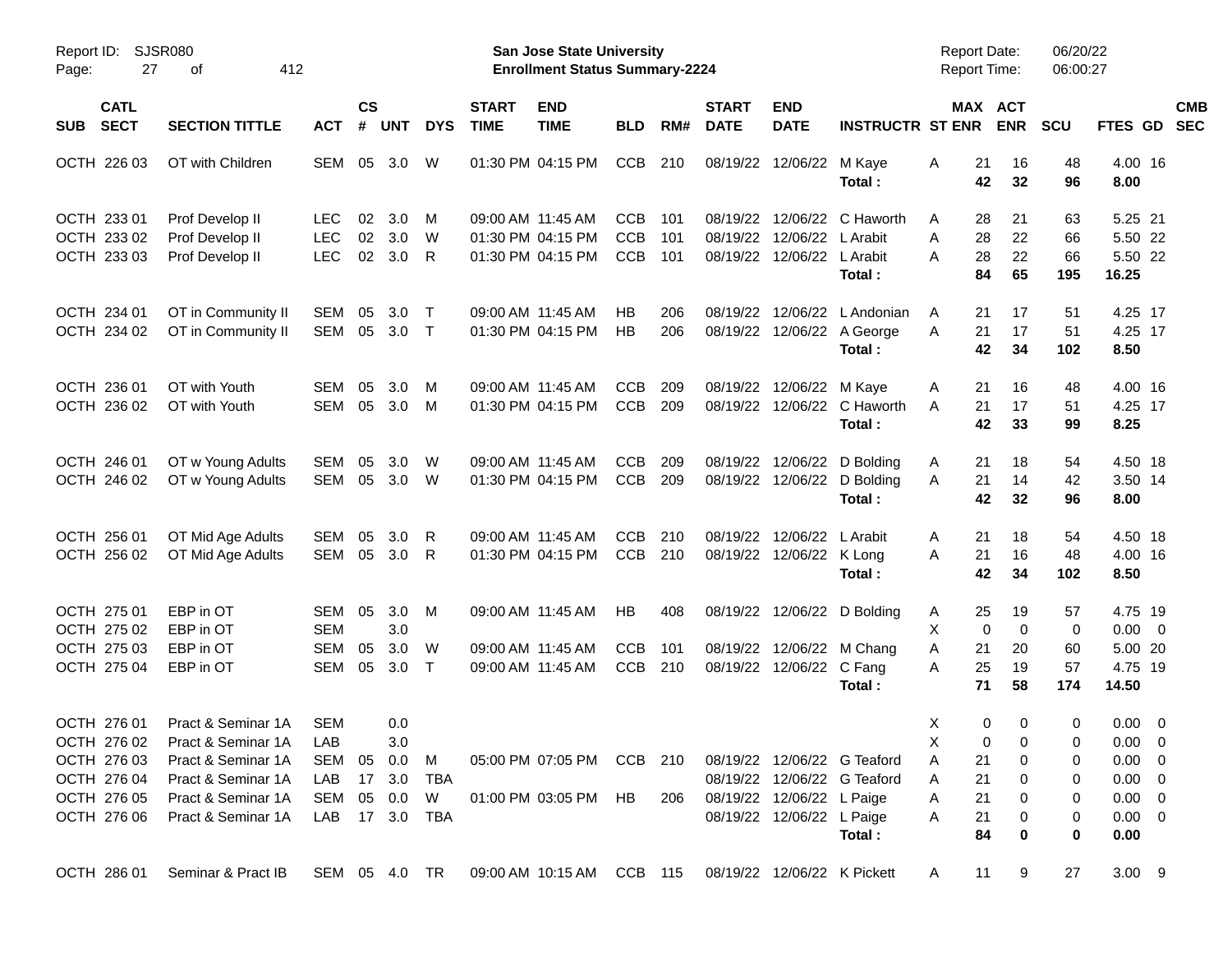| Report ID:<br>Page:   | <b>SJSR080</b><br>412<br>28<br>οf<br><b>CATL</b><br><b>SECT</b><br><b>SECTION TITTLE</b> |            |                    |            |            |                             | <b>San Jose State University</b><br><b>Enrollment Status Summary-2224</b> |            |     |                             |                           |                           |   | Report Date:<br><b>Report Time:</b> |            | 06/20/22<br>06:00:27 |             |           |                          |
|-----------------------|------------------------------------------------------------------------------------------|------------|--------------------|------------|------------|-----------------------------|---------------------------------------------------------------------------|------------|-----|-----------------------------|---------------------------|---------------------------|---|-------------------------------------|------------|----------------------|-------------|-----------|--------------------------|
| <b>SUB</b>            |                                                                                          | <b>ACT</b> | $\mathsf{cs}$<br># | <b>UNT</b> | <b>DYS</b> | <b>START</b><br><b>TIME</b> | <b>END</b><br><b>TIME</b>                                                 | <b>BLD</b> | RM# | <b>START</b><br><b>DATE</b> | <b>END</b><br><b>DATE</b> | <b>INSTRUCTR ST ENR</b>   |   | <b>MAX ACT</b>                      | <b>ENR</b> | <b>SCU</b>           | <b>FTES</b> | <b>GD</b> | <b>CMB</b><br><b>SEC</b> |
| 286 02<br><b>OCTH</b> | Seminar & Pract IB                                                                       | <b>SUP</b> | 23                 | 0.0        | <b>TR</b>  |                             | 10:30 AM 11:45 AM                                                         | <b>CCB</b> | 115 | 08/19/22                    | 12/06/22                  | K Pickett                 | Α | 11                                  | 9          | 9                    | 0.00        | - 9       |                          |
| OCTH 286 03           | Seminar & Pract IB                                                                       | <b>SEM</b> | 05                 | 4.0        | <b>TR</b>  |                             | 01:30 PM 02:45 PM                                                         | <b>CCB</b> | 115 | 08/19/22                    | 12/06/22                  | M Tipton-Bur A            |   | 15                                  | 8          | 24                   | 2.67        | -8        |                          |
| OCTH 286 04           | Seminar & Pract IB                                                                       | <b>SUP</b> | 23                 | 0.0        | <b>TR</b>  |                             | 03:00 PM 04:15 PM                                                         | <b>CCB</b> | 222 | 08/19/22                    | 12/06/22                  | M Tipton-Bur A            |   | 12                                  | 8          | 8                    | 0.00        | -8        |                          |
| OCTH 286 05           | Seminar & Pract IB                                                                       | <b>SEM</b> | 05                 | 4.0        |            |                             | 03:00 PM 05:45 PM                                                         | <b>CCB</b> | 115 | 08/19/22                    | 12/06/22                  | C Boitano                 | A | 15                                  | 8          | 24                   | 2.67        | 8         |                          |
| OCTH 286 06           | Seminar & Pract IB                                                                       | <b>SUP</b> | 23                 | 0.0        | R          |                             | 01:00 PM 03:45 PM                                                         | HB         | 204 | 08/19/22                    | 12/06/22                  | C Boitano                 | A | 12                                  | 8          | 8                    | 0.00        | -8        |                          |
| OCTH 286 07           | Seminar & Pract IB                                                                       | <b>SEM</b> | 05                 | 4.0        | R          |                             | 12:30 PM 03:15 PM                                                         | HB         | 206 | 08/19/22                    | 12/06/22                  | A George                  | A | 15                                  | 6          | 18                   | 2.00        | -6        |                          |
| OCTH 286 08           | Seminar & Pract IB                                                                       | <b>SUP</b> | 23                 | 0.0        | F          |                             | 09:00 AM 11:45 AM                                                         | <b>HB</b>  | 206 | 08/19/22                    | 12/06/22                  | A George                  | A | 12                                  | 6          | 6                    | 0.00        | -6        |                          |
|                       |                                                                                          |            |                    |            |            |                             |                                                                           |            |     |                             |                           | Total:                    |   | 103                                 | 62         | 124                  | 10.33       |           |                          |
| OCTH 298 01           | Sup Study OT                                                                             | <b>SUP</b> | 25                 | 1.0        | <b>TBA</b> |                             |                                                                           |            |     | 08/19/22                    | 12/06/22                  |                           | A | 40                                  | 0          | 0                    | 0.00        | - 0       |                          |
| OCTH 298 02           | Sup Study OT                                                                             | <b>SUP</b> | 25                 | 2.0        | <b>TBA</b> |                             |                                                                           |            |     | 08/19/22                    | 12/06/22                  |                           | A | 16                                  | 0          | 0                    | 0.00        | 0         |                          |
| OCTH 298 03           | Sup Study OT                                                                             | <b>SUP</b> | 25                 | 3.0        | <b>TBA</b> |                             |                                                                           |            |     | 08/19/22                    | 12/06/22                  |                           | A | 16                                  | 0          | 0                    | 0.00        | - 0       |                          |
| OCTH 298 04           | Sup Study OT                                                                             | <b>SUP</b> | 25                 | 1.0        | <b>TBA</b> |                             |                                                                           |            |     | 08/19/22                    | 12/06/22                  |                           | Α | 40                                  | 0          | $\mathbf 0$          | 0.00        | - 0       |                          |
|                       |                                                                                          |            |                    |            |            |                             |                                                                           |            |     |                             |                           | Total:                    |   | 112                                 | $\bf{0}$   | 0                    | 0.00        |           |                          |
| Department :          | <b>Occupational Therapy</b>                                                              |            |                    |            |            |                             |                                                                           |            |     |                             |                           | <b>Department Total:</b>  |   | 1175                                | 382        | 1075                 | 92.83       |           |                          |
|                       |                                                                                          |            |                    |            |            |                             |                                                                           |            |     |                             | <b>Lower Division:</b>    |                           |   | 0                                   | $\bf{0}$   | 0                    | 0.00        |           |                          |
|                       |                                                                                          |            |                    |            |            |                             |                                                                           |            |     |                             | <b>Upper Division:</b>    |                           |   | 0                                   | 0          | 0                    | 0.00        |           |                          |
|                       |                                                                                          |            |                    |            |            |                             |                                                                           |            |     |                             |                           | <b>Graduate Division:</b> |   | 1175                                | 382        | 1075                 | 92.83       |           |                          |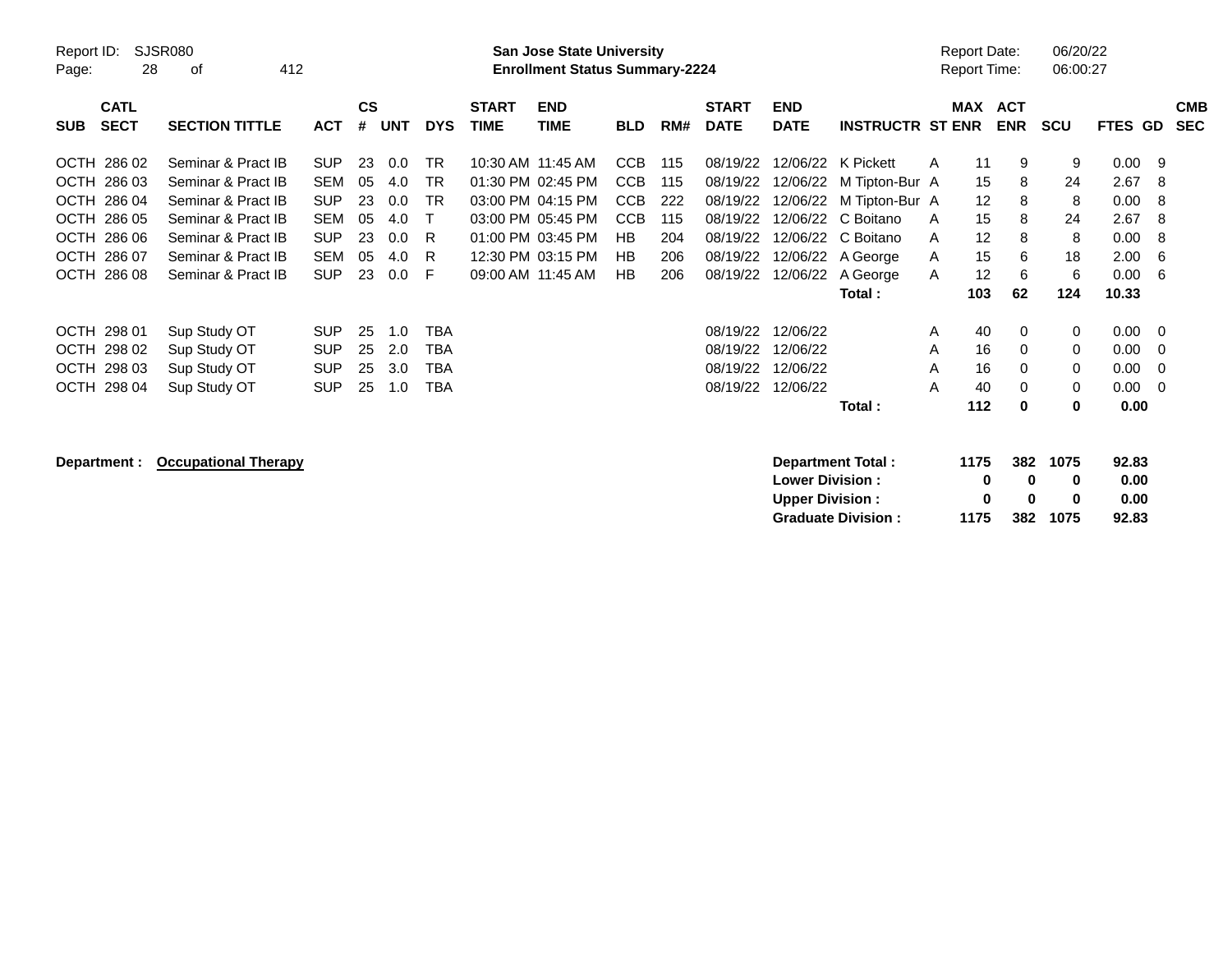| Report ID:<br>Page: | 29                         | <b>SJSR080</b><br>412<br>оf                              |            |                |            |            |                             | <b>San Jose State University</b><br><b>Enrollment Status Summary-2224</b> |                 |     |                             |                            |                                | <b>Report Date:</b><br>Report Time: |               | 06/20/22<br>06:00:27 |                     |                          |                          |
|---------------------|----------------------------|----------------------------------------------------------|------------|----------------|------------|------------|-----------------------------|---------------------------------------------------------------------------|-----------------|-----|-----------------------------|----------------------------|--------------------------------|-------------------------------------|---------------|----------------------|---------------------|--------------------------|--------------------------|
| <b>SUB</b>          | <b>CATL</b><br><b>SECT</b> | <b>SECTION TITTLE</b>                                    | ACT        | <b>CS</b><br># | <b>UNT</b> | <b>DYS</b> | <b>START</b><br><b>TIME</b> | <b>END</b><br><b>TIME</b>                                                 | BLD             | RM# | <b>START</b><br><b>DATE</b> | <b>END</b><br><b>DATE</b>  | <b>INSTRUCTR ST ENR</b>        | MAX ACT                             | <b>ENR</b>    | <b>SCU</b>           | FTES GD             |                          | <b>CMB</b><br><b>SEC</b> |
| College             | Department :               | <b>Health &amp; Human Sciences</b><br><b>Kinesiology</b> |            |                |            |            |                             |                                                                           |                 |     |                             |                            |                                |                                     |               |                      |                     |                          |                          |
| <b>KIN</b>          | 101                        | <b>Adapted Phys Activit</b>                              | ACT        |                | 11 1.0     | TR         |                             | 10:30 AM 11:20 AM                                                         | YUH             | 126 |                             | 08/19/22 12/06/22          | Total:                         | Α<br>5<br>5                         | 0<br>$\bf{0}$ | 0<br>$\mathbf 0$     | $0.00 \t 0$<br>0.00 |                          |                          |
| KIN                 | 2A 01                      | Begin Swimming                                           | ACT        | 11             | 1.0        | MW         |                             | 08:30 AM 09:20 AM                                                         | SPXE 180        |     |                             | 08/19/22 12/06/22          | C May                          | 25<br>A                             | 25            | 25                   | 1.67                | $\overline{\mathbf{0}}$  |                          |
| <b>KIN</b>          | 2A 02                      | Begin Swimming                                           | <b>ACT</b> | 11             | 1.0        | MW         |                             | 09:30 AM 10:20 AM                                                         | SPXE 180        |     |                             | 08/19/22 12/06/22          | C May                          | 25<br>Α                             | 25            | 25                   | 1.67                | $\overline{\mathbf{0}}$  |                          |
| <b>KIN</b>          | 2A 03                      | Begin Swimming                                           | <b>ACT</b> | 11             | 1.0        | MW         |                             | 11:30 AM 12:20 PM                                                         | <b>SPXE 180</b> |     |                             | 08/19/22 12/06/22          | C May                          | 25<br>Α                             | 25            | 25                   | 1.67                | $\overline{\mathbf{0}}$  |                          |
| <b>KIN</b>          | 2A 04                      | Begin Swimming                                           | <b>ACT</b> | 11             | 1.0        | <b>TR</b>  |                             | 08:30 AM 09:20 AM                                                         | <b>SPXE 180</b> |     |                             | 08/19/22 12/06/22          | C May                          | 25<br>А                             | 25            | 25                   | 1.67                | $\overline{\phantom{0}}$ |                          |
|                     |                            |                                                          |            |                |            |            |                             |                                                                           |                 |     |                             |                            | Total:                         | 100                                 | 100           | 100                  | 6.67                |                          |                          |
| KIN                 | 2B 01                      | Inter Swimming                                           | ACT        | 11             | 1.0        | MW         |                             | 10:30 AM 11:20 AM                                                         | SPXE 180        |     |                             | 08/19/22 12/06/22          | C May                          | 15<br>A                             | 15            | 15                   | 1.00                | $\overline{\mathbf{0}}$  |                          |
| KIN                 | 2B 02                      | Inter Swimming                                           | <b>ACT</b> |                | 1.0        |            |                             |                                                                           |                 |     |                             |                            |                                | X<br>$\mathbf 0$                    | $\mathbf 0$   | 0                    | 0.00                | $\overline{\mathbf{0}}$  |                          |
| <b>KIN</b>          | 2B 03                      | Inter Swimming                                           | <b>ACT</b> | 11             | 1.0        | TR         |                             | 09:30 AM 10:20 AM                                                         | <b>SPXE 180</b> |     |                             | 08/19/22 12/06/22          | C May                          | A<br>25                             | 11            | 11                   | 0.73                | $\overline{\mathbf{0}}$  |                          |
|                     |                            |                                                          |            |                |            |            |                             |                                                                           |                 |     |                             |                            | Total:                         | 40                                  | 26            | 26                   | 1.73                |                          |                          |
| <b>KIN</b>          | 2C 01                      | Adv Swim                                                 | ACT        | 11             | 1.0        | МW         |                             | 10:30 AM 11:20 AM                                                         | <b>SPXE 180</b> |     |                             | 08/19/22 12/06/22          | C May                          | A<br>10                             | 9             | 9                    | 0.60 0              |                          |                          |
|                     |                            |                                                          |            |                |            |            |                             |                                                                           |                 |     |                             |                            | Total:                         | 10                                  | 9             | 9                    | 0.60                |                          |                          |
| <b>KIN</b>          | 301                        | <b>Water Polo</b>                                        | <b>ACT</b> | 11             | 1.0        | F          |                             | 09:00 AM 10:50 AM                                                         | <b>SPXE 180</b> |     |                             | 08/19/22 12/06/22          | C Tanase                       | A<br>25                             | 11            | 11                   | 0.73                | $\overline{\phantom{0}}$ |                          |
|                     |                            |                                                          |            |                |            |            |                             |                                                                           |                 |     |                             |                            | Total:                         | 25                                  | 11            | 11                   | 0.73                |                          |                          |
| <b>KIN</b>          | 801                        | Scuba Diving                                             | <b>LEC</b> | 02             | 2.0        | W          |                             | 06:00 PM 08:30 PM                                                         | <b>SPXE 163</b> |     |                             |                            | 08/19/22 12/06/22 K McDonoughA | 25                                  | 18            | 18                   | 2.40                | $\overline{\phantom{0}}$ |                          |
| <b>KIN</b>          | 802                        | Scuba Diving                                             | LAB        | 16             | 0.0        | TBA        |                             |                                                                           | <b>SPXE 180</b> |     |                             |                            | 08/19/22 12/06/22 K McDonoughA | 25                                  | 18            | 18                   | 0.00                | $\overline{\mathbf{0}}$  |                          |
| <b>KIN</b>          | 803                        | Scuba Diving                                             | LEC        | 02             | 2.0        | R          |                             | 06:00 PM 08:30 PM                                                         | <b>SPXE 163</b> |     |                             |                            | 08/19/22 12/06/22 K McDonoughA | 25                                  | 13            | 13                   | 1.73                | $\overline{\mathbf{0}}$  |                          |
| <b>KIN</b>          | 804                        | Scuba Diving                                             | LAB        | 16             | 0.0        | <b>TBA</b> |                             |                                                                           | <b>SPXE 180</b> |     |                             |                            | 08/19/22 12/06/22 K McDonoughA | 25                                  | 13            | 13                   | 0.00                | $\overline{\mathbf{0}}$  |                          |
|                     |                            |                                                          |            |                |            |            |                             |                                                                           |                 |     |                             |                            | Total:                         | 100                                 | 62            | 62                   | 4.13                |                          |                          |
| KIN                 | 9A 01                      | <b>Begin Sailing</b>                                     | <b>ACT</b> |                | 1.0        |            |                             |                                                                           |                 |     |                             |                            |                                | Χ<br>0                              | 0             | 0                    | $0.00 \t 0$         |                          |                          |
|                     |                            |                                                          |            |                |            |            |                             |                                                                           |                 |     |                             |                            | Total:                         | $\bf{0}$                            | $\bf{0}$      | 0                    | 0.00                |                          |                          |
| <b>KIN</b>          |                            | 10A 01 Beg Kayaking                                      |            |                |            |            |                             | ACT 11 1.0 W  01:30 PM 04:20 PM  SPXE 180  08/19/22  12/06/22             |                 |     |                             |                            |                                | 15<br>A                             | 15            | 15                   | $1.00 \t 0$         |                          |                          |
|                     |                            |                                                          |            |                |            |            |                             |                                                                           |                 |     |                             |                            | Total:                         | 15                                  | 15            | 15                   | 1.00                |                          |                          |
| KIN                 | 11A 01                     | <b>Begin Rowing</b>                                      | <b>ACT</b> |                | 1.0        |            |                             |                                                                           |                 |     |                             |                            |                                | X<br>0                              | 0             | 0                    | $0.00 \t 0$         |                          |                          |
| KIN                 | 11A 02                     | <b>Begin Rowing</b>                                      | <b>ACT</b> |                | 1.0        |            |                             |                                                                           |                 |     |                             |                            |                                | X<br>$\mathbf 0$                    | $\mathbf 0$   | 0                    | $0.00 \t 0$         |                          |                          |
| <b>KIN</b>          | 11A03                      | <b>Begin Rowing</b>                                      | <b>ACT</b> | 11             | 1.0        | TR         |                             | 12:00 PM 01:30 PM SPXE 180                                                |                 |     |                             | 08/19/22 12/06/22 S Reekie |                                | A<br>15                             | 15            | 15                   | $1.00 \t 0$         |                          |                          |
|                     |                            |                                                          |            |                |            |            |                             |                                                                           |                 |     |                             |                            | Total:                         | 15                                  | 15            | 15                   | 1.00                |                          |                          |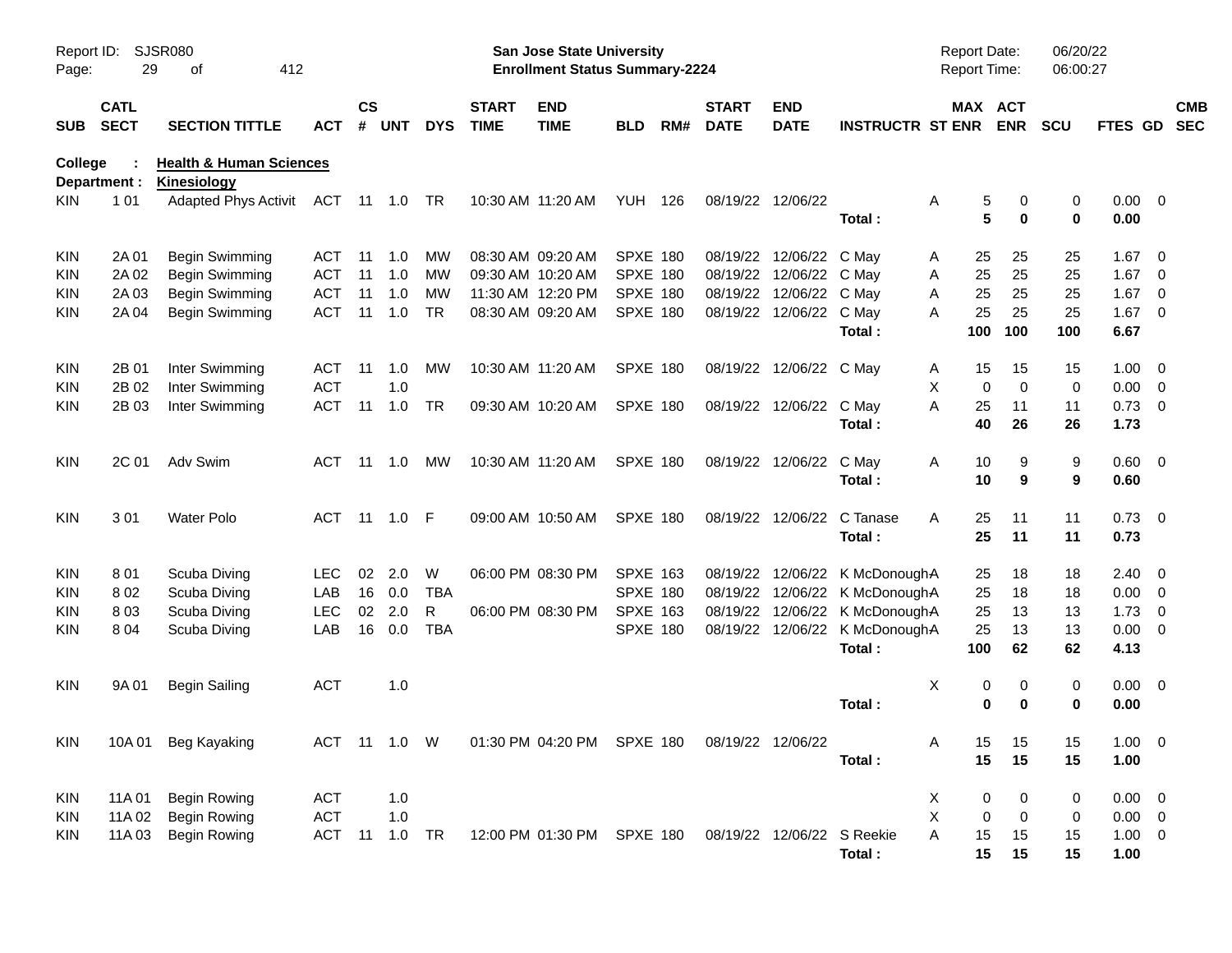| Report ID:<br>Page: | <b>SJSR080</b><br>30       | 412<br>οf             |            |                |               |            |                             | San Jose State University<br><b>Enrollment Status Summary-2224</b> |                 |           |                             |                                   |                              | <b>Report Date:</b><br><b>Report Time:</b> |                       | 06/20/22<br>06:00:27 |               |                         |                          |
|---------------------|----------------------------|-----------------------|------------|----------------|---------------|------------|-----------------------------|--------------------------------------------------------------------|-----------------|-----------|-----------------------------|-----------------------------------|------------------------------|--------------------------------------------|-----------------------|----------------------|---------------|-------------------------|--------------------------|
| <b>SUB</b>          | <b>CATL</b><br><b>SECT</b> | <b>SECTION TITTLE</b> | <b>ACT</b> | <b>CS</b><br># | <b>UNT</b>    | <b>DYS</b> | <b>START</b><br><b>TIME</b> | <b>END</b><br><b>TIME</b>                                          | <b>BLD</b>      | RM#       | <b>START</b><br><b>DATE</b> | <b>END</b><br><b>DATE</b>         | <b>INSTRUCTR ST ENR</b>      |                                            | MAX ACT<br><b>ENR</b> | <b>SCU</b>           | FTES GD       |                         | <b>CMB</b><br><b>SEC</b> |
|                     |                            |                       | <b>ACT</b> |                |               |            |                             | 09:30 AM 11:20 AM                                                  | YUH             | 106       | 08/19/22                    | 12/06/22                          | J Fonda                      | Α<br>35                                    | 17                    | 17                   | 1.13          | $\overline{\mathbf{0}}$ |                          |
| <b>KIN</b>          | 13A 01                     | <b>Begin Rugby</b>    |            | 11             | 1.0           | M          |                             |                                                                    |                 |           |                             |                                   | Total :                      | 35                                         | 17                    | 17                   | 1.13          |                         |                          |
| <b>KIN</b>          | 14A 01                     | Begin Volleyball      | ACT        | 11             | 1.0           | MW         |                             | 12:30 PM 01:20 PM                                                  |                 |           | SPXC 107B 08/19/22          | 12/06/22                          | O Crespo                     | 40<br>Α                                    | 40                    | 40                   | 2.67          | - 0                     |                          |
| <b>KIN</b>          | 14A 02                     | Begin Volleyball      | <b>ACT</b> | 11             | 1.0           | MW         |                             | 01:30 PM 02:20 PM                                                  |                 | SPXC 107B | 08/19/22                    | 12/06/22                          | O Crespo                     | A<br>40                                    | 40                    | 40                   | 2.67          | $\overline{0}$          |                          |
| <b>KIN</b>          | 14A 03                     | Begin Volleyball      | <b>ACT</b> | 11             | 1.0           | <b>TR</b>  |                             | 10:30 AM 11:20 AM                                                  |                 |           |                             | SPXC 107B 08/19/22 12/06/22       | O Crespo                     | 40<br>A                                    | 40                    | 40                   | 2.67          | 0                       |                          |
| <b>KIN</b>          | 14A 04                     | Begin Volleyball      | <b>ACT</b> | 11             | 1.0           | MW         |                             | 03:30 PM 04:20 PM                                                  |                 |           | SPXC 107B 08/19/22          | 12/06/22                          | O Crespo<br>Total:           | Α<br>40<br>160                             | 40<br>160             | 40<br>160            | 2.67<br>10.67 | 0                       |                          |
| <b>KIN</b>          | 14B 01                     | Inter Volleyball      | ACT        | -11            | 1.0           | TR.        |                             | 11:30 AM 12:20 PM                                                  |                 |           | SPXC 107B 08/19/22          | 12/06/22                          | O Crespo<br>Total:           | 40<br>A<br>40                              | 40<br>40              | 40<br>40             | 2.67<br>2.67  | $\overline{0}$          |                          |
| <b>KIN</b>          | 14C 01                     | Adv Volleyball        | ACT        | -11            | 1.0           | МW         |                             | 02:30 PM 03:20 PM                                                  |                 |           | SPXC 107B 08/19/22 12/06/22 |                                   | O Crespo                     | 40<br>A                                    | 40                    | 40                   | 2.67          | $\overline{0}$          |                          |
|                     |                            |                       |            |                |               |            |                             |                                                                    |                 |           |                             |                                   | Total:                       | 40                                         | 40                    | 40                   | 2.67          |                         |                          |
| <b>KIN</b>          | 15A 01                     | <b>Beg Basketball</b> | ACT        | 11             | 1.0           | MW         |                             | 08:30 AM 09:20 AM                                                  | YUH             | 106       | 08/19/22                    | 12/06/22                          | S Butler                     | A<br>24                                    | 24                    | 24                   | 1.60          | $\overline{0}$          |                          |
| <b>KIN</b>          | 15A 02                     | <b>Beg Basketball</b> | <b>ACT</b> | 11             | 1.0           | <b>TR</b>  |                             | 10:30 AM 11:20 AM                                                  | <b>YUH</b>      | 106       | 08/19/22                    | 12/06/22 S Butler                 |                              | 24<br>A                                    | 24                    | 24                   | 1.60          | 0                       |                          |
| KIN                 | 15A 03                     | <b>Beg Basketball</b> | <b>ACT</b> | 11             | 1.0           | <b>MW</b>  |                             | 10:30 AM 11:20 AM                                                  | <b>YUH 106</b>  |           |                             | 08/19/22 12/06/22 S Butler        |                              | 24<br>Α                                    | 24                    | 24                   | 1.60          | $\overline{0}$          |                          |
|                     |                            |                       |            |                |               |            |                             |                                                                    |                 |           |                             |                                   | Total:                       | 72                                         | 72                    | 72                   | 4.80          |                         |                          |
| <b>KIN</b>          | 15B 01                     | Int Basketball        | ACT        |                | 11 1.0        | МW         |                             | 09:30 AM 10:20 AM                                                  | <b>YUH 106</b>  |           |                             | 08/19/22 12/06/22                 | S Butler                     | A<br>24                                    | 24                    | 24                   | 1.60          | $\overline{\mathbf{0}}$ |                          |
|                     |                            |                       |            |                |               |            |                             |                                                                    |                 |           |                             |                                   | Total :                      | 24                                         | 24                    | 24                   | 1.60          |                         |                          |
| <b>KIN</b>          | 18A 01                     | <b>Beg Handball</b>   | ACT        |                | 11  1.0       | W          |                             | 06:00 PM 07:50 PM                                                  | <b>SPXE 160</b> |           |                             |                                   | 08/19/22 12/06/22 T Urquhart | 17<br>A                                    | 17                    | 17                   | 1.13          | $\overline{\mathbf{0}}$ |                          |
|                     |                            |                       |            |                |               |            |                             |                                                                    |                 |           |                             |                                   | Total:                       | 17                                         | 17                    | 17                   | 1.13          |                         |                          |
| <b>KIN</b>          | 18B 01                     | Inter Handball        | ACT        |                | 11  1.0       | W          |                             | 06:00 PM 07:50 PM                                                  | <b>SPXE 160</b> |           |                             |                                   | 08/19/22 12/06/22 T Urquhart | A                                          | 5<br>5                | 5                    | 0.33 0        |                         |                          |
|                     |                            |                       |            |                |               |            |                             |                                                                    |                 |           |                             |                                   | Total:                       |                                            | 5<br>5                | 5                    | 0.33          |                         |                          |
| <b>KIN</b>          | 19A 01                     | <b>Begin Soccer</b>   | <b>ACT</b> | 11             | 1.0           | $\top$     |                             | 08:30 AM 10:20 AM                                                  | YUH             | 106       | 08/19/22                    | 12/06/22                          | M Behler                     | 30<br>A                                    | 30                    | 30                   | 2.00          | $\overline{0}$          |                          |
| KIN                 | 19A 02                     | <b>Begin Soccer</b>   | ACT        | 11             | 1.0           | W          |                             | 09:30 AM 11:20 AM                                                  | <b>YUH 106</b>  |           | 08/19/22                    |                                   | 12/06/22 M Behler            | 30<br>Α                                    | 30                    | 30                   | 2.00          | $\overline{\mathbf{0}}$ |                          |
|                     |                            |                       |            |                |               |            |                             |                                                                    |                 |           |                             |                                   | Total:                       |                                            | 60<br>60              | 60                   | 4.00          |                         |                          |
| <b>KIN</b>          |                            | 19B 01 Int Soccer     |            |                | ACT 11 1.0 T  |            |                             | 10:30 AM 12:20 PM YUH 106                                          |                 |           |                             | 08/19/22 12/06/22 M Behler        |                              | A<br>30                                    | 30                    | 30                   | $2.00 \t 0$   |                         |                          |
|                     |                            |                       |            |                |               |            |                             |                                                                    |                 |           |                             |                                   | Total:                       | 30                                         | 30                    | 30                   | 2.00          |                         |                          |
| <b>KIN</b>          | 20A 01                     | Begin Badminton       | ACT 11 1.0 |                |               | МW         |                             | 08:30 AM 09:20 AM                                                  |                 |           |                             | SPXC 107B 08/19/22 12/06/22 L Cai |                              | A<br>24                                    | 24                    | 24                   | $1.60 \t 0$   |                         |                          |
| <b>KIN</b>          | 20A 02                     | Begin Badminton       | ACT        |                | 11 1.0        | MW         |                             | 09:30 AM 10:20 AM                                                  |                 |           |                             | SPXC 107B 08/19/22 12/06/22 L Cai |                              | 24<br>A                                    | 24                    | 24                   | $1.60 \t 0$   |                         |                          |
| <b>KIN</b>          | 20A 03                     | Begin Badminton       |            |                | ACT 11 1.0 TR |            |                             | 08:30 AM 09:20 AM                                                  |                 |           |                             | SPXC 107B 08/19/22 12/06/22 L Cai |                              | 24<br>A                                    | 24                    | 24                   | $1.60 \t 0$   |                         |                          |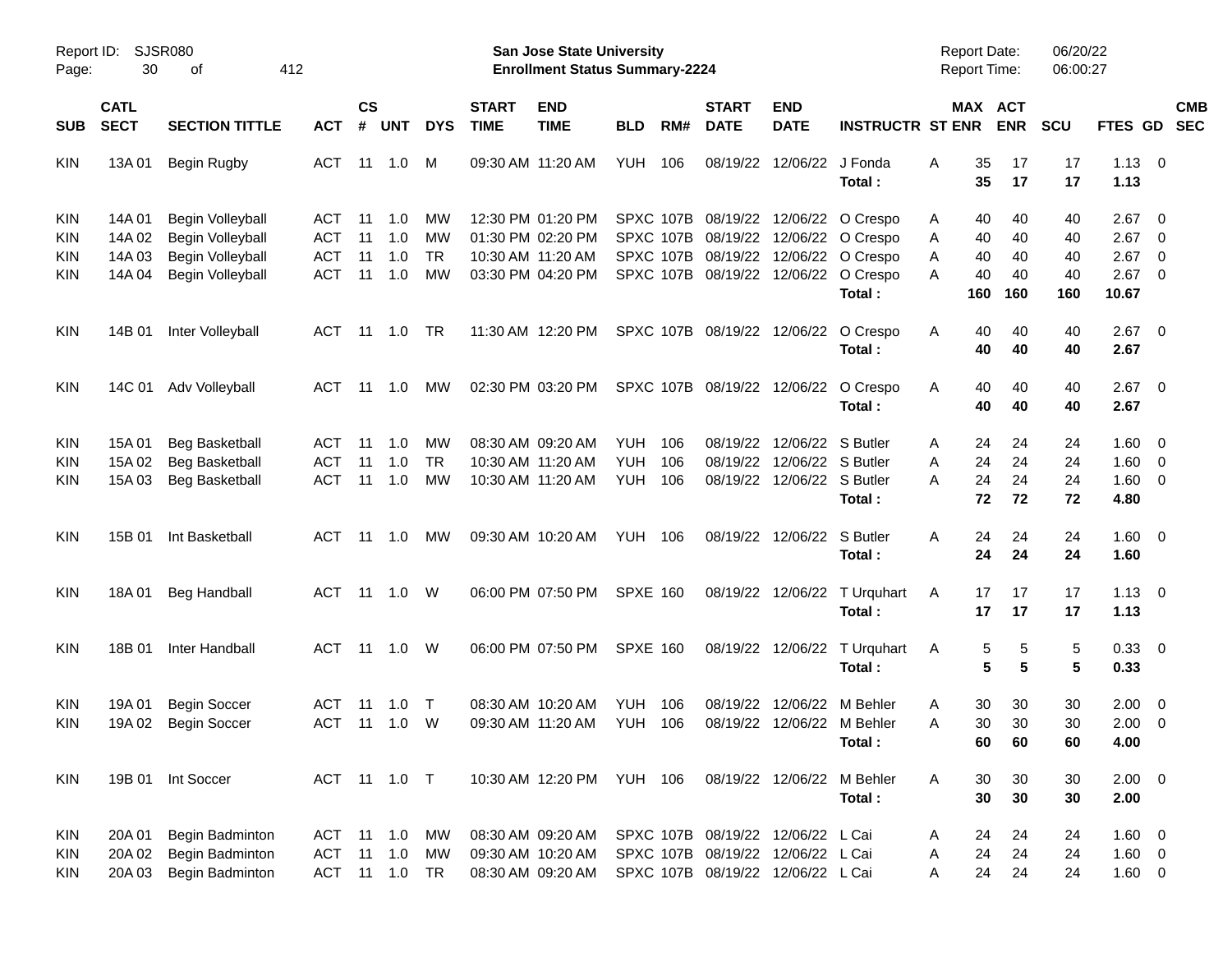| Report ID:<br>Page:      | 31                         | <b>SJSR080</b><br>οf                                                 | 412                             |                |                   |                              |                             | <b>San Jose State University</b><br><b>Enrollment Status Summary-2224</b>                                           |                          |            |                             |                                                         |                                                                                                                  | Report Date:<br><b>Report Time:</b> |                       | 06/20/22<br>06:00:27 |                                          |                                                                                |                          |
|--------------------------|----------------------------|----------------------------------------------------------------------|---------------------------------|----------------|-------------------|------------------------------|-----------------------------|---------------------------------------------------------------------------------------------------------------------|--------------------------|------------|-----------------------------|---------------------------------------------------------|------------------------------------------------------------------------------------------------------------------|-------------------------------------|-----------------------|----------------------|------------------------------------------|--------------------------------------------------------------------------------|--------------------------|
| <b>SUB</b>               | <b>CATL</b><br><b>SECT</b> | <b>SECTION TITTLE</b>                                                | <b>ACT</b>                      | <b>CS</b><br># | <b>UNT</b>        | <b>DYS</b>                   | <b>START</b><br><b>TIME</b> | <b>END</b><br><b>TIME</b>                                                                                           | <b>BLD</b>               | RM#        | <b>START</b><br><b>DATE</b> | <b>END</b><br><b>DATE</b>                               | <b>INSTRUCTR ST ENR</b>                                                                                          |                                     | MAX ACT<br><b>ENR</b> | <b>SCU</b>           | FTES GD                                  |                                                                                | <b>CMB</b><br><b>SEC</b> |
| <b>KIN</b>               | 20A 04                     | Begin Badminton                                                      | ACT                             | 11             | 1.0               | TR                           |                             | 09:30 AM 10:20 AM                                                                                                   |                          | SPXC 107B  | 08/19/22                    | 12/06/22 L Cai                                          | Total:                                                                                                           | Α<br>24<br>96                       | 24<br>96              | 24<br>96             | $1.60 \t 0$<br>6.40                      |                                                                                |                          |
| KIN                      | 20B 01                     | Inter Badminton                                                      | ACT                             | 11             | 1.0               | - F                          |                             | 08:30 AM 10:20 AM                                                                                                   |                          |            |                             | SPXC 107B 08/19/22 12/06/22                             | L Cai<br>Total:                                                                                                  | A<br>12<br>12                       | 12<br>12              | 12<br>12             | $0.80 \ 0$<br>0.80                       |                                                                                |                          |
| KIN                      | 20C 01                     | Adv Badminton                                                        | ACT                             | 11             | 1.0               | - F                          |                             | 08:30 AM 10:20 AM                                                                                                   |                          |            |                             | SPXC 107B 08/19/22 12/06/22 L Cai                       | Total:                                                                                                           | 12<br>A<br>12                       | 11<br>11              | 11<br>11             | $0.73 \quad 0$<br>0.73                   |                                                                                |                          |
| <b>KIN</b><br>KIN        | 21A 01<br>21A 02           | <b>Begin Tennis</b><br><b>Begin Tennis</b>                           | <b>ACT</b><br><b>ACT</b>        | 11<br>11       | 1.0<br>1.0        | W<br>$\top$                  |                             | 01:30 PM 03:20 PM<br>01:30 PM 03:20 PM                                                                              | <b>YUH</b><br><b>YUH</b> | 106<br>106 |                             | 08/19/22 12/06/22<br>08/19/22 12/06/22                  | Total:                                                                                                           | 25<br>A<br>A<br>25<br>50            | 0<br>0<br>$\bf{0}$    | 0<br>0<br>0          | $0.00 \t 0$<br>$0.00 \t 0$<br>0.00       |                                                                                |                          |
| KIN                      | 21B 01                     | Inter Tennis                                                         | ACT                             | 11             | 1.0               | M                            |                             | 01:30 PM 03:20 PM                                                                                                   | <b>YUH 106</b>           |            |                             | 08/19/22 12/06/22                                       | Total:                                                                                                           | Α<br>25<br>25                       | 0<br>$\bf{0}$         | 0<br>$\mathbf 0$     | $0.00 \t 0$<br>0.00                      |                                                                                |                          |
| <b>KIN</b><br>KIN        | 23A 01<br>23A 02           | <b>Begin Archery</b><br><b>Begin Archery</b>                         | ACT<br><b>ACT</b>               | 11<br>11       | 1.0<br>1.0        | $\top$<br>R                  |                             | 12:30 PM 02:20 PM<br>12:30 PM 02:20 PM                                                                              | <b>YUH</b><br><b>YUH</b> | 106<br>106 | 08/19/22<br>08/19/22        | 12/06/22 N Fraire<br>12/06/22 N Fraire                  | Total:                                                                                                           | 25<br>A<br>20<br>A<br>45            | 25<br>20<br>45        | 25<br>20<br>45       | 1.67<br>$1.33 \ 0$<br>3.00               | $\overline{\mathbf{0}}$                                                        |                          |
| KIN                      | 23B 01                     | Inter Archery                                                        | ACT                             | 11             | 1.0               | R                            |                             | 12:30 PM 02:20 PM                                                                                                   | <b>YUH 106</b>           |            |                             | 08/19/22 12/06/22 N Fraire                              | Total:                                                                                                           | Α                                   | 5<br>5<br>5<br>5      | 5<br>5               | 0.33 0<br>0.33                           |                                                                                |                          |
| <b>KIN</b><br>KIN<br>KIN | 24A 01<br>24A 02<br>24A 03 | <b>Begin Bowling</b><br><b>Begin Bowling</b><br><b>Begin Bowling</b> | ACT<br><b>ACT</b><br><b>ACT</b> | 11<br>11<br>11 | 1.0<br>1.0<br>1.0 | МW<br><b>MW</b><br><b>TR</b> |                             | 08:30 AM 09:20 AM<br>09:30 AM 10:20 AM<br>08:30 AM 09:20 AM                                                         | SU<br>SU<br>SU           |            | ALLE 08/19/22               |                                                         | ALLE 08/19/22 12/06/22 M Pascal-GonA<br>12/06/22 M Pascal-GonA<br>ALLE 08/19/22 12/06/22 M Pascal-GonA<br>Total: | 28<br>28<br>28<br>84                | 28<br>28<br>28<br>84  | 28<br>28<br>28<br>84 | 1.87<br>1.87<br>1.87<br>5.60             | $\overline{\mathbf{0}}$<br>$\overline{\mathbf{0}}$<br>$\overline{\phantom{0}}$ |                          |
| KIN                      | 24B 01                     | Inter Bowling                                                        | ACT                             | 11             | 1.0               | МW                           |                             | 10:30 AM 11:20 AM                                                                                                   | SU                       |            |                             | ALLE 08/19/22 12/06/22                                  | M Pascal-GonA<br>Total:                                                                                          | 28<br>28                            | 28<br>28              | 28<br>28             | $1.87 \t 0$<br>1.87                      |                                                                                |                          |
| KIN<br>KIN               | 25A 03                     | KIN 25A 01 Begin Golf<br>25A 02 Begin Golf<br><b>Begin Golf</b>      | ACT<br>ACT                      | 11             | 1.0<br>11  1.0  M | TR                           |                             | ACT 11 1.0 TR  09:30 AM  10:20 AM  YUH  106  08/19/22  12/06/22  D  Allio<br>11:30 AM 12:20 PM<br>09:30 AM 11:20 AM | YUH 106<br>YUH 106       |            |                             | 08/19/22 12/06/22 D Allio<br>08/19/22 12/06/22 M Behler | Total:                                                                                                           | 25<br>A<br>25<br>Α<br>25<br>Α<br>75 | 25<br>25<br>25<br>75  | 25<br>25<br>25<br>75 | $1.67$ 0<br>$1.67$ 0<br>$1.67$ 0<br>5.00 |                                                                                |                          |
| KIN                      |                            | 25B 01 Intermediate Golf                                             |                                 |                | ACT 11 1.0 TR     |                              |                             | 10:30 AM 11:20 AM YUH 106                                                                                           |                          |            |                             | 08/19/22 12/06/22 D Allio                               | Total:                                                                                                           | A<br>25<br>25                       | 25<br>25              | 25<br>25             | $1.67 \t 0$<br>1.67                      |                                                                                |                          |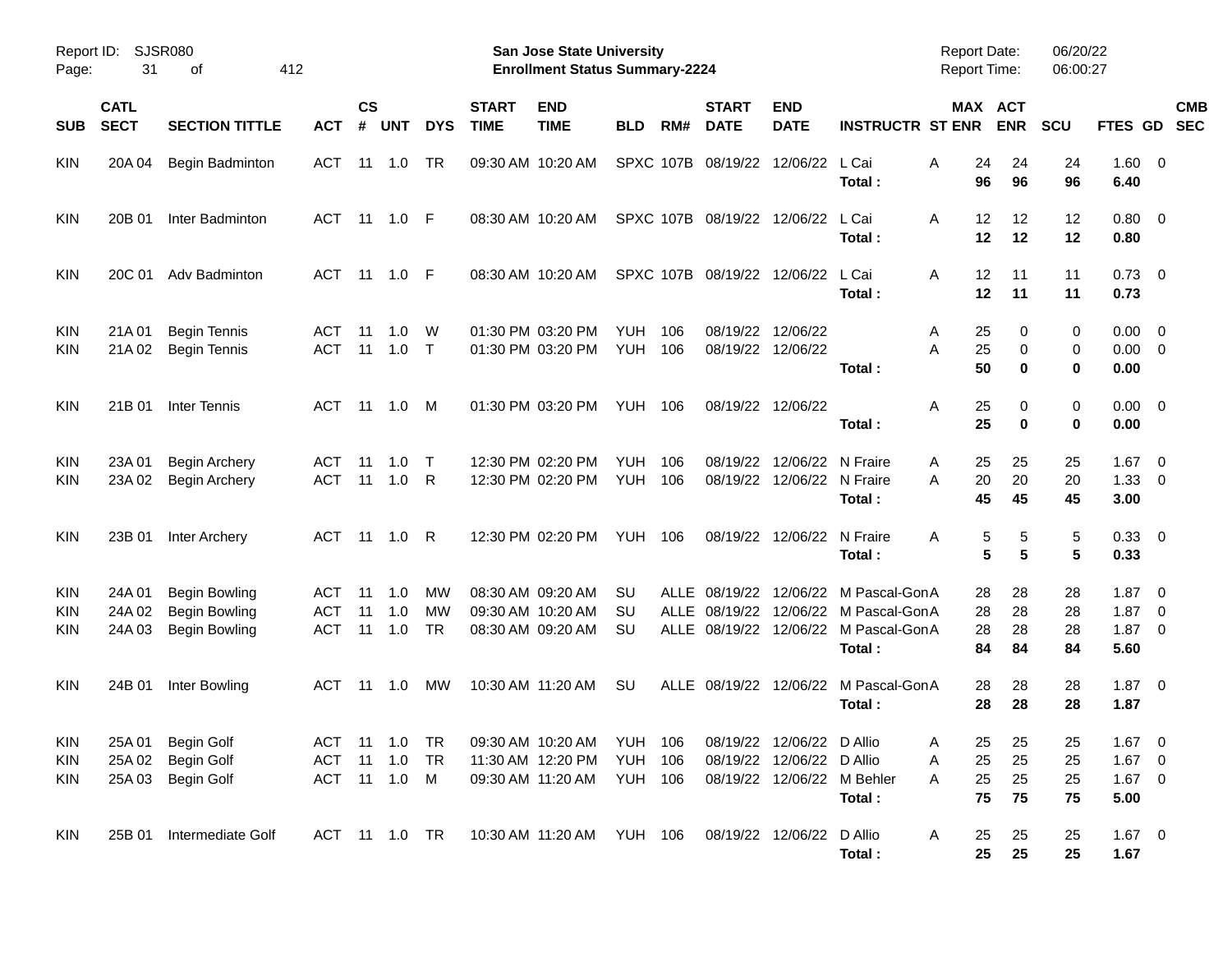| Report ID:<br>Page: | 32          | <b>SJSR080</b><br>412<br>оf |            |               |            |            |                   | <b>San Jose State University</b><br><b>Enrollment Status Summary-2224</b> |                 |             |                             |                               |                                |                | <b>Report Date:</b> | Report Time:            | 06/20/22<br>06:00:27 |                |                         |            |
|---------------------|-------------|-----------------------------|------------|---------------|------------|------------|-------------------|---------------------------------------------------------------------------|-----------------|-------------|-----------------------------|-------------------------------|--------------------------------|----------------|---------------------|-------------------------|----------------------|----------------|-------------------------|------------|
|                     | <b>CATL</b> |                             |            | $\mathsf{cs}$ |            |            | <b>START</b>      | <b>END</b>                                                                |                 |             | <b>START</b>                | <b>END</b>                    |                                |                |                     | MAX ACT                 |                      |                |                         | <b>CMB</b> |
| <b>SUB</b>          | <b>SECT</b> | <b>SECTION TITTLE</b>       | <b>ACT</b> | #             | <b>UNT</b> | <b>DYS</b> | <b>TIME</b>       | <b>TIME</b>                                                               | <b>BLD</b>      | RM#         | <b>DATE</b>                 | <b>DATE</b>                   | <b>INSTRUCTR ST ENR</b>        |                |                     | <b>ENR</b>              | <b>SCU</b>           | <b>FTES GD</b> |                         | <b>SEC</b> |
| KIN                 | 27A 01      | <b>Begin Table Tennis</b>   | ACT        | 11            | 1.0        | MW         |                   | 07:30 AM 08:20 AM                                                         |                 |             | SPXC 107A 08/19/22          | 12/06/22                      | G Chen                         | A              | 40                  | 40                      | 40                   | 2.67           | 0                       |            |
| <b>KIN</b>          | 27A 02      | Begin Table Tennis          | <b>ACT</b> | 11            | 1.0        | MW         |                   | 08:30 AM 09:20 AM                                                         |                 |             | SPXC 107A 08/19/22          | 12/06/22                      | G Chen                         | A              | 40                  | 40                      | 40                   | 2.67           | 0                       |            |
| <b>KIN</b>          | 27A 03      | Begin Table Tennis          | <b>ACT</b> | 11            | 1.0        | МW         | 10:30 AM 11:20 AM |                                                                           |                 |             | SPXC 107A 08/19/22          | 12/06/22                      | L Cai                          | A              | 40                  | 40                      | 40                   | 2.67           | 0                       |            |
| KIN                 | 27A 04      | Begin Table Tennis          | <b>ACT</b> | 11            | 1.0        | F          |                   | 10:30 AM 12:20 PM                                                         |                 |             | SPXC 107A 08/19/22          | 12/06/22 L Cai                |                                | A              | 40                  | 40                      | 40                   | 2.67           | $\mathbf 0$             |            |
|                     |             |                             |            |               |            |            |                   |                                                                           |                 |             |                             |                               | Total:                         |                | 160                 | 160                     | 160                  | 10.67          |                         |            |
| KIN                 | 28A01       | <b>Beg Gymnastics</b>       | <b>ACT</b> | 11            | 1.0        | МW         |                   | 08:30 AM 09:20 AM                                                         | <b>SPXC 231</b> |             | 08/19/22                    | 12/06/22                      | J Williams                     | A              | 30                  | 16                      | 16                   | 1.07           | $\overline{0}$          |            |
| <b>KIN</b>          | 28A 02      | <b>Beg Gymnastics</b>       | <b>ACT</b> | 11            | 1.0        | <b>MW</b>  |                   | 09:30 AM 10:20 AM                                                         | <b>SPXC 231</b> |             | 08/19/22                    | 12/06/22                      | J Williams                     | A              | 30                  | 30                      | 30                   | 2.00           | 0                       |            |
|                     |             |                             |            |               |            |            |                   |                                                                           |                 |             |                             |                               | Total:                         |                | 60                  | 46                      | 46                   | 3.07           |                         |            |
| <b>KIN</b>          | 29 01       | Cardio Kickboxing           | <b>ACT</b> | 11            | 1.0        | MW         | 10:30 AM 11:20 AM |                                                                           | <b>SPXE 178</b> |             | 08/19/22 12/06/22           |                               |                                | Α              | 30                  | 30                      | 30                   | 2.00           | 0                       |            |
| <b>KIN</b>          | 29 02       | Cardio Kickboxing           | <b>ACT</b> |               | 1.0        |            |                   |                                                                           |                 |             |                             |                               |                                | X              | $\mathbf 0$         | $\mathbf 0$             | 0                    | 0.00           | 0                       |            |
|                     |             |                             |            |               |            |            |                   |                                                                           |                 |             |                             |                               | Total:                         |                | 30                  | 30                      | 30                   | 2.00           |                         |            |
| <b>KIN</b>          | 30 01       | Pilates                     | ACT        | 11            | 1.0        | F          | 09:30 AM 11:20 AM |                                                                           | <b>SPXE 178</b> |             | 08/19/22                    | 12/06/22                      | J Linafelter                   | A              | 30                  | 30                      | 30                   | 2.00           | 0                       |            |
| <b>KIN</b>          | 30 02       | Pilates                     | <b>ACT</b> | 11            | 1.0        | F          | 11:30 AM 01:20 PM |                                                                           | <b>SPXE 178</b> |             | 08/19/22                    |                               | 12/06/22 J Linafelter          | A              | 30                  | 30                      | 30                   | 2.00           | 0                       |            |
| KIN                 | 30 03       | Pilates                     | <b>ACT</b> | 11            | 1.0        | <b>TR</b>  |                   | 12:30 PM 01:20 PM                                                         | <b>SPXE 178</b> |             | 08/19/22                    |                               | 12/06/22 J Linafelter          | A              | 30                  | 30                      | 30                   | 2.00           | 0                       |            |
| KIN                 | 30 04       | Pilates                     | <b>ACT</b> | 11            | 1.0        | <b>TR</b>  |                   | 01:30 PM 02:20 PM                                                         | <b>SPXE 178</b> |             | 08/19/22                    |                               | 12/06/22 J Linafelter          | A              | 30                  | 30                      | 30                   | 2.00           | 0                       |            |
| KIN                 | 30 05       | Pilates                     | <b>ACT</b> | 11            | 1.0        | F          |                   | 07:30 AM 09:20 AM                                                         | <b>SPXE 178</b> |             |                             |                               | 08/19/22 12/06/22 J Linafelter | A              | 30                  | 30                      | 30                   | 2.00           | 0                       |            |
| KIN                 | 30 06       | Pilates                     | <b>ACT</b> |               | 1.0        |            |                   |                                                                           |                 |             |                             |                               |                                | Х              | 0                   | 0                       | 0                    | 0.00           | 0                       |            |
| <b>KIN</b>          | 30 80       | Pilates                     | <b>ACT</b> |               | 1.0        |            |                   |                                                                           |                 |             |                             |                               |                                | X              | 0                   | 0                       | 0                    | 0.00           | 0                       |            |
| <b>KIN</b>          | 30 81       | Pilates                     | <b>ACT</b> | 11            | 1.0        | TR         |                   | 09:30 AM 10:20 AM                                                         | ON              |             | LINE 08/19/22               | 12/06/22                      | A Batt                         | А              | 30                  | 30                      | 30                   | 2.00           | $\mathbf 0$             |            |
|                     |             |                             |            |               |            |            |                   |                                                                           |                 |             |                             |                               | Total:                         |                | 180                 | 180                     | 180                  | 12.00          |                         |            |
| <b>KIN</b>          | 31 01       | <b>Body Sculpting</b>       | ACT        | 11            | 1.0        | <b>TR</b>  |                   | 08:30 AM 09:20 AM                                                         |                 |             | SPXC 107A 08/19/22 12/06/22 |                               |                                | A              | 50                  | $\overline{c}$          | 2                    | 0.13           | 0                       |            |
| <b>KIN</b>          | 31 02       | <b>Body Sculpting</b>       | <b>ACT</b> |               | 1.0        |            |                   |                                                                           |                 |             |                             |                               |                                | Х              | 0                   | $\mathbf 0$             | 0                    | 0.00           | 0                       |            |
| <b>KIN</b>          | 31 03       | <b>Body Sculpting</b>       | <b>ACT</b> |               | 1.0        |            |                   |                                                                           |                 |             |                             |                               |                                | X              | 0                   | 0                       | 0                    | 0.00           | 0                       |            |
| KIN                 | 31 80       | <b>Body Sculpting</b>       | <b>ACT</b> | 11            | 1.0        | TBA        |                   |                                                                           | <b>ON</b>       | <b>LINE</b> | 08/19/22                    | 12/06/22 A Batt               |                                | A              | 50                  | 54                      | 54                   | 3.60           | 0                       |            |
| KIN                 | 3181        | <b>Body Sculpting</b>       | <b>ACT</b> | 11            | 1.0        | TR         |                   | 11:30 AM 12:20 PM                                                         | ON              |             | LINE 08/19/22               | 12/06/22 A Batt               |                                | A              | 50                  | 50                      | 50                   | 3.33           | 0                       |            |
|                     |             |                             |            |               |            |            |                   |                                                                           |                 |             |                             |                               | Total:                         |                | 150                 | 106                     | 106                  | 7.07           |                         |            |
| <b>KIN</b>          | 32 01       | Aerobics                    | ACT        |               | 1.0        |            |                   |                                                                           |                 |             |                             |                               |                                | X              | $\mathbf 0$         | $\overline{\mathbf{0}}$ | $\overline{0}$       | $0.00 \t 0$    |                         |            |
| <b>KIN</b>          | 32 02       | Aerobics                    | <b>ACT</b> |               | 1.0        |            |                   |                                                                           |                 |             |                             |                               |                                | X              | 0                   | 0                       | 0                    | 0.00           | - 0                     |            |
| <b>KIN</b>          | 32 03       | Aerobics                    | <b>ACT</b> | 11            | 1.0        | MW         |                   | 11:30 AM 12:20 PM SPXE 178                                                |                 |             | 08/19/22 12/06/22           |                               |                                | Α              | 50                  | 47                      | 47                   | 3.13           | - 0                     |            |
| <b>KIN</b>          | 32 80       | Aerobics                    | ACT        | 11            | 1.0        | TR         |                   | 10:30 AM 11:20 AM                                                         | ON              |             |                             | LINE 08/19/22 12/06/22 A Batt |                                | Α              | 50                  | 50                      | 50                   | 3.33           | $\overline{\mathbf{0}}$ |            |
|                     |             |                             |            |               |            |            |                   |                                                                           |                 |             |                             |                               | Total:                         |                | 100                 | 97                      | 97                   | 6.47           |                         |            |
| KIN                 | 34 01       | <b>Step Training</b>        | <b>ACT</b> |               | 1.0        |            |                   |                                                                           |                 |             |                             |                               |                                | Χ              | 0                   | $\mathbf 0$             | 0                    | 0.00           | $\overline{\mathbf{0}}$ |            |
| KIN.                | 34 04       | <b>Step Training</b>        | <b>ACT</b> |               | 1.0        |            |                   |                                                                           |                 |             |                             |                               |                                | $\pmb{\times}$ | $\mathbf 0$         | $\mathbf 0$             | 0                    | $0.00 \t 0$    |                         |            |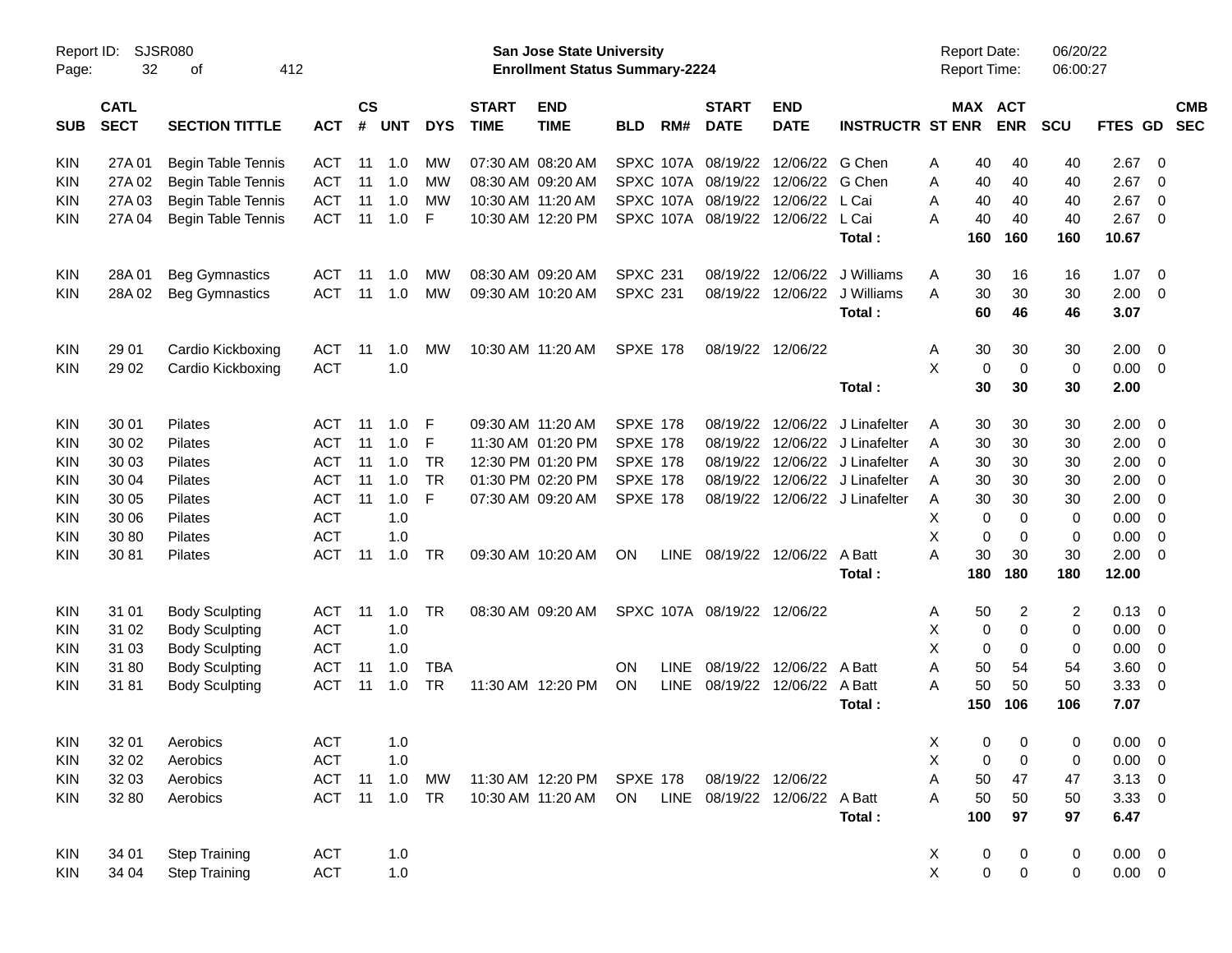| Report ID:<br>Page:                                                                                                                                    | 33                                                                                                      | <b>SJSR080</b><br>412<br>οf                                                                                                                                                                                                         |                                                                                                                                                 |                                                                |                                                                           |                                                                                                          |                             | <b>San Jose State University</b><br><b>Enrollment Status Summary-2224</b>                                                                                                                                                           |                                                                                                                                                        |                                                                           |                                                                                                                                  |                                                                                                                |                                                                                                                               | <b>Report Date:</b><br>Report Time:                                                                                |                                                                       | 06/20/22<br>06:00:27                                                  |                                                                                               |                                                                  |            |
|--------------------------------------------------------------------------------------------------------------------------------------------------------|---------------------------------------------------------------------------------------------------------|-------------------------------------------------------------------------------------------------------------------------------------------------------------------------------------------------------------------------------------|-------------------------------------------------------------------------------------------------------------------------------------------------|----------------------------------------------------------------|---------------------------------------------------------------------------|----------------------------------------------------------------------------------------------------------|-----------------------------|-------------------------------------------------------------------------------------------------------------------------------------------------------------------------------------------------------------------------------------|--------------------------------------------------------------------------------------------------------------------------------------------------------|---------------------------------------------------------------------------|----------------------------------------------------------------------------------------------------------------------------------|----------------------------------------------------------------------------------------------------------------|-------------------------------------------------------------------------------------------------------------------------------|--------------------------------------------------------------------------------------------------------------------|-----------------------------------------------------------------------|-----------------------------------------------------------------------|-----------------------------------------------------------------------------------------------|------------------------------------------------------------------|------------|
| <b>SUB</b>                                                                                                                                             | <b>CATL</b><br><b>SECT</b>                                                                              | <b>SECTION TITTLE</b>                                                                                                                                                                                                               | <b>ACT</b>                                                                                                                                      | <b>CS</b><br>#                                                 | <b>UNT</b>                                                                | <b>DYS</b>                                                                                               | <b>START</b><br><b>TIME</b> | <b>END</b><br><b>TIME</b>                                                                                                                                                                                                           | <b>BLD</b>                                                                                                                                             | RM#                                                                       | <b>START</b><br><b>DATE</b>                                                                                                      | <b>END</b><br><b>DATE</b>                                                                                      | <b>INSTRUCTR ST ENR</b>                                                                                                       | MAX ACT                                                                                                            | <b>ENR</b>                                                            | <b>SCU</b>                                                            | FTES GD SEC                                                                                   |                                                                  | <b>CMB</b> |
| <b>KIN</b><br><b>KIN</b>                                                                                                                               | 34 80<br>34 81                                                                                          | <b>Step Training</b><br><b>Step Training</b>                                                                                                                                                                                        | <b>ACT</b><br><b>ACT</b>                                                                                                                        | 11<br>11                                                       | 1.0<br>1.0                                                                | <b>TR</b><br><b>TBA</b>                                                                                  |                             | 01:30 PM 02:20 PM                                                                                                                                                                                                                   | ON<br>ON                                                                                                                                               | <b>LINE</b><br><b>LINE</b>                                                | 08/19/22<br>08/19/22                                                                                                             | 12/06/22 A Batt<br>12/06/22 A Batt                                                                             | Total:                                                                                                                        | 50<br>Α<br>A<br>50<br>100                                                                                          | 52<br>50<br>102                                                       | 52<br>50<br>102                                                       | 3.47<br>3.33<br>6.80                                                                          | $\overline{0}$<br>0                                              |            |
| <b>KIN</b><br><b>KIN</b><br><b>KIN</b><br><b>KIN</b><br><b>KIN</b><br><b>KIN</b><br><b>KIN</b><br><b>KIN</b><br><b>KIN</b><br><b>KIN</b><br><b>KIN</b> | 35A01<br>35A 02<br>35A03<br>35A 04<br>35A 05<br>35A 06<br>35A 07<br>35A 08<br>35A09<br>35A 10<br>35A 11 | Begin Wt Training<br>Begin Wt Training<br>Begin Wt Training<br>Begin Wt Training<br>Begin Wt Training<br>Begin Wt Training<br>Begin Wt Training<br>Begin Wt Training<br>Begin Wt Training<br>Begin Wt Training<br>Begin Wt Training | ACT<br><b>ACT</b><br><b>ACT</b><br><b>ACT</b><br><b>ACT</b><br><b>ACT</b><br><b>ACT</b><br><b>ACT</b><br><b>ACT</b><br><b>ACT</b><br><b>ACT</b> | 11<br>11<br>11<br>11<br>11<br>11<br>11<br>11<br>11<br>11<br>11 | 1.0<br>1.0<br>1.0<br>1.0<br>1.0<br>1.0<br>1.0<br>1.0<br>1.0<br>1.0<br>1.0 | МW<br>МW<br>MW<br><b>MW</b><br>МW<br>МW<br><b>MW</b><br><b>TR</b><br><b>TR</b><br><b>TR</b><br><b>TR</b> |                             | 08:30 AM 09:20 AM<br>10:30 AM 11:20 AM<br>11:30 AM 12:20 PM<br>12:30 PM 01:20 PM<br>01:30 PM 02:20 PM<br>02:30 PM 03:20 PM<br>03:30 PM 04:20 PM<br>07:30 AM 08:20 AM<br>08:30 AM 09:20 AM<br>09:30 AM 10:20 AM<br>02:30 PM 03:20 PM | <b>YUH</b><br><b>YUH</b><br><b>YUH</b><br><b>YUH</b><br><b>YUH</b><br><b>YUH</b><br><b>YUH</b><br><b>YUH</b><br><b>YUH</b><br><b>YUH</b><br><b>YUH</b> | 126<br>126<br>126<br>126<br>126<br>126<br>126<br>126<br>126<br>126<br>126 | 08/19/22<br>08/19/22<br>08/19/22<br>08/19/22<br>08/19/22<br>08/19/22<br>08/19/22<br>08/19/22<br>08/19/22<br>08/19/22<br>08/19/22 | 12/06/22<br>12/06/22 J Fonda<br>12/06/22 S Butler<br>12/06/22 S Butler<br>12/06/22 S Butler<br>12/06/22 L Pate | 12/06/22 R MontgomeryA<br>12/06/22 R MontgomeryA<br>12/06/22 K Campbell<br>12/06/22 N Levine<br>12/06/22 M Tsuruike<br>Total: | 32<br>32<br>32<br>A<br>32<br>A<br>32<br>A<br>32<br>A<br>32<br>Α<br>32<br>Α<br>32<br>A<br>32<br>A<br>32<br>Α<br>352 | 32<br>32<br>32<br>32<br>32<br>32<br>32<br>32<br>32<br>32<br>32<br>352 | 32<br>32<br>32<br>32<br>32<br>32<br>32<br>32<br>32<br>32<br>32<br>352 | 2.13<br>2.13<br>2.13<br>2.13<br>2.13<br>2.13<br>2.13<br>2.13<br>2.13<br>2.13<br>2.13<br>23.47 | 0<br>0<br>0<br>0<br>0<br>0<br>0<br>0<br>0<br>0<br>$\overline{0}$ |            |
| <b>KIN</b><br><b>KIN</b>                                                                                                                               | 35B 01<br>35B 02                                                                                        | Inter Wt Training<br>Inter Wt Training                                                                                                                                                                                              | <b>ACT</b><br><b>ACT</b>                                                                                                                        | 11<br>11                                                       | 1.0<br>1.0                                                                | МW<br><b>MW</b>                                                                                          |                             | 07:30 AM 08:20 AM<br>09:30 AM 10:20 AM                                                                                                                                                                                              | <b>YUH</b><br>YUH                                                                                                                                      | 126<br>126                                                                | 08/19/22<br>08/19/22                                                                                                             | 12/06/22<br>12/06/22                                                                                           | R MontgomeryA<br>R MontgomeryA<br>Total:                                                                                      | 32<br>32<br>64                                                                                                     | 32<br>32<br>64                                                        | 32<br>32<br>64                                                        | 2.13<br>2.13<br>4.27                                                                          | 0<br>0                                                           |            |
| <b>KIN</b><br><b>KIN</b><br><b>KIN</b><br><b>KIN</b>                                                                                                   | 36 01<br>36 02<br>36 03<br>36 80                                                                        | Cross Train/Cond<br>Cross Train/Cond<br>Cross Train/Cond<br>Cross Train/Cond                                                                                                                                                        | <b>ACT</b><br><b>ACT</b><br><b>ACT</b><br><b>ACT</b>                                                                                            | 11<br>11<br>11<br>11                                           | 1.0<br>1.0<br>1.0<br>1.0                                                  | <b>TR</b><br><b>TR</b><br><b>TR</b><br><b>TBA</b>                                                        |                             | 03:30 PM 04:20 PM<br>04:30 PM 05:20 PM<br>05:30 PM 06:20 PM                                                                                                                                                                         | <b>YUH</b><br>YUH<br><b>YUH</b><br>ON                                                                                                                  | 126<br>126<br>126<br><b>LINE</b>                                          | 08/19/22<br>08/19/22<br>08/19/22<br>08/19/22                                                                                     | 12/06/22<br>12/06/22<br>12/06/22<br>12/06/22 L Pate                                                            | L Pate<br>L Pate<br>L Pate<br>Total:                                                                                          | 30<br>Α<br>30<br>Α<br>30<br>A<br>30<br>Α<br>120                                                                    | 29<br>30<br>28<br>30<br>117                                           | 29<br>30<br>28<br>30<br>117                                           | 1.93<br>2.00<br>1.87<br>2.00<br>7.80                                                          | 0<br>0<br>0<br>0                                                 |            |
| <b>KIN</b><br><b>KIN</b>                                                                                                                               | 37 01<br>37 02                                                                                          | <b>Fitness Walking</b><br><b>Fitness Walking</b>                                                                                                                                                                                    | ACT<br><b>ACT</b>                                                                                                                               | 11<br>11                                                       | 1.0<br>1.0                                                                | МW<br>TR                                                                                                 |                             | 02:30 PM 03:20 PM<br>08:30 AM 09:20 AM                                                                                                                                                                                              | <b>YUH 106</b>                                                                                                                                         | SPXC 107A                                                                 | 08/19/22<br>08/19/22                                                                                                             | 12/06/22<br>12/06/22 J Fonda                                                                                   | J Fonda<br>Total:                                                                                                             | 30<br>A<br>30<br>A<br>60                                                                                           | 30<br>30<br>60                                                        | 30<br>30<br>60                                                        | 2.00<br>2.00<br>4.00                                                                          | 0<br>0                                                           |            |
| <b>KIN</b><br>KIN                                                                                                                                      | 38 02                                                                                                   | 38 01 Begin Jogging<br>Begin Jogging                                                                                                                                                                                                | <b>ACT</b>                                                                                                                                      |                                                                | 11  1.0  TR                                                               |                                                                                                          |                             | ACT 11 1.0 MW 11:30 AM 12:20 PM SPXC 107B 08/19/22 12/06/22 N Levine<br>09:30 AM 10:20 AM                                                                                                                                           | <b>YUH 106</b>                                                                                                                                         |                                                                           |                                                                                                                                  | 08/19/22 12/06/22 J Fonda                                                                                      | Total:                                                                                                                        | 30<br>Α<br>30<br>A<br>60                                                                                           | 30<br>30<br>60                                                        | 30<br>30<br>60                                                        | $2.00 \t 0$<br>2.00<br>4.00                                                                   | $\overline{\phantom{0}}$                                         |            |
| <b>KIN</b><br><b>DANC</b>                                                                                                                              | 45A 01<br>45A 01                                                                                        | Beg Lindy & Swing<br>Beg Lindy & Swing                                                                                                                                                                                              | ACT<br>ACT                                                                                                                                      |                                                                | 11 1.0<br>$11 \quad 1.0$                                                  | МW<br>МW                                                                                                 |                             | 08:30 AM 09:20 AM<br>08:30 AM 09:20 AM                                                                                                                                                                                              | <b>SPXE 178</b><br><b>SPXE 178</b>                                                                                                                     |                                                                           |                                                                                                                                  | 08/19/22 12/06/22 A Ayers<br>08/19/22 12/06/22 A Ayers                                                         | Total:                                                                                                                        | 40<br>A<br>Α<br>$\bf{0}$<br>40                                                                                     | $\overline{\mathbf{c}}$<br>$\bf{9}$                                   | 7<br>$\overline{2}$<br>$\boldsymbol{9}$                               | 0.47<br>0.13<br>0.60                                                                          | $0\,C$<br>$0\,C$                                                 |            |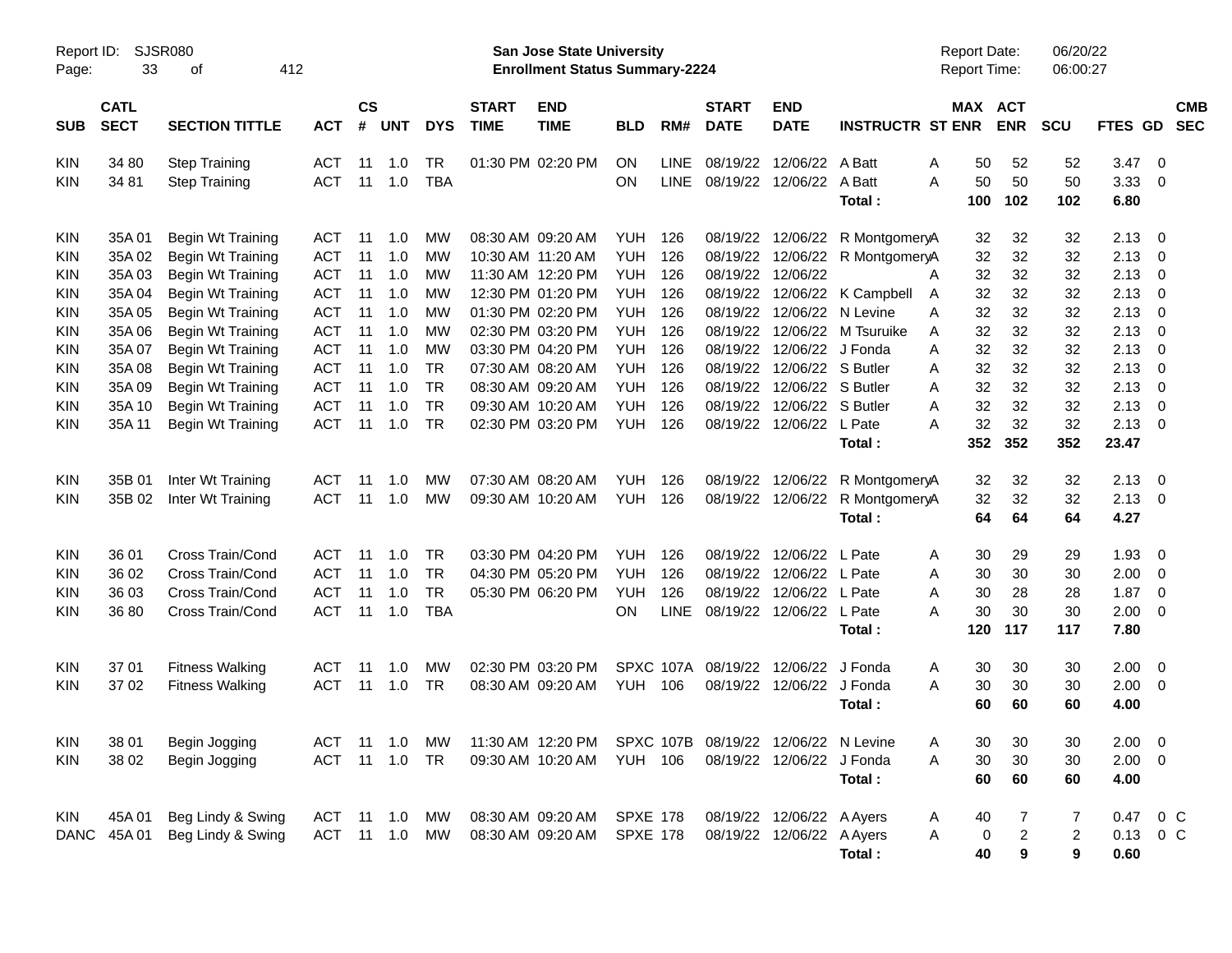| Page:       | Report ID: SJSR080<br>34   | 412<br>οf               |                |                    |                |            |                             | San Jose State University<br><b>Enrollment Status Summary-2224</b> |                 |     |                             |                           |                                 | <b>Report Date:</b><br><b>Report Time:</b> |                | 06/20/22<br>06:00:27 |                |                          |  |
|-------------|----------------------------|-------------------------|----------------|--------------------|----------------|------------|-----------------------------|--------------------------------------------------------------------|-----------------|-----|-----------------------------|---------------------------|---------------------------------|--------------------------------------------|----------------|----------------------|----------------|--------------------------|--|
| <b>SUB</b>  | <b>CATL</b><br><b>SECT</b> | <b>SECTION TITTLE</b>   | <b>ACT</b>     | $\mathsf{cs}$<br># | <b>UNT</b>     | <b>DYS</b> | <b>START</b><br><b>TIME</b> | <b>END</b><br><b>TIME</b>                                          | <b>BLD</b>      | RM# | <b>START</b><br><b>DATE</b> | <b>END</b><br><b>DATE</b> | <b>INSTRUCTR ST ENR</b>         | MAX ACT                                    | <b>ENR</b>     | <b>SCU</b>           | FTES GD SEC    | <b>CMB</b>               |  |
| <b>KIN</b>  | 46A01                      | <b>Beg Social Dance</b> | ACT            | 11                 | 1.0            | <b>MW</b>  |                             | 09:30 AM 10:20 AM                                                  | <b>SPXE 178</b> |     |                             | 08/19/22 12/06/22 A Ayers |                                 | 40<br>Α                                    | 31             | 31                   | 2.07           | $0\,C$                   |  |
| <b>DANC</b> | 46A01                      | <b>Beg Social Dance</b> | ACT            | 11                 | 1.0            | MW         |                             | 09:30 AM 10:20 AM                                                  | <b>SPXE 178</b> |     |                             | 08/19/22 12/06/22 A Ayers |                                 | 0<br>Α                                     | 4              | 4                    | 0.27           | $0\,C$                   |  |
| <b>KIN</b>  | 46A 02                     | <b>Beg Social Dance</b> | <b>ACT</b>     | 11                 | 1.0            | MW         |                             | 02:30 PM 03:20 PM                                                  | <b>SPXE 178</b> |     |                             | 08/19/22 12/06/22 A Ayers |                                 | 40<br>Α                                    | 35             | 35                   | 2.33           | $0\,C$                   |  |
| <b>DANC</b> | 46A 02                     | <b>Beg Social Dance</b> | <b>ACT</b>     | 11                 | 1.0            | MW         |                             | 02:30 PM 03:20 PM                                                  | <b>SPXE 178</b> |     |                             | 08/19/22 12/06/22 A Ayers |                                 | 0<br>Α                                     | 5              | 5                    | 0.33           | $0\,C$                   |  |
| <b>KIN</b>  | 46A03                      | <b>Beg Social Dance</b> | <b>ACT</b>     | 11                 | 1.0            | <b>TR</b>  |                             | 09:30 AM 10:20 AM                                                  | <b>SPXE 178</b> |     |                             | 08/19/22 12/06/22 A Ayers |                                 | 40<br>Α                                    | 24             | 24                   | 1.60           | 0 <sup>o</sup>           |  |
| <b>DANC</b> | 46A03                      | <b>Beg Social Dance</b> | <b>ACT</b>     | 11                 | 1.0            | <b>TR</b>  |                             | 09:30 AM 10:20 AM                                                  | <b>SPXE 178</b> |     |                             | 08/19/22 12/06/22 A Ayers |                                 | 0<br>Α                                     | 5              | 5                    | 0.33           | 0 <sup>o</sup>           |  |
|             |                            |                         |                |                    |                |            |                             |                                                                    |                 |     |                             |                           | Total:                          | 120                                        | 104            | 104                  | 6.93           |                          |  |
| <b>KIN</b>  | 48A 01                     | Beg Latin Dance         | ACT            | 11                 | 1.0            | MW         |                             | 12:30 PM 01:20 PM                                                  | SPXE 178        |     |                             | 08/19/22 12/06/22 A Ayers |                                 | 40<br>A                                    | 33             | 33                   | 2.20           | $0\,$ C                  |  |
| <b>DANC</b> | 48A 01                     | Beg Latin Dance         | ACT            | 11                 | 1.0            | MW         |                             | 12:30 PM 01:20 PM                                                  | <b>SPXE 178</b> |     |                             | 08/19/22 12/06/22 A Ayers |                                 | 0<br>Α                                     | $\overline{7}$ | $\overline{7}$       | 0.47           | $0\,C$                   |  |
| <b>KIN</b>  | 48A 02                     | Beg Latin Dance         | <b>ACT</b>     | 11                 | 1.0            | <b>TR</b>  |                             | 08:30 AM 09:20 AM                                                  | <b>SPXE 178</b> |     |                             | 08/19/22 12/06/22 A Ayers |                                 | 40<br>Α                                    | 22             | 22                   | 1.47           | $0\,C$                   |  |
| <b>DANC</b> | 48A 02                     | Beg Latin Dance         | <b>ACT</b>     | 11                 | 1.0            | <b>TR</b>  |                             | 08:30 AM 09:20 AM                                                  | <b>SPXE 178</b> |     |                             | 08/19/22 12/06/22 A Ayers |                                 | 0<br>Α                                     | 6              | 6                    | 0.40           | 0 <sup>o</sup>           |  |
|             |                            |                         |                |                    |                |            |                             |                                                                    |                 |     |                             |                           | Total:                          | 80                                         | 68             | 68                   | 4.53           |                          |  |
| KIN         | 50 01                      | Tai Chi                 | <b>ACT</b>     | 11                 | 1.0            | MW         |                             | 10:30 AM 11:20 AM                                                  | SPXC 107B       |     |                             | 08/19/22 12/06/22 G Chen  |                                 | 40<br>Α                                    | 40             | 40                   | 2.67           | $\overline{\mathbf{0}}$  |  |
| KIN         | 50 02                      | Tai Chi                 | <b>ACT</b>     | 11                 | 1.0            | <b>TR</b>  |                             | 02:30 PM 03:20 PM                                                  | <b>SPXE 178</b> |     | 08/19/22                    | 12/06/22 C Weng           |                                 | 40<br>Α                                    | 19             | 19                   | 1.27           | $\overline{\mathbf{0}}$  |  |
| <b>KIN</b>  | 50 03                      | Tai Chi                 | <b>ACT</b>     | 11                 | 1.0            | <b>TR</b>  |                             | 03:30 PM 04:20 PM                                                  | <b>SPXE 178</b> |     |                             | 08/19/22 12/06/22 C Weng  |                                 | 40<br>A                                    | 24             | 24                   | 1.60           | $\overline{\mathbf{0}}$  |  |
|             |                            |                         |                |                    |                |            |                             |                                                                    |                 |     |                             |                           | Total:                          | 120                                        | 83             | 83                   | 5.53           |                          |  |
| <b>KIN</b>  | 51A 01                     | Begin Aikido            | <b>ACT</b>     | 11                 | 1.0            | MW         |                             | 08:30 AM 09:20 AM                                                  | <b>YUH</b>      | 208 | 08/19/22                    | 12/06/22                  | J Wada                          | Α<br>30                                    | 16             | 16                   | 1.07           | $\overline{\phantom{0}}$ |  |
| KIN         |                            | 51A 02 Begin Aikido     | ACT            |                    | $11 \quad 1.0$ | MW         |                             | 09:30 AM 10:20 AM                                                  | YUH             | 208 |                             | 08/19/22 12/06/22 J Wada  |                                 | 20<br>Α                                    | 20             | 20                   | 1.33           | $\overline{\mathbf{0}}$  |  |
|             |                            |                         |                |                    |                |            |                             |                                                                    |                 |     |                             |                           | Total:                          | 50                                         | 36             | 36                   | 2.40           |                          |  |
| <b>KIN</b>  | 51B 01                     | Int Aikido              | ACT            |                    | 11 1.0         | МW         |                             | 09:30 AM 10:20 AM                                                  | <b>YUH 208</b>  |     |                             | 08/19/22 12/06/22 J Wada  |                                 | 10<br>A                                    | 2              | $\overline{2}$       | $0.13 \quad 0$ |                          |  |
|             |                            |                         |                |                    |                |            |                             |                                                                    |                 |     |                             |                           | Total:                          | 10                                         | $\mathbf{2}$   | $\mathbf{2}$         | 0.13           |                          |  |
| <b>KIN</b>  | 52A 01                     | Begin Judo              | <b>ACT</b>     | 11                 | 1.0            | <b>TR</b>  |                             | 09:30 AM 10:20 AM                                                  | <b>YUH</b>      | 208 | 08/19/22                    | 12/06/22                  | D Williams                      | A<br>30                                    | 30             | 30                   | 2.00           | $\overline{\phantom{0}}$ |  |
| KIN         | 52A 02                     | Begin Judo              | ACT            |                    | $11 \quad 1.0$ | TR         |                             | 10:30 AM 11:20 AM                                                  | YUH             | 208 |                             |                           | 08/19/22 12/06/22 D Williams    | 30<br>A                                    | 30             | 30                   | 2.00           | $\overline{\mathbf{0}}$  |  |
|             |                            |                         |                |                    |                |            |                             |                                                                    |                 |     |                             |                           | Total:                          | 60                                         | 60             | 60                   | 4.00           |                          |  |
| KIN         | 52B 01                     | Inter Judo              | ACT            |                    | 11 1.0         | TR         |                             | 11:30 AM 12:20 PM                                                  | <b>YUH 208</b>  |     |                             |                           | 08/19/22 12/06/22 D Williams    | 20<br>A                                    | 14             | 14                   | 0.93           | $\overline{\mathbf{0}}$  |  |
|             |                            |                         |                |                    |                |            |                             |                                                                    |                 |     |                             |                           | Total:                          |                                            | 20 14          | 14                   | 0.93           |                          |  |
|             |                            |                         |                |                    |                |            |                             |                                                                    |                 |     |                             |                           |                                 |                                            |                |                      |                |                          |  |
| <b>KIN</b>  |                            | 52C 01 Competitive Judo | ACT 11 1.0 TBA |                    |                |            |                             |                                                                    | <b>YUH 208</b>  |     |                             | 08/19/22 12/06/22 M Swain |                                 | 35<br>A                                    | 0              | 0                    | $0.00 \t 0$    |                          |  |
|             |                            |                         |                |                    |                |            |                             |                                                                    |                 |     |                             |                           | Total:                          | 35                                         | $\bf{0}$       | 0                    | 0.00           |                          |  |
| KIN         |                            | 53A 01 Begin Karate     | ACT 11 1.0 F   |                    |                |            |                             | 08:30 AM 10:20 AM                                                  | YUH 106         |     |                             |                           | 08/19/22 12/06/22 P Rodriquez A | 20                                         | 20             | 20                   | $1.33 \t 0$    |                          |  |
| <b>KIN</b>  |                            | 53A 02 Begin Karate     | ACT 11 1.0 F   |                    |                |            |                             | 10:30 AM 12:20 PM                                                  | <b>YUH 106</b>  |     |                             |                           | 08/19/22 12/06/22 P Rodriquez A | 20                                         | 20             | 20                   | $1.33 \t 0$    |                          |  |
|             |                            |                         |                |                    |                |            |                             |                                                                    |                 |     |                             |                           | Total:                          | 40                                         | 40             | 40                   | 2.67           |                          |  |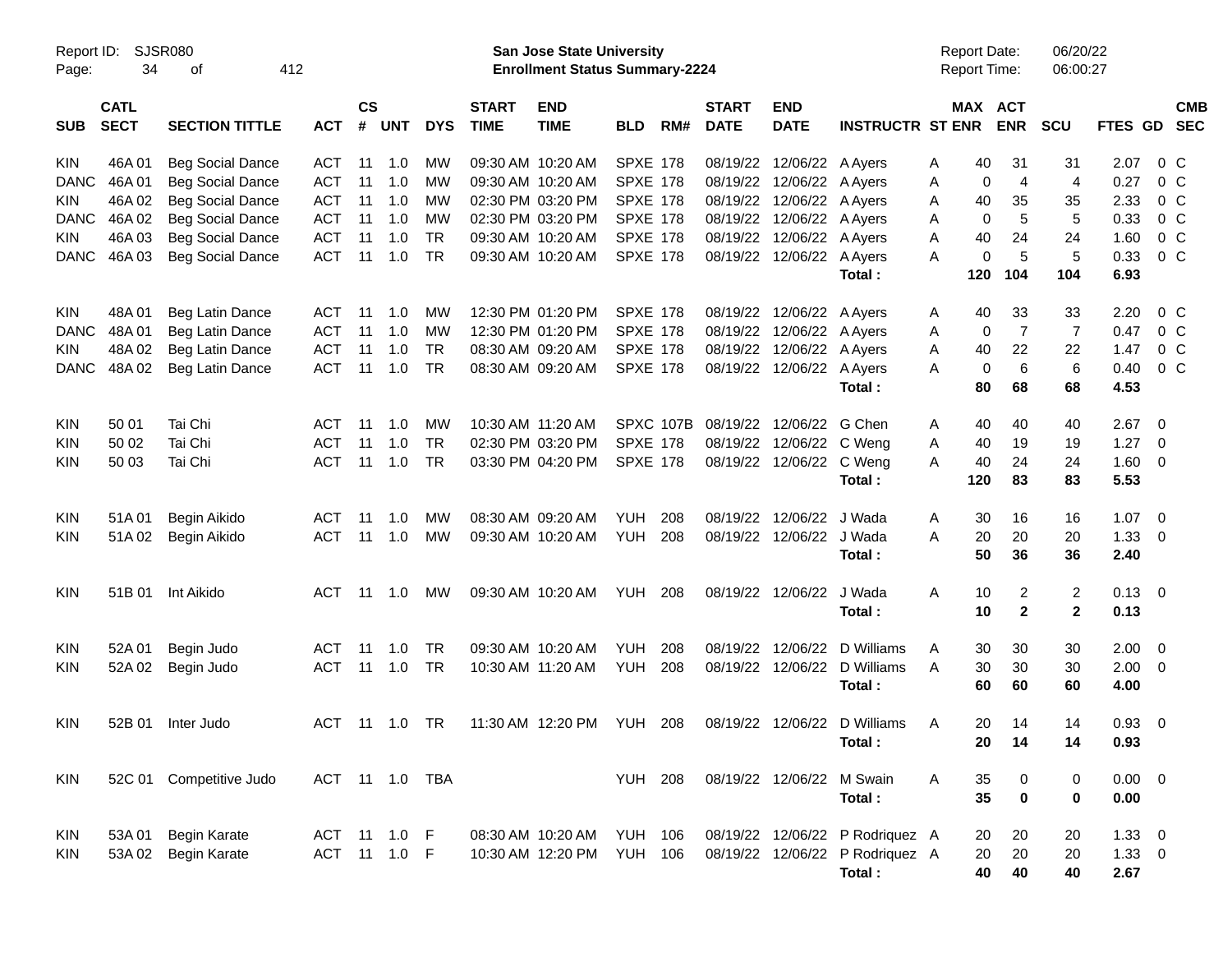| Report ID:<br>Page:      | 35                         | SJSR080<br>412<br>οf                 |                          |                    |            |            |                             | San Jose State University<br><b>Enrollment Status Summary-2224</b> |                   |            |                             |                           |                                                                                | <b>Report Date:</b><br><b>Report Time:</b> |                               | 06/20/22<br>06:00:27             |                    |                          |
|--------------------------|----------------------------|--------------------------------------|--------------------------|--------------------|------------|------------|-----------------------------|--------------------------------------------------------------------|-------------------|------------|-----------------------------|---------------------------|--------------------------------------------------------------------------------|--------------------------------------------|-------------------------------|----------------------------------|--------------------|--------------------------|
| <b>SUB</b>               | <b>CATL</b><br><b>SECT</b> | <b>SECTION TITTLE</b>                | <b>ACT</b>               | $\mathsf{cs}$<br># | <b>UNT</b> | <b>DYS</b> | <b>START</b><br><b>TIME</b> | <b>END</b><br><b>TIME</b>                                          | <b>BLD</b>        | RM#        | <b>START</b><br><b>DATE</b> | <b>END</b><br><b>DATE</b> | <b>INSTRUCTR ST ENR</b>                                                        |                                            | MAX ACT<br><b>ENR</b>         | <b>SCU</b>                       | <b>FTES GD</b>     | <b>CMB</b><br><b>SEC</b> |
| <b>KIN</b>               | 53B 01                     | Inter Karate                         | ACT                      | 11                 | 1.0        | F          |                             | 08:30 AM 10:20 AM                                                  | YUH               | 106        | 08/19/22                    | 12/06/22                  | P Rodriquez A                                                                  | 10                                         | 2                             | 2                                | 0.13               | $\overline{0}$           |
| <b>KIN</b>               | 53B 02                     | <b>Inter Karate</b>                  | <b>ACT</b>               | 11                 | 1.0        | -F         |                             | 10:30 AM 12:20 PM                                                  | <b>YUH</b>        | 106        | 08/19/22                    | 12/06/22                  | P Rodriquez A<br>Total:                                                        | 10<br>20                                   | $\mathbf 0$<br>$\overline{2}$ | 0<br>$\mathbf{2}$                | 0.00<br>0.13       | $\overline{0}$           |
| <b>KIN</b>               | 54A 01                     | Begin Tae Kwon Do                    | ACT                      | 11                 | 1.0        | TR         |                             | 07:30 AM 08:20 AM                                                  | <b>YUH</b>        | 208        | 08/19/22                    | 12/06/22                  | J Schachner A                                                                  | 30                                         | 30                            | 30                               | 2.00               | $\overline{0}$           |
| <b>KIN</b>               | 54A 02                     | Begin Tae Kwon Do                    | <b>ACT</b>               | 11                 | 1.0        | <b>TR</b>  |                             | 08:30 AM 09:20 AM                                                  | <b>YUH</b>        | 208        | 08/19/22                    |                           | 12/06/22 J Schachner A<br>Total:                                               | 20<br>50                                   | 20<br>50                      | 20<br>50                         | 1.33<br>3.33       | 0                        |
| <b>KIN</b>               | 54B 01                     | Int Tae Kwon Do                      | ACT                      | 11                 | 1.0        | TR         |                             | 08:30 AM 09:20 AM                                                  | YUH               | 208        | 08/19/22                    | 12/06/22                  | J Schachner A<br>Total:                                                        | 10<br>10                                   | 7<br>$\overline{7}$           | $\overline{7}$<br>$\overline{7}$ | 0.47<br>0.47       | $\overline{\mathbf{0}}$  |
| <b>KIN</b>               | 55A01                      | Begin Self-Defense                   | ACT                      | 11                 | 1.0        | MW         |                             | 11:30 AM 12:20 PM                                                  | <b>YUH</b>        | 208        | 08/19/22                    | 12/06/22                  | G Chen                                                                         | Α<br>30                                    | 30                            | 30                               | 2.00               | $\overline{0}$           |
| <b>KIN</b>               | 55A 02                     | Begin Self-Defense                   | <b>ACT</b>               | 11                 | 1.0        | <b>MW</b>  |                             | 12:30 PM 01:20 PM                                                  | YUH               | 208        | 08/19/22                    | 12/06/22 G Chen           | Total:                                                                         | 30<br>Α<br>60                              | 30<br>60                      | 30<br>60                         | 2.00<br>4.00       | $\overline{0}$           |
| <b>KIN</b>               | 58A01                      | Brazil Jiu-Jitsu                     | <b>ACT</b>               | 11                 | 1.0        | MW         |                             | 01:30 PM 02:20 PM                                                  | <b>YUH</b>        | 208        | 08/19/22                    | 12/06/22                  | A Juarez                                                                       | A<br>30                                    | 30                            | 30                               | 2.00               | $\overline{0}$           |
| <b>KIN</b>               | 58A02                      | <b>Brazil Jiu-Jitsu</b>              | <b>ACT</b>               | 11                 | 1.0        | <b>MW</b>  |                             | 02:30 PM 03:20 PM                                                  | YUH               | 208        | 08/19/22                    |                           | 12/06/22 A Juarez<br>Total:                                                    | 30<br>A<br>60                              | 30<br>60                      | 30<br>60                         | 2.00<br>4.00       | $\overline{\mathbf{0}}$  |
| <b>KIN</b>               | 61A01                      | Begin Hatha Yoga                     | ACT                      | 11                 | 1.0        | $\top$     |                             | 02:30 PM 04:20 PM                                                  | YUH               | 208        |                             |                           | 08/19/22 12/06/22 J Linafelter                                                 | 50<br>A                                    | 50                            | 50                               | 3.33               | 0                        |
| <b>KIN</b>               | 61A02                      | Begin Hatha Yoga                     | <b>ACT</b>               |                    | 1.0        |            |                             |                                                                    |                   |            |                             |                           |                                                                                | X                                          | $\mathbf 0$<br>0              | 0                                | 0.00               | 0                        |
| <b>KIN</b>               | 61A03                      | Begin Hatha Yoga                     | <b>ACT</b>               |                    | 1.0        |            |                             |                                                                    |                   |            |                             |                           |                                                                                | X                                          | 0<br>0                        | 0                                | 0.00               | 0                        |
| <b>KIN</b>               | 61A04                      | Begin Hatha Yoga<br>Begin Hatha Yoga | <b>ACT</b><br><b>ACT</b> | 11<br>11           | 1.0<br>1.0 | -F<br>F    |                             | 07:30 AM 09:20 AM<br>11:30 AM 01:20 PM                             | YUH<br><b>YUH</b> | 208<br>208 | 08/19/22                    | 12/06/22                  | 08/19/22 12/06/22 S Caughlan<br>S Caughlan                                     | 50<br>A<br>50                              | 50<br>50                      | 50                               | 3.33<br>3.33       | 0<br>0                   |
| <b>KIN</b><br><b>KIN</b> | 61A05<br>61A06             | Begin Hatha Yoga                     | <b>ACT</b>               | 11                 | 1.0        | W          |                             | 03:30 PM 05:20 PM                                                  | YUH               | 208        | 08/19/22                    |                           | 12/06/22 N Levine                                                              | A<br>50<br>A                               | 50                            | 50<br>50                         | 3.33               | 0                        |
|                          |                            |                                      |                          |                    |            |            |                             |                                                                    |                   |            |                             |                           | Total:                                                                         | 200                                        | 200                           | 200                              | 13.33              |                          |
| <b>KIN</b>               | 61B 01                     | Int Hatha Yoga                       | ACT                      | - 11               | 1.0        | - F        |                             | 09:30 AM 11:20 AM                                                  | <b>YUH 208</b>    |            | 08/19/22                    | 12/06/22                  | S Caughlan A                                                                   | 50                                         | 22                            | 22                               | 1.47               | $\overline{\mathbf{0}}$  |
|                          |                            |                                      |                          |                    |            |            |                             |                                                                    |                   |            |                             |                           | Total:                                                                         | 50                                         | 22                            | 22                               | 1.47               |                          |
|                          |                            | KIN 62A 01 Begin Ice Skating         |                          |                    |            |            |                             |                                                                    |                   |            |                             |                           | ACT 11 1.0 T  09:30 AM 11:10 AM  YUH  106  08/19/22  12/06/22  M  Gentry-Sel A | 40                                         | $\mathbf 0$                   | 0                                | $0.00 \t 0$        |                          |
| <b>KIN</b>               | 62A 02                     | Begin Ice Skating                    | ACT 11 1.0 R             |                    |            |            |                             | 08:20 AM 10:00 AM                                                  | YUH 106           |            |                             |                           | 08/19/22 12/06/22 M Gentry-Sel A                                               | 40                                         | 0                             | 0                                | $0.00 \quad 0$     |                          |
|                          |                            |                                      |                          |                    |            |            |                             |                                                                    |                   |            |                             |                           | Total:                                                                         | 80                                         | $\mathbf 0$                   | 0                                | 0.00               |                          |
| <b>KIN</b>               | 63A 01                     | Beg Hiking                           | ACT 11 1.0 F             |                    |            |            |                             | 01:00 PM 03:50 PM SPXE 163                                         |                   |            |                             |                           | 08/19/22 12/06/22 K Kirkendall A<br>Total:                                     | 20<br>20                                   | 20<br>20                      | 20<br>20                         | $1.33 \ 0$<br>1.33 |                          |
| <b>KIN</b>               | 65A 01                     | Begin Ice Hockey                     | ACT 11 1.0 F             |                    |            |            |                             | 09:50 AM 11:30 AM YUH 106                                          |                   |            |                             |                           | 08/19/22 12/06/22 M Gentry-Sel A                                               | 40                                         | 0                             | 0                                | $0.00 \t 0$        |                          |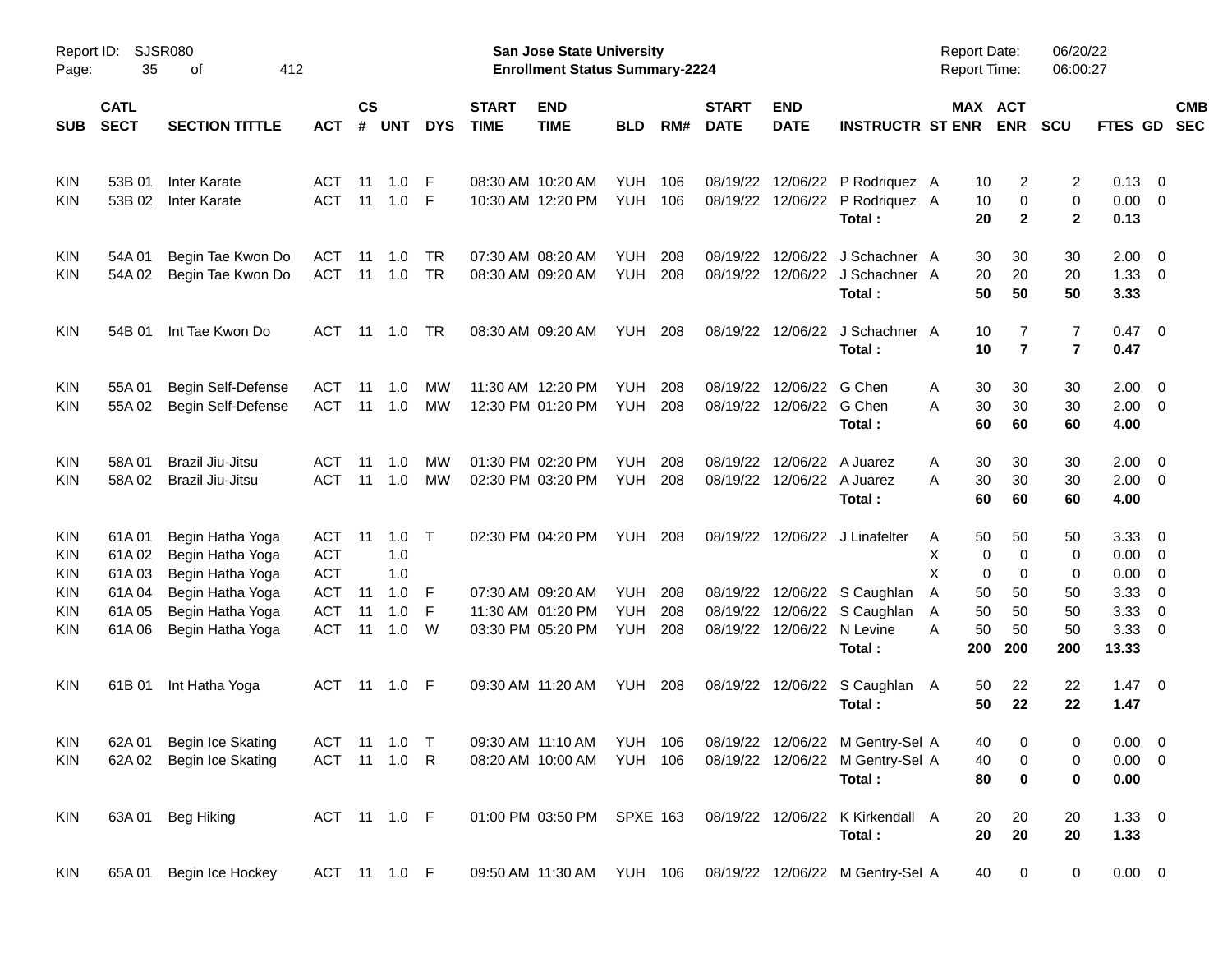| Page:      | Report ID:<br>SJSR080<br>412<br>36<br>оf |                          |            |                    |            |              |                             | San Jose State University<br><b>Enrollment Status Summary-2224</b> |                 |      |                             |                           |                              | <b>Report Date:</b><br>Report Time: |                          | 06/20/22<br>06:00:27 |              |                          |                          |
|------------|------------------------------------------|--------------------------|------------|--------------------|------------|--------------|-----------------------------|--------------------------------------------------------------------|-----------------|------|-----------------------------|---------------------------|------------------------------|-------------------------------------|--------------------------|----------------------|--------------|--------------------------|--------------------------|
| SUB        | <b>CATL</b><br><b>SECT</b>               | <b>SECTION TITTLE</b>    | <b>ACT</b> | $\mathsf{cs}$<br># | <b>UNT</b> | <b>DYS</b>   | <b>START</b><br><b>TIME</b> | <b>END</b><br><b>TIME</b>                                          | <b>BLD</b>      | RM#  | <b>START</b><br><b>DATE</b> | <b>END</b><br><b>DATE</b> | <b>INSTRUCTR ST ENR</b>      | MAX                                 | <b>ACT</b><br><b>ENR</b> | <b>SCU</b>           | FTES GD      |                          | <b>CMB</b><br><b>SEC</b> |
|            |                                          |                          |            |                    |            |              |                             |                                                                    |                 |      |                             |                           | Total:                       | 40                                  | 0                        | 0                    | 0.00         |                          |                          |
| <b>KIN</b> | 68 80                                    | Visl Rep Sprt Cult       | LEC.       | 02                 | 3.0        | Т            |                             | 10:30 AM 11:45 AM                                                  | ON              | LINE | 08/19/22 12/06/22           |                           | D Murphy<br>Total:           | 40<br>A<br>40                       | 40<br>40                 | 120<br>120           | 8.00<br>8.00 | $\overline{\mathbf{0}}$  |                          |
| <b>KIN</b> | 69 01                                    | <b>Stress Management</b> | <b>LEC</b> | 02                 | 3.0        | TR           |                             | 05:30 PM 06:45 PM                                                  | <b>YUH</b>      | 236  | 08/19/22                    | 12/06/22                  | T Beggs                      | 30<br>A                             | 30                       | 90                   | 6.00         | $\overline{\mathbf{0}}$  |                          |
| <b>KIN</b> | 69 02                                    | <b>Stress Management</b> | <b>LEC</b> | 02                 | 3.0        | TR           |                             | 07:00 PM 08:15 PM                                                  | <b>YUH</b>      | 236  | 08/19/22                    | 12/06/22                  | T Beggs                      | 30<br>A                             | 30                       | 90                   | 6.00         | $\overline{\mathbf{0}}$  |                          |
| <b>KIN</b> | 69 03                                    | <b>Stress Management</b> | <b>LEC</b> | 02                 | 3.0        | M            |                             | 04:30 PM 05:45 PM                                                  | <b>YUH</b>      | 236  | 08/19/22                    | 12/06/22                  | N Levine                     | 30<br>Α                             | 30                       | 90                   | 6.00         | $\overline{0}$           |                          |
| <b>KIN</b> | 69 60                                    | <b>Stress Management</b> | <b>LEC</b> | 02                 | 3.0        | M            |                             | 10:30 AM 11:45 AM                                                  | <b>YUH</b>      | 236  | 08/19/22                    | 12/06/22                  | L Atkinson                   | 30<br>Α                             | 30                       | 90                   | 6.00         | $\overline{0}$           |                          |
| <b>KIN</b> | 6961                                     | <b>Stress Management</b> | <b>LEC</b> | 02                 | 3.0        | M            |                             | 12:00 PM 01:15 PM                                                  | YUH             | 236  | 08/19/22                    | 12/06/22                  | L Atkinson                   | 30<br>Α                             | 30                       | 90                   | 6.00         | 0                        |                          |
| <b>KIN</b> | 69 62                                    | <b>Stress Management</b> | <b>LEC</b> | 02                 | 3.0        | MW           |                             | 01:30 PM 02:45 PM                                                  | <b>YUH</b>      | 236  | 08/19/22                    | 12/06/22                  | K Moreno                     | Α<br>30                             | 30                       | 90                   | 6.00         | 0                        |                          |
| <b>KIN</b> | 6963                                     | <b>Stress Management</b> | LEC        | 02                 | 3.0        | <b>MW</b>    |                             | 03:00 PM 04:15 PM                                                  | <b>YUH</b>      | 236  | 08/19/22                    | 12/06/22                  | K Moreno                     | Α<br>30                             | 30                       | 90                   | 6.00         | 0                        |                          |
| <b>KIN</b> | 69 64                                    | <b>Stress Management</b> | <b>LEC</b> | 02                 | 3.0        | $\mathsf{T}$ |                             | 09:00 AM 10:15 AM                                                  | <b>YUH</b>      | 236  | 08/19/22                    |                           | 12/06/22 L Atkinson          | Α<br>30                             | 30                       | 90                   | 6.00         | 0                        |                          |
| <b>KIN</b> | 69 65                                    | <b>Stress Management</b> | <b>LEC</b> |                    | 3.0        |              |                             |                                                                    |                 |      |                             |                           |                              | X<br>$\mathbf 0$                    | 0                        | 0                    | 0.00         | 0                        |                          |
| <b>KIN</b> | 69 66                                    | <b>Stress Management</b> | <b>LEC</b> | 02                 | 3.0        | T            |                             | 12:00 PM 01:15 PM                                                  | YUH             | 236  | 08/19/22                    |                           | 12/06/22 K Moreno            | Α<br>30                             | 30                       | 90                   | 6.00         | 0                        |                          |
| <b>KIN</b> | 69 67                                    | <b>Stress Management</b> | <b>LEC</b> |                    | 3.0        |              |                             |                                                                    |                 |      |                             |                           |                              | 0<br>X                              | 0                        | 0                    | 0.00         | 0                        |                          |
| <b>KIN</b> | 69 68                                    | <b>Stress Management</b> | <b>LEC</b> | 02                 | 3.0        | М            |                             | 09:00 AM 10:15 AM                                                  | YUH             | 236  | 08/19/22                    | 12/06/22                  | L Atkinson                   | A<br>30                             | 23                       | 69                   | 4.60         | 0                        |                          |
|            |                                          |                          |            |                    |            |              |                             |                                                                    |                 |      |                             |                           | Total:                       | 300                                 | 293                      | 879                  | 58.60        |                          |                          |
| <b>KIN</b> | 70 01                                    | Intro to Kinesiology     | <b>LEC</b> | 02                 | 3.0        | TR           |                             | 09:00 AM 09:50 AM                                                  | <b>BBC</b>      | 004  | 08/19/22                    | 12/06/22                  | J Chin                       | 100<br>A                            | 76                       | 152                  | 15.20        | $\overline{\phantom{0}}$ |                          |
| <b>KIN</b> | 70 02                                    | Intro to Kinesiology     | <b>ACT</b> | 11                 | 0.0        | $\top$       |                             | 10:00 AM 11:50 AM                                                  | <b>SPXC 153</b> |      | 08/19/22                    |                           | 12/06/22 A Tomimbang A       | 20                                  | 20                       | 20                   | 0.00         | $\overline{\mathbf{0}}$  |                          |
| <b>KIN</b> | 70 03                                    | Intro to Kinesiology     | <b>ACT</b> | 11                 | 0.0        | $\top$       |                             | 01:30 PM 03:20 PM                                                  | DH              | 243  | 08/19/22                    |                           | 12/06/22 A Tomimbang A       | 20                                  | 11                       | 11                   | 0.00         | 0                        |                          |
| <b>KIN</b> | 70 04                                    | Intro to Kinesiology     | <b>ACT</b> | 11                 | 0.0        | R            |                             | 10:00 AM 11:50 AM                                                  | <b>SPXC 153</b> |      | 08/19/22                    |                           | 12/06/22 A Tomimbang A       | 20                                  | 20                       | 20                   | 0.00         | 0                        |                          |
| <b>KIN</b> | 70 05                                    | Intro to Kinesiology     | <b>ACT</b> | 11                 | 0.0        | R            |                             | 01:30 PM 03:20 PM                                                  | DH              | 243  | 08/19/22                    | 12/06/22                  | M Pascal-GonA                | 20                                  | 8                        | 8                    | 0.00         | 0                        |                          |
| <b>KIN</b> | 70 06                                    | Intro to Kinesiology     | <b>ACT</b> | 11                 | 0.0        | T            |                             | 01:30 PM 03:20 PM                                                  | <b>SH</b>       | 242  | 08/19/22                    | 12/06/22                  | M Pascal-GonA                | 20                                  | 17                       | 17                   | 0.00         | 0                        |                          |
|            |                                          |                          |            |                    |            |              |                             |                                                                    |                 |      |                             |                           | Total:                       | 200                                 | 152                      | 228                  | 15.20        |                          |                          |
| <b>KIN</b> | 80 01                                    | Ind Act Prog Studies     | ACT        | 11                 | 1.0        | TBA          |                             |                                                                    |                 |      | 08/19/22                    | 12/06/22 S Chang          |                              | 10<br>A                             | 0                        | 0                    | 0.00         | $\overline{\phantom{0}}$ |                          |
| <b>KIN</b> | 80 02                                    | Ind Act Prog Studies     | <b>ACT</b> | 11                 | 1.0        | <b>TBA</b>   |                             |                                                                    |                 |      | 08/19/22                    | 12/06/22                  |                              | 10<br>A                             | 0                        | 0                    | 0.00         | $\overline{\mathbf{0}}$  |                          |
| <b>KIN</b> | 80 03                                    | Ind Act Prog Studies     | <b>ACT</b> | 11                 | 1.0        | <b>TBA</b>   |                             |                                                                    |                 |      | 08/19/22                    | 12/06/22                  |                              | 10<br>A                             | 0                        | 0                    | 0.00         | 0                        |                          |
| <b>KIN</b> | 80 04                                    | Ind Act Prog Studies     | <b>ACT</b> | 11                 | 1.0        | TBA          |                             |                                                                    |                 |      |                             | 08/19/22 12/06/22         |                              | 10<br>Α                             | $\Omega$                 | 0                    | 0.00         | 0                        |                          |
|            |                                          |                          |            |                    |            |              |                             |                                                                    |                 |      |                             |                           | Total:                       | 40                                  | 0                        | 0                    | $0.00\,$     |                          |                          |
| <b>KIN</b> |                                          | 100W 01 Writing Workshop | SEM        | 04                 | 3.0        | МW           |                             | 09:00 AM 10:15 AM                                                  | SH              | 242  |                             |                           | 08/19/22 12/06/22 D Bohigian | 25<br>A                             | 25                       | 75                   | $5.00 \t 0$  |                          |                          |
| <b>KIN</b> |                                          | 100W 02 Writing Workshop | <b>SEM</b> | 04                 | 3.0        | MW           |                             | 10:30 AM 11:45 AM                                                  | <b>SH</b>       | 242  | 08/19/22                    |                           | 12/06/22 D Bohigian          | 25<br>Α                             | 25                       | 75                   | $5.00 \t 0$  |                          |                          |
| <b>KIN</b> |                                          | 100W 03 Writing Workshop | SEM        |                    | 04 3.0     | MW           |                             | 12:00 PM 01:15 PM                                                  | <b>YUH</b>      | 128  |                             | 08/19/22 12/06/22 C Jones |                              | 25<br>A                             | 16                       | 48                   | 3.20         | $\overline{0}$           |                          |
| <b>KIN</b> |                                          | 100W 04 Writing Workshop | <b>SEM</b> |                    | $3.0\,$    |              |                             |                                                                    |                 |      |                             |                           |                              | X<br>$\pmb{0}$                      | $\mathbf 0$              | $\pmb{0}$            | 0.00         | $\overline{0}$           |                          |
| <b>KIN</b> |                                          | 100W 05 Writing Workshop | SEM        | 04                 | 3.0        | TR           |                             | 09:00 AM 10:15 AM                                                  | <b>SH</b>       | 242  | 08/19/22                    |                           | 12/06/22 A Medina            | Α<br>25                             | 3                        | 9                    | $0.60 \t 0$  |                          |                          |
| KIN        |                                          | 100W 06 Writing Workshop | SEM        | 04                 | 3.0        | <b>TR</b>    |                             | 12:00 PM 01:15 PM                                                  | <b>SH</b>       | 242  | 08/19/22                    |                           | 12/06/22 A Medina            | 25<br>Α                             | 12                       | 36                   | $2.40 \t 0$  |                          |                          |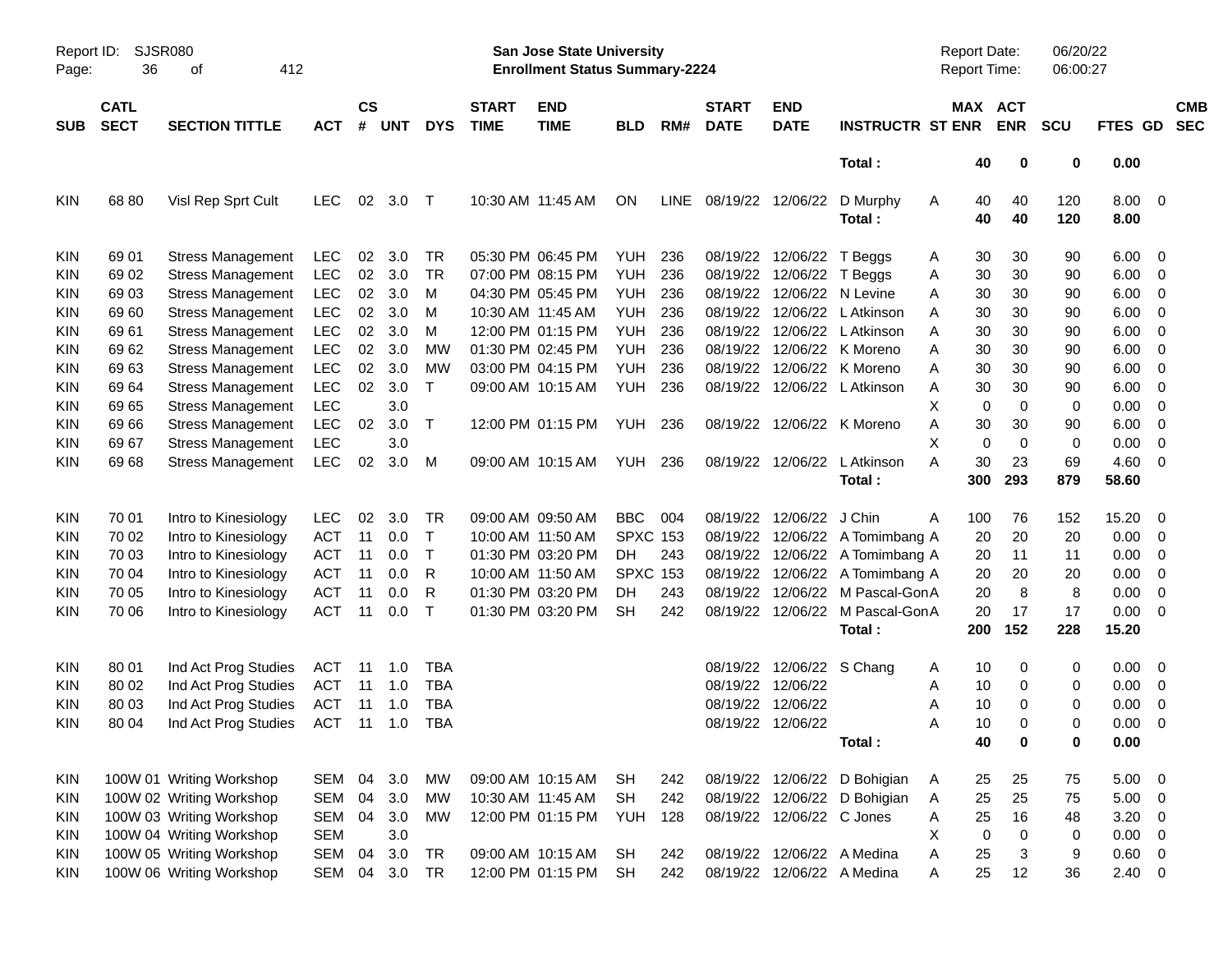| Report ID:<br>Page: | SJSR080<br>37              |                                                                                                  |            |                    |            |               | San Jose State University<br><b>Enrollment Status Summary-2224</b> |                                                                    |                 |             |                             |                             | Report Date:<br><b>Report Time:</b> |                | 06/20/22<br>06:00:27  |            |                |                            |                          |
|---------------------|----------------------------|--------------------------------------------------------------------------------------------------|------------|--------------------|------------|---------------|--------------------------------------------------------------------|--------------------------------------------------------------------|-----------------|-------------|-----------------------------|-----------------------------|-------------------------------------|----------------|-----------------------|------------|----------------|----------------------------|--------------------------|
| <b>SUB</b>          | <b>CATL</b><br><b>SECT</b> | <b>SECTION TITTLE</b>                                                                            | <b>ACT</b> | $\mathsf{cs}$<br># | <b>UNT</b> | <b>DYS</b>    | <b>START</b><br><b>TIME</b>                                        | <b>END</b><br><b>TIME</b>                                          | <b>BLD</b>      | RM#         | <b>START</b><br><b>DATE</b> | <b>END</b><br><b>DATE</b>   | <b>INSTRUCTR ST ENR</b>             |                | MAX ACT<br><b>ENR</b> | <b>SCU</b> | <b>FTES GD</b> |                            | <b>CMB</b><br><b>SEC</b> |
| <b>KIN</b>          |                            | 100W 07 Writing Workshop                                                                         | SEM        | 04                 | 3.0        | TR            |                                                                    | 01:30 PM 02:45 PM                                                  | HB              | 408         | 08/19/22                    | 12/06/22                    | M Crockett<br>Total:                | 25<br>A<br>150 | 19<br>100             | 57<br>300  | 3.80<br>20.00  | $\overline{0}$             |                          |
| <b>KIN</b>          | 101 01                     | Sport in America                                                                                 | <b>LEC</b> | 02                 | 3.0        | MW            |                                                                    | 12:00 PM 01:15 PM                                                  | <b>SH</b>       | 242         | 08/19/22                    | 12/06/22                    | S Butler                            | Α              | 40<br>7               | 21         | 1.40           | - 0                        |                          |
| <b>KIN</b>          | 101 02                     | Sport in America                                                                                 | <b>LEC</b> | 02                 | 3.0        | <b>TR</b>     |                                                                    | 10:30 AM 11:45 AM                                                  | <b>SH</b>       | 346         | 08/19/22                    |                             | 12/06/22 M Crockett                 | 40<br>A        | 25                    | 75         | 5.00           | $\overline{\mathbf{0}}$    |                          |
| <b>KIN</b>          | 101 03                     | Sport in America                                                                                 | <b>LEC</b> | 02                 | 3.0        | <b>TR</b>     |                                                                    | 12:00 PM 01:15 PM                                                  | HB              | 408         | 08/19/22                    |                             | 12/06/22 M Crockett<br>Total:       | 40<br>A<br>120 | 18<br>50              | 54<br>150  | 3.60<br>10.00  | $\overline{0}$             |                          |
| <b>KIN</b>          | 107 01                     | <b>Adapted Aquatics</b>                                                                          | <b>LEC</b> | 02                 | 2.0        | R             |                                                                    | 03:00 PM 03:50 PM                                                  | <b>SPXC 151</b> |             | 08/19/22                    | 12/06/22                    | J Lee                               | 25<br>A        | 25                    | 25         | 3.37           | $\overline{\phantom{0}}$ 1 |                          |
| <b>KIN</b>          | 107 02                     | <b>Adapted Aquatics</b>                                                                          | LAB        | 08                 | 0.0        | S             |                                                                    | 09:00 AM 10:50 AM                                                  |                 |             | 08/19/22                    | 12/06/22 J Lee              | Total:                              | 25<br>A<br>50  | 25<br>50              | 25<br>50   | 0.00<br>3.37   | $\overline{\phantom{0}}$ 1 |                          |
| <b>KIN</b>          | 108 01                     | APA for YA with Dis                                                                              | <b>LEC</b> |                    | 2.0        |               |                                                                    |                                                                    |                 |             |                             |                             |                                     | X              | 0<br>$\Omega$         | 0          | 0.00           | $\overline{\mathbf{0}}$    |                          |
| <b>KIN</b>          | 108 02                     | APA for YA with Dis                                                                              | LAB        | 08                 | 0.0        | W             |                                                                    | 09:00 AM 09:50 AM                                                  | OFF             |             | CAMP 08/19/22               |                             | 12/06/22 E Siebert                  | 25<br>A        | 11                    | 11         | 0.00           | $\overline{\phantom{1}}$   |                          |
| <b>KIN</b>          | 108 03                     | APA for YA with Dis                                                                              | <b>LEC</b> | 02                 | 2.0        | W             |                                                                    | 03:00 PM 03:50 PM                                                  | <b>OFF</b>      |             | CAMP 08/19/22 12/06/22      |                             |                                     | 25<br>A        | 11                    | 11         | 1.50           | $\overline{\phantom{0}}$ 1 |                          |
|                     |                            |                                                                                                  |            |                    |            |               |                                                                    |                                                                    |                 |             |                             |                             | Total:                              | 50             | 22                    | 22         | 1.50           |                            |                          |
| <b>KIN</b>          | 111 01                     | <b>Global Sport</b>                                                                              | <b>LEC</b> |                    | 3.0        |               |                                                                    |                                                                    |                 |             |                             |                             |                                     | X              | 0<br>0                | 0          | 0.00           | $\overline{\mathbf{0}}$    |                          |
| <b>KIN</b>          | 111 02                     | <b>Global Sport</b>                                                                              | <b>LEC</b> | 02                 | 3.0        | M             |                                                                    | 12:00 PM 01:15 PM                                                  | <b>ON</b>       | <b>LINE</b> | 08/19/22                    | 12/06/22                    | D Murphy                            | Α<br>40        | 40                    | 120        | 8.00           | $\overline{0}$             |                          |
| <b>KIN</b>          | 111 03                     | <b>Global Sport</b>                                                                              | <b>LEC</b> | 02                 | 3.0        | $\mathsf{T}$  |                                                                    | 01:30 PM 02:45 PM                                                  | <b>ON</b>       | LINE        |                             | 08/19/22 12/06/22           | D Murphy                            | 40<br>A        | 40                    | 120        | 8.00           | $\overline{0}$             |                          |
|                     |                            |                                                                                                  |            |                    |            |               |                                                                    |                                                                    |                 |             |                             |                             | Total:                              | 80             | 80                    | 240        | 16.00          |                            |                          |
| <b>KIN</b>          | 14701                      | Biomechanical Asmt o LEC                                                                         |            | 02                 | 3.0        | $\mathsf{T}$  |                                                                    | 08:00 AM 08:50 AM                                                  | SCI             | 164         | 08/19/22                    | 12/06/22                    | S Riazati                           | 100<br>A       | 99                    | 99         | 19.80          | $\overline{0}$             |                          |
| <b>KIN</b>          | 14702                      | Biomechanical Asmt o LAB                                                                         |            | 15                 | 0.0        | <b>TR</b>     |                                                                    | 09:00 AM 10:50 AM                                                  | <b>SPXC 234</b> |             |                             | 08/19/22 12/06/22 S Riazati |                                     | 18<br>Α        | 19                    | 38         | 0.00           | $\overline{0}$             |                          |
| <b>KIN</b>          | 147 03                     | Biomechanical Asmt o LAB                                                                         |            |                    | 0.0        |               |                                                                    |                                                                    |                 |             |                             |                             |                                     | х              | $\mathbf 0$<br>0      | 0          | 0.00           | $\overline{0}$             |                          |
| <b>KIN</b>          | 147 04                     | Biomechanical Asmt o LAB                                                                         |            |                    | 0.0        |               |                                                                    |                                                                    |                 |             |                             |                             |                                     | X              | 0<br>0                | 0          | 0.00           | $\overline{0}$             |                          |
| <b>KIN</b>          | 14705                      | Biomechanical Asmt o LAB                                                                         |            | 15                 | 0.0        | <b>TR</b>     |                                                                    | 11:00 AM 12:50 PM                                                  | <b>SPXC 234</b> |             | 08/19/22                    |                             | 12/06/22 S Riazati                  | A<br>20        | 20                    | 40         | 0.00           | 0                          |                          |
| <b>KIN</b>          | 147 06                     | Biomechanical Asmt o LAB                                                                         |            | 15                 | 0.0        | <b>TR</b>     |                                                                    | 01:00 PM 02:50 PM                                                  | <b>SPXC 234</b> |             |                             | 08/19/22 12/06/22 S Riazati |                                     | 20<br>Α        | 20                    | 40         | 0.00           | 0                          |                          |
| <b>KIN</b>          | 147 07                     | Biomechanical Asmt o LAB                                                                         |            |                    | 0.0        |               |                                                                    |                                                                    |                 |             |                             |                             |                                     | х              | 0<br>$\mathbf 0$      | 0          | 0.00           | 0                          |                          |
| <b>KIN</b>          | 14708                      | Biomechanical Asmt o LAB                                                                         |            |                    | 0.0        |               |                                                                    |                                                                    |                 |             |                             |                             |                                     | X              | 0<br>0                | 0          | 0.00           | $\overline{0}$             |                          |
| <b>KIN</b>          | 147 09                     | Biomechanical Asmt o LAB                                                                         |            | 15                 | 0.0        | <b>MW</b>     |                                                                    | 04:00 PM 05:50 PM                                                  | <b>SPXC 234</b> |             |                             | 08/19/22 12/06/22 S Riazati |                                     | 20<br>Α        | 20                    | 40         | 0.00           | $\overline{0}$             |                          |
| KIN                 |                            | 147 10 Biomechanical Asmt o LAB 15 0.0 MW 06:00 PM 07:50 PM SPXC 234 08/19/22 12/06/22 S Riazati |            |                    |            |               |                                                                    |                                                                    |                 |             |                             |                             |                                     | Α              | 20<br>20              | 40         | $0.00 \t 0$    |                            |                          |
|                     |                            |                                                                                                  |            |                    |            |               |                                                                    |                                                                    |                 |             |                             |                             | Total :                             |                | 198 198               | 297        | 19.80          |                            |                          |
| <b>KIN</b>          | 151 01                     | Sprts&FitnessMark                                                                                | <b>LEC</b> |                    | 3.0        |               |                                                                    |                                                                    |                 |             |                             |                             |                                     | X              | 0<br>0                | 0          | $0.00 \t 0$    |                            |                          |
| <b>KIN</b>          |                            | 151 02 Sprts&FitnessMark                                                                         |            |                    |            |               |                                                                    | LEC 02 3.0 TR 03:00 PM 04:15 PM DMH 358 08/19/22 12/06/22 A Medina |                 |             |                             |                             |                                     | A<br>40        | 40                    | 120        | 8.05 1         |                            |                          |
|                     |                            |                                                                                                  |            |                    |            |               |                                                                    |                                                                    |                 |             |                             |                             | Total:                              | 40             | 40                    | 120        | 8.05           |                            |                          |
| KIN                 |                            | 152 01 Theory Spt/Fit Mgt                                                                        |            |                    |            | LEC 02 3.0 TR |                                                                    | 01:30 PM 02:45 PM CL 111                                           |                 |             |                             |                             | 08/19/22 12/06/22 A Williams        | A              | 21<br>40              | 63         | $4.25$ 1       |                            |                          |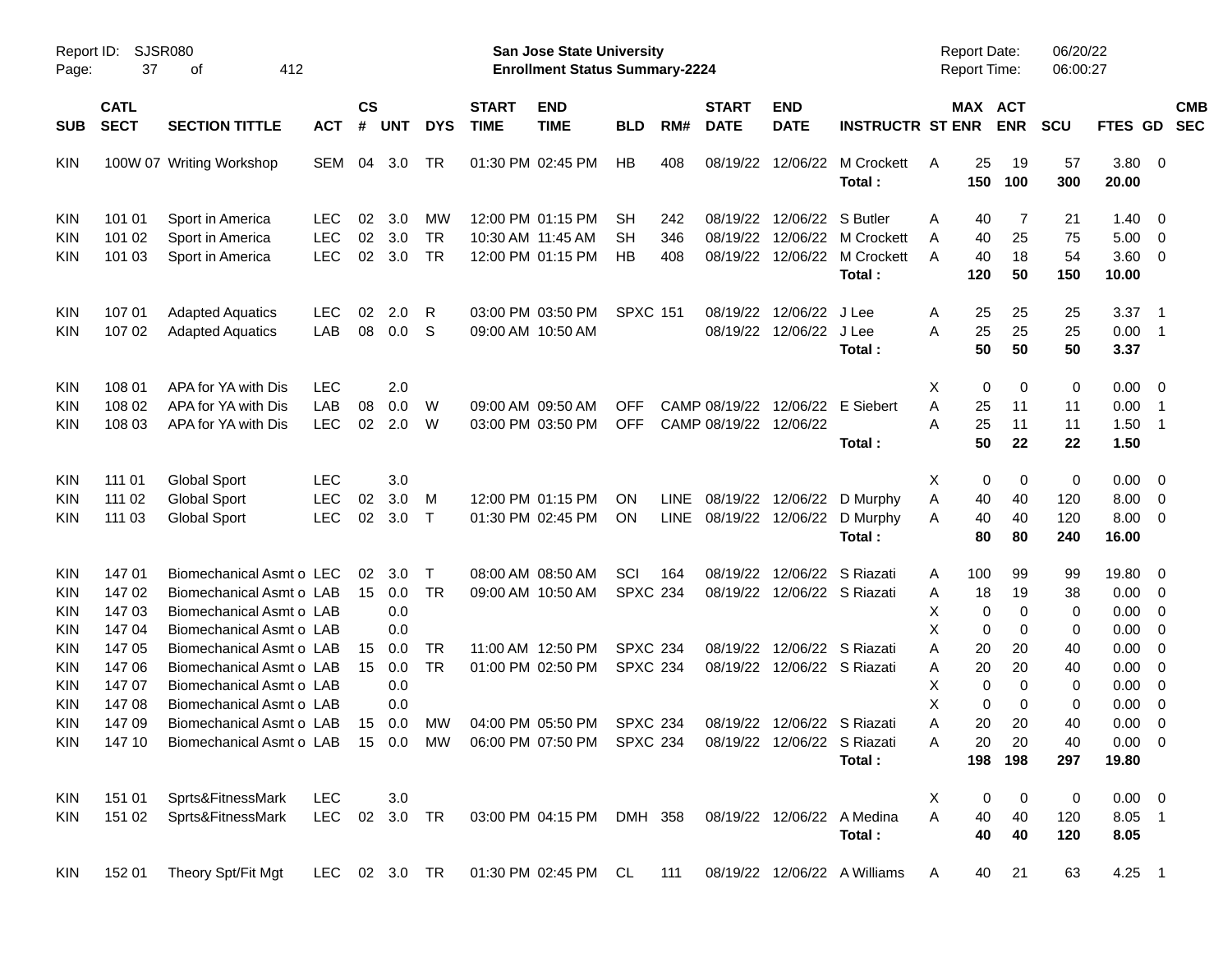| Page:                                                              | SJSR080<br>Report ID:<br>412<br>38<br>оf                           |                                                                                                                                                                             |                                                                           |                                  |                                                     |                                                      |                             | San Jose State University<br><b>Enrollment Status Summary-2224</b>                                                         |                                                                                            |                                                |                                                                      |                                                                                                  |                                                                    | <b>Report Date:</b><br><b>Report Time:</b>                                       |                                               | 06/20/22<br>06:00:27                          |                                                                |                                                                                                                                 |  |
|--------------------------------------------------------------------|--------------------------------------------------------------------|-----------------------------------------------------------------------------------------------------------------------------------------------------------------------------|---------------------------------------------------------------------------|----------------------------------|-----------------------------------------------------|------------------------------------------------------|-----------------------------|----------------------------------------------------------------------------------------------------------------------------|--------------------------------------------------------------------------------------------|------------------------------------------------|----------------------------------------------------------------------|--------------------------------------------------------------------------------------------------|--------------------------------------------------------------------|----------------------------------------------------------------------------------|-----------------------------------------------|-----------------------------------------------|----------------------------------------------------------------|---------------------------------------------------------------------------------------------------------------------------------|--|
| <b>SUB</b>                                                         | <b>CATL</b><br><b>SECT</b>                                         | <b>SECTION TITTLE</b>                                                                                                                                                       | <b>ACT</b>                                                                | $\mathsf{cs}$<br>#               | <b>UNT</b>                                          | <b>DYS</b>                                           | <b>START</b><br><b>TIME</b> | <b>END</b><br><b>TIME</b>                                                                                                  | <b>BLD</b>                                                                                 | RM#                                            | <b>START</b><br><b>DATE</b>                                          | <b>END</b><br><b>DATE</b>                                                                        | <b>INSTRUCTR ST ENR</b>                                            |                                                                                  | MAX ACT<br><b>ENR</b>                         | <b>SCU</b>                                    | FTES GD                                                        | <b>CMB</b><br><b>SEC</b>                                                                                                        |  |
|                                                                    |                                                                    |                                                                                                                                                                             |                                                                           |                                  |                                                     |                                                      |                             |                                                                                                                            |                                                                                            |                                                |                                                                      |                                                                                                  | Total:                                                             | 40                                                                               | 21                                            | 63                                            | 4.25                                                           |                                                                                                                                 |  |
| <b>KIN</b>                                                         | 153 01                                                             | Spt Fac Evnt Mgt                                                                                                                                                            | <b>LEC</b>                                                                | 02                               | 3.0                                                 | TR                                                   |                             | 10:30 AM 11:45 AM                                                                                                          | <b>SH</b>                                                                                  | 242                                            | 08/19/22                                                             | 12/06/22                                                                                         | A Medina<br>Total:                                                 | A<br>40<br>40                                                                    | 24<br>24                                      | 72<br>72                                      | 4.90<br>4.90                                                   | $\overline{\phantom{0}}$                                                                                                        |  |
| <b>KIN</b><br><b>KIN</b>                                           |                                                                    | 154B 01 ECG Interp & Test<br>154B 02 ECG Interp & Test                                                                                                                      | <b>LEC</b><br><b>ACT</b>                                                  | 02<br>13                         | 3.0<br>0.0                                          | MW<br><b>MW</b>                                      |                             | 09:30 AM 10:20 AM<br>10:30 AM 11:20 AM                                                                                     | <b>YUH</b><br>YUH                                                                          | 233<br>233                                     | 08/19/22<br>08/19/22                                                 | 12/06/22<br>12/06/22                                                                             | P Plato<br>P Plato<br>Total:                                       | 20<br>A<br>A<br>20<br>40                                                         | 20<br>20<br>40                                | 40<br>20<br>60                                | 4.00<br>0.00<br>4.00                                           | $\overline{0}$<br>$\overline{0}$                                                                                                |  |
| <b>KIN</b><br><b>KIN</b><br><b>KIN</b><br><b>KIN</b><br><b>KIN</b> | 155 01<br>155 02<br>155 03<br>155 04<br>155 05                     | <b>Exercise Physiology</b><br><b>Exercise Physiology</b><br><b>Exercise Physiology</b><br><b>Exercise Physiology</b><br><b>Exercise Physiology</b>                          | <b>LEC</b><br><b>ACT</b><br><b>ACT</b><br><b>ACT</b><br><b>ACT</b>        | 02<br>07<br>07<br>07<br>07       | 3.0<br>0.0<br>0.0<br>0.0<br>0.0                     | МW<br>M<br>W<br>$\mathsf{T}$<br>R                    |                             | 09:30 AM 10:20 AM<br>07:30 AM 09:20 AM<br>07:30 AM 09:20 AM<br>07:30 AM 09:20 AM<br>07:30 AM 09:20 AM                      | <b>YUH 124</b><br>YUH<br>YUH<br>YUH<br>YUH                                                 | 233<br>233<br>233<br>233                       | 08/19/22<br>08/19/22<br>08/19/22<br>08/19/22<br>08/19/22             | 12/06/22 C Cisar<br>12/06/22 C Cisar<br>12/06/22 C Cisar<br>12/06/22 C Cisar<br>12/06/22 C Cisar | Total:                                                             | A<br>80<br>20<br>Α<br>20<br>Α<br>Α<br>20<br>20<br>Α<br>160                       | 80<br>20<br>20<br>20<br>20<br>160             | 160<br>20<br>20<br>20<br>20<br>240            | 16.00<br>0.00<br>0.00<br>0.00<br>0.00<br>16.00                 | $\overline{0}$<br>0<br>0<br>0<br>0                                                                                              |  |
| <b>KIN</b><br><b>KIN</b>                                           | 156 01<br>156 02                                                   | Intro Adapted Act<br>Intro Adapted Act                                                                                                                                      | <b>LEC</b><br>LAB                                                         | 02<br>08                         | 3.0<br>0.0                                          | R<br>R                                               |                             | 04:00 PM 05:50 PM<br>06:00 PM 07:50 PM                                                                                     | <b>SPXC 151</b>                                                                            |                                                | 08/19/22<br>SPXC 107A 08/19/22                                       | 12/06/22<br>12/06/22                                                                             | J Lee<br>J Lee<br>Total:                                           | 30<br>Α<br>30<br>Α<br>60                                                         | 27<br>27<br>54                                | 54<br>27<br>81                                | 5.40<br>0.00<br>5.40                                           | $\overline{0}$<br>$\overline{0}$                                                                                                |  |
| <b>KIN</b><br>KIN<br>KIN<br>KIN<br><b>KIN</b><br>KIN<br><b>KIN</b> | 157 01<br>157 02<br>157 03<br>157 04<br>157 05<br>157 06<br>15780  | Physiological Assess<br>Physiological Assess<br>Physiological Assess<br>Physiological Assess<br>Physiological Assess<br>Physiological Assess<br><b>Physiological Assess</b> | LEC<br>LAB<br>LAB<br>LAB<br>LAB<br>LAB<br>LEC                             | 15<br>15<br>15<br>15<br>15<br>02 | 3.0<br>0.0<br>0.0<br>0.0<br>0.0<br>0.0<br>3.0       | MW<br>MW<br><b>TR</b><br><b>TR</b><br><b>TR</b><br>R |                             | 12:30 PM 02:20 PM<br>02:30 PM 04:20 PM<br>10:00 AM 11:50 AM<br>02:30 PM 04:20 PM<br>04:30 PM 06:20 PM<br>08:00 AM 08:50 AM | YUH<br>YUH<br>YUH<br>YUH<br><b>YUH</b><br><b>ON</b>                                        | 233<br>233<br>233<br>233<br>233<br><b>LINE</b> | 08/19/22<br>08/19/22<br>08/19/22<br>08/19/22<br>08/19/22<br>08/19/22 | 12/06/22 M Cepin<br>12/06/22 M Cepin<br>12/06/22<br>12/06/22 P Plato                             | 12/06/22 A Dietrich<br>12/06/22 A Dietrich<br>A Dietrich<br>Total: | 0<br>X<br>Α<br>20<br>Α<br>20<br>20<br>Α<br>20<br>Α<br>20<br>Α<br>A<br>100<br>200 | 0<br>20<br>20<br>20<br>20<br>20<br>100<br>200 | 0<br>40<br>40<br>40<br>40<br>40<br>100<br>300 | 0.00<br>0.00<br>0.00<br>0.00<br>0.00<br>0.00<br>20.05<br>20.05 | $\overline{0}$<br>0<br>0<br>0<br>0<br>$\overline{1}$<br>$\overline{1}$                                                          |  |
| <b>KIN</b><br>KIN<br>KIN<br><b>KIN</b><br><b>KIN</b><br>KIN<br>KIN | 158 01<br>158 02<br>158 03<br>158 04<br>158 05<br>158 06<br>158 07 | <b>Biomechanics</b><br><b>Biomechanics</b><br>Biomechanics<br>Biomechanics<br><b>Biomechanics</b><br><b>Biomechanics</b><br><b>Biomechanics</b>                             | LEC<br><b>ACT</b><br>ACT<br><b>ACT</b><br><b>ACT</b><br><b>ACT</b><br>ACT | 02<br>07<br>07                   | 3.0<br>07 0.0<br>07 0.0<br>0.0<br>0.0<br>0.0<br>0.0 | МW<br>M<br>W<br>M<br>W                               |                             | 08:00 AM 08:50 AM<br>10:00 AM 11:50 AM<br>10:00 AM 11:50 AM<br>12:00 PM 01:50 PM<br>12:00 PM 01:50 PM                      | <b>YUH 124</b><br><b>SPXC 234</b><br><b>SPXC 234</b><br><b>SPXC 234</b><br><b>SPXC 234</b> |                                                | 08/19/22                                                             | 12/06/22<br>08/19/22 12/06/22 L Jin<br>08/19/22 12/06/22 L Jin<br>08/19/22 12/06/22 L Jin        | L Jin<br>08/19/22 12/06/22 A Tomimbang A                           | 100<br>A<br>20<br>A<br>A<br>20<br>Α<br>20<br>0<br>X<br>X<br>0                    | 100<br>20<br>20 20<br>20<br>20<br>0<br>0      | 200<br>20<br>20<br>20<br>20<br>0<br>0         | 20.00<br>0.00<br>0.00<br>0.00<br>0.00<br>0.00<br>0.00          | $\overline{0}$<br>0<br>$\overline{\mathbf{0}}$<br>$\overline{0}$<br>$\overline{0}$<br>$\overline{\mathbf{0}}$<br>$\overline{0}$ |  |
| KIN<br>KIN<br><b>KIN</b>                                           | 158 08<br>158 09<br>158 10                                         | <b>Biomechanics</b><br><b>Biomechanics</b><br>Biomechanics                                                                                                                  | <b>LEC</b><br>ACT<br>ACT                                                  | 02<br>07                         | 3.0<br>0.0<br>0.0                                   | TR.<br>$\top$                                        |                             | 09:00 AM 09:50 AM<br>10:00 AM 11:50 AM                                                                                     | YUH 124<br><b>YUH 128</b>                                                                  |                                                | 08/19/22 12/06/22                                                    | 08/19/22 12/06/22                                                                                |                                                                    | Α<br>100<br>20<br>A<br>X.<br>0                                                   | 58<br>20<br>0                                 | 116<br>20<br>0                                | 11.60<br>$0.00 \t 0$<br>$0.00 \t 0$                            | $\overline{0}$                                                                                                                  |  |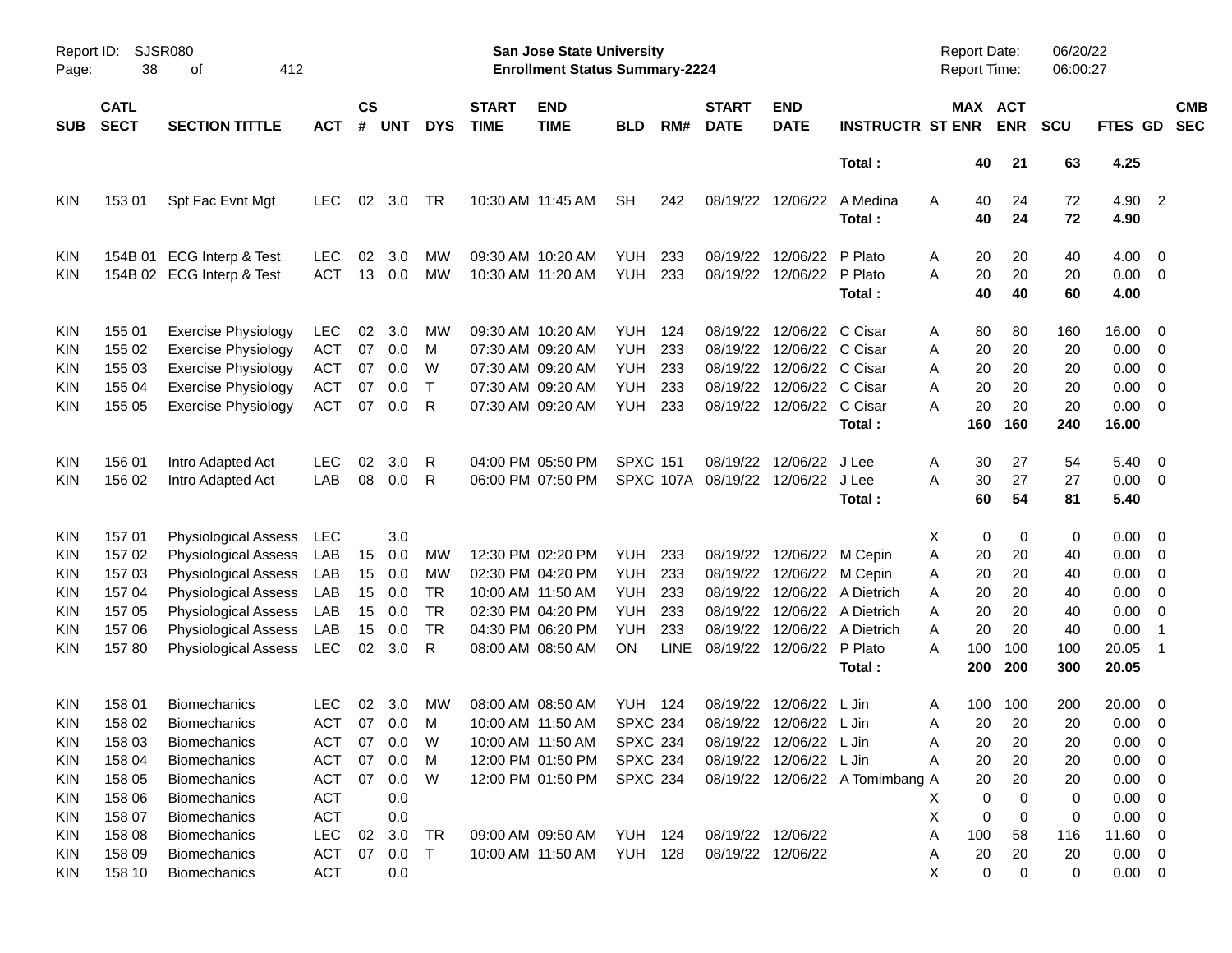| Page:      | SJSR080<br>Report ID:<br>39<br>412<br>οf |                       |            |                    |            |              |                             | San Jose State University<br><b>Enrollment Status Summary-2224</b> |                 |     |                             |                           |                                 | <b>Report Date:</b><br><b>Report Time:</b> |                | 06/20/22<br>06:00:27 |                |                            |                          |
|------------|------------------------------------------|-----------------------|------------|--------------------|------------|--------------|-----------------------------|--------------------------------------------------------------------|-----------------|-----|-----------------------------|---------------------------|---------------------------------|--------------------------------------------|----------------|----------------------|----------------|----------------------------|--------------------------|
| <b>SUB</b> | <b>CATL</b><br><b>SECT</b>               | <b>SECTION TITTLE</b> | <b>ACT</b> | $\mathsf{cs}$<br># | <b>UNT</b> | <b>DYS</b>   | <b>START</b><br><b>TIME</b> | <b>END</b><br><b>TIME</b>                                          | <b>BLD</b>      | RM# | <b>START</b><br><b>DATE</b> | <b>END</b><br><b>DATE</b> | <b>INSTRUCTR ST ENR</b>         | MAX ACT                                    | <b>ENR</b>     | SCU                  | <b>FTES GD</b> |                            | <b>CMB</b><br><b>SEC</b> |
| <b>KIN</b> | 158 11                                   | <b>Biomechanics</b>   | <b>ACT</b> | 07                 | 0.0        | R            |                             | 10:00 AM 11:50 AM                                                  | YUH             | 128 | 08/19/22                    | 12/06/22                  |                                 | A<br>20                                    | 20             | 20                   | 0.00           | - 0                        |                          |
| KIN        | 158 12                                   | <b>Biomechanics</b>   | <b>ACT</b> | 07                 | 0.0        | R            |                             | 01:30 PM 03:20 PM                                                  | YUH             | 128 |                             | 08/19/22 12/06/22         | A Tomimbang A                   | 20                                         | $\overline{7}$ | $\overline{7}$       | 0.00           | $\overline{0}$             |                          |
| KIN        | 158 13                                   | <b>Biomechanics</b>   | <b>ACT</b> | 07                 | 0.0        | Τ            |                             | 01:30 PM 03:20 PM                                                  | <b>YUH 128</b>  |     | 08/19/22                    | 12/06/22                  |                                 | 20<br>A                                    | 5              | 5                    | 0.00           | $\overline{0}$             |                          |
| KIN        | 158 14                                   | <b>Biomechanics</b>   | <b>ACT</b> | 07                 | 0.0        | $\mathsf{T}$ |                             | 03:30 PM 05:20 PM                                                  | <b>SPXC 234</b> |     | 08/19/22                    | 12/06/22                  | A Tomimbang A                   | 20                                         | 20             | 20                   | 0.00           | $\overline{0}$             |                          |
| <b>KIN</b> | 158 15                                   | <b>Biomechanics</b>   | <b>ACT</b> | 07                 | 0.0        | R            |                             | 03:30 PM 05:20 PM                                                  | <b>YUH 128</b>  |     | 08/19/22                    | 12/06/22                  | A Tomimbang A                   | 20                                         | 6              | 6                    | 0.00           | $\overline{\mathbf{0}}$    |                          |
|            |                                          |                       |            |                    |            |              |                             |                                                                    |                 |     |                             |                           | Total:                          | 400                                        | 316            | 474                  | 31.60          |                            |                          |
| <b>KIN</b> | 159 01                                   | Sport Adapt Activ     | <b>LEC</b> | 02                 | 3.0        | Т            |                             | 04:00 PM 05:50 PM                                                  | <b>SPXC 151</b> |     | 08/19/22                    | 12/06/22                  | E Siebert                       | A<br>30                                    | 28             | 56                   | 5.60           | $\overline{0}$             |                          |
| KIN.       | 159 02                                   | Sport Adapt Activ     | LAB        | 08                 | 0.0        | $\top$       |                             | 06:00 PM 07:50 PM                                                  |                 |     | SPXC 107A 08/19/22 12/06/22 |                           | E Siebert                       | 30<br>Α                                    | 28             | 28                   | 0.00           | $\overline{\mathbf{0}}$    |                          |
|            |                                          |                       |            |                    |            |              |                             |                                                                    |                 |     |                             |                           | Total:                          | 60                                         | 56             | 84                   | 5.60           |                            |                          |
| <b>KIN</b> | 160 01                                   | Hist of Sport & PE    | <b>LEC</b> | 02                 | 3.0        | <b>TR</b>    |                             | 09:00 AM 10:15 AM                                                  | <b>SPXE 163</b> |     | 08/19/22                    | 12/06/22                  | S Reekie                        | A<br>40                                    | 21             | 63                   | 4.20           | - 0                        |                          |
| <b>KIN</b> | 160 02                                   | Hist of Sport & PE    | <b>LEC</b> | 02                 | 3.0        | <b>MW</b>    |                             | 12:00 PM 01:15 PM                                                  | <b>SPXE 163</b> |     |                             | 08/19/22 12/06/22         | M Dao                           | A<br>40                                    | 40             | 120                  | 8.00           | $\overline{\mathbf{0}}$    |                          |
|            |                                          |                       |            |                    |            |              |                             |                                                                    |                 |     |                             |                           | Total:                          | 80                                         | 61             | 183                  | 12.20          |                            |                          |
| <b>KIN</b> | 161 01                                   | Philos of Sport       | <b>LEC</b> | 02                 | 3.0        | <b>TR</b>    | 10:30 AM 11:45 AM           |                                                                    | <b>SPXC 151</b> |     | 08/19/22                    | 12/06/22                  | D Bohigian                      | 40<br>A                                    | 35             | 105                  | 7.00           | $\overline{0}$             |                          |
| <b>KIN</b> | 161 02                                   | Philos of Sport       | <b>LEC</b> | 02                 | 3.0        | <b>TR</b>    |                             | 12:00 PM 01:15 PM                                                  | <b>SPXC 151</b> |     |                             | 08/19/22 12/06/22         | D Bohigian                      | 40<br>A                                    | 24             | 72                   | 4.80           | $\overline{\mathbf{0}}$    |                          |
|            |                                          |                       |            |                    |            |              |                             |                                                                    |                 |     |                             |                           | Total:                          | 80                                         | 59             | 177                  | 11.80          |                            |                          |
| <b>KIN</b> | 162 01                                   | Adv Fit Asse Ex RX    | <b>LEC</b> | 02                 | 3.0        | <b>TR</b>    |                             | 12:30 PM 01:20 PM                                                  | <b>YUH</b>      | 233 | 08/19/22                    | 12/06/22                  | C Cisar                         | A<br>40                                    | 46             | 92                   | 9.25           | $\overline{\phantom{0}}$ 1 |                          |
| KIN.       | 162 02                                   | Adv Fit Asse Ex RX    | <b>ACT</b> | 11                 | 0.0        | <b>TR</b>    |                             | 01:30 PM 02:20 PM                                                  | YUH             | 233 |                             | 08/19/22 12/06/22         | C Cisar                         | A<br>40                                    | 46             | 46                   | 0.00           | $\overline{\phantom{1}}$   |                          |
|            |                                          |                       |            |                    |            |              |                             |                                                                    |                 |     |                             |                           | Total:                          | 80                                         | 92             | 138                  | 9.25           |                            |                          |
| <b>KIN</b> | 164 01                                   | Soc-cult Perspectv    | <b>LEC</b> | 02                 | 3.0        | <b>MW</b>    |                             | 01:30 PM 02:45 PM                                                  | <b>SH</b>       | 242 |                             | 08/19/22 12/06/22         | M Dao                           | 40<br>Α                                    | 31             | 93                   | 6.25           | $\overline{\phantom{0}}$ 1 |                          |
| KIN.       | 164 02                                   | Soc-cult Perspectv    | <b>LEC</b> |                    | 3.0        |              |                             |                                                                    |                 |     |                             |                           |                                 | X<br>0                                     | $\mathbf 0$    | 0                    | 0.00           | $\overline{\mathbf{0}}$    |                          |
|            |                                          |                       |            |                    |            |              |                             |                                                                    |                 |     |                             |                           | Total:                          | 40                                         | 31             | 93                   | 6.25           |                            |                          |
| <b>KIN</b> | 165 01                                   | Motor Development     | <b>LEC</b> | 02                 | 3.0        | MW           |                             | 09:00 AM 10:15 AM                                                  | <b>SPXC 151</b> |     |                             | 08/19/22 12/06/22 S Chang |                                 | 40<br>A                                    | 40             | 120                  | 8.00           | $\overline{\mathbf{0}}$    |                          |
| <b>KIN</b> | 165 02                                   | Motor Development     | <b>LEC</b> | 02                 | 3.0        | MW           |                             | 01:30 PM 02:45 PM                                                  | <b>SPXC 151</b> |     | 08/19/22                    | 12/06/22                  | F Ghiasvand A                   | 40                                         | 40             | 120                  | 8.00           | $\overline{0}$             |                          |
| KIN        | 165 03                                   | Motor Development     | <b>LEC</b> | 02                 | 3.0        | TR.          |                             | 09:00 AM 10:15 AM                                                  | <b>SPXC 151</b> |     |                             | 08/19/22 12/06/22         | F Ghiasvand A                   | 40                                         | 40             | 120                  | 8.00           | $\overline{\mathbf{0}}$    |                          |
|            |                                          |                       |            |                    |            |              |                             |                                                                    |                 |     |                             |                           | Total:                          | 120                                        | 120            | 360                  | 24.00          |                            |                          |
| <b>KIN</b> | 166 01                                   | Motor Learning        | LEC.       | 02                 | 3.0        | TR           |                             | 12:00 PM 12:50 PM YUH 124                                          |                 |     |                             |                           | 08/19/22 12/06/22 E Wughalter A | 80                                         | 80             | 160                  | 16.00 0        |                            |                          |
| <b>KIN</b> | 166 02                                   | Motor Learning        | <b>ACT</b> | 07                 | 0.0        | T            |                             | 08:30 AM 10:20 AM                                                  | <b>SPXE 172</b> |     |                             |                           | 08/19/22 12/06/22 E Wughalter A | 20                                         | 20             | 20                   | 0.00           | $\overline{\phantom{0}}$   |                          |
| <b>KIN</b> | 166 03                                   | Motor Learning        | <b>ACT</b> | 07                 | 0.0        | R            |                             | 08:30 AM 10:20 AM                                                  | <b>SPXE 172</b> |     |                             |                           | 08/19/22 12/06/22 E Wughalter A | 20                                         | 20             | 20                   | 0.00           | $\overline{\phantom{0}}$   |                          |
| <b>KIN</b> | 166 04                                   | Motor Learning        | <b>ACT</b> | 07                 | 0.0        | Τ            |                             | 01:00 PM 02:50 PM                                                  | <b>SPXE 172</b> |     |                             |                           | 08/19/22 12/06/22 E Wughalter A | 20                                         | 20             | 20                   | 0.00           | $\overline{\mathbf{0}}$    |                          |
| <b>KIN</b> | 166 05                                   | Motor Learning        | <b>ACT</b> | 07                 | 0.0        | $\mathsf R$  |                             | 01:00 PM 02:50 PM                                                  | <b>SPXE 172</b> |     |                             |                           | 08/19/22 12/06/22 E Wughalter A | 20                                         | 20             | 20                   | 0.00           | $\overline{\mathbf{0}}$    |                          |
| <b>KIN</b> | 166 06                                   | Motor Learning        | <b>LEC</b> | 02                 | 3.0        | MW           |                             | 09:00 AM 09:50 AM                                                  | <b>SPXE 160</b> |     |                             |                           | 08/19/22 12/06/22 M Tsuruike    | 60<br>A                                    | 60             | 120                  | $12.00 \t 0$   |                            |                          |
| <b>KIN</b> | 166 07                                   | Motor Learning        | <b>ACT</b> |                    | 07 0.0     | M            |                             | 10:00 AM 11:50 AM                                                  | <b>SPXE 172</b> |     |                             |                           | 08/19/22 12/06/22 M Tsuruike    | 20<br>A                                    | 20             | 20                   | $0.00 \t 0$    |                            |                          |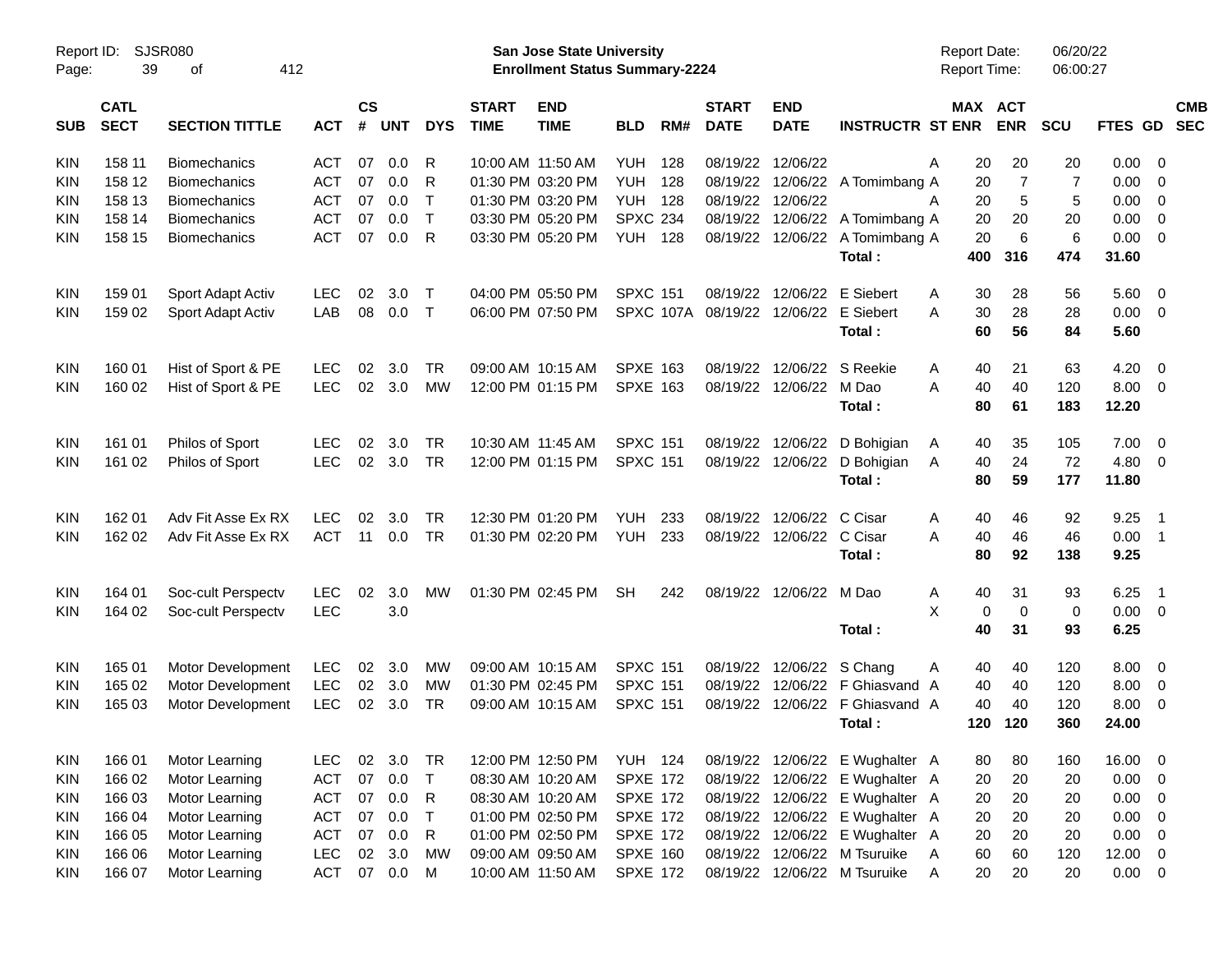| Report ID:<br><b>SJSR080</b><br>40<br>412<br>οf<br>Page: |             |                        |            |               |            |              |              | San Jose State University<br><b>Enrollment Status Summary-2224</b> |                 |             |              |                           |                              | <b>Report Date:</b><br><b>Report Time:</b> |                               | 06/20/22<br>06:00:27 |             |                         |  |
|----------------------------------------------------------|-------------|------------------------|------------|---------------|------------|--------------|--------------|--------------------------------------------------------------------|-----------------|-------------|--------------|---------------------------|------------------------------|--------------------------------------------|-------------------------------|----------------------|-------------|-------------------------|--|
|                                                          | <b>CATL</b> |                        |            | $\mathsf{cs}$ |            |              | <b>START</b> | <b>END</b>                                                         |                 |             | <b>START</b> | <b>END</b>                |                              |                                            | MAX ACT                       |                      |             | <b>CMB</b>              |  |
| <b>SUB</b>                                               | <b>SECT</b> | <b>SECTION TITTLE</b>  | <b>ACT</b> | #             | <b>UNT</b> | <b>DYS</b>   | <b>TIME</b>  | <b>TIME</b>                                                        | <b>BLD</b>      | RM#         | <b>DATE</b>  | <b>DATE</b>               | <b>INSTRUCTR ST ENR</b>      |                                            | <b>ENR</b>                    | <b>SCU</b>           | FTES GD     | <b>SEC</b>              |  |
| <b>KIN</b>                                               | 166 08      | Motor Learning         | <b>ACT</b> | 07            | 0.0        | W            |              | 10:00 AM 11:50 AM                                                  | <b>SPXE 172</b> |             |              | 08/19/22 12/06/22         | M Tsuruike                   | 20<br>A                                    | 20                            | 20                   | 0.00        | $\overline{0}$          |  |
| <b>KIN</b>                                               | 166 09      | Motor Learning         | <b>ACT</b> | 07            | 0.0        | W            |              | 12:00 PM 01:50 PM                                                  | <b>SPXE 172</b> |             |              | 08/19/22 12/06/22         | M Tsuruike                   | 20<br>A                                    | 20                            | 20                   | 0.00        | $\overline{\mathbf{0}}$ |  |
|                                                          |             |                        |            |               |            |              |              |                                                                    |                 |             |              |                           | Total:                       | 280                                        | 280                           | 420                  | 28.00       |                         |  |
| <b>KIN</b>                                               | 167 01      | Sports Psychology      | <b>LEC</b> | 02            | 3.0        | <b>TR</b>    |              | 09:00 AM 10:15 AM                                                  | <b>SPXE 160</b> |             |              | 08/19/22 12/06/22 M Beiar |                              | 40<br>A                                    | 32                            | 96                   | 6.40        | $0\,C$                  |  |
| <b>PSYC</b>                                              | 16701       | Sports Psychology      | <b>LEC</b> | 02            | 3.0        | <b>TR</b>    |              | 09:00 AM 10:15 AM                                                  | <b>SPXE 160</b> |             |              | 08/19/22 12/06/22         | M Bejar                      | Α                                          | 8<br>0                        | 24                   | 1.60        | 0 <sup>C</sup>          |  |
| <b>KIN</b>                                               | 167 02      | Sports Psychology      | <b>LEC</b> | 02            | 3.0        | <b>TR</b>    |              | 10:30 AM 11:45 AM                                                  | <b>SPXE 160</b> |             |              | 08/19/22 12/06/22 M Bejar |                              | 40<br>Α                                    | 34                            | 102                  | 6.80        | $0\,C$                  |  |
| <b>PSYC</b>                                              | 16702       | Sports Psychology      | <b>LEC</b> | 02            | 3.0        | <b>TR</b>    |              | 10:30 AM 11:45 AM                                                  | <b>SPXE 160</b> |             |              | 08/19/22 12/06/22 M Bejar |                              | A                                          | $6\phantom{1}6$<br>0          | 18                   | 1.20        | $0\,C$                  |  |
|                                                          |             |                        |            |               |            |              |              |                                                                    |                 |             |              |                           | Total:                       | 80                                         | 80                            | 240                  | 16.00       |                         |  |
| <b>KIN</b>                                               | 168 01      | Psych of Coaching      | <b>LEC</b> | 02            | 3.0        | MW           |              | 12:00 PM 01:15 PM                                                  | <b>SPXC 151</b> |             |              | 08/19/22 12/06/22         | J Steidinger A               | 40                                         | 39                            | 117                  | 8.00 4      |                         |  |
|                                                          |             |                        |            |               |            |              |              |                                                                    |                 |             |              |                           | Total:                       | 40                                         | 39                            | 117                  | 8.00        |                         |  |
| <b>KIN</b>                                               | 169 01      | Divrsty/Stress/Hlth    | SEM        | 05            | 3.0        | W            |              | 09:00 AM 10:15 AM                                                  | <b>YUH</b>      | 236         | 08/19/22     | 12/06/22                  | M Crockett                   | 30<br>A                                    | 10                            | 30                   | 2.00        | $0\,C$                  |  |
| <b>PH</b>                                                | 169 01      | Divrsty/Stress/Hlth    | SEM        | 05            | 3.0        | W            |              | 09:00 AM 10:15 AM                                                  | <b>YUH</b>      | 236         |              |                           | 08/19/22 12/06/22 M Crockett | A                                          | $\mathbf{3}$<br>0             | 9                    | 0.60        | $0\,C$                  |  |
| <b>KIN</b>                                               | 169 02      | Divrsty/Stress/Hlth    | SEM        | 05            | 3.0        | W            |              | 10:30 AM 11:45 AM                                                  | <b>YUH</b>      | 236         |              |                           | 08/19/22 12/06/22 M Crockett | 30<br>A                                    | 28                            | 84                   | 5.65        | 1 C                     |  |
| PH                                                       | 169 02      | Divrsty/Stress/Hlth    | SEM        | 05            | 3.0        | W            |              | 10:30 AM 11:45 AM                                                  | <b>YUH</b>      | 236         |              |                           | 08/19/22 12/06/22 M Crockett | A                                          | $\mathbf{1}$<br>$\pmb{0}$     | 3                    | 0.20        | $0\,C$                  |  |
| <b>KIN</b>                                               | 169 03      | Divrsty/Stress/Hlth    | SEM        | 05            | 3.0        | M            |              | 12:00 PM 01:15 PM                                                  |                 |             |              | 08/19/22 12/06/22         |                              | 30<br>Α                                    | 3                             | 9                    | 0.60        | $0\,C$                  |  |
| PH                                                       | 169 03      | Divrsty/Stress/Hlth    | SEM        | 05            | 3.0        | M            |              | 12:00 PM 01:15 PM                                                  |                 |             |              | 08/19/22 12/06/22         |                              | Α                                          | $\mathbf{1}$<br>0             | 3                    | 0.20        | $0\,C$                  |  |
| <b>KIN</b>                                               | 169 04      | Divrsty/Stress/Hlth    | SEM        | 05            | 3.0        | $\top$       |              | 10:30 AM 11:45 AM                                                  | YUH             | 236         |              | 08/19/22 12/06/22         | L Atkinson                   | 30<br>Α                                    | 15                            | 45                   | 3.00        | $0\,C$                  |  |
| PH                                                       | 169 04      | Divrsty/Stress/Hlth    | SEM        | 05            | 3.0        | $\mathsf{T}$ |              | 10:30 AM 11:45 AM                                                  | <b>YUH</b>      | 236         |              |                           | 08/19/22 12/06/22 L Atkinson | Α                                          | 3<br>$\pmb{0}$                | 9                    | 0.60        | $0\,C$                  |  |
| <b>KIN</b>                                               | 169 05      | Divrsty/Stress/Hlth    | SEM        | 05            | 3.0        | <b>TR</b>    |              | 01:30 PM 02:45 PM                                                  | YUH             | 236         |              |                           | 08/19/22 12/06/22 K Moreno   | 30<br>Α                                    | 3                             | 9                    | 0.60        | $0\,C$                  |  |
| PH                                                       | 169 05      | Divrsty/Stress/Hlth    | SEM        | 05            | 3.0        | <b>TR</b>    |              | 01:30 PM 02:45 PM                                                  | <b>YUH</b>      | 236         |              |                           | 08/19/22 12/06/22 K Moreno   | Α                                          | 0<br>0                        | $\mathbf 0$          | 0.00        | $0\,C$                  |  |
| <b>KIN</b>                                               | 16980       | Divrsty/Stress/Hlth    | SEM        | 05            | 3.0        | M            |              | 01:30 PM 02:45 PM                                                  | <b>ON</b>       | <b>LINE</b> |              | 08/19/22 12/06/22         | D Murphy                     | 30<br>Α                                    | 27                            | 81                   | 5.40        | $0\,C$                  |  |
| PH                                                       | 16980       | Divrsty/Stress/Hlth    | SEM        | 05            | 3.0        | M            |              | 01:30 PM 02:45 PM                                                  | <b>ON</b>       | <b>LINE</b> |              |                           | 08/19/22 12/06/22 D Murphy   | Α                                          | $\mathbf{3}$<br>$\pmb{0}$     | 9                    | 0.65        | 1 C                     |  |
| <b>KIN</b>                                               | 16981       | Divrsty/Stress/Hlth    | SEM        | 05            | 3.0        | $\mathsf{T}$ |              | 12:00 PM 01:15 PM                                                  | <b>ON</b>       | LINE        |              |                           | 08/19/22 12/06/22 D Murphy   | 30<br>Α                                    | 25                            | 75                   | 5.00        | $0\,C$                  |  |
| PH                                                       | 16981       | Divrsty/Stress/Hlth    | SEM        | 05            | 3.0        | $\top$       |              | 12:00 PM 01:15 PM                                                  | <b>ON</b>       | LINE        |              | 08/19/22 12/06/22         | D Murphy                     | Α                                          | $\sqrt{5}$<br>$\pmb{0}$       | 15                   | 1.00        | 0 <sup>C</sup>          |  |
| <b>KIN</b>                                               | 16982       | Divrsty/Stress/Hlth    | <b>SEM</b> | 05            | 3.0        | R            |              | 09:00 AM 10:15 AM                                                  | ON              | <b>LINE</b> |              |                           | 08/19/22 12/06/22 K Russell  | 30<br>A                                    | 23<br>$\overline{7}$          | 69                   | 4.60        | 0 <sup>C</sup>          |  |
| PH                                                       | 16982       | Divrsty/Stress/Hlth    | SEM        | 05            | 3.0        | R            |              | 09:00 AM 10:15 AM                                                  | ON              | LINE        |              |                           | 08/19/22 12/06/22 K Russell  | A                                          | 0<br>157                      | 21                   | 1.40        | 0 <sup>C</sup>          |  |
|                                                          |             |                        |            |               |            |              |              |                                                                    |                 |             |              |                           | Total:                       | 240                                        |                               | 471                  | 31.50       |                         |  |
| <b>KIN</b>                                               | 17301       | Intro Teach PE         | LEC        |               | 3.0        |              |              |                                                                    |                 |             |              |                           |                              | X                                          | $\overline{0}$<br>$\mathbf 0$ | 0                    | $0.00 \t 0$ |                         |  |
| <b>KIN</b>                                               | 17302       | Intro Teach PE         | <b>ACT</b> |               | 0.0        |              |              |                                                                    |                 |             |              |                           |                              | Χ                                          | 0<br>0                        | 0                    | $0.00 \t 0$ |                         |  |
| KIN                                                      | 173 03      | Intro Teach PE         | <b>LEC</b> | 02            | 3.0        | TR           |              | 02:00 PM 02:50 PM SPXE 160                                         |                 |             |              | 08/19/22 12/06/22 D Daum  |                              | 22<br>Α                                    | 6                             | 12                   | $1.20 \t 0$ |                         |  |
| <b>KIN</b>                                               | 173 04      | Intro Teach PE         | <b>ACT</b> | 11            | 0.0        | TR           |              | 03:00 PM 03:50 PM SPXE 160                                         |                 |             |              | 08/19/22 12/06/22 D Daum  |                              | 22<br>Α                                    | 6                             | 6                    | $0.00 \t 0$ |                         |  |
|                                                          |             |                        |            |               |            |              |              |                                                                    |                 |             |              |                           | Total:                       | 44                                         | 12                            | 18                   | 1.20        |                         |  |
| KIN                                                      | 174 01      | Assess Psychomotor LEC |            |               | 02 3.0 W   |              |              | 06:00 PM 07:50 PM SPXC 151                                         |                 |             |              | 08/19/22 12/06/22 J Lee   |                              | 30<br>A                                    | 23                            | 46                   | 4.65 1      |                         |  |
| KIN                                                      | 174 02      | Assess Psychomotor LAB |            |               | 08  0.0  W |              |              | 04:00 PM 05:50 PM SPXC 107A 08/19/22 12/06/22 J Lee                |                 |             |              |                           |                              | 30<br>Α                                    | 23                            | 23                   | $0.00$ 1    |                         |  |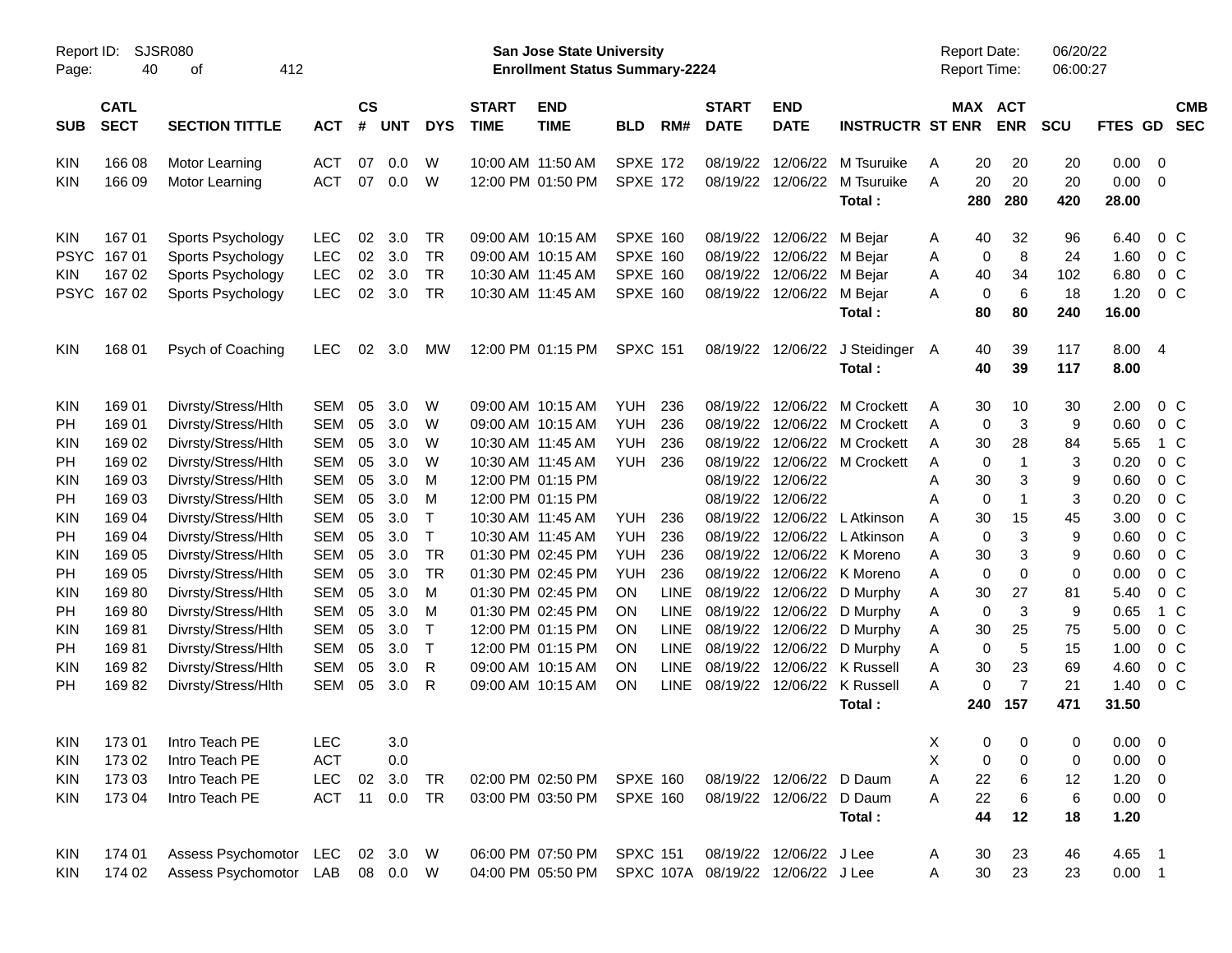|            | SJSR080<br>Report ID:<br>412<br>41<br>Page:<br>оf |                          |            |               |            |              |                   | <b>San Jose State University</b><br><b>Enrollment Status Summary-2224</b> |                 |     |              |                            |                         | <b>Report Date:</b><br>Report Time: |                  | 06/20/22<br>06:00:27 |            |                            |            |
|------------|---------------------------------------------------|--------------------------|------------|---------------|------------|--------------|-------------------|---------------------------------------------------------------------------|-----------------|-----|--------------|----------------------------|-------------------------|-------------------------------------|------------------|----------------------|------------|----------------------------|------------|
|            | <b>CATL</b>                                       |                          |            | $\mathsf{cs}$ |            |              | <b>START</b>      | <b>END</b>                                                                |                 |     | <b>START</b> | <b>END</b>                 |                         |                                     | MAX ACT          |                      |            |                            | <b>CMB</b> |
| <b>SUB</b> | <b>SECT</b>                                       | <b>SECTION TITTLE</b>    | <b>ACT</b> | #             | <b>UNT</b> | <b>DYS</b>   | <b>TIME</b>       | <b>TIME</b>                                                               | <b>BLD</b>      | RM# | <b>DATE</b>  | <b>DATE</b>                | <b>INSTRUCTR ST ENR</b> |                                     | <b>ENR</b>       | <b>SCU</b>           | FTES GD    |                            | <b>SEC</b> |
|            |                                                   |                          |            |               |            |              |                   |                                                                           |                 |     |              |                            | Total:                  |                                     | 60<br>46         | 69                   | 4.65       |                            |            |
| KIN        | 175 01                                            | Meas & Eval in Kines LEC |            | 02            | 3.0        | TR           |                   | 02:30 PM 03:20 PM                                                         | <b>BBC</b>      | 204 | 08/19/22     |                            | 12/06/22 F Ghiasvand A  | 100                                 | 100              | 200                  | 20.00      | - 0                        |            |
| <b>KIN</b> | 175 02                                            | Meas & Eval in Kines     | ACT        |               | 13 0.0     | F            | 10:00 AM 11:50 AM |                                                                           | <b>SPXE 172</b> |     | 08/19/22     |                            | 12/06/22 F Ghiasvand A  | 20                                  | 20               | 20                   | 0.00       | 0                          |            |
| <b>KIN</b> | 175 03                                            | Meas & Eval in Kines     | ACT        | 13            | 0.0        | F            |                   | 12:00 PM 01:50 PM                                                         | <b>SPXE 172</b> |     | 08/19/22     |                            | 12/06/22 F Ghiasvand A  | 20                                  | 20               | 20                   | 0.00       | 0                          |            |
| <b>KIN</b> | 175 04                                            | Meas & Eval in Kines     | ACT        | 13            | 0.0        | F            |                   | 02:00 PM 03:50 PM                                                         | <b>SPXE 172</b> |     | 08/19/22     |                            | 12/06/22 F Ghiasvand A  | 20                                  | 21               | 21                   | 0.00       | 0                          |            |
| <b>KIN</b> | 175 05                                            | Meas & Eval in Kines     | ACT        |               | 0.0        |              |                   |                                                                           |                 |     |              |                            |                         | X                                   | $\mathbf 0$<br>0 | 0                    | 0.00       | - 0                        |            |
| <b>KIN</b> | 175 06                                            | Meas & Eval in Kines     | ACT        |               | 0.0        |              |                   |                                                                           |                 |     |              |                            |                         | X                                   | 0<br>0           | 0                    | 0.00       | - 0                        |            |
| <b>KIN</b> | 175 07                                            | Meas & Eval in Kines     | ACT        | 13            | 0.0        | F            | 08:00 AM 09:50 AM |                                                                           | <b>SPXE 172</b> |     | 08/19/22     | 12/06/22                   |                         | A<br>20                             | 20               | 20                   | 0.00       | 0                          |            |
| KIN        | 175 08                                            | Meas & Eval in Kines ACT |            | 13            | 0.0        | F            |                   | 04:00 PM 05:50 PM                                                         | <b>SPXE 172</b> |     | 08/19/22     | 12/06/22                   | F Ghiasvand A           | 20                                  | 19               | 19                   | 0.00       | - 0                        |            |
|            |                                                   |                          |            |               |            |              |                   |                                                                           |                 |     |              |                            | Total:                  | 200                                 | 200              | 300                  | 20.00      |                            |            |
| <b>KIN</b> | 176 01                                            | <b>Exercise Psych</b>    | <b>LEC</b> | 02            | 3.0        | MW           | 10:30 AM 11:45 AM |                                                                           | <b>SPXC 151</b> |     | 08/19/22     | 12/06/22                   | M Bejar                 | 40<br>A                             | 40               | 120                  | 8.10       | $\overline{\phantom{0}}^2$ |            |
|            |                                                   |                          |            |               |            |              |                   |                                                                           |                 |     |              |                            | Total:                  | 40                                  | 40               | 120                  | 8.10       |                            |            |
| KIN        | 178 01                                            | Mgt Practice TE          | <b>LEC</b> |               | 3.0        |              |                   |                                                                           |                 |     |              |                            |                         | Х                                   | 0<br>0           | 0                    | 0.00       | - 0                        |            |
| <b>KIN</b> | 178 02                                            | Mgt Practice TE          | <b>ACT</b> | 13            | 0.0        | R            |                   | 05:00 PM 06:50 PM                                                         | SPXC 107B       |     | 08/19/22     | 12/06/22                   | E Siebert               | A<br>22                             | 11               | 11                   | 0.00       | 0                          |            |
| KIN        | 178 03                                            | Mgt Practice TE          | <b>LEC</b> | 02            | 3.0        | TR           |                   | 01:00 PM 01:50 PM                                                         | <b>SPXE 160</b> |     | 08/19/22     | 12/06/22                   | E Siebert               | 22<br>A                             | 11               | 22                   | 2.20       | - 0                        |            |
|            |                                                   |                          |            |               |            |              |                   |                                                                           |                 |     |              |                            | Total:                  | 44                                  | 22               | 33                   | 2.20       |                            |            |
| KIN        | 18001                                             | Independent Study        | <b>SUP</b> | 36            | 1.0        | <b>TBA</b>   |                   |                                                                           |                 |     | 08/19/22     | 12/06/22                   |                         | 10<br>A                             | 0                | 0                    | 0.00       | - 0                        |            |
| <b>KIN</b> | 180 02                                            | Independent Study        | <b>SUP</b> | 36            | 2.0        | <b>TBA</b>   |                   |                                                                           |                 |     | 08/19/22     | 12/06/22                   |                         | Α<br>10                             | 0                | 0                    | 0.00       | 0                          |            |
| <b>KIN</b> | 180 03                                            | Independent Study        | <b>SUP</b> | 36            | 3.0        | <b>TBA</b>   |                   |                                                                           |                 |     | 08/19/22     | 12/06/22                   |                         | Α<br>10                             | 0                | 0                    | 0.00       | 0                          |            |
| <b>KIN</b> | 180 04                                            | Independent Study        | <b>SUP</b> | 36            | 4.0        | <b>TBA</b>   |                   |                                                                           |                 |     | 08/19/22     | 12/06/22                   |                         | 10<br>A                             | 0                | 0                    | 0.00       | 0                          |            |
| <b>KIN</b> | 180 05                                            | Independent Study        | <b>SUP</b> | 36            | 1.0        | <b>TBA</b>   |                   |                                                                           |                 |     | 08/19/22     | 12/06/22                   |                         | A                                   | 2<br>0           | 0                    | 0.00       | 0                          |            |
| <b>KIN</b> | 180 06                                            | Independent Study        | <b>SUP</b> | 36            | 1.0        | <b>TBA</b>   |                   |                                                                           |                 |     | 08/19/22     | 12/06/22                   |                         | A                                   | 2<br>0           | 0                    | 0.00       | 0                          |            |
| <b>KIN</b> | 180 07                                            | Independent Study        | <b>SUP</b> | 36            | 2.0        | <b>TBA</b>   |                   |                                                                           |                 |     | 08/19/22     | 12/06/22                   |                         | A                                   | 2<br>0           | 0                    | 0.00       | 0                          |            |
| <b>KIN</b> | 180 08                                            | Independent Study        | <b>SUP</b> | 36            | 2.0        | <b>TBA</b>   |                   |                                                                           |                 |     | 08/19/22     | 12/06/22                   |                         | Α                                   | 2<br>0           | 0                    | 0.00       | 0                          |            |
| <b>KIN</b> | 180 09                                            | Independent Study        | <b>SUP</b> | 36            | 3.0        | <b>TBA</b>   |                   |                                                                           |                 |     | 08/19/22     | 12/06/22                   |                         | Α                                   | 2<br>0           | 0                    | 0.00       | 0                          |            |
| KIN        | 180 10                                            | Independent Study        | <b>SUP</b> | 36            | 3.0        | <b>TBA</b>   |                   |                                                                           |                 |     | 08/19/22     | 12/06/22                   |                         | A                                   | 2<br>$\mathbf 0$ | 0                    | 0.00       | 0                          |            |
| <b>KIN</b> | 180 11                                            | Independent Study        | <b>SUP</b> | 36            | 3.0        | <b>TBA</b>   |                   |                                                                           |                 |     | 08/19/22     | 12/06/22                   |                         | A                                   | 2<br>$\mathbf 0$ | 0                    | 0.00       | - 0                        |            |
|            |                                                   |                          |            |               |            |              |                   |                                                                           |                 |     |              |                            | Total:                  | 54                                  | $\mathbf 0$      | 0                    | 0.00       |                            |            |
| KIN        | 18501                                             | Senior Seminar           | <b>SEM</b> |               | 1.0        |              |                   |                                                                           |                 |     |              |                            |                         | X                                   | 0<br>$\mathbf 0$ | 0                    | 0.00       | $\overline{0}$             |            |
| KIN        | 185 02                                            | Senior Seminar           | SEM        | 05            | 1.0        | $\top$       |                   | 09:00 AM 09:50 AM                                                         | <b>SPXC 153</b> |     |              | 08/19/22 12/06/22 L Wilkin |                         | Α<br>20                             | 20               | 20                   | 1.33       | 0                          |            |
| KIN        | 185 03                                            | Senior Seminar           | SEM        | 05            | 1.0        | T            |                   | 01:30 PM 02:20 PM                                                         | <b>SPXC 153</b> |     | 08/19/22     | 12/06/22 L Wilkin          |                         | Α<br>20                             | 20               | 20                   | 1.33       | 0                          |            |
| <b>KIN</b> | 185 04                                            | Senior Seminar           | SEM        | 05            | 1.0        | W            |                   | 09:00 AM 09:50 AM                                                         | <b>SPXC 153</b> |     | 08/19/22     |                            | 12/06/22 S Reekie       | Α<br>20                             | 20               | 20                   | 1.33       | 0                          |            |
| KIN        | 185 05                                            | Senior Seminar           | <b>SEM</b> |               | 1.0        |              |                   |                                                                           |                 |     |              |                            |                         | X                                   | $\mathbf 0$<br>0 | 0                    | 0.00       | 0                          |            |
| KIN        | 185 06                                            | Senior Seminar           | SEM        | 05            | 1.0        | $\mathsf{R}$ |                   | 09:00 AM 09:50 AM                                                         | <b>SPXC 153</b> |     | 08/19/22     | 12/06/22 L Wilkin          |                         | Α                                   | 20<br>18         | 18                   | $1.20 \ 0$ |                            |            |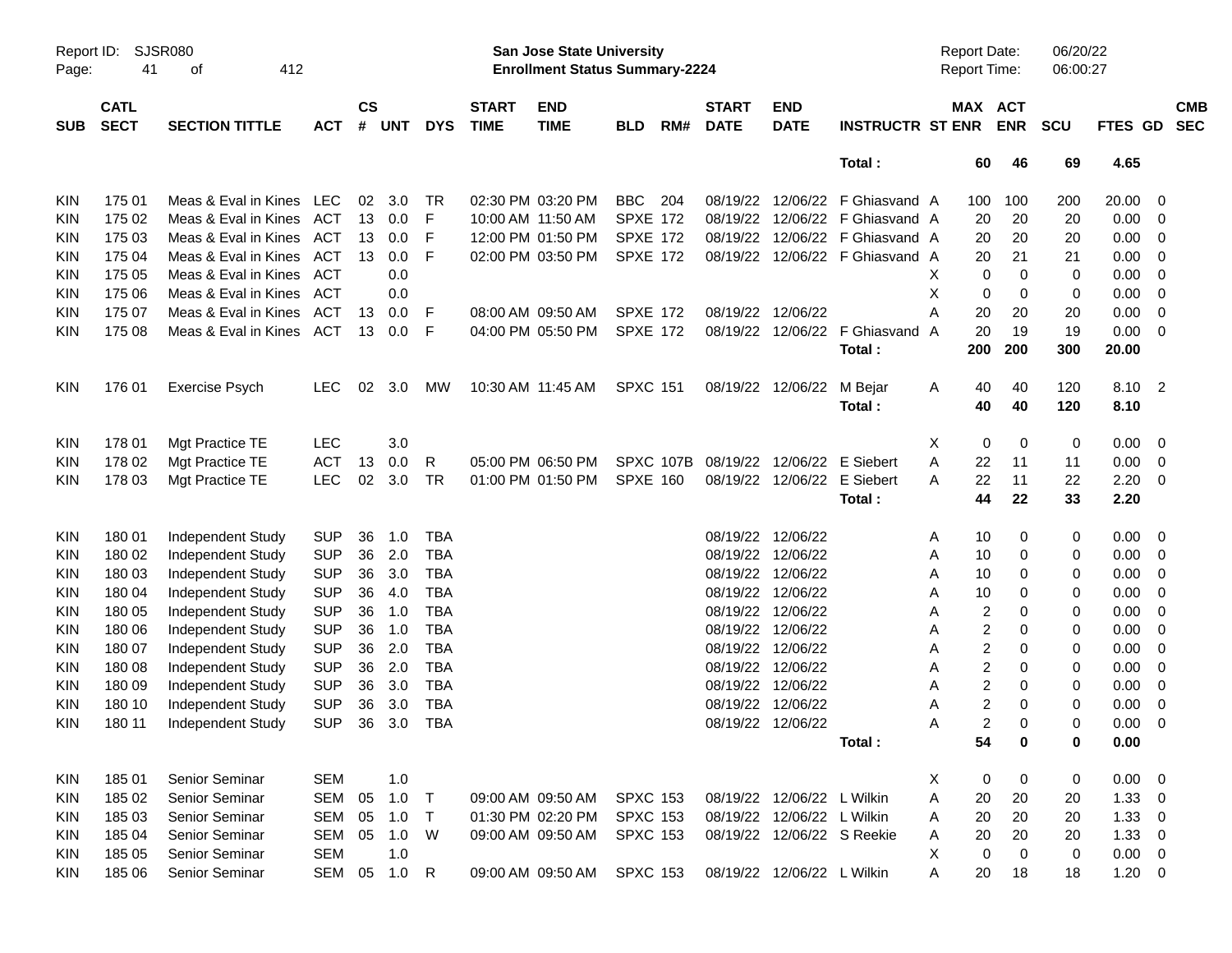| Report ID:<br>Page:      | 42                         | <b>SJSR080</b><br>412<br>оf        |                          |                |            |            |                             | <b>San Jose State University</b><br><b>Enrollment Status Summary-2224</b> |                                    |     |                             |                           |                                            | <b>Report Date:</b><br><b>Report Time:</b> |          |                       | 06/20/22<br>06:00:27 |                 |                                                     |            |
|--------------------------|----------------------------|------------------------------------|--------------------------|----------------|------------|------------|-----------------------------|---------------------------------------------------------------------------|------------------------------------|-----|-----------------------------|---------------------------|--------------------------------------------|--------------------------------------------|----------|-----------------------|----------------------|-----------------|-----------------------------------------------------|------------|
| <b>SUB</b>               | <b>CATL</b><br><b>SECT</b> | <b>SECTION TITTLE</b>              | <b>ACT</b>               | <b>CS</b><br># | <b>UNT</b> | <b>DYS</b> | <b>START</b><br><b>TIME</b> | <b>END</b><br><b>TIME</b>                                                 | <b>BLD</b>                         | RM# | <b>START</b><br><b>DATE</b> | <b>END</b><br><b>DATE</b> | <b>INSTRUCTR ST ENR</b>                    |                                            |          | MAX ACT<br><b>ENR</b> | <b>SCU</b>           | FTES GD SEC     |                                                     | <b>CMB</b> |
| <b>KIN</b><br><b>KIN</b> | 185 07<br>185 08           | Senior Seminar<br>Senior Seminar   | <b>SEM</b><br><b>SEM</b> | 05<br>05       | 1.0<br>1.0 | R<br>M     |                             | 12:00 PM 12:50 PM<br>09:00 AM 09:50 AM                                    | <b>SPXC 153</b><br><b>SPXC 153</b> |     | 08/19/22<br>08/19/22        | 12/06/22<br>12/06/22      | M Tsuruike<br>M Cepin                      | A<br>A                                     | 20<br>20 | 20<br>11              | 20<br>11             | 1.33<br>0.73    | $\overline{\mathbf{0}}$<br>$\overline{\phantom{0}}$ |            |
|                          |                            |                                    |                          |                |            |            |                             |                                                                           |                                    |     |                             |                           | Total:                                     |                                            | 120      | 109                   | 109                  | 7.27            |                                                     |            |
| KIN                      | 18701                      | Clin Ex Physiol                    | LEC                      | 02             | 3.0        | TR         |                             | 10:30 AM 11:45 AM                                                         | <b>SPXE 163</b>                    |     | 08/19/22                    |                           | 12/06/22 A Jensen                          | A                                          | 40       | 40                    | 120                  | 8.00            | $\overline{\mathbf{0}}$                             |            |
| KIN<br>KIN               | 18702<br>18780             | Clin Ex Physiol<br>Clin Ex Physiol | LEC<br>LEC               | 02             | 3.0<br>3.0 | MW         |                             | 01:30 PM 02:45 PM                                                         | ON                                 |     | LINE 08/19/22 12/06/22      |                           |                                            | Χ<br>A                                     | 0<br>40  | $\mathbf 0$<br>40     | 0<br>120             | 0.00<br>8.05    | $\overline{\mathbf{0}}$<br>-1                       |            |
|                          |                            |                                    |                          |                |            |            |                             |                                                                           |                                    |     |                             |                           | Total:                                     |                                            | 80       | 80                    | 240                  | 16.05           |                                                     |            |
| <b>KIN</b>               | 18801                      | Prev Care Ath Inj                  | <b>LEC</b>               |                | 2.0        |            |                             |                                                                           |                                    |     |                             |                           |                                            | X                                          | 0        | 0                     | 0                    | $0.00 \t 0$     |                                                     |            |
|                          |                            |                                    |                          |                |            |            |                             |                                                                           |                                    |     |                             |                           | Total:                                     |                                            | 0        | 0                     | 0                    | 0.00            |                                                     |            |
| <b>KIN</b>               | 18901                      | Care & Prev Lab                    | LAB                      |                | 1.0        |            |                             |                                                                           |                                    |     |                             |                           |                                            | Χ                                          | 0        | 0                     | 0                    | $0.00 \t 0$     |                                                     |            |
|                          |                            |                                    |                          |                |            |            |                             |                                                                           |                                    |     |                             |                           | Total:                                     |                                            | 0        | $\mathbf 0$           | 0                    | 0.00            |                                                     |            |
| <b>KIN</b>               | 198 01                     | Internship                         | <b>SUP</b>               | 36             | 1.0        | <b>TBA</b> |                             |                                                                           |                                    |     |                             |                           | 08/19/22 12/06/22 C Armstrong A            |                                            | 10       |                       | 0                    | 0.07            | $\overline{\mathbf{0}}$                             |            |
| KIN                      | 198 02                     | Internship                         | <b>SUP</b>               | 36             | 2.0        | <b>TBA</b> |                             |                                                                           |                                    |     |                             |                           | 08/19/22 12/06/22 C Armstrong A            |                                            | 10       | 6                     | 0                    | 0.80            | 0                                                   |            |
| KIN                      | 198 03                     | Internship                         | <b>SUP</b>               | 36             | 3.0        | <b>TBA</b> |                             |                                                                           |                                    |     |                             |                           | 08/19/22 12/06/22 C Armstrong A            |                                            | 10       | 0                     | 0                    | 0.00            | 0                                                   |            |
| KIN                      | 198 04                     | Internship                         | <b>SUP</b>               | 36             | 4.0        | <b>TBA</b> |                             |                                                                           |                                    |     | 08/19/22                    |                           | 12/06/22 C Armstrong A                     |                                            | 10       | 0                     | 0                    | 0.00            | 0                                                   |            |
| KIN                      | 198 05                     | Internship                         | <b>SUP</b>               | 36             | 5.0        | <b>TBA</b> |                             |                                                                           |                                    |     |                             |                           | 08/19/22 12/06/22 C Armstrong A            |                                            | 5        | 0                     | 0                    | 0.00            | 0                                                   |            |
| KIN                      | 198 06                     | Internship                         | <b>SUP</b>               | 36             | 1.0        | <b>TBA</b> |                             |                                                                           |                                    |     |                             |                           | 08/19/22 12/06/22 C Rodriguez- A           |                                            | 5        | 0                     | 0                    | 0.00            | 0                                                   |            |
| KIN                      | 198 07                     | Internship                         | <b>SUP</b>               | 36             | 2.0        | <b>TBA</b> |                             |                                                                           |                                    |     | 08/19/22                    |                           | 12/06/22 C Rodriguez- A                    |                                            | 5        | 0                     | 0                    | 0.00            | 0                                                   |            |
| KIN                      | 198 08                     | Internship                         | <b>SUP</b>               | 36             | 3.0        | <b>TBA</b> |                             |                                                                           |                                    |     | 08/19/22                    |                           | 12/06/22 C Rodriguez- A                    |                                            | 5        | 0                     | 0                    | 0.00            | $\mathbf 0$                                         |            |
| <b>KIN</b>               | 198 09                     | Internship                         | <b>SUP</b>               | 36             | 4.0        | <b>TBA</b> |                             |                                                                           |                                    |     |                             |                           | 08/19/22 12/06/22 C Rodriguez- A<br>Total: |                                            | 5<br>65  | 0<br>$\overline{7}$   | 0<br>0               | 0.00<br>0.87    | $\overline{\mathbf{0}}$                             |            |
|                          |                            |                                    |                          |                |            |            |                             |                                                                           |                                    |     |                             |                           |                                            |                                            |          |                       |                      |                 |                                                     |            |
| <b>KIN</b>               | 250 01                     | <b>Fund Quant Resrch</b>           | SEM                      |                | 05 3.0     | M          |                             | 04:00 PM 06:45 PM                                                         | <b>SPXE 163</b>                    |     |                             | 08/19/22 12/06/22         | E Wughalter A<br>Total:                    |                                            | 22<br>22 | 13<br>13              | 39<br>39             | 3.25 13<br>3.25 |                                                     |            |
|                          |                            |                                    |                          |                |            |            |                             |                                                                           |                                    |     |                             |                           |                                            |                                            |          |                       |                      |                 |                                                     |            |
| KIN                      | 251 01                     | <b>Fund Qual Resrch</b>            | <b>SEM</b>               | 05             | 3.0        | W          |                             | 04:00 PM 06:45 PM                                                         | <b>SPXC 153</b>                    |     | 08/19/22                    | 12/06/22                  | T Butryn                                   | A                                          | 15       | 12                    | 36                   | 3.00 12         |                                                     |            |
| <b>KIN</b>               | 251 02                     | <b>Fund Qual Resrch</b>            | SEM                      | 05             | 3.0        | $\top$     |                             | 07:00 PM 09:45 PM                                                         | <b>SPXC 153</b>                    |     |                             | 08/19/22 12/06/22 J Chin  |                                            | Α                                          | 15       | $\overline{4}$        | 12                   | 1.00            | -4                                                  |            |
|                          |                            |                                    |                          |                |            |            |                             |                                                                           |                                    |     |                             |                           | Total:                                     |                                            |          | 30 16                 | 48                   | 4.00            |                                                     |            |
| <b>KIN</b>               | 255 01                     | Adv Exercise Physiol SEM 05 3.0 W  |                          |                |            |            |                             | 04:30 PM 06:45 PM YUH 233                                                 |                                    |     |                             | 08/19/22 12/06/22 P Plato |                                            | A                                          | 15       | 7                     | 21                   | $1.75$ 7        |                                                     |            |
|                          |                            |                                    |                          |                |            |            |                             |                                                                           |                                    |     |                             |                           | Total:                                     |                                            | 15       | $\overline{7}$        | 21                   | 1.75            |                                                     |            |
| KIN                      | 265 01                     | Adv Motor Develop                  | SEM 05 3.0 T             |                |            |            |                             | 04:00 PM 06:45 PM SPXE 163                                                |                                    |     |                             | 08/19/22 12/06/22 S Chang |                                            | A                                          | 15       | 5                     | 15                   | $1.25 - 5$      |                                                     |            |
|                          |                            |                                    |                          |                |            |            |                             |                                                                           |                                    |     |                             |                           | Total:                                     |                                            | 15       | 5                     | 15                   | 1.25            |                                                     |            |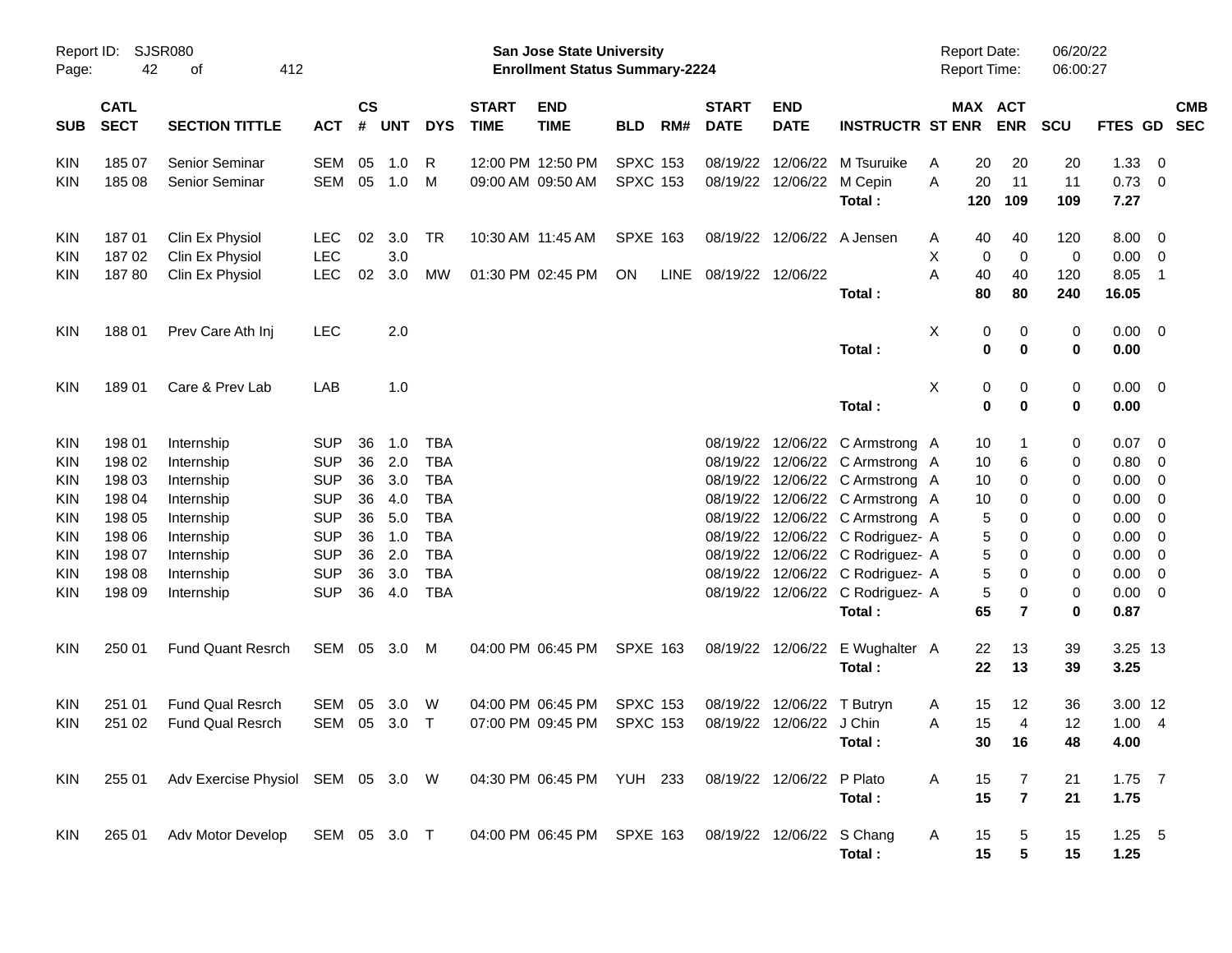| Page:                   | <b>SJSR080</b><br>Report ID:<br>43<br>412<br>οf |                          |            |                    |            |            |                             | San Jose State University<br><b>Enrollment Status Summary-2224</b> |                 |     |                             |                           |                                 | Report Date:<br><b>Report Time:</b> |          |                       | 06/20/22<br>06:00:27 |                 |                         |                          |
|-------------------------|-------------------------------------------------|--------------------------|------------|--------------------|------------|------------|-----------------------------|--------------------------------------------------------------------|-----------------|-----|-----------------------------|---------------------------|---------------------------------|-------------------------------------|----------|-----------------------|----------------------|-----------------|-------------------------|--------------------------|
| SUB                     | <b>CATL</b><br><b>SECT</b>                      | <b>SECTION TITTLE</b>    | <b>ACT</b> | $\mathsf{cs}$<br># | <b>UNT</b> | <b>DYS</b> | <b>START</b><br><b>TIME</b> | <b>END</b><br><b>TIME</b>                                          | <b>BLD</b>      | RM# | <b>START</b><br><b>DATE</b> | <b>END</b><br><b>DATE</b> | <b>INSTRUCTR ST ENR</b>         |                                     |          | MAX ACT<br><b>ENR</b> | <b>SCU</b>           | <b>FTES GD</b>  |                         | <b>CMB</b><br><b>SEC</b> |
| <b>KIN</b>              | 267 01                                          | Adv Sport Psych          | SEM        | 05                 | 3.0        | R          |                             | 04:00 PM 06:45 PM                                                  | <b>SPXC 153</b> |     |                             | 08/19/22 12/06/22         | T Butryn<br>Total:              | A                                   | 15<br>15 | 10<br>10              | 30<br>30             | 2.50 10<br>2.50 |                         |                          |
| <b>KIN</b>              | 280 01                                          | Adv Fldwk Sprt Mgt       | <b>SUP</b> | 25                 | 1.0        | <b>TBA</b> |                             |                                                                    |                 |     |                             |                           | 08/19/22 12/06/22 C Armstrong A |                                     | 5        | 0                     | 0                    | 0.00            | $\overline{0}$          |                          |
| <b>KIN</b>              | 280 02                                          | Adv Fldwk Sprt Mgt       | <b>SUP</b> | 25                 | 2.0        | <b>TBA</b> |                             |                                                                    |                 |     |                             |                           | 08/19/22 12/06/22 C Armstrong A |                                     | 5        | 0                     | 0                    | 0.00            | $\overline{0}$          |                          |
| <b>KIN</b>              | 280 03                                          | Adv Fldwk Sprt Mgt       | <b>SUP</b> |                    | 25 3.0     | <b>TBA</b> |                             |                                                                    |                 |     |                             |                           | 08/19/22 12/06/22 C Armstrong A |                                     | 5        | 0                     | 0                    | 0.00            | $\overline{0}$          |                          |
|                         |                                                 |                          |            |                    |            |            |                             |                                                                    |                 |     |                             |                           | Total:                          |                                     | 15       | $\bf{0}$              | $\bf{0}$             | 0.00            |                         |                          |
| <b>KIN</b>              | 282 01                                          | Marketing/Sport          | SEM        | 05                 | 3.0        | $\top$     |                             | 04:00 PM 06:45 PM                                                  | <b>SPXC 153</b> |     |                             | 08/19/22 12/06/22         | C Armstrong A<br>Total:         |                                     | 15<br>15 | 8<br>8                | 24<br>24             | 2.00<br>2.00    | $_{\rm 8}$              |                          |
| <b>KIN</b>              | 28301                                           | Mgt Lead Comm/Spt        | SEM 05 3.0 |                    |            | M          |                             | 07:00 PM 09:45 PM                                                  | <b>SPXC 153</b> |     |                             | 08/19/22 12/06/22         | A Williams<br>Total:            | A                                   | 15<br>15 | 13<br>13              | 39<br>39             | 3.20 12<br>3.20 |                         |                          |
| <b>KIN</b>              | 285 01                                          | Internship Kinesiolo     | <b>SUP</b> | 25                 | 1.0        | <b>TBA</b> |                             |                                                                    |                 |     |                             |                           | 08/19/22 12/06/22 C Armstrong A |                                     | 5        | 0                     | 0                    | 0.00            | $\overline{0}$          |                          |
| <b>KIN</b>              | 285 02                                          | Internship Kinesiolo     | <b>SUP</b> | 25                 | 2.0        | <b>TBA</b> |                             |                                                                    |                 |     |                             |                           | 08/19/22 12/06/22 C Armstrong A |                                     | 5        | 0                     | 0                    | 0.00            | $\overline{0}$          |                          |
| <b>KIN</b>              | 285 03                                          | Internship Kinesiolo     | <b>SUP</b> |                    | 25 3.0     | <b>TBA</b> |                             |                                                                    |                 |     |                             |                           | 08/19/22 12/06/22 C Armstrong A |                                     | 5        | 0                     | 0                    | 0.00            | $\overline{\mathbf{0}}$ |                          |
|                         |                                                 |                          |            |                    |            |            |                             |                                                                    |                 |     |                             |                           | Total:                          |                                     | 15       | $\bf{0}$              | $\bf{0}$             | 0.00            |                         |                          |
| <b>KIN</b>              | 286 01                                          | Independent Study        | <b>SUP</b> | 25                 | 1.0        | <b>TBA</b> |                             |                                                                    |                 |     |                             | 08/19/22 12/06/22         |                                 | Α                                   | 10       | 0                     | 0                    | 0.00            | $\overline{0}$          |                          |
| <b>KIN</b>              | 286 02                                          | Independent Study        | <b>SUP</b> | 25                 | 2.0        | <b>TBA</b> |                             |                                                                    |                 |     |                             | 08/19/22 12/06/22         |                                 | Α                                   | 10       | 0                     | 0                    | 0.00            | $\overline{0}$          |                          |
| <b>KIN</b>              | 286 03                                          | <b>Independent Study</b> | <b>SUP</b> | 25                 | 3.0        | <b>TBA</b> |                             |                                                                    |                 |     |                             | 08/19/22 12/06/22         |                                 | Α                                   | 10       | 0                     | 0                    | 0.00            | $\overline{0}$          |                          |
| KIN                     | 286 04                                          | Independent Study        | <b>SUP</b> | 25                 | 1.0        | <b>TBA</b> |                             |                                                                    |                 |     |                             | 08/19/22 12/06/22         |                                 | Α                                   | 10       | 0                     | 0                    | 0.00            | $\overline{0}$          |                          |
| KIN                     | 286 05                                          | Independent Study        | <b>SUP</b> | 25                 | 1.0        | <b>TBA</b> |                             |                                                                    |                 |     |                             | 08/19/22 12/06/22         |                                 | Α                                   | 10       | 0                     | 0                    | 0.00            | $\overline{0}$          |                          |
| KIN                     | 286 06                                          | Independent Study        | <b>SUP</b> | 25                 | 1.0        | <b>TBA</b> |                             |                                                                    |                 |     |                             | 08/19/22 12/06/22         |                                 | Α                                   | 10       | 0                     | 0                    | 0.00            | $\overline{0}$          |                          |
| <b>KIN</b>              | 286 07                                          | Independent Study        | <b>SUP</b> | 25                 | 2.0        | <b>TBA</b> |                             |                                                                    |                 |     |                             | 08/19/22 12/06/22         |                                 | Α                                   | 10       | 0                     | 0                    | 0.00            | $\overline{0}$          |                          |
| KIN                     | 286 08                                          | Independent Study        | <b>SUP</b> | 25                 | 3.0        | <b>TBA</b> |                             |                                                                    |                 |     |                             | 08/19/22 12/06/22         |                                 | Α                                   | 10       | 0                     | 0                    | 0.00            | $\overline{0}$          |                          |
| KIN                     | 286 09                                          | Independent Study        | SUP        | 25                 | 3.0        | <b>TBA</b> |                             |                                                                    |                 |     |                             | 08/19/22 12/06/22         |                                 | A                                   | 10       | 0                     | 0                    | 0.00            | $\overline{0}$          |                          |
| <b>KIN</b>              | 286 10                                          | Independent Study        | <b>SUP</b> | 25                 | 3.0        | <b>TBA</b> |                             |                                                                    |                 |     |                             | 08/19/22 12/06/22         |                                 | A                                   | 10       | 0                     | 0                    | 0.00            | $\overline{0}$          |                          |
| <b>KIN</b>              | 286 11                                          | Independent Study        | <b>SUP</b> | 25                 | 3.0        | <b>TBA</b> |                             |                                                                    |                 |     |                             | 08/19/22 12/06/22         |                                 | Α                                   | 5        | 0                     | 0                    | 0.00            | $\overline{0}$          |                          |
| KIN                     | 286 12                                          | <b>Independent Study</b> | <b>SUP</b> |                    | 25 3.0     | <b>TBA</b> |                             |                                                                    |                 |     |                             | 08/19/22 12/06/22         |                                 | A                                   | 5        | 0                     | 0                    | 0.00            | $\mathbf 0$             |                          |
| $\textsf{K}\textsf{IN}$ | 286 13                                          | Independent Study        | <b>SUP</b> |                    |            | 25 3.0 TBA |                             |                                                                    |                 |     |                             | 08/19/22 12/06/22         |                                 | Α                                   | 5        | $\mathbf 0$           | 0                    | 0.00            | $\overline{\mathbf{0}}$ |                          |
| <b>KIN</b>              | 286 14                                          | Independent Study        | <b>SUP</b> |                    |            | 25 3.0 TBA |                             |                                                                    |                 |     |                             | 08/19/22 12/06/22         |                                 | Α                                   | 5        | 0                     | 0                    | $0.00 \quad 0$  |                         |                          |
|                         |                                                 |                          |            |                    |            |            |                             |                                                                    |                 |     |                             |                           | Total:                          |                                     | 120      | $\pmb{0}$             | 0                    | 0.00            |                         |                          |
| KIN                     | 298 01                                          | Spec Studies P E         | <b>SUP</b> |                    | 25 3.0     | <b>TBA</b> |                             |                                                                    |                 |     |                             | 08/19/22 12/06/22         |                                 | Α                                   | 5        | 0                     | 0                    | $0.00 \t 0$     |                         |                          |
| KIN                     | 298 02                                          | Spec Studies P E         | <b>SUP</b> |                    | 25 3.0     | <b>TBA</b> |                             |                                                                    | <b>ON</b>       |     | LINE 08/19/22 12/06/22      |                           |                                 | Α                                   | 5        | $\,0\,$               | 0                    | $0.00 \t 0$     |                         |                          |
| KIN                     | 298 03                                          | Spec Studies P E         | <b>SUP</b> |                    | 25 3.0     | <b>TBA</b> |                             |                                                                    | <b>ON</b>       |     | LINE 08/19/22 12/06/22      |                           |                                 | Α                                   | 5        | $\pmb{0}$             | 0                    | $0.00 \t 0$     |                         |                          |
| <b>KIN</b>              | 298 04                                          | Spec Studies P E         | <b>SUP</b> |                    |            | 25 3.0 TBA |                             |                                                                    | ON              |     | LINE 08/19/22 12/06/22      |                           |                                 | Α                                   | 5        | 0                     | 0                    | $0.00 \t 0$     |                         |                          |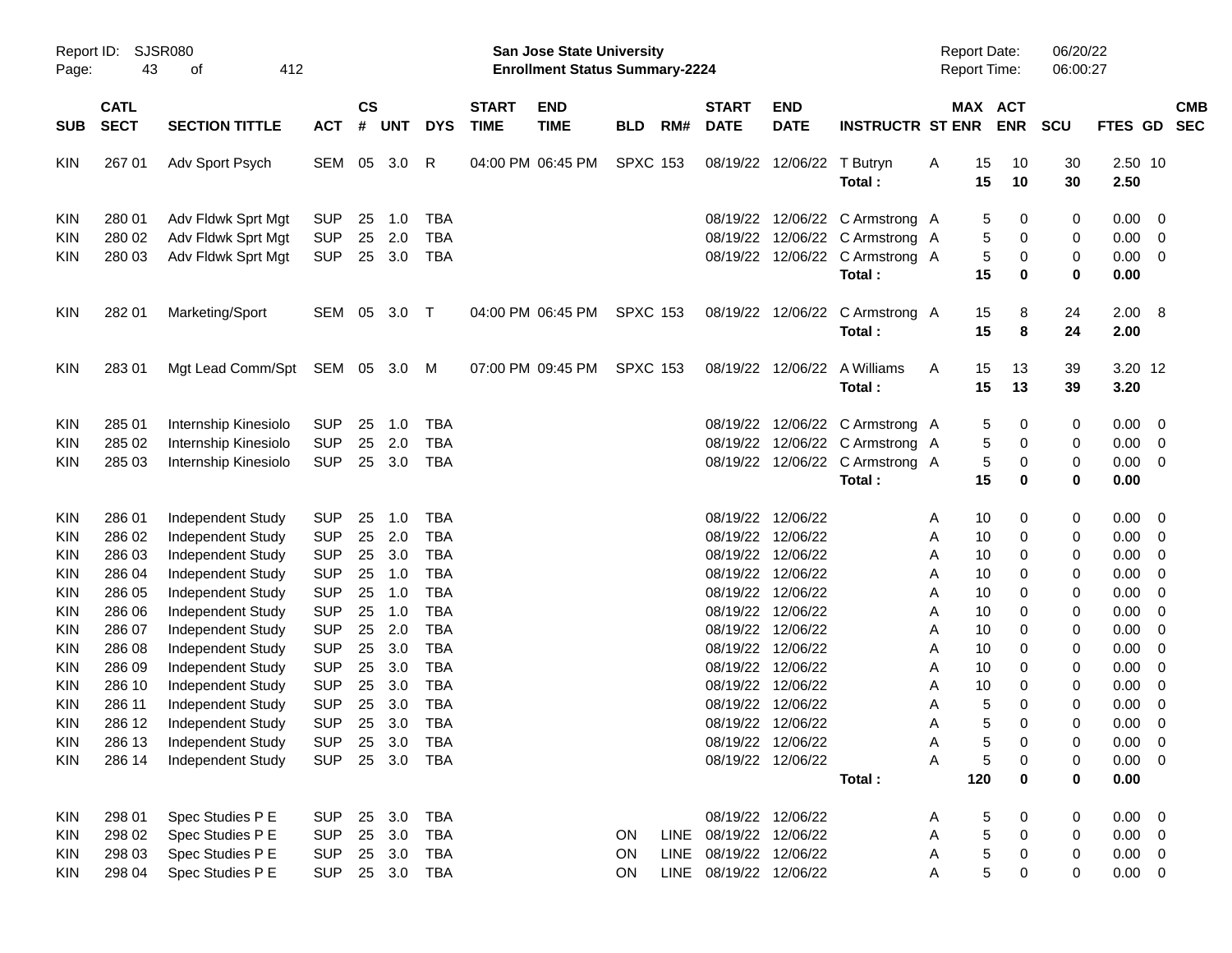| Report ID:<br>Page: | 44                         | <b>SJSR080</b><br>412<br>of |            |                |       |            |                             | <b>San Jose State University</b><br><b>Enrollment Status Summary-2224</b> |            |             |                             |                                                  |                                                |   | <b>Report Date:</b><br>Report Time: |                    | 06/20/22<br>06:00:27              |                                     |             |                          |
|---------------------|----------------------------|-----------------------------|------------|----------------|-------|------------|-----------------------------|---------------------------------------------------------------------------|------------|-------------|-----------------------------|--------------------------------------------------|------------------------------------------------|---|-------------------------------------|--------------------|-----------------------------------|-------------------------------------|-------------|--------------------------|
| <b>SUB</b>          | <b>CATL</b><br><b>SECT</b> | <b>SECTION TITTLE</b>       | АСТ        | <b>CS</b><br># | UNT   | <b>DYS</b> | <b>START</b><br><b>TIME</b> | <b>END</b><br><b>TIME</b>                                                 | <b>BLD</b> | RM#         | <b>START</b><br><b>DATE</b> | <b>END</b><br><b>DATE</b>                        | <b>INSTRUCTR ST ENR</b>                        |   | MAX ACT                             | <b>ENR</b>         | <b>SCU</b>                        | <b>FTES GD</b>                      |             | <b>CMB</b><br><b>SEC</b> |
| KIN                 | 298 05                     | Spec Studies P E            | <b>SUP</b> | 25             | 3.0   | TBA        |                             |                                                                           | OΝ         | <b>LINE</b> | 08/19/22 12/06/22           |                                                  |                                                | Α | 5                                   | 0                  | 0                                 | 0.00                                | $\mathbf 0$ |                          |
| KIN                 | 298 06                     | Spec Studies P E            | <b>SUP</b> | 25             | 3.0   | <b>TBA</b> |                             |                                                                           | ON         | <b>LINE</b> | 08/19/22                    | 12/06/22                                         |                                                | A | 5                                   | $\mathbf 0$        | 0                                 | 0.00                                | $\Omega$    |                          |
| KIN                 | 298 07                     | Spec Studies P E            | <b>SUP</b> | 25             | 3.0   | <b>TBA</b> |                             |                                                                           | ΟN         | <b>LINE</b> | 08/19/22 12/06/22           |                                                  |                                                | A | 5                                   | 0                  | 0                                 | 0.00                                | $\mathbf 0$ |                          |
| KIN                 | 298 08                     | Spec Studies P E            | <b>SUP</b> | 25             | 3.0   | <b>TBA</b> |                             |                                                                           | ΟN         | <b>LINE</b> | 08/19/22 12/06/22           |                                                  |                                                | A | 5                                   | $\mathbf 0$        | 0                                 | 0.00                                | $\mathbf 0$ |                          |
| <b>KIN</b>          | 298 09                     | Spec Studies P E            | <b>SUP</b> | 25             | 3.0   | <b>TBA</b> |                             |                                                                           | OΝ         | <b>LINE</b> | 08/19/22 12/06/22           |                                                  |                                                | A | 5                                   | 0                  | 0                                 | 0.00                                | 0           |                          |
| <b>KIN</b>          | 298 10                     | Spec Studies P E            | <b>SUP</b> | 25             | 3.0   | TBA        |                             |                                                                           |            |             |                             | 08/19/22 12/06/22                                |                                                | А | 5                                   | $\mathbf 0$        | 0                                 | 0.00                                | $\mathbf 0$ |                          |
|                     |                            |                             |            |                |       |            |                             |                                                                           |            |             |                             |                                                  | Total:                                         |   | 50                                  | $\bf{0}$           | $\bf{0}$                          | 0.00                                |             |                          |
| <b>KIN</b>          | 299 01                     | <b>Masters Thesis</b>       | <b>SUP</b> | 25             | 1.0   | TBA        |                             |                                                                           |            |             |                             | 08/19/22 12/06/22                                |                                                | A | 5                                   | 0                  | 0                                 | 0.00                                | $\mathbf 0$ |                          |
| <b>KIN</b>          | 299 02                     | <b>Masters Thesis</b>       | <b>SUP</b> | 25             | 2.0   | TBA        |                             |                                                                           |            |             | 08/19/22                    | 12/06/22                                         |                                                | A | 5                                   | $\mathbf 0$        | 0                                 | 0.00                                | $\mathbf 0$ |                          |
| <b>KIN</b>          | 299 03                     | <b>Masters Thesis</b>       | <b>SUP</b> | 25             | 3.0   | <b>TBA</b> |                             |                                                                           |            |             |                             | 08/19/22 12/06/22                                |                                                | Α | 5                                   | 0                  | 0                                 | 0.00                                | $\mathbf 0$ |                          |
| <b>KIN</b>          | 299 04                     | <b>Masters Thesis</b>       | SUP        | 25             | 6.0   | TBA        |                             |                                                                           |            |             |                             | 08/19/22 12/06/22                                |                                                | Α | 5                                   | $\mathbf 0$        | 0                                 | 0.00                                | 0           |                          |
| <b>KIN</b>          | 299 05                     | <b>Masters Thesis</b>       | <b>SUP</b> | 25             | 2.0   | TBA        |                             |                                                                           |            |             |                             | 08/19/22 12/06/22                                |                                                | A | 5                                   | $\mathbf 0$        | 0                                 | 0.00                                | $\mathbf 0$ |                          |
| KIN                 | 299 06                     | <b>Masters Thesis</b>       | <b>SUP</b> | 25             | 3.0   | TBA        |                             |                                                                           |            |             |                             | 08/19/22 12/06/22                                |                                                | A | 5                                   | 0                  | 0                                 | 0.00                                | $\mathbf 0$ |                          |
| <b>KIN</b>          | 299 07                     | <b>Masters Thesis</b>       | <b>SUP</b> | 25             | 3.0   | TBA        |                             |                                                                           |            |             |                             | 08/19/22 12/06/22                                |                                                | Α | 5                                   | 0                  | 0                                 | 0.00                                | $\mathbf 0$ |                          |
| <b>KIN</b>          | 299 08                     | <b>Masters Thesis</b>       | <b>SUP</b> | 25             | 3.0   | TBA        |                             |                                                                           |            |             | 08/19/22 12/06/22           |                                                  |                                                | Α | 5                                   | 0                  | 0                                 | 0.00                                | $\mathbf 0$ |                          |
| KIN                 | 299 09                     | <b>Masters Thesis</b>       | <b>SUP</b> | 25             | 3.0   | <b>TBA</b> |                             |                                                                           |            |             |                             | 08/19/22 12/06/22                                |                                                | A | 5                                   | 0                  | 0                                 | 0.00                                | $\mathbf 0$ |                          |
| <b>KIN</b>          | 299 10                     | <b>Masters Thesis</b>       | SUP        | 25             | 6.0   | <b>TBA</b> |                             |                                                                           |            |             |                             | 08/19/22 12/06/22                                |                                                | А | $\sqrt{5}$                          | 0                  | 0                                 | 0.00                                | $\mathbf 0$ |                          |
|                     |                            |                             |            |                |       |            |                             |                                                                           |            |             |                             |                                                  | Total:                                         |   | 50                                  | 0                  | 0                                 | 0.00                                |             |                          |
|                     |                            | KNED 184Y 01 Stdt Tchg II   | <b>SUP</b> | 25             | - 4.0 | TBA        |                             |                                                                           |            |             |                             | 08/19/22 12/06/22                                | D Daum<br>Total:                               | A | 10<br>10                            | 0<br>0             | 0<br>0                            | 0.00<br>0.00                        | 0           |                          |
|                     |                            |                             |            |                |       |            |                             |                                                                           |            |             |                             |                                                  |                                                |   |                                     |                    |                                   |                                     |             |                          |
|                     |                            | KNED 184Z 01 Stdt Tchg III  | <b>SUP</b> | 25             | 4.0   | TBA        |                             |                                                                           |            |             |                             | 08/19/22 12/06/22                                | D Daum                                         | Α | 10                                  | 0                  | 0                                 | 0.00                                | 0           |                          |
|                     |                            |                             |            |                |       |            |                             |                                                                           |            |             |                             |                                                  | Total:                                         |   | 10                                  | $\mathbf 0$        | 0                                 | 0.00                                |             |                          |
|                     | KNED 339 01                | Instr Matl & Proc PE        | <b>LEC</b> | 02             | 3.0   | $\top$     | 04:00 PM 05:50 PM           |                                                                           | SН         | 242         | 08/19/22                    | 12/06/22                                         | W Jones                                        | A | 15                                  | 0                  | 0                                 | 0.00                                | $\mathbf 0$ |                          |
|                     | KNED 339 02                | Instr Matl & Proc PE        | <b>ACT</b> | 08             | 0.0   | $\top$     | 06:00 PM 07:50 PM           |                                                                           | <b>SH</b>  | 242         | 08/19/22                    | 12/06/22                                         | W Jones                                        | Α | 15                                  | 0                  | 0                                 | 0.00                                | $\mathbf 0$ |                          |
|                     |                            |                             |            |                |       |            |                             |                                                                           |            |             |                             |                                                  | Total :                                        |   | 30                                  | 0                  | 0                                 | 0.00                                |             |                          |
|                     | Department :               | Kinesiology                 |            |                |       |            |                             |                                                                           |            |             |                             | <b>Lower Division:</b><br><b>Upper Division:</b> | Department Total:<br><b>Graduate Division:</b> |   | 8293<br>4431<br>3455<br>407         | 3780<br>2846<br>72 | 6698 10379<br>4522<br>5641<br>216 | 697.27<br>301.47<br>377.85<br>17.95 |             |                          |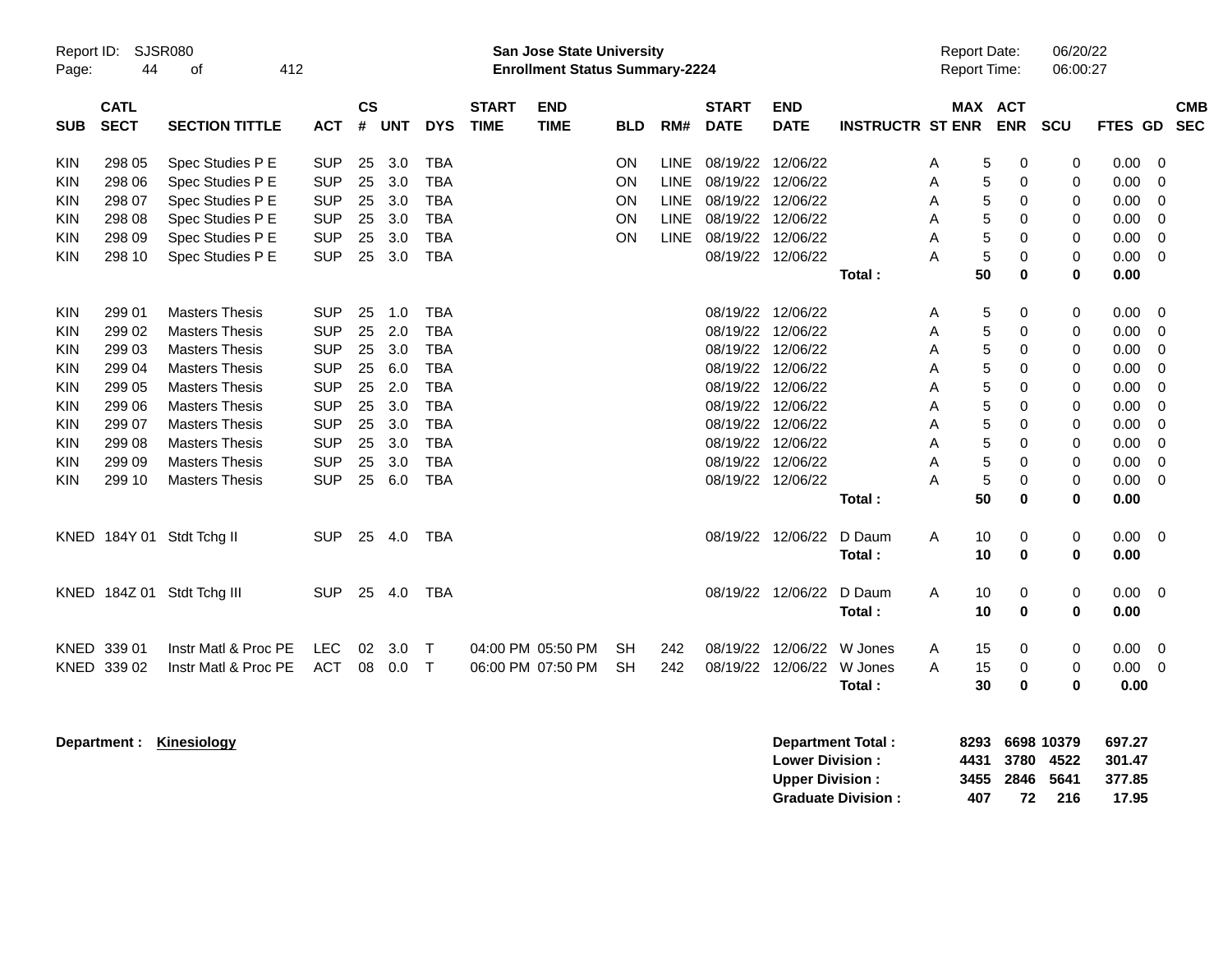| Page:      | <b>SJSR080</b><br>Report ID:<br>45<br>412<br>οf |                                                                               |            |                    |            |              |                             | San Jose State University<br><b>Enrollment Status Summary-2224</b> |            |             |                                |                           |                                      | Report Date: | <b>Report Time:</b>   | 06/20/22<br>06:00:27 |                |                          |
|------------|-------------------------------------------------|-------------------------------------------------------------------------------|------------|--------------------|------------|--------------|-----------------------------|--------------------------------------------------------------------|------------|-------------|--------------------------------|---------------------------|--------------------------------------|--------------|-----------------------|----------------------|----------------|--------------------------|
| <b>SUB</b> | <b>CATL</b><br><b>SECT</b>                      | <b>SECTION TITTLE</b>                                                         | <b>ACT</b> | $\mathsf{cs}$<br># | <b>UNT</b> | <b>DYS</b>   | <b>START</b><br><b>TIME</b> | <b>END</b><br><b>TIME</b>                                          | <b>BLD</b> | RM#         | <b>START</b><br><b>DATE</b>    | <b>END</b><br><b>DATE</b> | <b>INSTRUCTR ST ENR</b>              |              | MAX ACT<br><b>ENR</b> | <b>SCU</b>           | <b>FTES GD</b> | <b>CMB</b><br><b>SEC</b> |
| College    | Department :                                    | <b>Health &amp; Human Sciences</b><br><b>Recreation &amp; Leisure Studies</b> |            |                    |            |              |                             |                                                                    |            |             |                                |                           |                                      |              |                       |                      |                |                          |
|            | RECL 1001                                       | <b>Creat Meaning Life</b>                                                     | <b>LEC</b> |                    | 3.0        |              |                             |                                                                    |            |             |                                |                           |                                      | X            | 0<br>0                | 0                    | $0.00 \t 0$    |                          |
|            | RECL 10 02                                      | <b>Creat Meaning Life</b>                                                     | <b>LEC</b> | 02                 | 3.0        | TBA          |                             |                                                                    | <b>ON</b>  |             |                                |                           | LINE 08/19/22 12/06/22 H Duplaisir   | A            | 30<br>13              | 39                   | 2.60 0         |                          |
|            | RECL 10 03                                      | <b>Creat Meaning Life</b>                                                     | <b>LEC</b> |                    | 3.0        |              |                             |                                                                    |            |             |                                |                           |                                      | х            | 0<br>0                | 0                    | $0.00 \t 0$    |                          |
| RECL       | 10 04                                           | <b>Creat Meaning Life</b>                                                     | <b>LEC</b> | 02                 | 3.0        | Τ            |                             | 12:00 PM 01:15 PM                                                  | MН         | 322         | 08/19/22 12/06/22              |                           |                                      | Α            | 2<br>30               | 6                    | $0.40 \ 0$     |                          |
|            | RECL 10 05                                      | <b>Creat Meaning Life</b>                                                     | LEC        | 02 <sub>o</sub>    | 3.0        | $\mathsf{T}$ |                             | 01:30 PM 02:45 PM                                                  | MН         | 322         |                                |                           | 08/19/22 12/06/22 M Duphily          | Α            | 0<br>30               | 0                    | $0.00 \t 0$    |                          |
| RECL       | 10 06                                           | <b>Creat Meaning Life</b>                                                     | <b>LEC</b> | 02                 | 3.0        | <b>TBA</b>   |                             |                                                                    | ON         | <b>LINE</b> |                                |                           | 08/19/22 12/06/22 M Duphily          | Α            | 30<br>19              | 57                   | 3.80 0         |                          |
| RECL       | 10 07                                           | <b>Creat Meaning Life</b>                                                     | <b>LEC</b> | 02                 | 3.0        | TBA          |                             |                                                                    | ON         | LINE        |                                |                           | 08/19/22 12/06/22 H Duplaisir        | Α            | 2<br>30               | 6                    | $0.40 \ 0$     |                          |
|            | RECL 1008                                       | <b>Creat Meaning Life</b>                                                     | <b>LEC</b> | 02                 | 3.0        | MW           |                             | 01:30 PM 02:45 PM                                                  | YUH        | 243         |                                | 08/19/22 12/06/22 P Toney |                                      | Α            | 5<br>30               | 15                   | $1.00 \t 0$    |                          |
|            | RECL 10 09                                      | Creat Meaning Life                                                            | <b>LEC</b> | 02                 | 3.0        | <b>MW</b>    |                             | 12:00 PM 01:15 PM                                                  | YUH        | 243         |                                | 08/19/22 12/06/22 P Toney |                                      | Α            | 9<br>30               | 27                   | 1.80 0         |                          |
|            |                                                 |                                                                               |            |                    |            |              |                             |                                                                    |            |             |                                |                           | Total:                               | 210          | 50                    | 150                  | 10.00          |                          |
|            |                                                 |                                                                               |            |                    |            |              |                             |                                                                    |            |             |                                |                           |                                      |              |                       |                      |                |                          |
| RECL       | 90 01                                           | <b>Rec Parks Tourism</b>                                                      | <b>LEC</b> |                    | 3.0        |              |                             |                                                                    |            |             |                                |                           |                                      | Χ            | 0<br>0                | 0                    | $0.00 \t 0$    |                          |
|            | RECL 90 02                                      | <b>Rec Parks Tourism</b>                                                      | <b>LEC</b> | 02                 | 3.0        | TR           |                             | 09:00 AM 10:15 AM                                                  | ON         |             |                                |                           | LINE 08/19/22 12/06/22 B Grosvenor   | A            | 25<br>16              | 48                   | $3.20 \ 0$     |                          |
|            |                                                 |                                                                               |            |                    |            |              |                             |                                                                    |            |             |                                |                           | Total:                               |              | 25<br>16              | 48                   | 3.20           |                          |
|            |                                                 |                                                                               |            |                    |            |              |                             |                                                                    |            |             |                                |                           |                                      |              |                       |                      |                |                          |
| RECL       | 97 01                                           | <b>Event Planning</b>                                                         | <b>LEC</b> | 02                 | 3.0        | <b>TR</b>    | 12:00 PM 01:15 PM           |                                                                    |            |             |                                | 08/19/22 12/06/22 A Eilts |                                      | Α            | 20<br>5               | 10                   | $1.00 \t 0$    |                          |
|            | RECL 97 02                                      | <b>Event Planning</b>                                                         | <b>ACT</b> | 11                 | 0.0        | $\mathsf{T}$ |                             | 06:00 PM 08:45 PM                                                  |            |             |                                | 08/19/22 12/06/22 A Eilts |                                      | Α            | 5<br>30               | 5                    | $0.00 \t 0$    |                          |
|            |                                                 |                                                                               |            |                    |            |              |                             |                                                                    |            |             |                                |                           | Total:                               |              | 50<br>10              | 15                   | 1.00           |                          |
|            |                                                 | RECL 100W 01 Writing Workshop                                                 | SEM 04 3.0 |                    |            | TBA          |                             |                                                                    | <b>ON</b>  |             |                                |                           | LINE 08/19/22 12/06/22 M Duphily     | A            | 25<br>2               | 6                    | $0.40 \quad 0$ |                          |
|            |                                                 |                                                                               |            |                    |            |              |                             |                                                                    |            |             |                                |                           | Total:                               |              | 25<br>$\mathbf{2}$    | 6                    | 0.40           |                          |
|            |                                                 |                                                                               |            |                    |            |              |                             |                                                                    |            |             |                                |                           |                                      |              |                       |                      |                |                          |
|            | RECL 110 01                                     | Leisure, Life                                                                 | <b>LEC</b> |                    | 3.0        |              |                             |                                                                    |            |             |                                |                           |                                      | Χ            | 0<br>0                | 0                    | $0.00 \t 0$    |                          |
|            | RECL 110 02                                     | Leisure, Life                                                                 | <b>LEC</b> | 02                 | 3.0        | MW           |                             | 09:00 AM 10:15 AM                                                  | ON         |             |                                |                           | LINE 08/19/22 12/06/22 B Grosvenor A |              | 30<br>10              | 30                   | $2.00 \t 0$    |                          |
|            |                                                 |                                                                               |            |                    |            |              |                             |                                                                    |            |             |                                |                           | Total:                               |              | 30<br>10              | 30                   | 2.00           |                          |
|            | RECL 111 01                                     | Leis Cult & Ident                                                             | <b>LEC</b> | 02                 | 3.0        | TBA          |                             |                                                                    | <b>ON</b>  | LINE        | 08/19/22 12/06/22 P Toney      |                           |                                      | A            | 25<br>23              | 69                   | $4.60 \ 0$     |                          |
|            | RECL 111 02                                     | Leis Cult & Ident                                                             | <b>LEC</b> | 02                 | 3.0        | <b>TBA</b>   |                             |                                                                    | <b>ON</b>  | <b>LINE</b> |                                | 08/19/22 12/06/22 P Toney |                                      | Α            | 25<br>5               | 15                   | $1.00 \t 0$    |                          |
|            | RECL 111 03                                     | Leis Cult & Ident                                                             | <b>LEC</b> |                    | 02 3.0     | <b>TBA</b>   |                             |                                                                    | <b>ON</b>  |             | LINE 08/19/22 12/06/22 P Toney |                           |                                      | A            | 25<br>5               | 15                   | $1.00 \t 0$    |                          |
|            |                                                 |                                                                               |            |                    |            |              |                             |                                                                    |            |             |                                |                           | Total:                               |              | 75<br>33              | 99                   | 6.60           |                          |
|            | RECL 112 01                                     | Intro to RT                                                                   | LEC.       | 02 3.0             |            | TBA          |                             |                                                                    | <b>ON</b>  |             |                                |                           | LINE 08/19/22 12/06/22 B Grosvenor A |              | 25<br>20              | 60                   | $4.05$ 1       |                          |
|            | RECL 112 02                                     | Intro to RT                                                                   | LEC.       |                    | 02 3.0     | TBA          |                             |                                                                    | <b>ON</b>  |             |                                |                           | LINE 08/19/22 12/06/22 B Grosvenor A |              | $\overline{2}$<br>25  | $\,6$                | $0.40 \ 0$     |                          |
|            |                                                 |                                                                               |            |                    |            |              |                             |                                                                    |            |             |                                |                           | Total:                               |              | 50<br>22              | 66                   | 4.45           |                          |
|            |                                                 |                                                                               |            |                    |            |              |                             |                                                                    |            |             |                                |                           |                                      |              |                       |                      |                |                          |
|            | RECL 132 01                                     | Rec Program Plan                                                              | <b>LEC</b> |                    | 3.0        |              |                             |                                                                    |            |             |                                |                           |                                      | X            | 0<br>0                | 0                    | $0.00 \t 0$    |                          |
|            | RECL 132 02                                     | Rec Program Plan                                                              | <b>LEC</b> | 01                 | 3.0        | MW           |                             | 12:00 PM 01:15 PM                                                  | ON         |             |                                |                           | LINE 08/19/22 12/06/22 B Grosvenor A |              | 25<br>9               | 27                   | 1.80 0         |                          |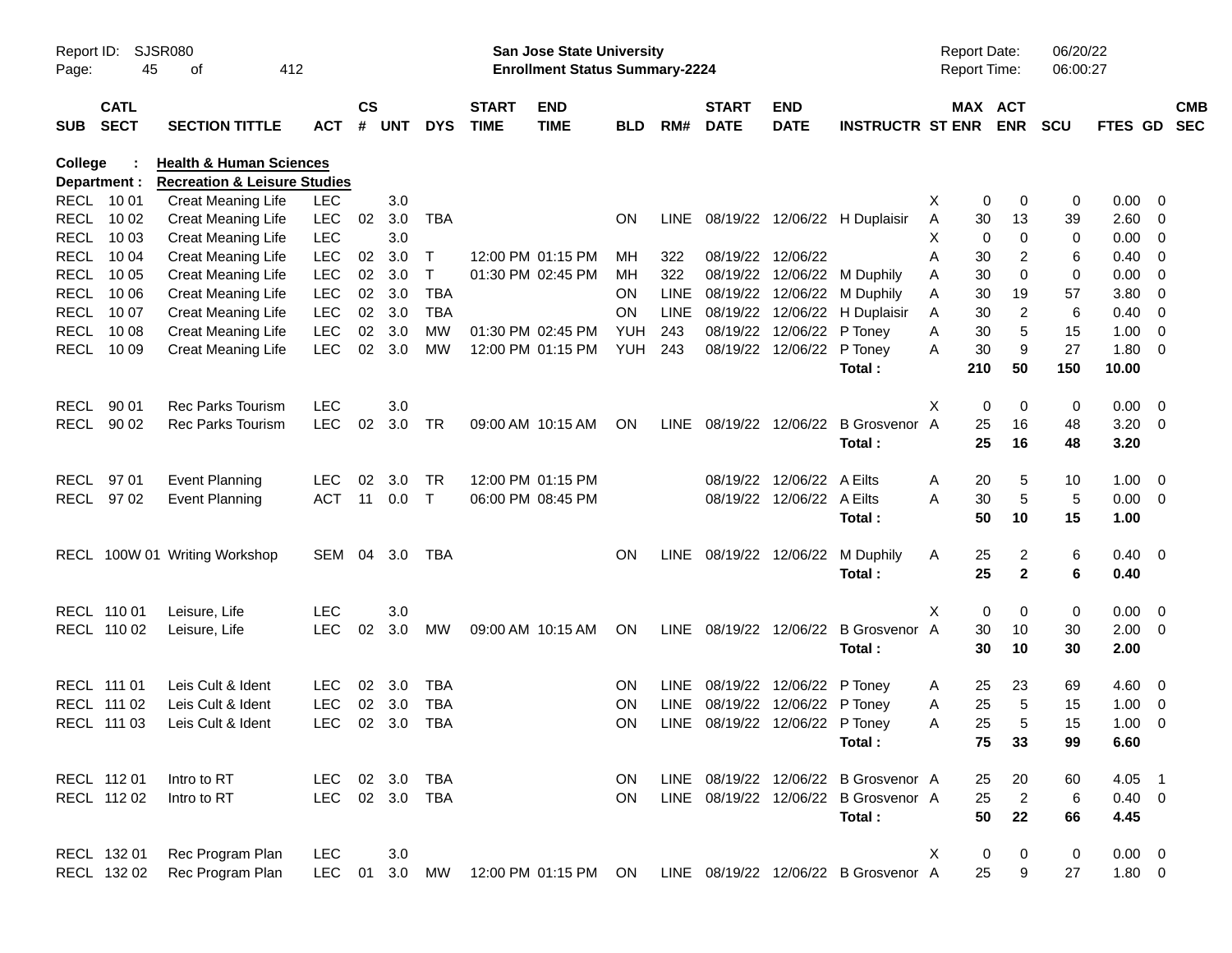| Page:      | SJSR080<br>Report ID:<br>46<br>412<br>οf |                                                  |                          |                    |                |            |                             | San Jose State University<br><b>Enrollment Status Summary-2224</b> |            |      |                               |                           |                         | <b>Report Date:</b><br><b>Report Time:</b> |                                | 06/20/22<br>06:00:27 |                                    |                          |
|------------|------------------------------------------|--------------------------------------------------|--------------------------|--------------------|----------------|------------|-----------------------------|--------------------------------------------------------------------|------------|------|-------------------------------|---------------------------|-------------------------|--------------------------------------------|--------------------------------|----------------------|------------------------------------|--------------------------|
| <b>SUB</b> | <b>CATL</b><br><b>SECT</b>               | <b>SECTION TITTLE</b>                            | <b>ACT</b>               | $\mathsf{cs}$<br># | <b>UNT</b>     | <b>DYS</b> | <b>START</b><br><b>TIME</b> | <b>END</b><br><b>TIME</b>                                          | <b>BLD</b> | RM#  | <b>START</b><br><b>DATE</b>   | <b>END</b><br><b>DATE</b> | <b>INSTRUCTR ST ENR</b> |                                            | MAX ACT<br><b>ENR</b>          | <b>SCU</b>           | FTES GD                            | <b>CMB</b><br><b>SEC</b> |
|            |                                          |                                                  |                          |                    |                |            |                             |                                                                    |            |      |                               |                           | Total:                  |                                            | 25<br>9                        | 27                   | 1.80                               |                          |
|            | RECL 135 01<br>RECL 135 02               | Rec Areas & Facilit<br>Rec Areas & Facilit       | <b>LEC</b><br><b>LEC</b> | 01                 | 3.0<br>$3.0$ F |            |                             | 09:30 AM 12:15 PM                                                  |            |      |                               | 08/19/22 12/06/22         | C Collopy<br>Total:     | X<br>A<br>25<br>25                         | 0<br>0<br>6<br>$6\phantom{1}6$ | 0<br>18<br>18        | $0.00 \t 0$<br>$1.20 \t 0$<br>1.20 |                          |
|            | RECL 136 01<br>RECL 136 02               | Rec & Park Admin<br>Rec & Park Admin             | <b>LEC</b><br><b>LEC</b> | 01                 | 3.0<br>3.0     | TR         |                             | 12:00 PM 01:15 PM                                                  | ON         | LINE | 08/19/22                      | 12/06/22                  | L Gonzalez<br>Total:    | Х<br>A<br>25<br>25                         | 0<br>0<br>9<br>9               | 0<br>27<br>27        | $0.00 \t 0$<br>$1.80 \ 0$<br>1.80  |                          |
|            | RECL 150 01<br>RECL 150 02               | <b>Rec Enterprises</b><br><b>Rec Enterprises</b> | <b>LEC</b><br><b>LEC</b> | 02                 | 3.0<br>3.0     | МW         |                             | 02:00 PM 03:15 PM                                                  | ON         |      | LINE 08/19/22 12/06/22        |                           | H Duplaisir<br>Total:   | X<br>Α<br>20<br>20                         | 0<br>0<br>$\mathbf{1}$<br>1    | 0<br>3<br>3          | $0.00 \t 0$<br>$0.20 \ 0$<br>0.20  |                          |
|            | RECL 157 01                              | Sus Rec & Eco Tour                               | LEC                      | 01                 | 3.0 W          |            |                             | 06:00 PM 08:45 PM                                                  | ON         |      | LINE 08/19/22 12/06/22        |                           | H Duplaisir<br>Total:   | 20<br>A                                    | 7<br>$\overline{7}$<br>20      | 21<br>21             | $1.40 \ 0$<br>1.40                 |                          |
|            | RECL 160 01<br>RECL 160 02               | Eval & Res in Rec<br>Eval & Res in Rec           | <b>LEC</b><br><b>LEC</b> | 03                 | 3.0<br>3.0     | MW         |                             | 10:30 AM 11:45 AM                                                  | ON         |      | LINE 08/19/22 12/06/22        |                           | J Baur<br>Total:        | Х<br>A<br>25<br>25                         | 0<br>0<br>12<br>12             | 0<br>36<br>36        | $0.00 \t 0$<br>$2.40 \ 0$<br>2.40  |                          |
|            | RECL 169 01                              | Practicum in RT                                  | <b>SUP</b>               | -36                | 1.0            | TBA        |                             |                                                                    | <b>ON</b>  |      | LINE 08/19/22 12/06/22 S Ross |                           | Total:                  | 30<br>A<br>30                              | 3<br>3                         | 3<br>3               | $0.20 \ 0$<br>0.20                 |                          |
|            |                                          | RECL 170A 01 Pre-Intern Workshp                  | <b>SUP</b>               | -36                | 1.0            | TBA        |                             |                                                                    | ON         |      | LINE 08/19/22 12/06/22        |                           | J Baur<br>Total:        | Α<br>15<br>15                              | 11<br>11                       | 0<br>0               | $0.73 \ 0$<br>0.73                 |                          |
|            |                                          | RECL 170B 01 Intern in Rec                       | <b>SUP</b>               |                    | 48 10.0        | TBA        |                             |                                                                    | <b>ON</b>  |      | LINE 08/19/22 12/06/22        |                           | J Baur<br>Total:        | Α<br>15<br>15                              | $\mathbf{1}$<br>$\mathbf 1$    | 0<br>0               | $0.67$ 0<br>0.67                   |                          |
|            |                                          | RECL 170C 01 Intern Rec Therapy                  | <b>SUP</b>               |                    | 36 10.0        | TBA        |                             |                                                                    | ON         |      | LINE 08/19/22 12/06/22 S Ross |                           | Total:                  | A                                          | 15<br>3<br>15<br>$\mathbf{3}$  | 30<br>30             | $2.00 \t 0$<br>2.00                |                          |
|            |                                          | RECL 180 01 Indiv Study                          | SUP 36 3.0 TBA           |                    |                |            |                             |                                                                    | <b>ON</b>  |      | LINE 08/19/22 12/06/22 J Baur |                           | Total:                  | A                                          | 30<br>0<br>$\pmb{0}$<br>30     | 0<br>0               | $0.00 \t 0$<br>0.00                |                          |
|            | RECL 184 01                              | Directed Reading                                 | SUP 36 3.0 TBA           |                    |                |            |                             |                                                                    | <b>ON</b>  |      | LINE 08/19/22 12/06/22 J Baur |                           | Total:                  | A<br>30                                    | $\mathbf 0$<br>$\pmb{0}$<br>30 | 0<br>0               | $0.00 \t 0$<br>0.00                |                          |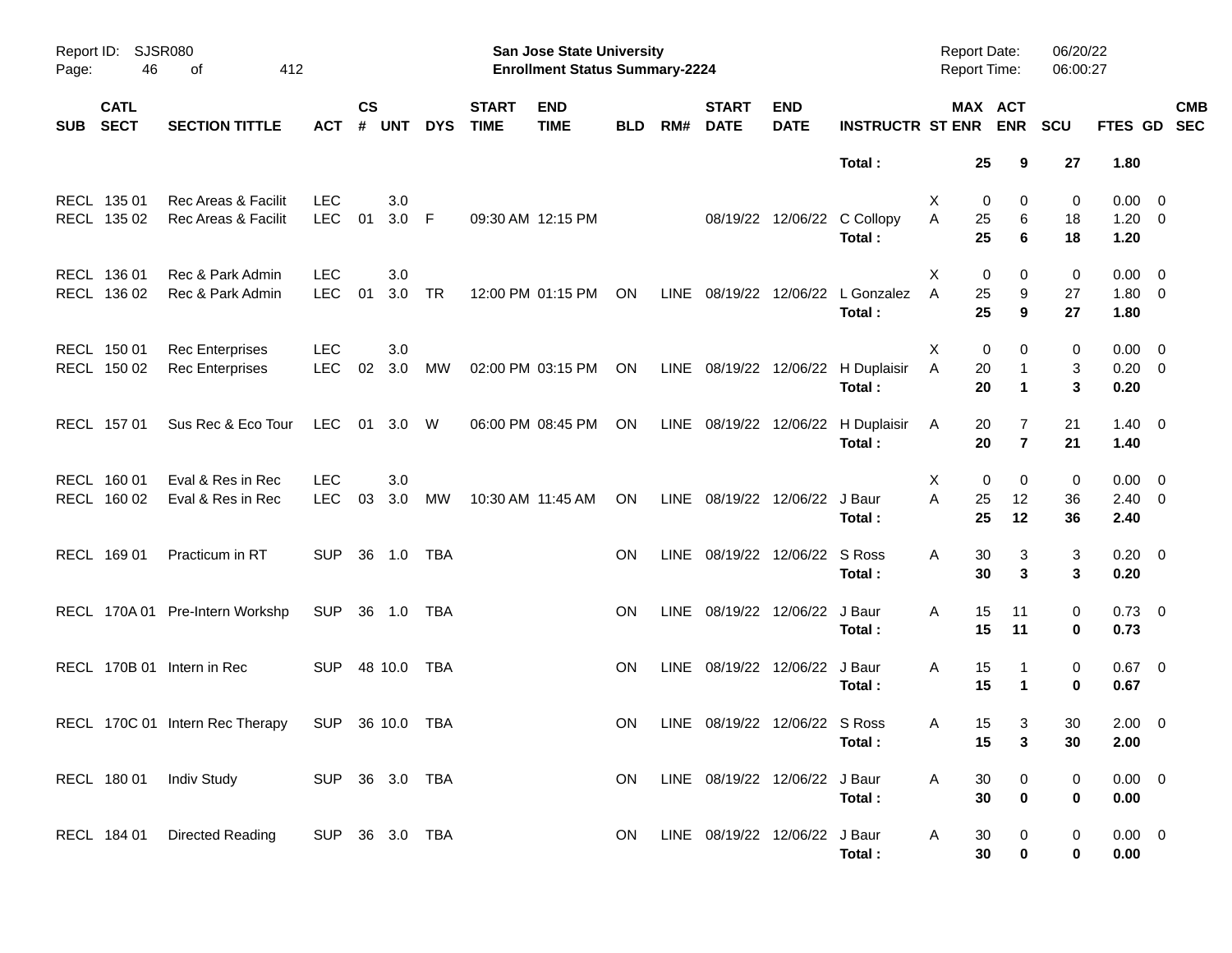| Report ID:<br>Page:       | <b>SJSR080</b><br>47<br>412<br>οf       |            |               |            |            |              | <b>San Jose State University</b><br><b>Enrollment Status Summary-2224</b> |            |             |              |                        |                           |   | <b>Report Date:</b><br><b>Report Time:</b> |                | 06/20/22<br>06:00:27 |         |                          |
|---------------------------|-----------------------------------------|------------|---------------|------------|------------|--------------|---------------------------------------------------------------------------|------------|-------------|--------------|------------------------|---------------------------|---|--------------------------------------------|----------------|----------------------|---------|--------------------------|
| <b>CATL</b>               |                                         |            | $\mathsf{cs}$ |            |            | <b>START</b> | <b>END</b>                                                                |            |             | <b>START</b> | <b>END</b>             |                           |   | MAX ACT                                    |                |                      |         | <b>CMB</b>               |
| <b>SECT</b><br><b>SUB</b> | <b>SECTION TITTLE</b>                   | <b>ACT</b> | #             | <b>UNT</b> | <b>DYS</b> | <b>TIME</b>  | <b>TIME</b>                                                               | <b>BLD</b> | RM#         | <b>DATE</b>  | <b>DATE</b>            | <b>INSTRUCTR ST ENR</b>   |   |                                            | <b>ENR</b>     | <b>SCU</b>           | FTES GD | <b>SEC</b>               |
| 18701<br><b>RECL</b>      | Leisure Education RT LEC                |            |               | 3.0        |            |              |                                                                           |            |             |              |                        |                           | X | 0                                          | 0              | 0                    | 0.00    | 0                        |
| 18702<br><b>RECL</b>      | Leisure Education RT LEC                |            |               | 3.0        |            |              |                                                                           |            |             |              |                        |                           | X | 0                                          | 0              | 0                    | 0.00    | 0                        |
| 18703<br><b>RECL</b>      | Leisure Education RT LEC                |            | 02            | 3.0        | <b>MW</b>  |              | 10:45 AM 12:00 PM                                                         |            |             | 08/19/22     | 12/06/22               | S Ross                    | A | 25                                         | 3              | 9                    | 0.60    | 0                        |
| <b>RECL</b><br>18704      | Leisure Education RT LEC                |            | 02            | 3.0        | <b>MW</b>  |              | 02:15 PM 03:30 PM                                                         |            |             | 08/19/22     | 12/06/22               | S Ross                    | A | 25                                         | $\overline{7}$ | 21                   | 1.40    | 0                        |
|                           |                                         |            |               |            |            |              |                                                                           |            |             |              |                        | Total:                    |   | 50                                         | 10             | 30                   | 2.00    |                          |
| 193 01<br><b>RECL</b>     | RT for Phys Cond                        | LEC.       | 02            | 3.0        | R          |              | 04:00 PM 06:45 PM                                                         | <b>ON</b>  | <b>LINE</b> | 08/19/22     | 12/06/22               | T Hooker                  | A | 25                                         | 11             | 33                   | 2.20    | - 0                      |
| <b>RECL</b><br>193 02     | RT for Phys Cond                        | <b>LEC</b> | 02            | 3.0        | <b>MW</b>  |              | 07:15 AM 08:30 AM                                                         | <b>ON</b>  | <b>LINE</b> | 08/19/22     | 12/06/22               | T Hooker                  | A | 25                                         | 5              | 15                   | 1.00    | 0                        |
|                           |                                         |            |               |            |            |              |                                                                           |            |             |              |                        | Total:                    |   | 50                                         | 16             | 48                   | 3.20    |                          |
| <b>RECL</b><br>198 01     | RT Assess and Doc                       | <b>LEC</b> | 02            | 3.0        | M          |              | 04:00 PM 06:45 PM                                                         | ON         | LINE        | 08/19/22     | 12/06/22               | T Hooker                  | A | 40                                         | 11             | 33                   | 2.20    | $\overline{\phantom{0}}$ |
|                           |                                         |            |               |            |            |              |                                                                           |            |             |              |                        | Total:                    |   | 40                                         | 11             | 33                   | 2.20    |                          |
|                           |                                         |            |               |            |            |              |                                                                           |            |             |              |                        |                           |   |                                            |                |                      |         |                          |
| Department :              | <b>Recreation &amp; Leisure Studies</b> |            |               |            |            |              |                                                                           |            |             |              |                        | <b>Department Total:</b>  |   | 880                                        | 242            | 690                  | 47.45   |                          |
|                           |                                         |            |               |            |            |              |                                                                           |            |             |              | <b>Lower Division:</b> |                           |   | 285                                        | 76             | 213                  | 14.20   |                          |
|                           |                                         |            |               |            |            |              |                                                                           |            |             |              | <b>Upper Division:</b> |                           |   | 595                                        | 166            | 477                  | 33.25   |                          |
|                           |                                         |            |               |            |            |              |                                                                           |            |             |              |                        | <b>Graduate Division:</b> |   | 0                                          | 0              | 0                    | 0.00    |                          |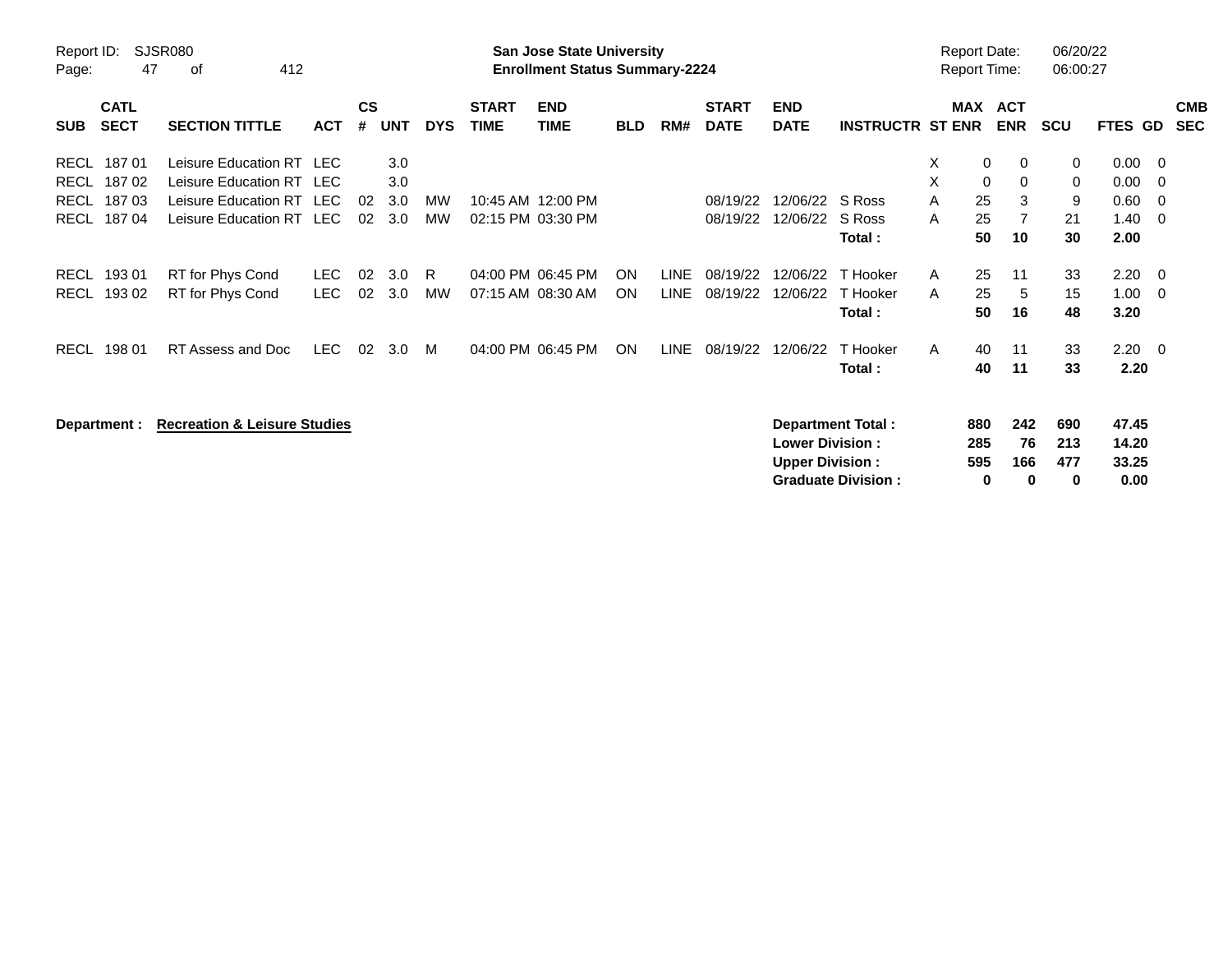| Page:      | <b>SJSR080</b><br>Report ID:<br>48<br>412<br>οf |                                        |                          |                |            |              |                             | San Jose State University<br><b>Enrollment Status Summary-2224</b> |            |            |                             |                                        |                         | Report Date:<br>Report Time: |                                    | 06/20/22<br>06:00:27 |              |                          |            |
|------------|-------------------------------------------------|----------------------------------------|--------------------------|----------------|------------|--------------|-----------------------------|--------------------------------------------------------------------|------------|------------|-----------------------------|----------------------------------------|-------------------------|------------------------------|------------------------------------|----------------------|--------------|--------------------------|------------|
| <b>SUB</b> | <b>CATL</b><br><b>SECT</b>                      | <b>SECTION TITTLE</b>                  | <b>ACT</b>               | <b>CS</b><br># | <b>UNT</b> | <b>DYS</b>   | <b>START</b><br><b>TIME</b> | <b>END</b><br><b>TIME</b>                                          | <b>BLD</b> | RM#        | <b>START</b><br><b>DATE</b> | <b>END</b><br><b>DATE</b>              | <b>INSTRUCTR ST ENR</b> |                              | MAX ACT<br><b>ENR</b>              | <b>SCU</b>           | FTES GD SEC  |                          | <b>CMB</b> |
| College    |                                                 | <b>Health &amp; Human Sciences</b>     |                          |                |            |              |                             |                                                                    |            |            |                             |                                        |                         |                              |                                    |                      |              |                          |            |
|            | Department :                                    | <b>Social Work</b>                     |                          |                |            |              |                             |                                                                    |            |            |                             |                                        |                         |                              |                                    |                      |              |                          |            |
|            | GERO 107 01                                     | Aging and Society                      | <b>LEC</b>               | 02             | 3.0        | $\top$       |                             | 03:00 PM 05:45 PM                                                  | <b>SH</b>  | 345        |                             | 08/19/22 12/06/22                      |                         | 35<br>A                      |                                    | 3                    | 0.20         | $0\,C$                   |            |
|            | SCWK 107 01                                     | Aging and Society                      | <b>LEC</b>               | $02\,$         | 3.0        | $\mathsf{T}$ |                             | 03:00 PM 05:45 PM                                                  | SH         | 345        |                             | 08/19/22 12/06/22                      |                         | Α                            | 3<br>0                             | 9                    | 0.60         | $0\,C$                   |            |
| PH         | 107 01<br>GERO 107 02                           | Aging and Society                      | <b>LEC</b><br><b>LEC</b> | 02<br>02       | 3.0        | $\top$<br>м  |                             | 03:00 PM 05:45 PM                                                  | <b>SH</b>  | 345        |                             | 08/19/22 12/06/22<br>08/19/22 12/06/22 |                         | Α<br>35                      | 3<br>0                             | 9                    | 0.60         | $0\,C$<br>0 <sup>o</sup> |            |
|            | SCWK 107 02                                     | Aging and Society<br>Aging and Society | <b>LEC</b>               | 02             | 3.0<br>3.0 | M            |                             | 06:00 PM 08:45 PM<br>06:00 PM 08:45 PM                             | MН<br>MН   | 332<br>332 |                             | 08/19/22 12/06/22                      |                         | Α<br>A                       | 3<br>$\overline{7}$<br>$\mathbf 0$ | 9<br>21              | 0.60<br>1.40 | 0 <sup>o</sup>           |            |
| PH.        | 107 02                                          | Aging and Society                      | <b>LEC</b>               | 02             | 3.0        | M            |                             | 06:00 PM 08:45 PM                                                  | MН         | 332        |                             | 08/19/22 12/06/22                      |                         | A                            | $\mathbf 0$<br>$\mathbf 0$         | $\mathbf 0$          | 0.00         | $0\,C$                   |            |
|            |                                                 |                                        |                          |                |            |              |                             |                                                                    |            |            |                             |                                        | Total:                  | 70                           | 17                                 | 51                   | 3.40         |                          |            |
|            |                                                 |                                        |                          |                |            |              |                             |                                                                    |            |            |                             |                                        |                         |                              |                                    |                      |              |                          |            |
|            | <b>SCWK 11001</b>                               | Fnd Sw Practice                        | <b>SEM</b>               | 04             | 3.0        | M            |                             | 03:00 PM 05:45 PM                                                  | <b>SH</b>  | 345        |                             | 08/19/22 12/06/22                      |                         | 18<br>A                      | 4                                  | 12                   | 0.80         | $\overline{0}$           |            |
|            | <b>SCWK 110 02</b>                              | <b>Fnd Sw Practice</b>                 | <b>SEM</b>               | 04             | 3.0        | $\top$       |                             | 09:00 AM 11:45 AM                                                  | SН         | 312        |                             | 08/19/22 12/06/22                      |                         | 18<br>A                      | 17                                 | 51                   | 3.40         | $\overline{\mathbf{0}}$  |            |
|            | <b>SCWK 11003</b>                               | Fnd Sw Practice                        | <b>SEM</b>               | 04             | 3.0        | E            |                             | 09:30 AM 12:15 PM                                                  | MН         | 332        |                             | 08/19/22 12/06/22                      |                         | 18<br>А                      | $\overline{4}$                     | 12                   | 0.80         | $\overline{\phantom{0}}$ |            |
|            |                                                 |                                        |                          |                |            |              |                             |                                                                    |            |            |                             |                                        | Total:                  | 54                           | 25                                 | 75                   | 5.00         |                          |            |
|            |                                                 |                                        |                          |                |            |              |                             |                                                                    |            |            |                             |                                        |                         |                              |                                    |                      |              |                          |            |
|            | <b>SCWK 111 01</b>                              | Gen SW Practice I                      | <b>SEM</b>               | 04             | 3.0        | W            |                             | 09:00 AM 11:45 AM                                                  | МH         | 332        |                             | 08/19/22 12/06/22                      |                         | 18<br>A                      | 18                                 | 54                   | 3.60         | $\overline{\phantom{0}}$ |            |
|            | <b>SCWK 111 02</b>                              | <b>Gen SW Practice I</b>               | <b>SEM</b>               | 04             | 3.0        | W            |                             | 12:00 PM 02:45 PM                                                  | SН         | 345        |                             | 08/19/22 12/06/22                      |                         | 18<br>A                      | 18                                 | 54                   | 3.60         | $\overline{\mathbf{0}}$  |            |
|            | <b>SCWK 111 03</b>                              | Gen SW Practice I                      | <b>SEM</b>               | 04             | 3.0        | W            |                             | 03:00 PM 05:45 PM                                                  | <b>SH</b>  | 345        | 08/19/22 12/06/22           |                                        |                         | 18<br>А                      | 10                                 | 30                   | 2.00         | $\overline{\phantom{0}}$ |            |
|            |                                                 |                                        |                          |                |            |              |                             |                                                                    |            |            |                             |                                        | Total:                  | 54                           | 46                                 | 138                  | 9.20         |                          |            |
|            |                                                 |                                        |                          |                |            |              |                             |                                                                    |            |            |                             |                                        |                         |                              |                                    |                      |              |                          |            |
|            | SCWK 120 01                                     | Soc Wk Inst Policy I                   | <b>LEC</b>               | 05             | 3.0        | M            |                             | 12:00 PM 02:45 PM                                                  | SН         | 312        |                             | 08/19/22 12/06/22                      |                         | 18<br>A                      | 9                                  | 27                   | 1.80         | $\overline{0}$           |            |
|            | SCWK 120 02                                     | Soc Wk Inst Policy I                   | <b>LEC</b>               | 05             | 3.0        | $\top$       |                             | 06:00 PM 08:45 PM                                                  | <b>SH</b>  | 312        |                             | 08/19/22 12/06/22                      |                         | 18<br>Α                      | 5                                  | 15                   | 1.00         | $\overline{\mathbf{0}}$  |            |
|            | <b>SCWK 12003</b>                               | Soc Wk Inst Policy I                   | <b>LEC</b>               |                | 3.0        |              |                             |                                                                    |            |            |                             |                                        |                         | X                            | $\mathbf 0$<br>$\mathbf 0$         | 0                    | 0.00         | $\overline{\mathbf{0}}$  |            |
|            | SCWK 120 04                                     | Soc Wk Inst Policy I                   | <b>LEC</b>               | 05             | 3.0        | $\top$       |                             | 12:00 PM 02:45 PM                                                  | MН         | 332        |                             | 08/19/22 12/06/22                      |                         | A<br>18                      | 12                                 | 36                   | 2.40         | $\overline{0}$           |            |
|            |                                                 |                                        |                          |                |            |              |                             |                                                                    |            |            |                             |                                        | Total:                  | 54                           | 26                                 | 78                   | 5.20         |                          |            |
|            | SCWK 130 01                                     | Hm Bhvr Soc Envt I                     | <b>LEC</b>               | 02             | 3.0        | $\top$       |                             | 03:00 PM 05:45 PM                                                  | <b>SH</b>  | 312        |                             | 08/19/22 12/06/22                      |                         | 18<br>A                      | 8                                  | 24                   | 1.60         | $\overline{\mathbf{0}}$  |            |
|            | SCWK 130 02                                     | Hm Bhvr Soc Envt I                     | <b>LEC</b>               | 02             | 3.0        | R            |                             | 09:00 AM 11:45 AM                                                  | SН         | 345        |                             | 08/19/22 12/06/22                      |                         | 18<br>A                      | 13                                 | 39                   | 2.60         | $\overline{\mathbf{0}}$  |            |
|            | SCWK 130 03                                     | Hm Bhvr Soc Envt I                     | <b>LEC</b>               |                | 02 3.0     | -F           |                             | 12:30 PM 03:15 PM                                                  | <b>SH</b>  | 312        |                             | 08/19/22 12/06/22                      |                         | 18<br>Α                      | $\overline{4}$                     | 12                   | 0.80         | $\overline{\phantom{0}}$ |            |
|            |                                                 |                                        |                          |                |            |              |                             |                                                                    |            |            |                             |                                        | Total:                  | 54                           | 25                                 | 75                   | 5.00         |                          |            |
|            |                                                 |                                        |                          |                |            |              |                             |                                                                    |            |            |                             |                                        |                         |                              |                                    |                      |              |                          |            |
|            |                                                 | SCWK 140 01 Intro to Field Prac        |                          |                |            |              |                             | SUP 36 3.0 M 09:00 AM 11:45 AM MH                                  |            | 332        | 08/19/22 12/06/22           |                                        |                         | 18<br>A                      | -5                                 | $\mathbf 0$          | $1.00 \t 0$  |                          |            |
|            | SCWK 140 02                                     | Intro to Field Prac                    | <b>SUP</b>               |                | 36 3.0     | $\top$       |                             | 12:00 PM 02:45 PM                                                  | МH         | 332        | 08/19/22 12/06/22           |                                        |                         | A<br>18                      | 6                                  | 0                    | $1.20 \t 0$  |                          |            |
|            | SCWK 140 03                                     | Intro to Field Prac                    | <b>SUP</b>               |                | 3.0        |              |                             |                                                                    |            |            |                             |                                        |                         | X                            | 0<br>0                             | 0                    | $0.00 \t 0$  |                          |            |
|            | SCWK 140 04                                     | Intro to Field Prac                    | <b>SUP</b>               |                | 36 3.0 R   |              |                             | 12:00 PM 02:45 PM                                                  | MH         | 332        |                             | 08/19/22 12/06/22                      |                         | A<br>18                      | 13                                 | 0                    | $2.60 \t 0$  |                          |            |
|            |                                                 |                                        |                          |                |            |              |                             |                                                                    |            |            |                             |                                        | Total:                  | 54                           | 24                                 | 0                    | 4.80         |                          |            |
|            |                                                 |                                        |                          |                |            |              |                             |                                                                    |            |            |                             |                                        |                         |                              |                                    |                      |              |                          |            |
|            | SCWK 141 01                                     | Field Practicum I                      | <b>SUP</b>               |                | 36 4.0     | TBA          |                             |                                                                    |            |            |                             | 08/19/22 12/06/22                      |                         | 20<br>A                      | 13                                 | 0                    | $3.47 \ 0$   |                          |            |
|            | <b>SCWK 141 02</b>                              | Field Practicum I                      | <b>SUP</b>               |                |            | 36  4.0  TBA |                             |                                                                    |            |            | 08/19/22 12/06/22           |                                        |                         | 20<br>Α                      | 12                                 | 0                    | $3.20 \ 0$   |                          |            |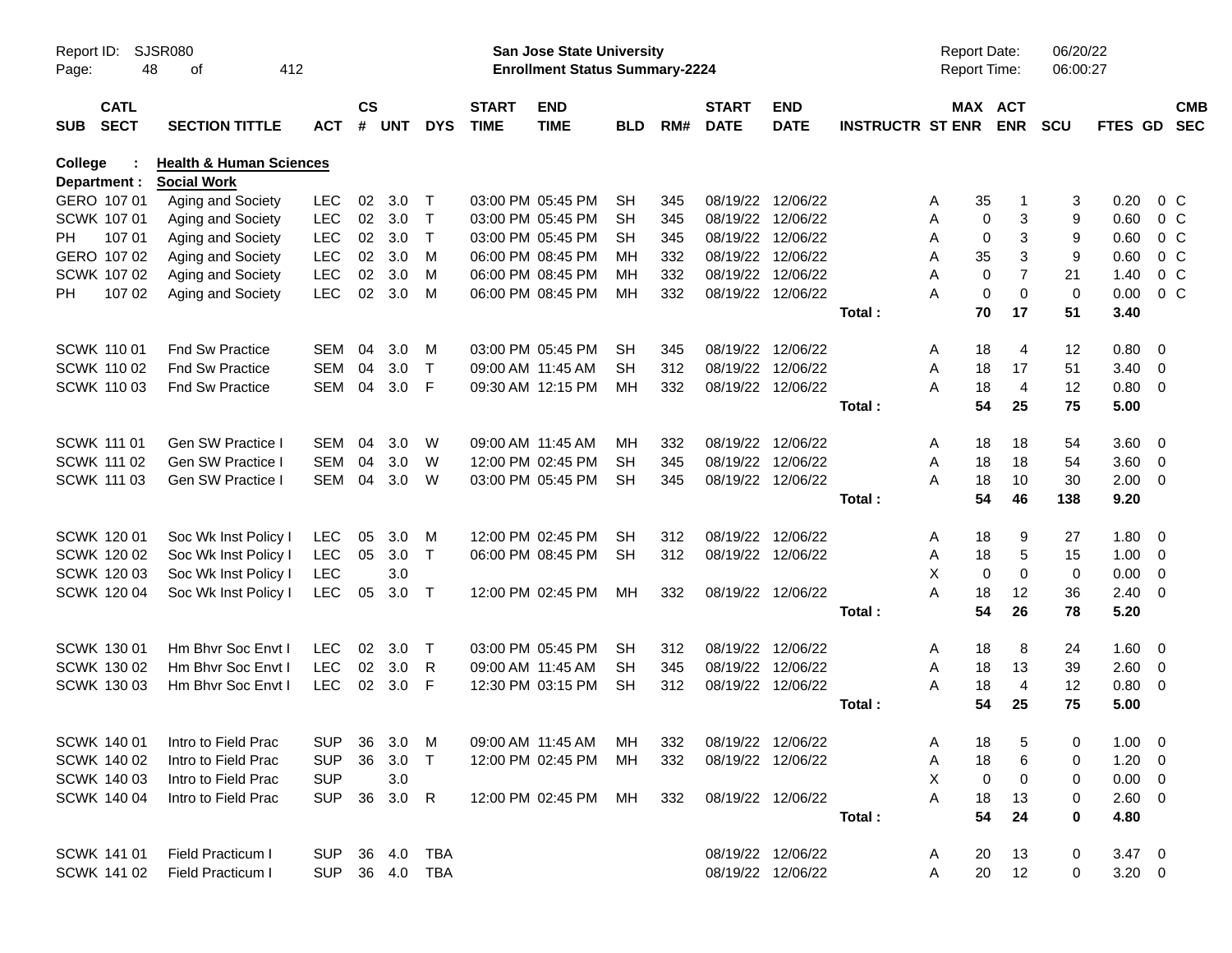| Report ID:<br>Page: | 49                         | SJSR080<br>412<br>of          |              |           |              |            |                             | <b>San Jose State University</b><br><b>Enrollment Status Summary-2224</b> |            |     |                             |                           |                         |   | <b>Report Date:</b><br>Report Time: |            | 06/20/22<br>06:00:27 |                |                          |  |
|---------------------|----------------------------|-------------------------------|--------------|-----------|--------------|------------|-----------------------------|---------------------------------------------------------------------------|------------|-----|-----------------------------|---------------------------|-------------------------|---|-------------------------------------|------------|----------------------|----------------|--------------------------|--|
| <b>SUB</b>          | <b>CATL</b><br><b>SECT</b> | <b>SECTION TITTLE</b>         | <b>ACT</b>   | <b>CS</b> | # UNT        | <b>DYS</b> | <b>START</b><br><b>TIME</b> | <b>END</b><br><b>TIME</b>                                                 | <b>BLD</b> | RM# | <b>START</b><br><b>DATE</b> | <b>END</b><br><b>DATE</b> | <b>INSTRUCTR ST ENR</b> |   | MAX ACT                             | <b>ENR</b> | <b>SCU</b>           | <b>FTES GD</b> | <b>CMB</b><br><b>SEC</b> |  |
|                     | SCWK 141 03                | <b>Field Practicum I</b>      | <b>SUP</b>   | 36        | 4.0          | <b>TBA</b> |                             |                                                                           |            |     | 08/19/22                    | 12/06/22                  |                         | A | 20                                  | 11         | 0                    | 2.93           | 0                        |  |
|                     | <b>SCWK 141 04</b>         | <b>Field Practicum I</b>      | <b>SUP</b>   | 36        | 4.0          | <b>TBA</b> |                             |                                                                           |            |     | 08/19/22                    | 12/06/22                  |                         | A | 20                                  | 11         | 0                    | 2.93           | 0                        |  |
|                     | <b>SCWK 141 05</b>         | <b>Field Practicum I</b>      | <b>SUP</b>   | 36        | 4.0          | <b>TBA</b> |                             |                                                                           |            |     | 08/19/22                    | 12/06/22                  |                         | A | 20                                  | 0          | 0                    | 0.00           | $\overline{0}$           |  |
|                     | SCWK 141 06                | <b>Field Practicum I</b>      | <b>SUP</b>   | 36        | 4.0          | <b>TBA</b> |                             |                                                                           |            |     |                             | 08/19/22 12/06/22         |                         | А | 20                                  | $\Omega$   | 0                    | 0.00           | $\overline{0}$           |  |
|                     |                            |                               |              |           |              |            |                             |                                                                           |            |     |                             |                           | Total:                  |   | 120                                 | 47         | $\mathbf 0$          | 12.53          |                          |  |
|                     | <b>SCWK 18001</b>          | <b>Individual Studies</b>     | <b>SUP</b>   | 36        | 1.0          | TBA        |                             |                                                                           |            |     |                             | 08/19/22 12/06/22         |                         | Α | 5                                   | 0          | 0                    | 0.00           | - 0                      |  |
|                     |                            |                               |              |           |              |            |                             |                                                                           |            |     |                             |                           | Total:                  |   | 5                                   | 0          | $\mathbf 0$          | 0.00           |                          |  |
|                     |                            | SCWK 200W 01 Social Work GWAR | SEM          | 05        | 3.0          | F          |                             | 09:30 AM 12:15 PM                                                         | <b>SH</b>  | 312 |                             | 08/19/22 12/06/22         |                         | A | 35                                  | 0          | 0                    | 0.00           | $\mathbf 0$              |  |
|                     |                            | SCWK 200W 02 Social Work GWAR | SEM          | 05        | 3.0          | F          |                             | 09:30 AM 12:15 PM                                                         | <b>DBH</b> | 225 | 08/19/22                    | 12/06/22                  |                         | A | 35                                  | 0          | 0                    | 0.00           | 0                        |  |
|                     |                            | SCWK 200W 03 Social Work GWAR | SEM          | 05        | 3.0          | F          |                             | 12:30 PM 03:15 PM                                                         | <b>CCB</b> | 101 | 08/19/22                    | 12/06/22                  |                         | A | 35                                  | 0          | 0                    | 0.00           | 0                        |  |
|                     |                            | SCWK 200W 04 Social Work GWAR | SEM          | 05        | 3.0          | W          |                             | 06:00 PM 08:45 PM                                                         | <b>SH</b>  | 345 |                             | 08/19/22 12/06/22         |                         | А | 35                                  | 0          | 0                    | 0.00           | $\overline{0}$           |  |
|                     |                            |                               |              |           |              |            |                             |                                                                           |            |     |                             |                           | Total:                  |   | 140                                 | 0          | $\bf{0}$             | 0.00           |                          |  |
|                     | <b>SCWK 202 01</b>         | Soc Policy and Servi          | SEM          | 05        | 3.0          | F          |                             | 12:30 PM 03:15 PM                                                         | <b>SH</b>  | 345 |                             | 08/19/22 12/06/22         |                         | A | 35                                  | 0          | 0                    | 0.00           | $\overline{0}$           |  |
|                     | <b>SCWK 202 02</b>         | Soc Policy and Servi          | SEM          | 05        | 3.0          | F          |                             | 12:30 PM 03:15 PM                                                         | DBH        | 225 | 08/19/22                    | 12/06/22                  |                         | A | 35                                  | 0          | 0                    | 0.00           | $\overline{0}$           |  |
|                     | <b>SCWK 202 03</b>         | Soc Policy and Servi          | SEM          | 05        | 3.0          | F          |                             | 09:30 AM 12:15 PM                                                         | SН         | 345 |                             | 08/19/22 12/06/22         |                         | A | 35                                  | 0          | 0                    | 0.00           | 0                        |  |
|                     | SCWK 202 04                | Soc Policy and Servi          | SEM 05       |           | 3.0          | M          |                             | 06:00 PM 08:45 PM                                                         | <b>SH</b>  | 312 |                             | 08/19/22 12/06/22         |                         | А | 35                                  | 0          | 0                    | 0.00           | 0                        |  |
|                     |                            |                               |              |           |              |            |                             |                                                                           |            |     |                             |                           | Total:                  |   | 140                                 | 0          | 0                    | 0.00           |                          |  |
|                     | <b>SCWK 21201</b>          | Human Behavior I              | SEM          | 05        | 3.0          | м          |                             | 09:00 AM 11:45 AM                                                         | <b>SH</b>  | 312 |                             | 08/19/22 12/06/22         |                         | A | 35                                  | 0          | 0                    | 0.00           | $\overline{0}$           |  |
|                     | SCWK 212 02                | Human Behavior I              | SEM          | 05        | 3.0          | W          |                             | 12:00 PM 02:45 PM                                                         | <b>SH</b>  | 312 | 08/19/22                    | 12/06/22                  |                         | Α | 35                                  | 0          | 0                    | 0.00           | $\overline{0}$           |  |
|                     | SCWK 212 03                | Human Behavior I              | SEM          | 05        | 3.0          | W          |                             | 09:00 AM 11:45 AM                                                         | <b>SH</b>  | 345 |                             | 08/19/22 12/06/22         |                         | А | 35                                  | 0          | 0                    | 0.00           | 0                        |  |
|                     |                            |                               |              |           |              |            |                             |                                                                           |            |     |                             |                           | Total:                  |   | 105                                 | 0          | $\bf{0}$             | 0.00           |                          |  |
|                     | <b>SCWK 214 01</b>         | Human Behavior II             | SEM 05       |           | 3.0          | W          |                             | 06:00 PM 08:45 PM                                                         | <b>SH</b>  | 312 |                             | 08/19/22 12/06/22         |                         | Α | 35                                  | 23         | 69                   | 5.75 23        |                          |  |
|                     |                            |                               |              |           |              |            |                             |                                                                           |            |     |                             |                           | Total:                  |   | 35                                  | 23         | 69                   | 5.75           |                          |  |
|                     | <b>SCWK 220 01</b>         | Trans Gen Prac I              | SEM          | 05        | 3.0          | м          |                             | 12:00 PM 02:45 PM                                                         | <b>SH</b>  | 345 | 08/19/22                    | 12/06/22                  |                         | A | 35                                  | 0          | 0                    | 0.00           | 0                        |  |
|                     | SCWK 220 02                | Trans Gen Prac I              | SEM          | 05        | 3.0          | W          |                             | 09:00 AM 11:45 AM                                                         | <b>SH</b>  | 312 |                             | 08/19/22 12/06/22         |                         | A | 35                                  | 0          | 0                    | 0.00           | 0                        |  |
|                     | SCWK 220 03                | Trans Gen Prac I              |              |           | SEM 05 3.0 W |            |                             | 12:00 PM 02:45 PM MH                                                      |            | 332 | 08/19/22 12/06/22           |                           |                         | A | 35                                  | 0          | 0                    | $0.00 \t 0$    |                          |  |
|                     | <b>SCWK 220 04</b>         | Trans Gen Prac I              |              |           | SEM 05 3.0 M |            |                             | 06:00 PM 08:45 PM SH                                                      |            | 345 |                             | 08/19/22 12/06/22         |                         | Α | 35                                  | 23         | 69                   | 5.75 23        |                          |  |
|                     |                            |                               |              |           |              |            |                             |                                                                           |            |     |                             |                           | Total:                  |   | 140                                 | 23         | 69                   | 5.75           |                          |  |
|                     | SCWK 222 01                | Trans Adv Gen I               |              |           | SEM 05 3.0 T |            |                             | 12:00 PM 02:45 PM SH                                                      |            | 345 |                             | 08/19/22 12/06/22         |                         | A | 35                                  | 26         | 78                   | 6.50 26        |                          |  |
|                     |                            |                               |              |           |              |            |                             |                                                                           |            |     |                             |                           | Total:                  |   | 35                                  | 26         | 78                   | 6.50           |                          |  |
|                     | SCWK 223 01                | Trans Adv Gen II              | SEM 05 3.0 T |           |              |            |                             | 06:00 PM 08:45 PM DBH 225                                                 |            |     | 08/19/22 12/06/22           |                           |                         | A | 35                                  | 0          | 0                    | $0.00 \t 0$    |                          |  |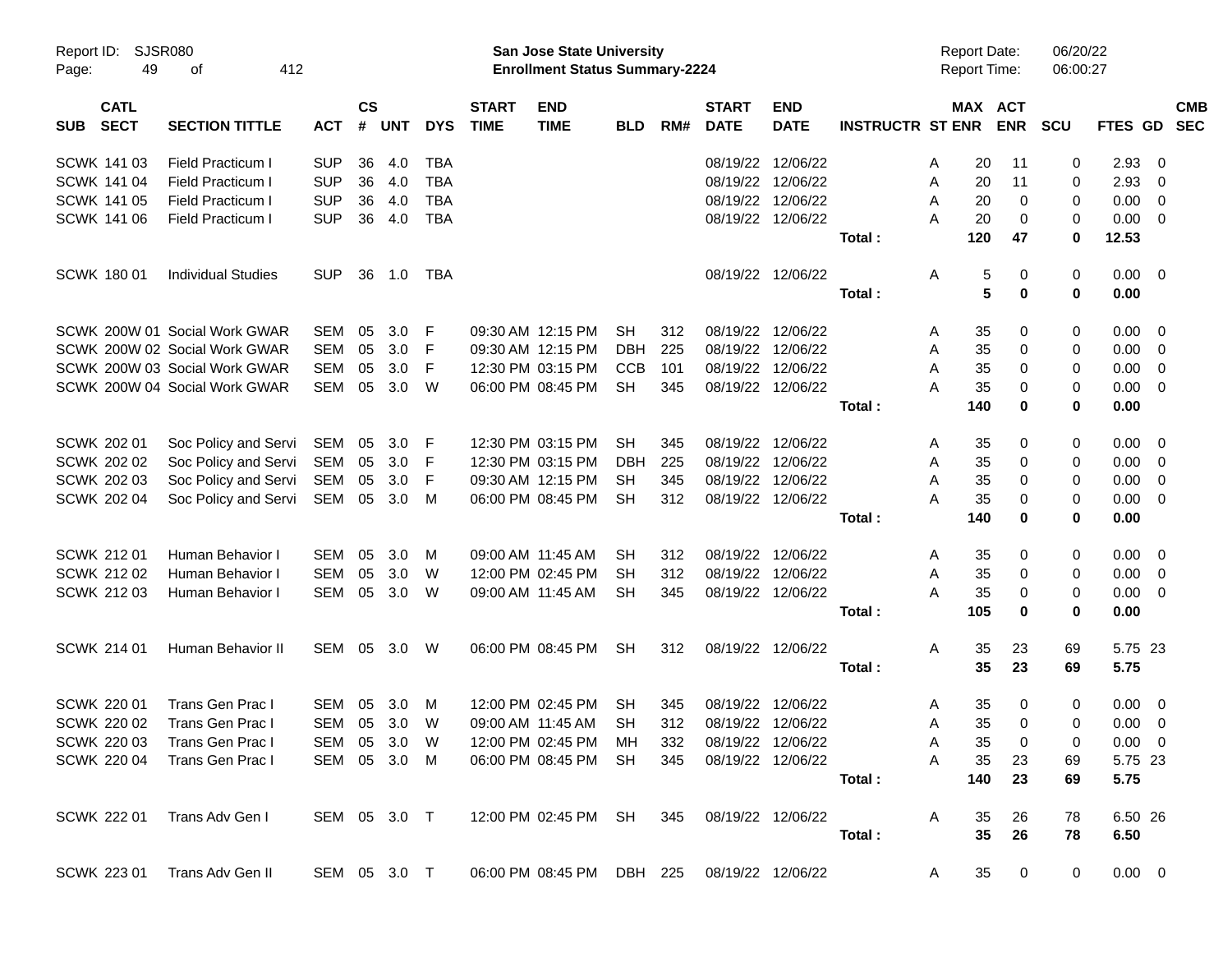| Report ID:<br>Page:                      | SJSR080<br>50<br>412<br>оf                 |                          |                    |               |                          |                             | <b>San Jose State University</b><br><b>Enrollment Status Summary-2224</b> |                 |            |                             |                                        |                         |        | <b>Report Date:</b><br><b>Report Time:</b> |            | 06/20/22<br>06:00:27 |                    |                                           |            |
|------------------------------------------|--------------------------------------------|--------------------------|--------------------|---------------|--------------------------|-----------------------------|---------------------------------------------------------------------------|-----------------|------------|-----------------------------|----------------------------------------|-------------------------|--------|--------------------------------------------|------------|----------------------|--------------------|-------------------------------------------|------------|
| <b>CATL</b><br><b>SECT</b><br><b>SUB</b> | <b>SECTION TITTLE</b>                      | <b>ACT</b>               | $\mathsf{cs}$<br># | <b>UNT</b>    | <b>DYS</b>               | <b>START</b><br><b>TIME</b> | <b>END</b><br><b>TIME</b>                                                 | <b>BLD</b>      | RM#        | <b>START</b><br><b>DATE</b> | <b>END</b><br><b>DATE</b>              | <b>INSTRUCTR ST ENR</b> |        | MAX ACT                                    | <b>ENR</b> | SCU                  | FTES GD SEC        |                                           | <b>CMB</b> |
|                                          |                                            |                          |                    |               |                          |                             |                                                                           |                 |            |                             |                                        | Total:                  |        | 35                                         | 0          | 0                    | 0.00               |                                           |            |
| SCWK 224 01                              | Pract with Sp Sp                           | SEM 05 3.0               |                    |               | $\top$                   |                             | 06:00 PM 08:45 PM                                                         | МH              | 332        |                             | 08/19/22 12/06/22                      | Total:                  | A      | 35<br>35                                   | 10<br>10   | 30<br>30             | 2.50 10<br>2.50    |                                           |            |
| SCWK 230 01<br>SCWK 230 02               | Soc W Pract I<br>Soc W Pract I             | <b>SUP</b><br><b>SUP</b> | 23<br>23           | 4.0<br>4.0    | <b>TBA</b><br><b>TBA</b> |                             |                                                                           |                 |            |                             | 08/19/22 12/06/22<br>08/19/22 12/06/22 |                         | A<br>A | 20<br>20                                   | 0<br>0     | 0<br>0               | 0.00<br>0.00       | $\overline{\phantom{0}}$<br>- 0           |            |
| SCWK 230 03<br>SCWK 230 04               | Soc W Pract I<br>Soc W Pract I             | <b>SUP</b><br><b>SUP</b> | 23<br>23           | 4.0<br>4.0    | <b>TBA</b><br><b>TBA</b> |                             |                                                                           |                 |            |                             | 08/19/22 12/06/22<br>08/19/22 12/06/22 |                         | A<br>A | 20<br>20                                   | 0<br>0     | 0<br>0               | 0.00<br>0.00       | $\overline{\mathbf{0}}$<br>- 0            |            |
| SCWK 230 05<br>SCWK 230 06               | Soc W Pract I<br>Soc W Pract I             | <b>SUP</b><br><b>SUP</b> | 23<br>23           | 4.0<br>4.0    | <b>TBA</b><br><b>TBA</b> |                             |                                                                           |                 |            |                             | 08/19/22 12/06/22<br>08/19/22 12/06/22 |                         | A<br>A | 20<br>20                                   | 0<br>0     | 0<br>0               | 0.00<br>0.00       | - 0<br>- 0                                |            |
| SCWK 230 07<br><b>SCWK 230 08</b>        | Soc W Pract I<br>Soc W Pract I             | <b>SUP</b><br><b>SUP</b> | 23<br>23           | 4.0<br>4.0    | <b>TBA</b><br><b>TBA</b> |                             |                                                                           |                 |            |                             | 08/19/22 12/06/22<br>08/19/22 12/06/22 |                         | A<br>A | 20<br>20                                   | 0<br>0     | 0<br>0               | 0.00<br>0.00       | 0<br>- 0                                  |            |
| SCWK 230 09<br>SCWK 230 10               | Soc W Pract I<br>Soc W Pract I             | <b>SUP</b><br><b>SUP</b> | 23<br>23           | 4.0<br>4.0    | <b>TBA</b><br><b>TBA</b> |                             |                                                                           |                 |            |                             | 08/19/22 12/06/22<br>08/19/22 12/06/22 |                         | Α<br>Α | 20<br>20                                   | 0<br>0     | 0<br>0               | 0.00<br>0.00       | $\overline{0}$<br>$\overline{\mathbf{0}}$ |            |
|                                          |                                            |                          |                    |               |                          |                             |                                                                           |                 |            |                             |                                        | Total:                  |        | 200                                        | 0          | 0                    | 0.00               |                                           |            |
| SCWK 232 01<br>SCWK 232 02               | Soc W Pract III<br>Soc W Pract III         | <b>SUP</b><br><b>SUP</b> | 23<br>23           | 5.0<br>5.0    | <b>TBA</b><br><b>TBA</b> |                             |                                                                           |                 |            |                             | 08/19/22 12/06/22<br>08/19/22 12/06/22 |                         | A<br>A | 20<br>20                                   | 8<br>8     | 0<br>0               | 3.33<br>3.33       | - 8<br>- 8                                |            |
| SCWK 232 03<br>SCWK 232 04               | Soc W Pract III<br>Soc W Pract III         | <b>SUP</b><br><b>SUP</b> | 23<br>23           | 5.0<br>5.0    | <b>TBA</b><br><b>TBA</b> |                             |                                                                           |                 |            |                             | 08/19/22 12/06/22<br>08/19/22 12/06/22 |                         | A<br>A | 20<br>20                                   | 10<br>9    | 0<br>0               | 4.17 10<br>3.75 9  |                                           |            |
| SCWK 232 05<br>SCWK 232 06               | Soc W Pract III<br>Soc W Pract III         | <b>SUP</b><br><b>SUP</b> | 23<br>23           | 5.0<br>5.0    | <b>TBA</b><br><b>TBA</b> |                             |                                                                           |                 |            |                             | 08/19/22 12/06/22<br>08/19/22 12/06/22 |                         | A<br>A | 20<br>20                                   | 10<br>11   | 0<br>0               | 4.17 10<br>4.58 11 |                                           |            |
| SCWK 232 07<br><b>SCWK 232 08</b>        | Soc W Pract III<br>Soc W Pract III         | <b>SUP</b><br><b>SUP</b> | 23<br>23           | 5.0<br>5.0    | <b>TBA</b><br><b>TBA</b> |                             |                                                                           |                 |            |                             | 08/19/22 12/06/22<br>08/19/22 12/06/22 |                         | A<br>A | 20<br>20                                   | 9<br>10    | 0<br>0               | 3.75 9<br>4.17 10  |                                           |            |
| SCWK 232 09<br>SCWK 232 10               | Soc W Pract III<br>Soc W Pract III         | <b>SUP</b><br><b>SUP</b> | 23<br>23           | 5.0<br>5.0    | <b>TBA</b><br><b>TBA</b> |                             |                                                                           |                 |            |                             | 08/19/22 12/06/22<br>08/19/22 12/06/22 |                         | A<br>Α | 20<br>20                                   | 13<br>14   | 0<br>0               | 5.42 13<br>5.83 14 |                                           |            |
|                                          |                                            |                          |                    |               |                          |                             |                                                                           |                 |            |                             |                                        | Total:                  |        | 200                                        | 102        | 0                    | 42.50              |                                           |            |
| SCWK 251 01<br>GERO 251 01               | SW in Health, Aging<br>SW in Health, Aging | SEM<br>SEM               | 05                 | 3.0<br>05 3.0 | $\top$<br>$\top$         |                             | 12:00 PM 02:45 PM<br>12:00 PM 02:45 PM                                    | SH<br><b>SH</b> | 312<br>312 |                             | 08/19/22 12/06/22<br>08/19/22 12/06/22 |                         | A<br>Α | 35<br>0                                    | 18<br>0    | 54<br>0              | 4.50 18 C<br>0.00  | $0\,C$                                    |            |
|                                          |                                            |                          |                    |               |                          |                             |                                                                           |                 |            |                             |                                        | Total:                  |        |                                            | 35 18      | 54                   | 4.50               |                                           |            |
|                                          | SCWK 261 01 Dir Pract Children             | SEM 05 3.0 M             |                    |               |                          |                             | 09:00 AM 11:45 AM SH                                                      |                 | 345        | 08/19/22 12/06/22           |                                        | Total:                  | A      | 35<br>35                                   | 17<br>17   | 51<br>51             | 4.25 17<br>4.25    |                                           |            |
|                                          | SCWK 262 01 Soc W Prac Addles              | SEM 05 3.0 M             |                    |               |                          |                             | 06:00 PM 08:45 PM SH                                                      |                 | 435        | 08/19/22 12/06/22           |                                        |                         | A      | 35                                         | 25         | 75                   | 6.25 25            |                                           |            |
|                                          |                                            |                          |                    |               |                          |                             |                                                                           |                 |            |                             |                                        | Total:                  |        | 35                                         | 25         | 75                   | 6.25               |                                           |            |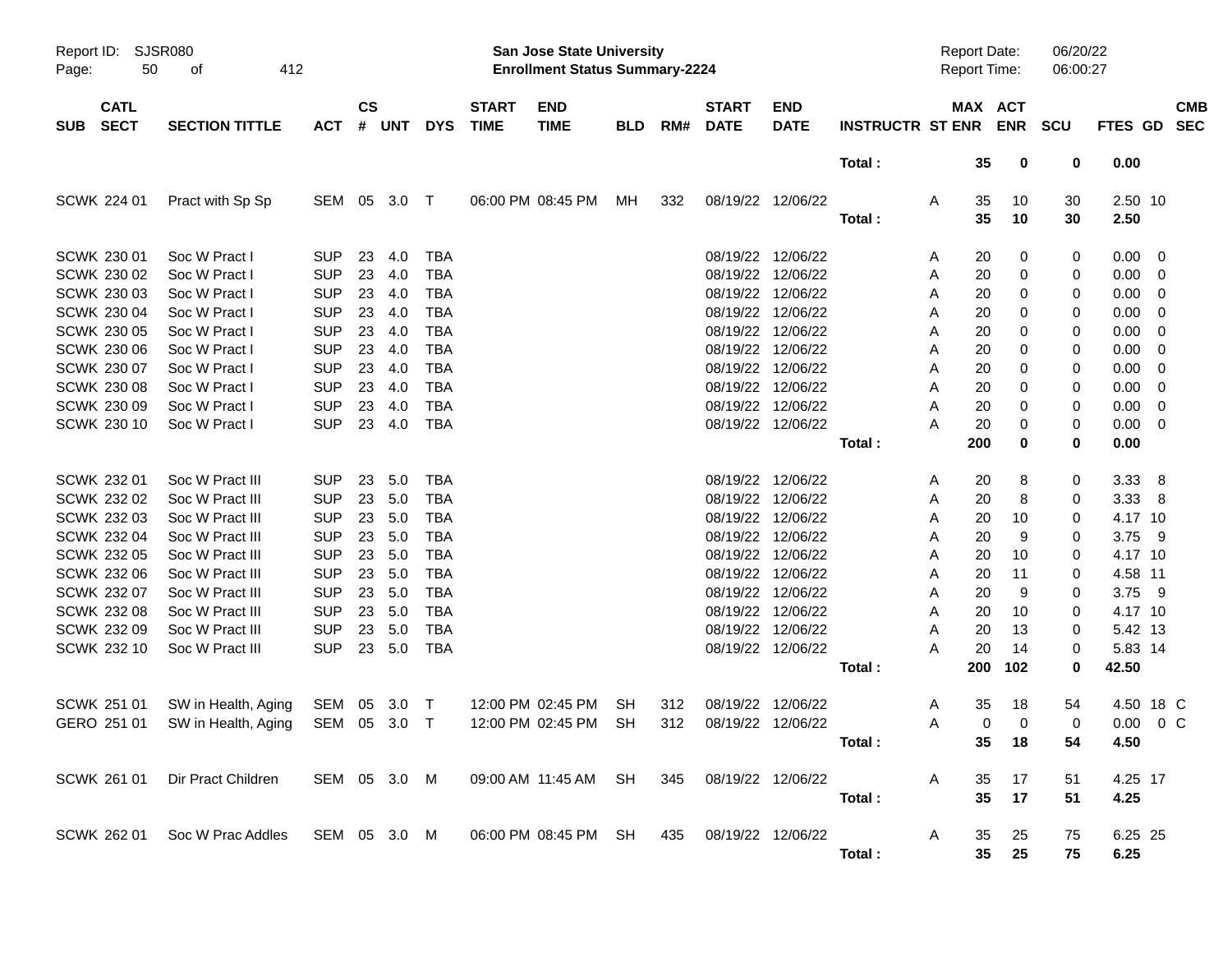| Report ID:<br>51<br>Page:                | <b>SJSR080</b><br>412<br>οf                                                                                                                                                                                                                     |                                                                                                              |                                              |                                                      |                                                      |                             | San Jose State University<br><b>Enrollment Status Summary-2224</b>                                                                                                   |                 |            |                                                                                              |                                                                                              |                         |                                      | <b>Report Date:</b><br><b>Report Time:</b>          |                                                                                 | 06/20/22<br>06:00:27                      |                                                                             |                                                    |                          |
|------------------------------------------|-------------------------------------------------------------------------------------------------------------------------------------------------------------------------------------------------------------------------------------------------|--------------------------------------------------------------------------------------------------------------|----------------------------------------------|------------------------------------------------------|------------------------------------------------------|-----------------------------|----------------------------------------------------------------------------------------------------------------------------------------------------------------------|-----------------|------------|----------------------------------------------------------------------------------------------|----------------------------------------------------------------------------------------------|-------------------------|--------------------------------------|-----------------------------------------------------|---------------------------------------------------------------------------------|-------------------------------------------|-----------------------------------------------------------------------------|----------------------------------------------------|--------------------------|
| <b>CATL</b><br><b>SECT</b><br><b>SUB</b> | <b>SECTION TITTLE</b>                                                                                                                                                                                                                           | <b>ACT</b>                                                                                                   | $\mathsf{cs}$<br>#                           | <b>UNT</b>                                           | <b>DYS</b>                                           | <b>START</b><br><b>TIME</b> | <b>END</b><br><b>TIME</b>                                                                                                                                            | <b>BLD</b>      | RM#        | <b>START</b><br><b>DATE</b>                                                                  | <b>END</b><br><b>DATE</b>                                                                    | <b>INSTRUCTR ST ENR</b> |                                      | MAX                                                 | <b>ACT</b><br><b>ENR</b>                                                        | <b>SCU</b>                                | FTES GD                                                                     |                                                    | <b>CMB</b><br><b>SEC</b> |
| SCWK 265 01                              | Child Welfare Practi                                                                                                                                                                                                                            | <b>SEM</b>                                                                                                   | 05                                           | 3.0                                                  | $\top$                                               |                             | 09:00 AM 11:45 AM                                                                                                                                                    | MН              | 332        | 08/19/22                                                                                     | 12/06/22                                                                                     | Total:                  | A                                    | 35<br>35                                            | 20<br>20                                                                        | 60<br>60                                  | 5.00 20<br>5.00                                                             |                                                    |                          |
| <b>SCWK 272 01</b>                       | <b>School Social Work</b>                                                                                                                                                                                                                       | <b>LEC</b>                                                                                                   | 02                                           | 3.0                                                  | $\top$                                               |                             | 09:00 AM 11:45 AM                                                                                                                                                    | <b>SH</b>       | 345        | 08/19/22                                                                                     | 12/06/22                                                                                     | Total:                  | A                                    | 35<br>35                                            | 30<br>30                                                                        | 90<br>90                                  | 7.50 30<br>7.50                                                             |                                                    |                          |
| <b>SCWK 281 01</b><br><b>SCWK 281 02</b> | Social Work in MH<br>Social Work in MH                                                                                                                                                                                                          | <b>SEM</b><br><b>SEM</b>                                                                                     | 05<br>05                                     | 3.0<br>3.0                                           | м<br>$\mathsf{T}$                                    |                             | 12:00 PM 02:45 PM<br>06:00 PM 08:45 PM                                                                                                                               | MН<br><b>SH</b> | 332<br>345 | 08/19/22<br>08/19/22                                                                         | 12/06/22<br>12/06/22                                                                         | Total:                  | A<br>A                               | 35<br>35<br>70                                      | 33<br>30<br>63                                                                  | 99<br>90<br>189                           | 8.25 33<br>7.50 30<br>15.75                                                 |                                                    |                          |
| SCWK 298A01                              | Special Study A<br>SCWK 298A 02 Special Study A<br>SCWK 298A 03 Special Study A<br>SCWK 298A 04 Special Study A<br>SCWK 298A 05 Special Study A<br>SCWK 298A 06 Special Study A<br>SCWK 298A 07 Special Study A<br>SCWK 298A 08 Special Study A | <b>SUP</b><br><b>SUP</b><br><b>SUP</b><br><b>SUP</b><br><b>SUP</b><br><b>SUP</b><br><b>SUP</b><br><b>SUP</b> | 23<br>23<br>23<br>23<br>23<br>23<br>23<br>23 | 3.0<br>3.0<br>3.0<br>3.0<br>3.0<br>3.0<br>3.0<br>3.0 | M<br>м<br>м<br>м<br>т<br>т<br>$\mathsf{T}$<br>$\top$ |                             | 03:00 PM 05:45 PM<br>03:00 PM 05:45 PM<br>03:00 PM 05:45 PM<br>03:00 PM 05:45 PM<br>03:00 PM 05:45 PM<br>03:00 PM 05:45 PM<br>03:00 PM 05:45 PM<br>03:00 PM 05:45 PM |                 |            | 08/19/22<br>08/19/22<br>08/19/22<br>08/19/22<br>08/19/22<br>08/19/22<br>08/19/22<br>08/19/22 | 12/06/22<br>12/06/22<br>12/06/22<br>12/06/22<br>12/06/22<br>12/06/22<br>12/06/22<br>12/06/22 | Total:                  | A<br>A<br>A<br>A<br>A<br>A<br>A<br>A | 20<br>20<br>20<br>20<br>20<br>20<br>20<br>20<br>160 | 0<br>$\mathbf 0$<br>0<br>0<br>$\Omega$<br>$\Omega$<br>$\Omega$<br>0<br>$\bf{0}$ | 0<br>0<br>0<br>0<br>0<br>0<br>0<br>0<br>0 | $0.00 \t 0$<br>0.00<br>0.00<br>0.00<br>0.00<br>0.00<br>0.00<br>0.00<br>0.00 | - 0<br>- 0<br>$\Omega$<br>- 0<br>- 0<br>- 0<br>- 0 |                          |

 $\text{Department:} \quad \text{Social Work}$ 

| Department Total:         | 1935         |     | 567 1182 | 151.38 |
|---------------------------|--------------|-----|----------|--------|
| <b>Lower Division:</b>    | $\mathbf{u}$ | n   | o        | 0.00   |
| <b>Upper Division:</b>    | 605          | 210 | 417      | 45.13  |
| <b>Graduate Division:</b> | 1330         | 357 | 765      | 106.25 |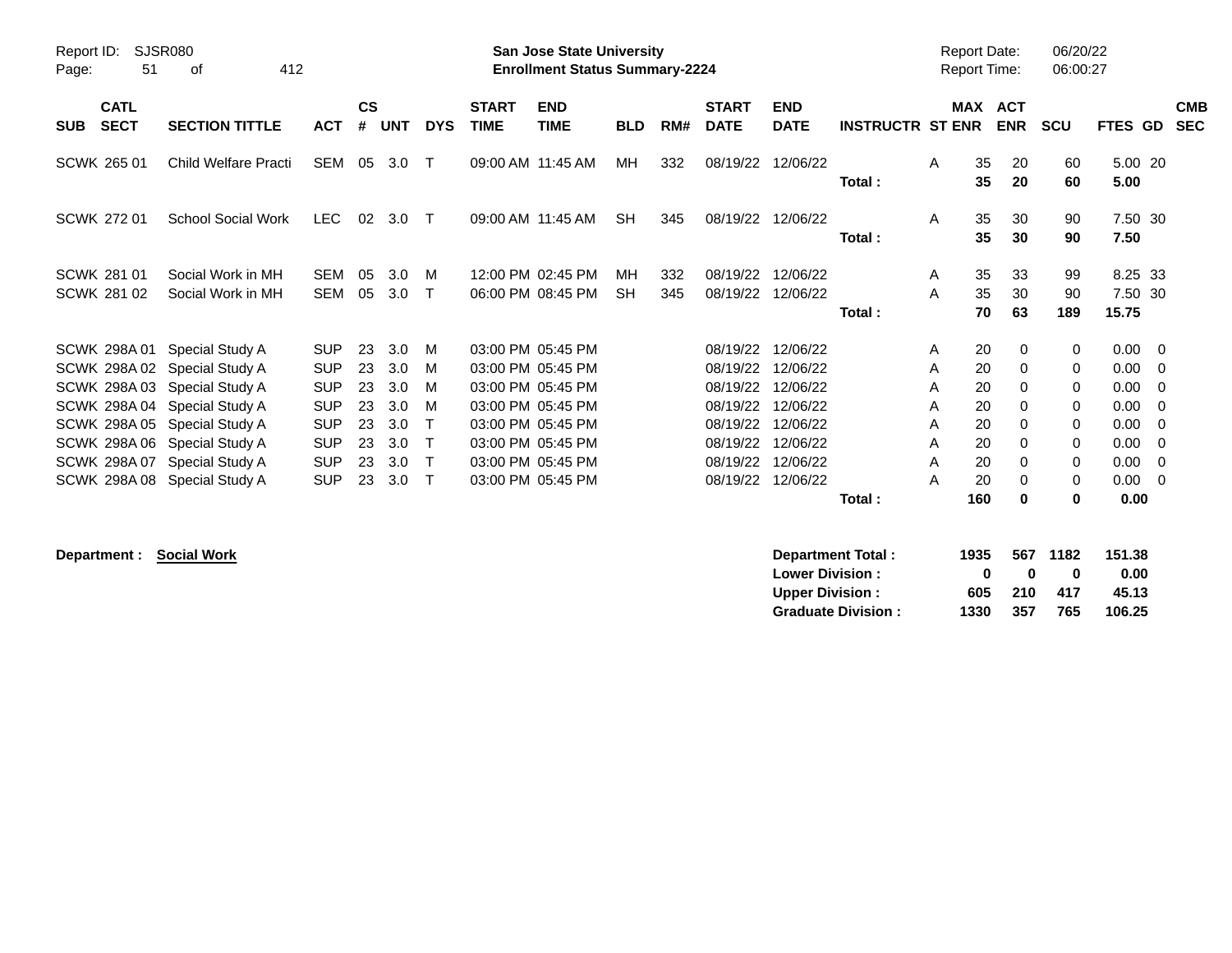| Page:          | Report ID:<br>SJSR080<br>52<br>412<br>of |                                                        |              |                    |            |            |                             | San Jose State University<br><b>Enrollment Status Summary-2224</b> |                 |             |                             |                           |                                  | Report Date:<br>Report Time: |                                  | 06/20/22<br>06:00:27 |                        |                          |
|----------------|------------------------------------------|--------------------------------------------------------|--------------|--------------------|------------|------------|-----------------------------|--------------------------------------------------------------------|-----------------|-------------|-----------------------------|---------------------------|----------------------------------|------------------------------|----------------------------------|----------------------|------------------------|--------------------------|
| <b>SUB</b>     | <b>CATL</b><br><b>SECT</b>               | <b>SECTION TITTLE</b>                                  | ACT          | $\mathsf{cs}$<br># | <b>UNT</b> | <b>DYS</b> | <b>START</b><br><b>TIME</b> | <b>END</b><br><b>TIME</b>                                          | <b>BLD</b>      | RM#         | <b>START</b><br><b>DATE</b> | <b>END</b><br><b>DATE</b> | <b>INSTRUCTR ST ENR</b>          |                              | MAX ACT<br><b>ENR</b>            | <b>SCU</b>           | FTES GD                | <b>CMB</b><br><b>SEC</b> |
| <b>College</b> | Department :                             | <b>Health &amp; Human Sciences</b><br><b>Audiology</b> |              |                    |            |            |                             |                                                                    |                 |             |                             |                           |                                  |                              |                                  |                      |                        |                          |
| AUD            | 501 01                                   | Acoust & Instr                                         | <b>LEC</b>   | 02                 | 3.0        | $\top$     |                             | 09:00 AM 11:45 AM                                                  | <b>SPXC 152</b> |             | 08/19/22                    | 12/06/22                  | K Bell<br>Total:                 | Α<br>14<br>14                | 7<br>$\overline{7}$              | 21<br>21             | $1.40 \ 0$<br>1.40     |                          |
| AUD            | 502 01                                   | Anat & Physiol                                         | <b>LEC</b>   | 02                 | 3.0        | M          |                             | 09:00 AM 11:45 AM                                                  | <b>DH</b>       | 243         | 08/19/22                    | 12/06/22                  | S Bhagat<br>Total:               | Α<br>14<br>14                | $\overline{7}$<br>$\overline{7}$ | 21<br>21             | $1.40 \ 0$<br>1.40     |                          |
| AUD            | 503 01                                   | Psychoacoustics                                        | <b>LEC</b>   | 02                 | 3.0        | M          |                             | 01:30 PM 04:15 PM                                                  | DH.             | 243         | 08/19/22                    | 12/06/22                  | A Svec<br>Total:                 | Α<br>14<br>14                | $\overline{7}$<br>$\overline{7}$ | 21<br>21             | $1.40 \ 0$<br>1.40     |                          |
| AUD            | 504 01                                   | <b>Audiol Assess I</b>                                 | <b>LEC</b>   | 02                 | 3.0        | W          |                             | 10:00 AM 12:45 PM                                                  | DH              | 243         | 08/19/22                    | 12/06/22                  | M Kondo<br>Total:                | Α<br>14<br>14                | $\overline{7}$<br>$\overline{7}$ | 21<br>21             | $1.40 \ 0$<br>1.40     |                          |
| AUD            | 505A 01                                  | Prof Issues I                                          | <b>LEC</b>   | 02                 | 3.0        | W          |                             | 01:30 PM 04:15 PM                                                  | ΟN              | <b>LINE</b> | 08/19/22                    | 12/06/22                  | J McCullough A<br>Total:         | 14<br>14                     | 7<br>$\overline{7}$              | 21<br>21             | $1.40 \ 0$<br>1.40     |                          |
| AUD            |                                          | 505C 01 Prof Issues III                                | <b>LEC</b>   | 02                 | 3.0        | R          |                             | 09:00 AM 11:45 AM                                                  | ΟN              | <b>LINE</b> | 08/19/22                    | 12/06/22                  | M Kondo<br>Total:                | 12<br>A<br>12                | 3<br>3                           | 9<br>9               | $0.60 \quad 0$<br>0.60 |                          |
| AUD            |                                          | 510B 01 Cln Rot in Audio II                            | <b>CLN</b>   | 06                 | 3.0        | W          |                             | 09:00 AM 11:45 AM                                                  | ΟN              | <b>LINE</b> | 08/19/22                    | 12/06/22                  | M Kondo<br>Total:                | Α<br>8<br>8                  | 1                                | 3<br>3               | 0.20<br>0.20           | $\overline{\phantom{0}}$ |
| AUD            |                                          | 510D 01 Cln Rot in Audio IV                            | <b>CLN</b>   | 06                 | 3.0        | M          |                             | 09:00 AM 11:45 AM                                                  | ΟN              | <b>LINE</b> | 08/19/22                    | 12/06/22                  | J Winzelberg A<br>Total:         | 12<br>12                     | 3<br>3                           | 9<br>9               | $0.60 \quad 0$<br>0.60 |                          |
| AUD            | 51301                                    | <b>Research Methods</b>                                | <b>LEC</b>   | 02                 | 3.0        | F          |                             | 01:30 PM 04:15 PM                                                  | MН              | 322         | 08/19/22                    | 12/06/22                  | S Bhagat<br>Total:               | 8<br>A<br>8                  | 1                                | 3<br>3               | 0.20<br>0.20           | $\overline{\phantom{0}}$ |
| AUD            | 514 01                                   | <b>Audiol Assess III</b>                               | <b>LEC</b>   | 02                 | 3.0        | R          |                             | 01:30 PM 04:15 PM                                                  | <b>SPXC 152</b> |             | 08/19/22                    | 12/06/22                  | A Yellamsett A<br>Total:         | 8<br>8                       | 1                                | 3<br>3               | 0.20<br>0.20           | $\overline{\phantom{0}}$ |
|                | AUD 515 01                               | Hearing Aids II                                        | LEC 02 3.0 T |                    |            |            |                             | 01:30 PM 04:15 PM MH 438A 08/19/22 12/06/22 A Svec                 |                 |             |                             |                           | Total:                           | A<br>8<br>8                  | $\blacktriangleleft$             | 3<br>3               | $0.20 \ 0$<br>0.20     |                          |
|                | AUD 516 01                               | Adult Aud Rehab                                        | LEC 02 3.0 R |                    |            |            |                             | 09:00 AM 11:45 AM SPXC 152                                         |                 |             |                             | 08/19/22 12/06/22 K Bell  | Total:                           | A<br>8<br>8                  | 1<br>$\mathbf{1}$                | 3<br>3               | $0.20 \ 0$<br>0.20     |                          |
| AUD            | 524 01                                   | Spch & Perc & Lang D LEC 02 3.0 T                      |              |                    |            |            |                             | 01:30 PM 04:15 PM SPXC 152                                         |                 |             |                             |                           | 08/19/22 12/06/22 A Yellamsett A | 12                           | 3                                | 9                    | $0.60 \t 0$            |                          |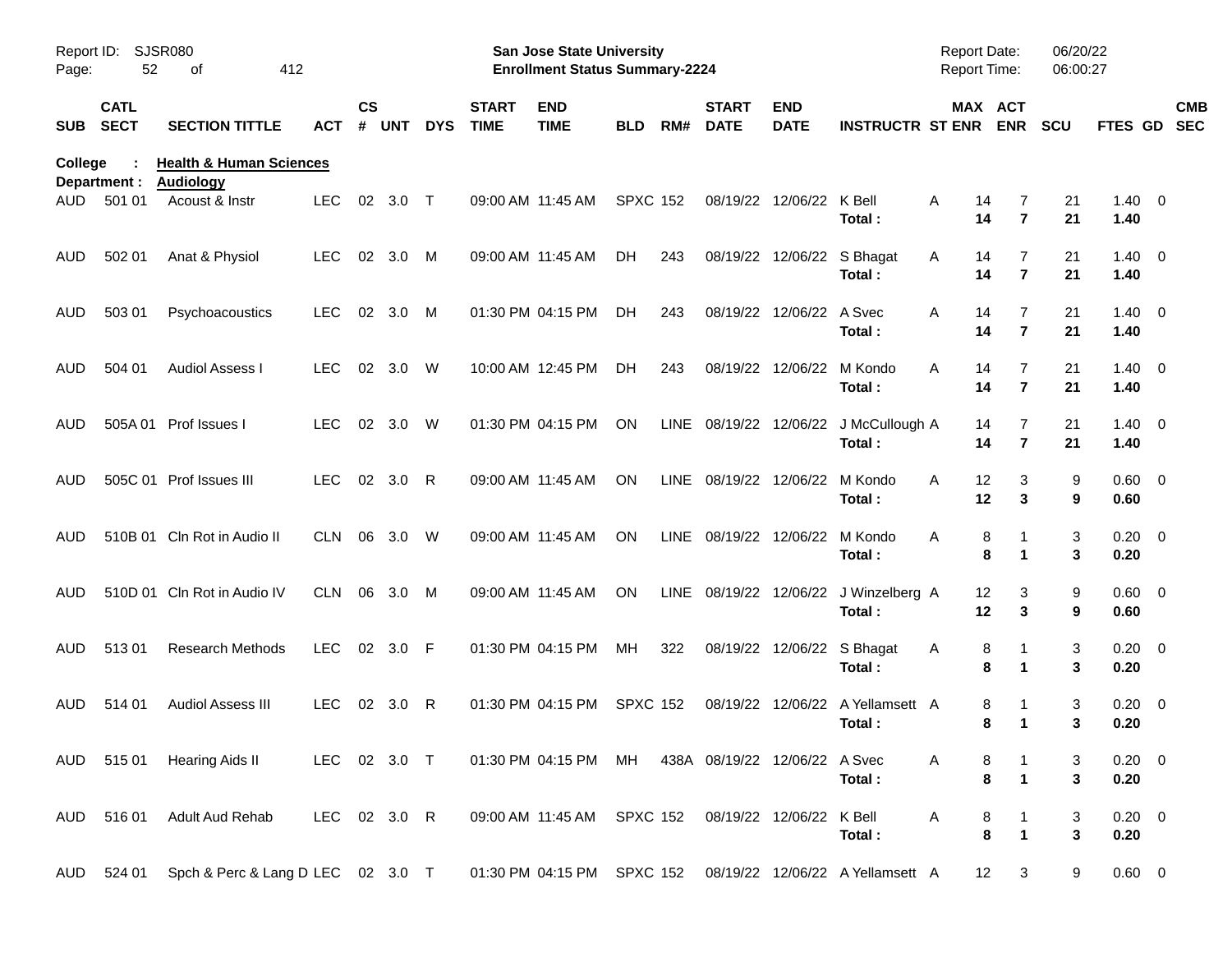| Report ID:<br>Page: | <b>SJSR080</b><br>53       | 412                     |            |                    |            |            | San Jose State University<br><b>Enrollment Status Summary-2224</b> |                           |            |                        |                             |                           |                          | <b>Report Date:</b><br><b>Report Time:</b> |                 | 06/20/22<br>06:00:27 |                |                |                          |                          |
|---------------------|----------------------------|-------------------------|------------|--------------------|------------|------------|--------------------------------------------------------------------|---------------------------|------------|------------------------|-----------------------------|---------------------------|--------------------------|--------------------------------------------|-----------------|----------------------|----------------|----------------|--------------------------|--------------------------|
| <b>SUB</b>          | <b>CATL</b><br><b>SECT</b> | <b>SECTION TITTLE</b>   | <b>ACT</b> | $\mathsf{cs}$<br># | <b>UNT</b> | <b>DYS</b> | <b>START</b><br><b>TIME</b>                                        | <b>END</b><br><b>TIME</b> | <b>BLD</b> | RM#                    | <b>START</b><br><b>DATE</b> | <b>END</b><br><b>DATE</b> | <b>INSTRUCTR ST ENR</b>  |                                            | MAX ACT         | <b>ENR</b>           | <b>SCU</b>     | <b>FTES GD</b> |                          | <b>CMB</b><br><b>SEC</b> |
|                     |                            |                         |            |                    |            |            |                                                                    |                           |            |                        |                             |                           | Total:                   |                                            | 12 <sub>2</sub> | 3                    | 9              | 0.60           |                          |                          |
| AUD.                | 598 01                     | Research Project        | LEC.       | 02                 | 2.0        | <b>TBA</b> |                                                                    |                           | ON         | <b>LINE</b>            | 08/19/22                    | 12/06/22 A Svec           |                          | A                                          | 3               | 2                    | 4              | 0.27           | - 0                      |                          |
| AUD.                | 598 02                     | <b>Research Project</b> | LEC.       | 02                 | 2.0        | TBA        |                                                                    |                           | <b>ON</b>  | <b>LINE</b>            | 08/19/22                    |                           | 12/06/22 J McCullough A  |                                            | 3               | $\mathbf 0$          | 0              | 0.00           | $\overline{\phantom{0}}$ |                          |
| AUD.                | 598 03                     | <b>Research Project</b> | <b>LEC</b> | 02                 | 2.0        | TBA        |                                                                    |                           | ON         | LINE.                  | 08/19/22                    |                           | 12/06/22 A Yellamsett A  |                                            | 3               |                      | $\overline{2}$ | 0.13           | - 0                      |                          |
| AUD.                | 598 04                     | Research Project        | LEC.       | 02                 | 2.0        | TBA        |                                                                    |                           | ON         | LINE                   | 08/19/22                    | 12/06/22                  | K Bell                   | A                                          | 3               | $\mathbf 0$          | 0              | $0.00 \quad 0$ |                          |                          |
|                     |                            |                         |            |                    |            |            |                                                                    |                           |            |                        |                             |                           | Total:                   |                                            | $12 \,$         | 3                    | 6              | 0.40           |                          |                          |
|                     | Audiology<br>Department :  |                         |            |                    |            |            |                                                                    |                           |            |                        |                             | <b>Lower Division:</b>    | <b>Department Total:</b> |                                            | 158<br>0        | 52<br>$\bf{0}$       | 153<br>0       | 10.20<br>0.00  |                          |                          |
|                     |                            |                         |            |                    |            |            |                                                                    |                           |            | <b>Upper Division:</b> | <b>Graduate Division:</b>   |                           | 0<br>158                 | $\bf{0}$<br>52                             | 0<br>153        | 0.00<br>10.20        |                |                |                          |                          |